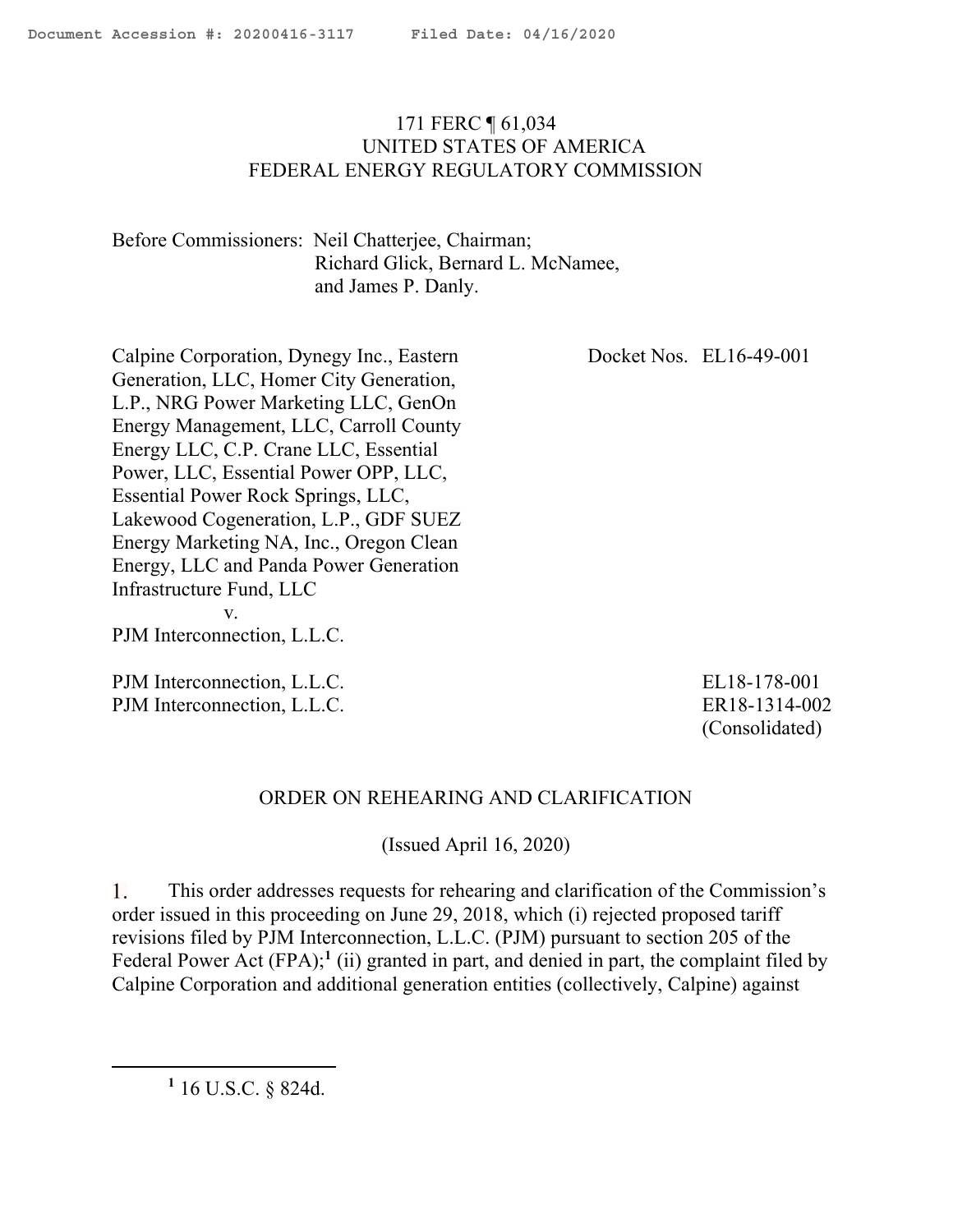PJM; and (iii) instituted a proceeding under section 206 of the FPA<sup>2</sup> regarding PJM's Open Access Transmission Tariff (Tariff) Minimum Offer Price Rule (MOPR) and the MOPR's failure to address the price distorting impact of resources receiving out-ofmarket support in PJM's capacity market.**<sup>3</sup>** PSEG Companies (PSEG),**<sup>4</sup>** PJM, the Organization of PJM States, Inc. (OPSI), Old Dominion Electric Cooperative (ODEC), New Jersey Board of Public Utilities (New Jersey Board), Maryland Public Service Commission (Maryland Commission), Joint Consumer Advocates,**<sup>5</sup>** PJM Industrial Customer Coalition (PJM-ICC), People of the State of Illinois (Illinois AG), Illinois Commerce Commission (Illinois Commission), FirstEnergy Service Company (FirstEnergy), Exelon Corporation (Exelon), Dominion Energy Services, Inc. (Dominion), Clean Energy Associations,**<sup>6</sup>** Clean Energy Advocates,**<sup>7</sup>** and American Public Power Association, American Municipal Power and the Public Power Association of New Jersey (collectively, Public Power Entities) filed requests for rehearing or

clarification of the June 2018 Order. For the reasons discussed below, we deny the requests for rehearing, and grant the requests for clarification.**<sup>8</sup>**

**2** 16 U.S.C. § 824e (2018).

 $\overline{a}$ 

**<sup>3</sup>** *Calpine Corp. v. PJM Interconnection, L.L.C.*, 163 FERC ¶ 61,236 (2018) (June 2018 Order).

**<sup>4</sup>** PSEG Companies include the Public Service Electric and Gas Company, PSEG Power LLC, and PSEG Energy Resources & Trade LLC.

**5** Joint Consumer Advocates consist of: Office of the People's Counsel for the District of Columbia, Citizens Utility Board, Maryland Office of People's Counsel, Kentucky Office of the Attorney General, and Office of Rate Intervention.

**<sup>6</sup>** Clean Energy Associations consist of: Advanced Energy Economy, American Council on Renewable Energy, American Wind Energy Association, and Solar Energy Industries.

**<sup>7</sup>** Clean Energy Advocates consist of: Earthjustice, Natural Resources Defense Council, Sierra Club, Sustainable FERC Project, and Environmental Defense Fund.

**<sup>8</sup>** On April 16, 2020, Commissioner Bernard L. McNamee issued a memorandum to the file documenting his decision not to recuse himself from these dockets, based on memoranda dated April 13, 2020, December 13, 2019, October 11, 2019, January 28, 2019, and January 2, 2019, (and attachments thereto, including email communications dated June 17 and September 17, 2019) from the Designated Agency Ethics Official and Associate General Counsel for General and Administrative Law in the Office of General Counsel.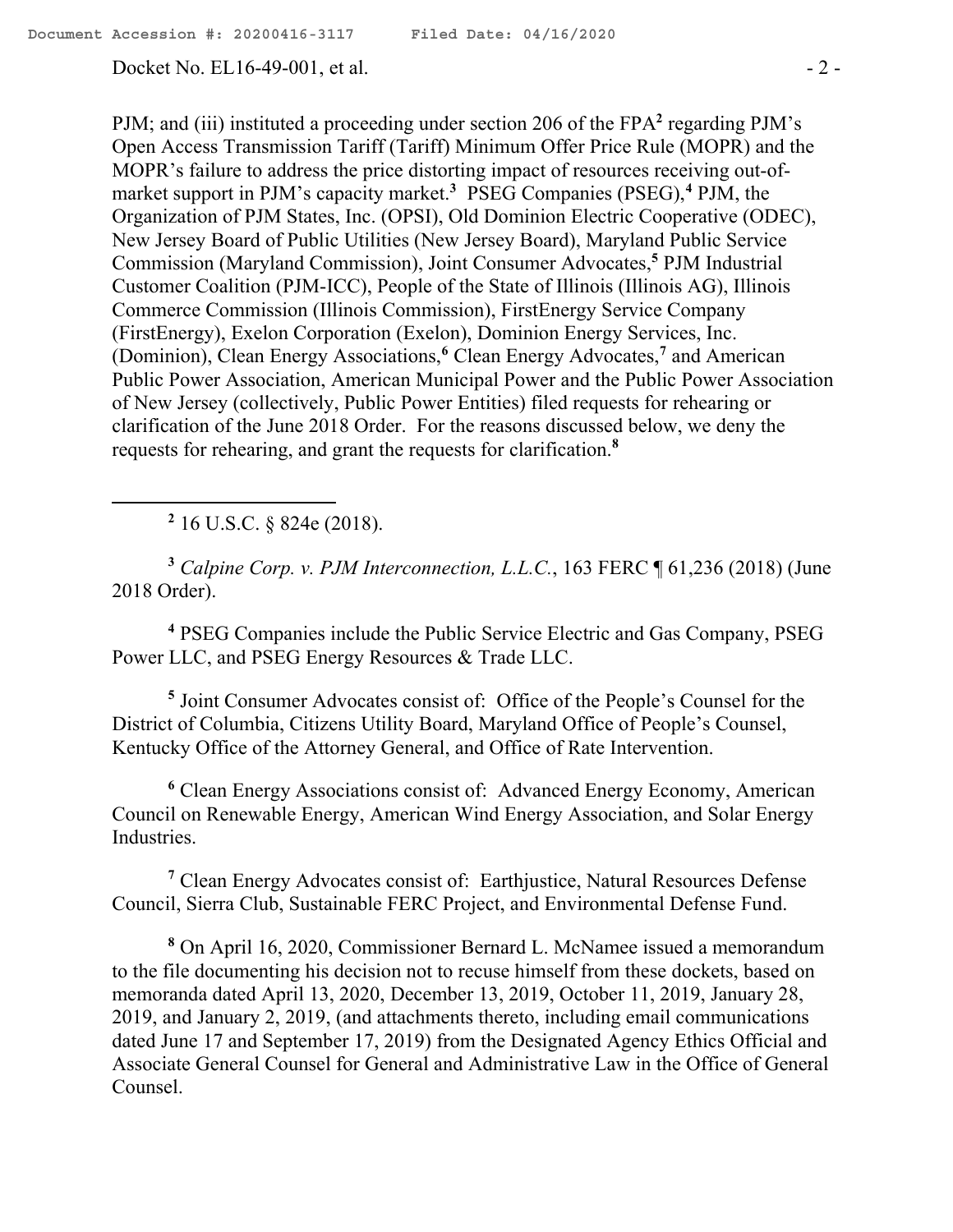Docket No. EL16-49-001, et al. - 3 -

# **I. June 2018 Order**

On March 21, 2016, Calpine filed a complaint in Docket No. EL16-49-000 2. (Calpine Complaint) asserting that PJM's MOPR is unjust and unreasonable because it does not address the impact of subsidized resources on the capacity market. Calpine proposed interim Tariff revisions for immediate implementation that would extend the MOPR to a limited set of existing resources and asked the Commission to direct PJM to conduct a stakeholder process to develop and submit a long-term solution.**<sup>9</sup>** Subsequently, on April 9, 2018, PJM proposed revisions to the Tariff in Docket No. ER18-1314-000 (April 2018 Filing), aimed at addressing the price impacts of state out-of-market support for capacity resources. PJM proposed two mutually exclusive alternatives. The first, referred to as Capacity Repricing, involved a two-stage annual auction, with capacity commitments first determined in stage one of the auction and the clearing price set separately in stage two. The second, referred to as MOPR-Ex, would have extended PJM's MOPR to include both new and existing resources, subject to certain proposed exemptions.**<sup>10</sup>**

The June 2018 Order rejected PJM's Capacity Repricing proposal, finding that "it 3. is unjust and unreasonable to separate the determination of price and quantity for the sole purpose of facilitating the market participation of resources that receive out-of-market support."<sup>11</sup> The Commission also rejected PJM's MOPR-Ex proposal as unjust and unreasonable and unduly discriminatory. The Commission found that PJM failed to provide a "valid reason for the disparity among resources" that receive out-of-market support through Renewable Portfolio Standards (RPS) programs, which were exempt from the MOPR-Ex proposal, and other state-sponsored resources, which were not.**<sup>12</sup>**

4. Next, although the Commission rejected PJM's April 2018 Filing, it found based on the record of that proceeding and also the Calpine Complaint proceeding that PJM's existing MOPR failed to protect the wholesale capacity market against price distortions from out-of-market support for uneconomic resources. The Commission stated that the Tariff "allows resources receiving out-of-market support to significantly affect capacity prices in a manner that will cause unjust and unreasonable and unduly discriminatory rates in PJM regardless of the intent motivating the support."**<sup>13</sup>** The Commission further

**<sup>10</sup>** *Id*. P 4.

- **<sup>11</sup>** *Id*. P 64.
- **<sup>12</sup>** *Id*. P 100.
- **<sup>13</sup>** *Id*. P 156.

**<sup>9</sup>** June 2018 Order, 163 FERC ¶ 61,236 at P 3.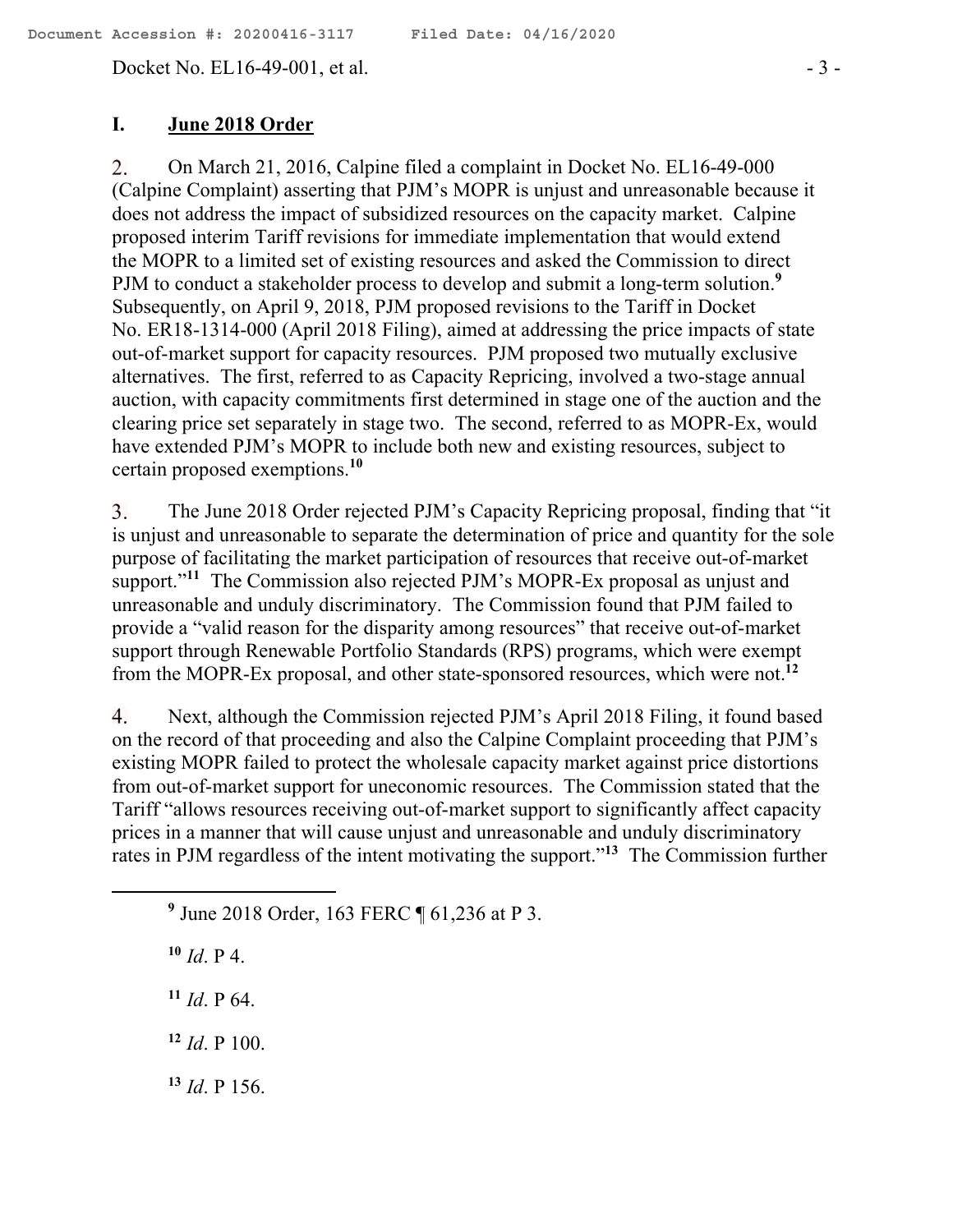Docket No. EL16-49-001, et al. - 4 -

stated that out-of-market support by states has reached a "level sufficient to significantly impact the capacity market clearing prices and the integrity of the resulting price signals on which investors and consumers rely to guide the orderly entry and exit of capacity resources."**<sup>14</sup>** The Commission explained that out-of-market support permits new and existing resources to submit low or zero price offers into the capacity market, resulting in price distortions and cost shifts while retaining uneconomic resources.**<sup>15</sup>**

5. In the June 2018 Order, although the Commission found PJM's Tariff unjust and unreasonable, the Commission stated that it could not make a final determination regarding a just and reasonable replacement rate based on the record presented. The Commission thus initiated a *sua sponte* FPA section 206**<sup>16</sup>** paper hearing proceeding to allow parties to submit additional arguments and evidence regarding the replacement rate.**<sup>17</sup>** The Commission posited that the replacement rate should expand the MOPR to cover out-of-market support for all new and existing resources, regardless of type, with few to no exemptions.**<sup>18</sup>** The June 2018 Order also sought comment on the potential use of a resource-specific Fixed Resource Requirement (FRR) Alternative as a method of accommodating resources that receive out-of-market support while protecting the integrity of the PJM capacity market for competitive resources and load.**<sup>19</sup>** The order on the paper hearing establishing the replacement rate was issued on December 19, 2019. **20**

# **II. Requests for Rehearing and Clarification**

On July 30, 2018, PSEG, OPSI, New Jersey Board, Maryland Commission, 6. Illinois AG, Illinois Commission, Exelon, Clean Energy Associations, Clean Energy Advocates, and Public Power Entities submitted requests for rehearing. PJM, Dominion, and PJM-ICC submitted requests for rehearing and clarification. ODEC and FirstEnergy

**<sup>14</sup>** *Id*.

 $\overline{a}$ 

**<sup>16</sup>** 16 U.S.C. § 824e.

**<sup>17</sup>** June 2018 Order, 163 FERC ¶ 61,236 at PP 8, 149, 157, 164-72.

**<sup>18</sup>** *Id*. P 158.

**<sup>19</sup>** *Id*. PP 160-61.

**<sup>20</sup>** *Calpine Corp. v. PJM Interconnection, L.L.C.*, 169 FERC ¶ 61,239 (2019) (December 2019 Order). Requests for rehearing and clarification of the December 2019 Order will be addressed in a separate order.

**<sup>15</sup>** *Id*. PP 150, 153-155.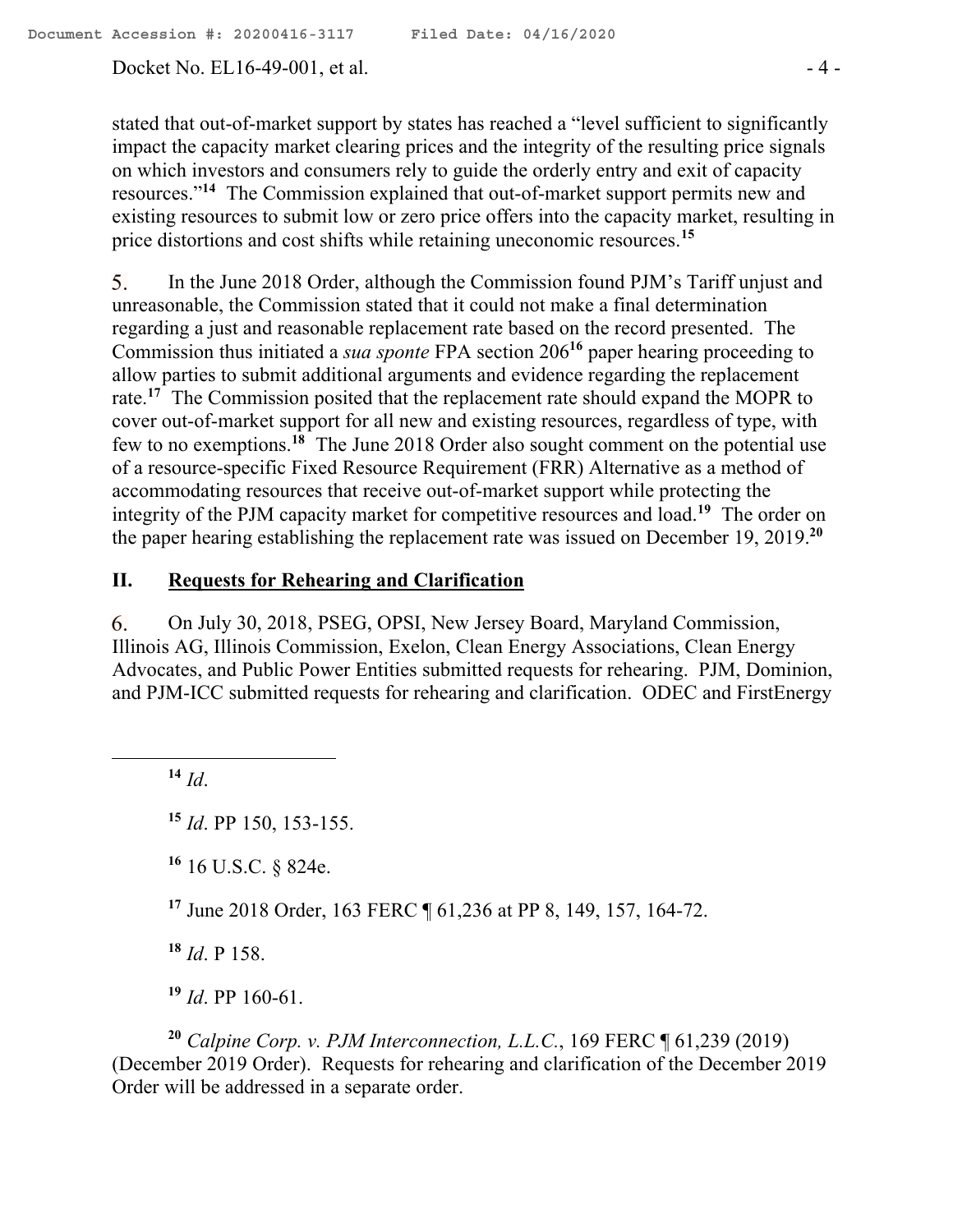Docket No. EL16-49-001, et al. - 5 -

filed requests for clarification or, in the alternative, rehearing. Joint Consumer Advocates submitted a request for rehearing or, in the alternative, extension of time.

7. The requests for rehearing and clarification in this proceeding generally raise issues concerning the Commission's finding, pursuant to FPA section 206, that PJM's then-existing Tariff was unjust and unreasonable, including arguments that: (1) the June 2018 Order lacked sufficient evidentiary and economic support; (2) the Commission failed to justify its departure from Commission precedent; (3) the June 2018 Order exceeded the Commission's jurisdiction; (4) the June 2018 Order requires clarification as to its undue discrimination finding and scope of out-of-market support; (5) the June 2018 Order established an unreasonable hearing schedule, among other procedural arguments; and (6) the June 2018 Order outlined a replacement rate that has not been shown to be just and reasonable or otherwise requires clarification. Parties ask the Commission to reverse its section 206 finding and either retain the status quo**<sup>21</sup>** or direct PJM to work with stakeholders on how to address state programs.<sup>22</sup> As to PJM's April 2018 Filing, parties do not seek rehearing of the Commission's rejection of the April 2018 Filing, but rather raise concerns with the language the Commission used to reject Capacity Repricing, **<sup>23</sup>** as discussed further below.

# **A. Substantive Matters**

# **1. Support for Section 206 Determination that PJM's Existing Tariff is Unjust and Unreasonable**

#### **a. Requests for Rehearing and Clarification**

8. Parties argue that the Commission failed to meet its burden under section 206 of the FPA to demonstrate that PJM's then-existing Tariff was unjust and unreasonable because the June 2018 Order lacked sufficient evidentiary support. **24** Parties argue that

**<sup>21</sup>** PSEG Rehearing Request at 4.

 $\overline{a}$ 

**<sup>22</sup>** Dominion Rehearing and Clarification Request at 2; *see also* Public Power Entities Rehearing Request at 6.

**<sup>23</sup>** PJM Clarification and Rehearing Request at 8-9; Clean Energy Advocates Rehearing Request at 53; Illinois Rehearing Request at 17.

**<sup>24</sup>** Public Power Entities Rehearing Request at 6-15; PJM-ICC Rehearing and Clarification Request at 10-11; Clean Energy Associations Rehearing Request at 19; Clean Energy Advocates Rehearing Request at 21-22; OPSI Rehearing Request at 4-5; New Jersey Board Rehearing Request at 2-6; OPSI Rehearing Request at 307; Maryland Commission Rehearing Request at 4, 15-18; Exelon Rehearing Request at 12-13; Dominion Rehearing and Clarification Request at 6, 7-13; PJM-ICC Rehearing and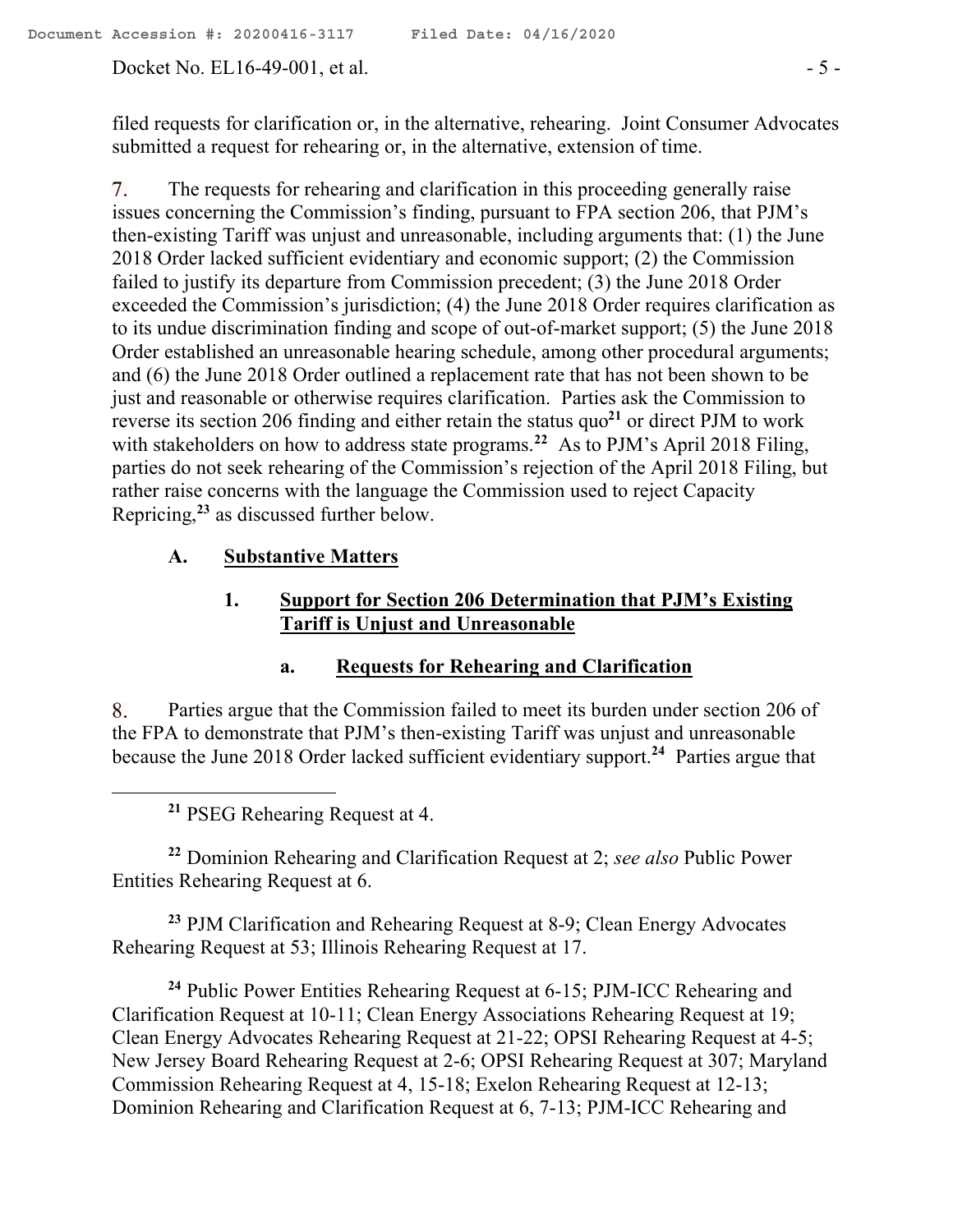Docket No. EL16-49-001, et al. - 6 -

 $\overline{a}$ 

the Commission failed to show that the existing rate is "entirely outside of the zone of reasonableness" before imposing a new rate.**<sup>25</sup>** By contrast, PJM agrees with the Commission's finding that Tariff changes are needed, which PJM asserts is "amply supported by the record."**<sup>26</sup>**

# **i. Scope of Section 206 Finding and Identity of State Programs Causing Impacts**

Clean Energy Advocates, Clean Energy Associations, and Public Power Entities 9. argue that by postponing the task of defining the scope of the Commission's section 206 finding to a subsequent paper hearing proceeding, the Commission violated its FPA section 206 duty to order a replacement rate only *after* finding that the existing Tariff was unlawful.**<sup>27</sup>** Clean Energy Associations state that the fact that the Commission finds PJM's existing MOPR unjust and unreasonable, but requests comment on the appropriate scope of out-of-market support to be mitigated, suggests that the Commission has not clearly identified a problem with the existing MOPR.**<sup>28</sup>** Clean Energy Advocates assert that the scope of the Commission's authority to establish a replacement rate under section 206 of the FPA must be guided by the scope of the finding that the existing rate is unjust and unreasonable; i.e., the scope of the replacement rate should be tailored to the severity of the FPA violation.<sup>29</sup> By not conclusively finding which out-of-market mechanisms

**<sup>25</sup>** Clean Energy Associations Rehearing Request at 14 (quoting *NRG Power Mktg., LLC v. FERC*, 862 F.3d 108, 114 n.2 (D.C. Cir. 2017)); *see also* Joint Consumer Advocates Rehearing and Extension Request at 7.

**<sup>26</sup>** PJM Clarification and Rehearing Request at 3-4 (citing June 2018 Order, 163 FERC ¶ 61,236 at PP 5-6, 150-156).

**<sup>27</sup>** Clean Energy Advocates Rehearing Request at 19, 21-22.

**<sup>28</sup>** Clean Energy Associations Rehearing Request at 20; Public Power Entities Rehearing Request at 9.

**<sup>29</sup>** Clean Energy Advocates Rehearing Request at 22 (citing *Colo. Office of Consumer Counsel v. FERC*, 490 F.3d 954, 956 (D.C. Cir. 2007)).

Clarification Request at 2, 8, 10-16; PSEG Rehearing Request at 2, 4, 6-11; Clean Energy Associations Rehearing Request at 3, 11-20; Joint Consumer Advocates Rehearing and Extension Request at 2, 3, 7-14; Illinois AG Rehearing Request at 3, 4, 5-9; Clean Energy Advocates Rehearing Request at 2-4, 7-8, 19-23, 35-48; Illinois Commission Rehearing Request at 3, 6-11.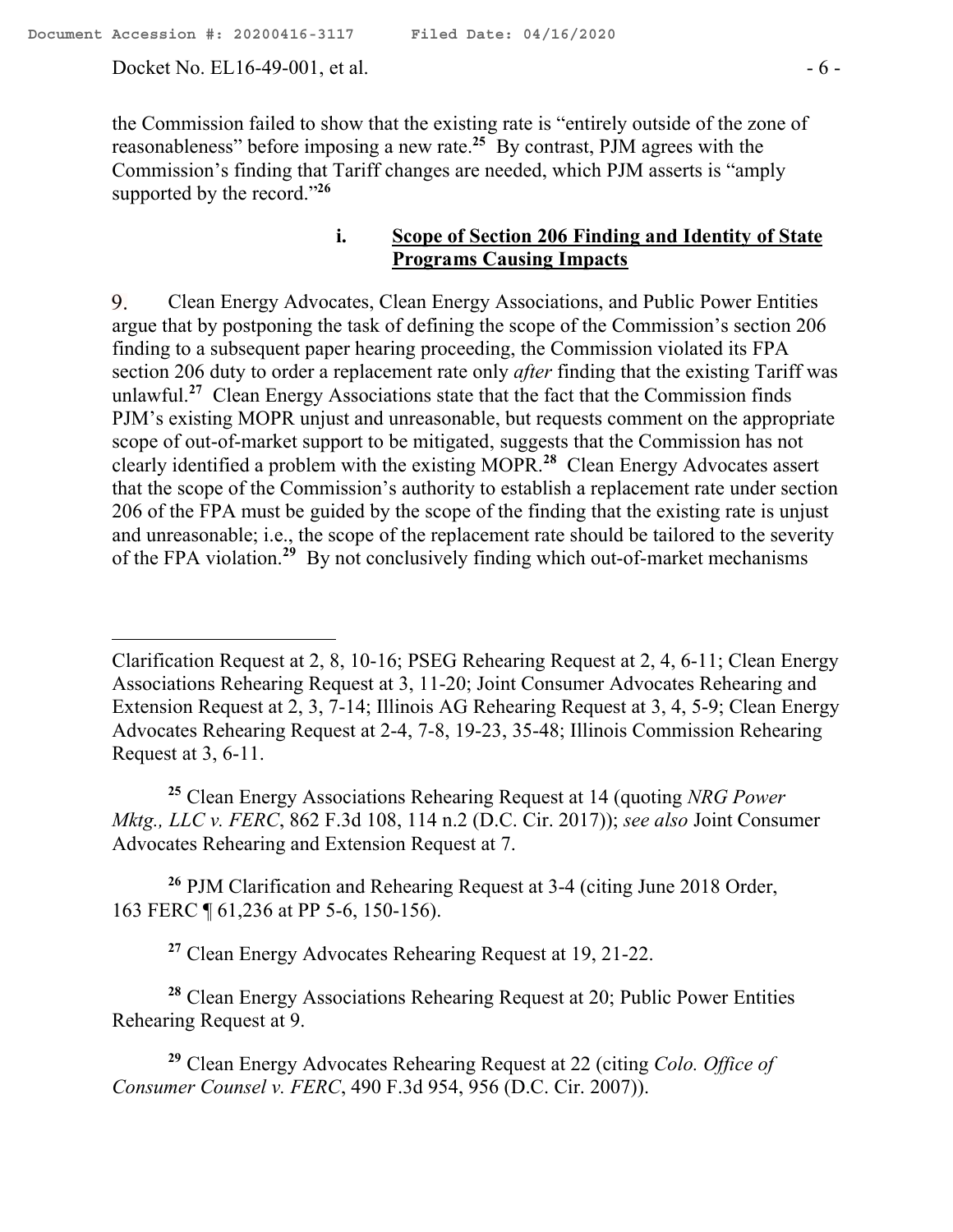Docket No. EL16-49-001, et al. - 7 -

 $\overline{a}$ 

render the Tariff unjust and unreasonable, Public Power Entities contend that the Commission did not meet its section 206 burden.**<sup>30</sup>**

 $10.$ Parties similarly argue that the Commission failed to define or explain what constitutes a subsidy, what qualifies as "meaningful" out-of-market support or what state programs cause price suppression.**<sup>31</sup>** PJM-ICC states that the Commission failed to draw the line separating subsidies that threaten the market from subsidies that do not, and suggests that it would be difficult to draw that line given that nearly all resources receive some kind of state, federal, or local support.**<sup>32</sup>** Parties also claim that the Commission failed to explain how the state programs singled out in the June 2018 Order threaten the integrity of the market, while state support in other forms, such as rate-basing existing coal resources, does not.**<sup>33</sup>**

## **ii. Price Suppression**

Parties argue that the Commission failed to demonstrate that PJM's existing 11. MOPR is unjust and unreasonable because the Commission failed to cite evidence showing that state out-of-market support is causing price suppression. **<sup>34</sup>** Parties contend that the Commission did not quantify the impact of state subsidies on capacity markets, or the amount of out-of-market support that harms the market, alleging that the June 2018 Order contained no quantitative evidence linking state programs to auction clearing

**<sup>30</sup>** Public Power Entities Rehearing Request at 8-9.

**<sup>31</sup>** Clean Energy Advocates Rehearing Request at 20 (stating that the Commission sought comment on defining terms); Clean Energy Associations Rehearing Request at 18-19; Dominion Rehearing and Clarification Request at 8-10.

**<sup>32</sup>** PJM-ICC Rehearing and Clarification Request at 21.

**<sup>33</sup>** Clean Energy Advocates Rehearing Request at 43-45.

**<sup>34</sup>** New Jersey Board Rehearing Request at 4 n.17 (no evidence that New Jersey support for resources causes price suppression or that the Zero Emission Credit (ZEC) program resulted in suppressed prices); Illinois Commission Rehearing Request at 3, 6-8; Exelon Rehearing Request at 12; *see also* OPSI Rehearing Request at 5-6; Maryland Commission Rehearing Request at 15 (no data supporting conclusions that state subsidies undermine capacity market); Public Power Entities Rehearing Request at 13; Clean Energy Advocates Rehearing Request at 37, 46-48; Joint Consumer Advocates Rehearing and Extension Request at 7-9.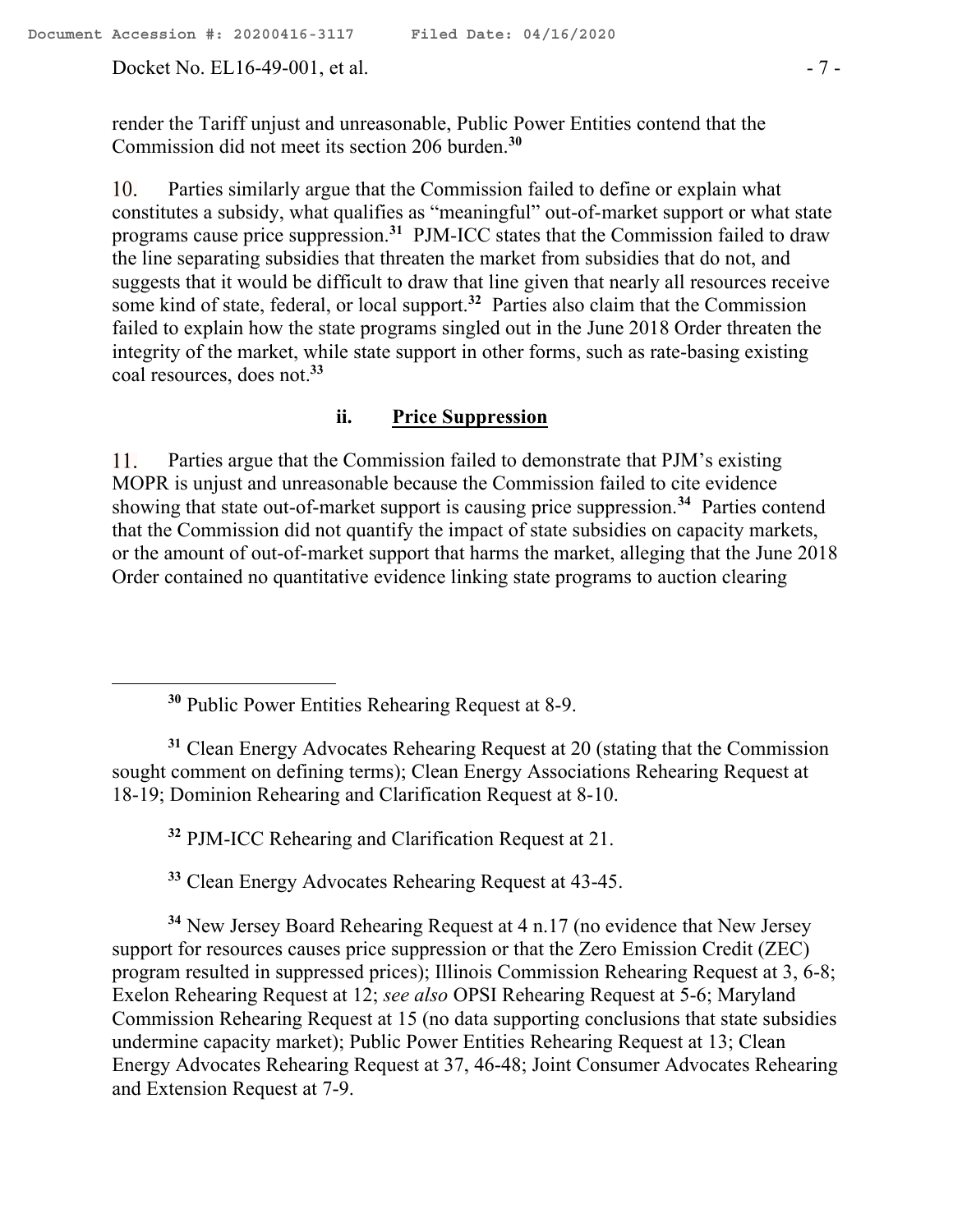Docket No. EL16-49-001, et al. - 8 -

 $\overline{a}$ 

prices.**<sup>35</sup>** Exelon argues that the Commission has not demonstrated that out-of-market payments actually impact prices because the June 2018 Order did not explain what the Commission would consider a "significant" impact on prices or evidence showing the cumulative impact of state subsidies on capacity prices has increased.**<sup>36</sup>**

Clean Energy Associations state that, while the Commission may rely on either 12. theory or specific evidence to support a section 206 unjust and unreasonable finding, it must still have record evidence to support both, which they assert that the June 2018 Order does not.<sup>37</sup> Public Power Entities argue that the Commission may rely on economic theory but should only do so where empirical evidence is difficult to find, not here where the Commission should have been able to develop an empirical record of the relationship between out-of-market support and capacity auction results.**<sup>38</sup>** Similarly, parties contend that if state subsidies are causing price suppression, evidence should be available to substantiate it, especially since some state subsidies have long been in existence.**<sup>39</sup>**

Some parties assert that potential price suppression caused by future subsidies 13. does not render the current Tariff unjust and unreasonable.**<sup>40</sup>** Similarly, parties allege that, rather than actual data or proof demonstrating that current capacity prices are unjust

**<sup>36</sup>** Exelon Rehearing Request at 12.

**<sup>37</sup>** Clean Energy Associations Rehearing Request at 11 (citing *Nat'l Fuel Gas Supply Corp. v. FERC*, 468 F.3d 831 (D.C. Cir. 2006)).

**<sup>38</sup>** Public Power Entities Rehearing Request at 13-14 (citing *Emera Me. v. FERC*, 854 F.3d 662, 671 (D.C. Cir. 2017); *see also* Dominion Rehearing Request at 8 (recognizing that the Commission may rely on theory but cannot divorce its decisionmaking from the facts).

**<sup>39</sup>** New Jersey Board Rehearing Request at 6; Clean Energy Advocates Rehearing Request at 41-43; Illinois Commission at 7; Illinois AG Rehearing Request at 8.

**<sup>40</sup>** PJM-ICC Rehearing and Clarification Request at 14.

**<sup>35</sup>** Maryland Commission Rehearing Request at 18; Public Power Entities Rehearing Request at 11-14; Dominion Rehearing and Clarification Request at 8-10; Illinois Commission Rehearing Request at 8; Clean Energy Associations Rehearing Request at 11, 18-19 (citing June 2018 Order, 163 FERC ¶ 61,236 at P 149); PJM-ICC Rehearing and Clarification Request at 15 (the Commission failed to quantify or explain the "level [of out-of-market support] sufficient to significantly impact" the market (citing June 2018 Order, 163 FERC ¶ 61,236 at P 156)).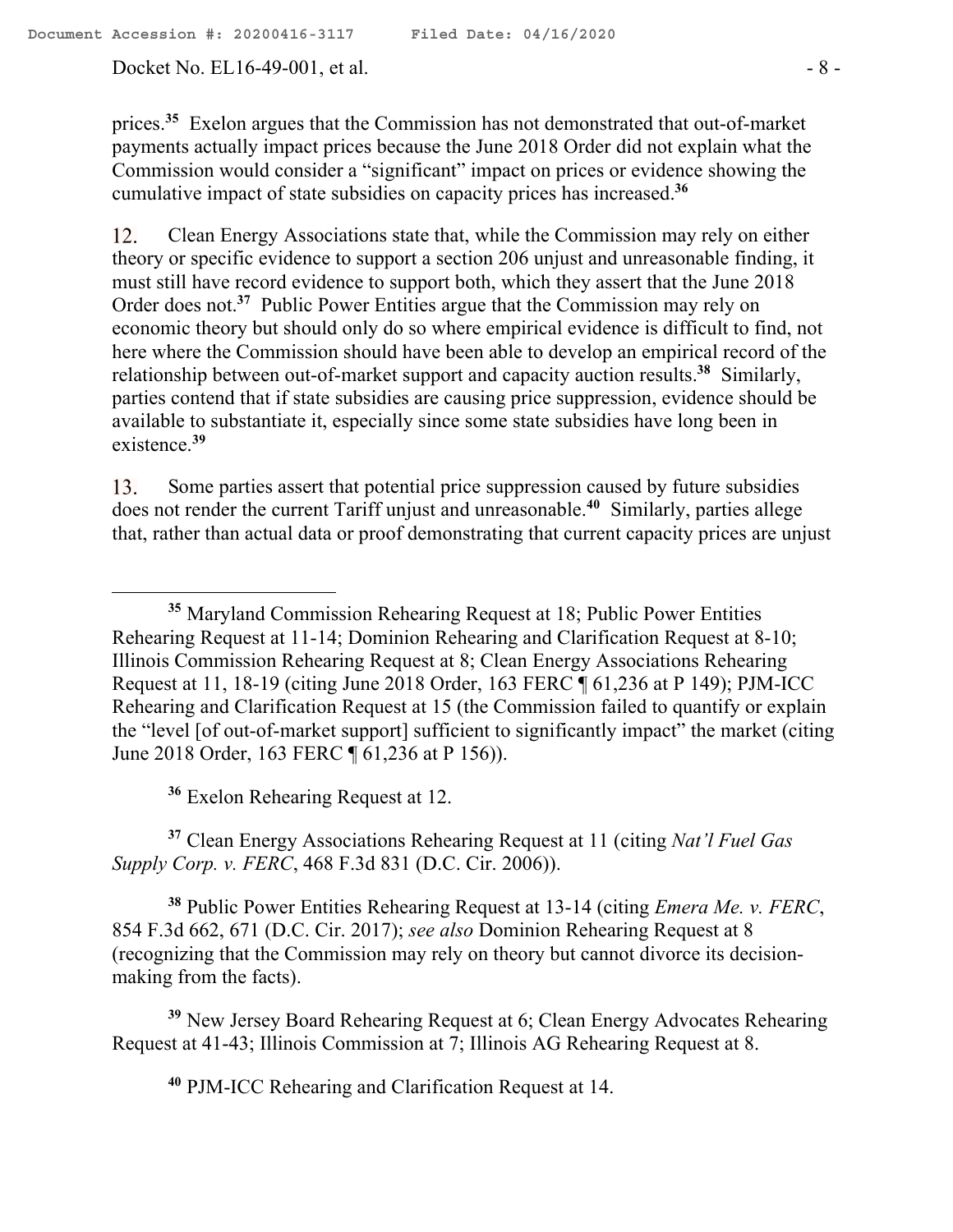Docket No. EL16-49-001, et al. - 9 -

and unreasonable, the June 2018 Order relies instead on speculation about future harm to the capacity market.**<sup>41</sup>**

14. Parties argue that the Commission's reliance on the affidavit submitted by PJM economist, Dr. Anthony Giacomoni, is not sufficient evidence to justify the Commission's findings in the June 2018 Order that all out-of-market support leads to below-cost offers**<sup>42</sup>** or that state out-of-market support impacts clearing prices.**<sup>43</sup>** Dominion states the affidavit does not analyze whether, and if so how, market participants change their behavior in response to out-of-market payments.**<sup>44</sup>** According to Dominion, the affidavit also acknowledges that "[w]hether REC revenues make an individual project economic will depend on many factors," and that there are situations "where REC revenues may have little impact."**<sup>45</sup>** Similarly, Joint Consumer Advocates contend that any state subsidy or policy that impacts a large number of generation facilities in the market will necessarily have a rate impact, but that fact, in itself, does not mean that the resulting capacity market prices are unjust and unreasonable.<sup>46</sup> Because the

**<sup>42</sup>** Dominion Rehearing and Clarification Request at 10-11.

**<sup>43</sup>** Public Power Entities Rehearing Request at 13; Exelon Rehearing Request at 13 (also arguing that the affidavit does not address the integrity of the capacity market's price signals); New Jersey Board Rehearing Request at 5; Clean Energy Associations Rehearing Request at 12.

**<sup>44</sup>** Dominion Rehearing and Clarification Request at 10 (stating that Dr. Giacomoni prefaced his testimony that "my affidavit does not attempt to calculate whether each resource that receives a state subsidy would enter service, or would remain in service, without the subsidy").

**<sup>45</sup>** *Id*. at 11 (citing Giacomoni Aff. ¶ 22); *see also* Joint Consumer Advocates Rehearing and Extension Request at 10-11 (affidavit recognizes that not all resources depend on state subsidies to be economic, and the size of the subsidy does not itself dictate whether a resource would be otherwise economic) (citing Giacomoni Aff. ¶¶ 30, 36).

**<sup>46</sup>** Joint Consumer Advocates Rehearing and Extension Request at 9-10.

**<sup>41</sup>** Illinois Commission Rehearing Request at 7-9; PJM-ICC Rehearing and Clarification Request at 14 (the June 2018 Order "draws a series of sweeping conclusions that are not tied to current conditions in PJM's capacity market, not supported by footnote citations or record evidence, and thus not supported by substantial evidence"; Commission only relied on future projection of impact); Dominion Rehearing and Clarification Request at 8-10, 11-13 (no evidence of present day harm, only speculative future outcomes); PSEG Rehearing Request at 9-10.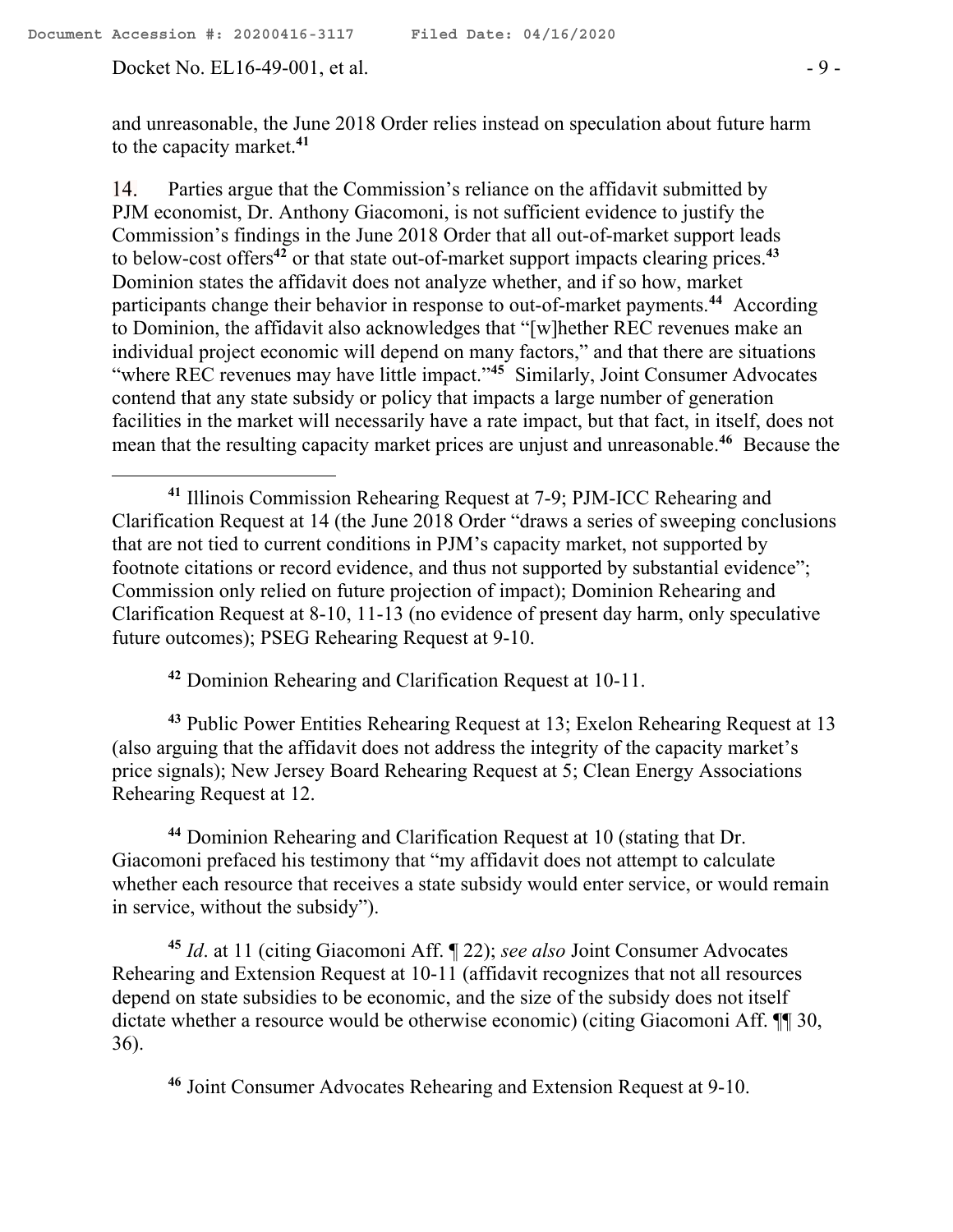affidavit from Dr. Giacomoni only analyzes the impacts from ZECs, Clean Energy Associations argue that the Commission should not have extrapolated this analysis to the impacts of a broader set of state policies.**<sup>47</sup>**

# **iii. Contradictory Evidence**

15. Parties argue that the June 2018 Order is not based on sufficient evidence because the record demonstrates that PJM's capacity market is currently robust and functioning well. Parties point out that PJM's capacity market has resulted in a capacity surplus, well in excess of the level required to ensure reliability, and that new entry has grown each year.<sup>48</sup> Specifically, parties state that approximately 40 GWs of natural gas-fired generation is under development in PJM, equivalent to nearly a quarter of the installed capacity in the region.**<sup>49</sup>** This demonstrates, parties contend, that the capacity auction continues to attract new entry,**<sup>50</sup>** which should push prices down.**<sup>51</sup>**

**<sup>48</sup>** Maryland Commission Rehearing Request at 15-18 (stating that the 2018 auction achieved a reserve margin of 22%, above the target reserve margin of 15.8%); OPSI Rehearing Request at 6-7; Illinois Commission Rehearing Request at 10 (there is 66,000 MWs of capacity under development in PJM); Exelon Rehearing Request at 9; PSEG Rehearing Request at 4, 8-11; Dominion Rehearing and Clarification Request at 15; Clean Energy Associations Rehearing Request at 17, 35; Illinois AG Rehearing Request at 3, 4, 6-9; PJM-ICC Rehearing and Clarification Request at 11-13, 15-16; Clean Energy Associations Rehearing Request at 3, 14-18; New Jersey Board Rehearing Request at 4-5.

**<sup>49</sup>** PJM-ICC Rehearing and Clarification Request at 12; PSEG Rehearing Request at 2, 9; Exelon Rehearing Request at 10; Clean Energy Associations Rehearing Request at 17; Clean Energy Advocates Rehearing Request at 40; Illinois AG Rehearing Request at 8-9; Illinois Commission Rehearing Request at 10 (new entry shows that resources are able to cover their costs in the current market).

**<sup>50</sup>** Joint Consumer Rehearing and Extension Request at 8 (capacity market attracts new entry with 1,401 MW of new generation clearing the most recent auction); Exelon Rehearing Request at 10; OPSI Rehearing Request at 6-7 (citing Monitoring Analytics, LLC, *State of the Market Report for PJM-2013* (2014), *State of the Market Report for PJM-2017* (2017), *Quarterly State of the Market Report for PJM-2018* (2018)).

**<sup>51</sup>** Illinois AG Rehearing Request at 9.

**<sup>47</sup>** Clean Energy Associations Rehearing Request at 12 (citing June 2018 Order, 163 FERC ¶ 61,236 at P 152).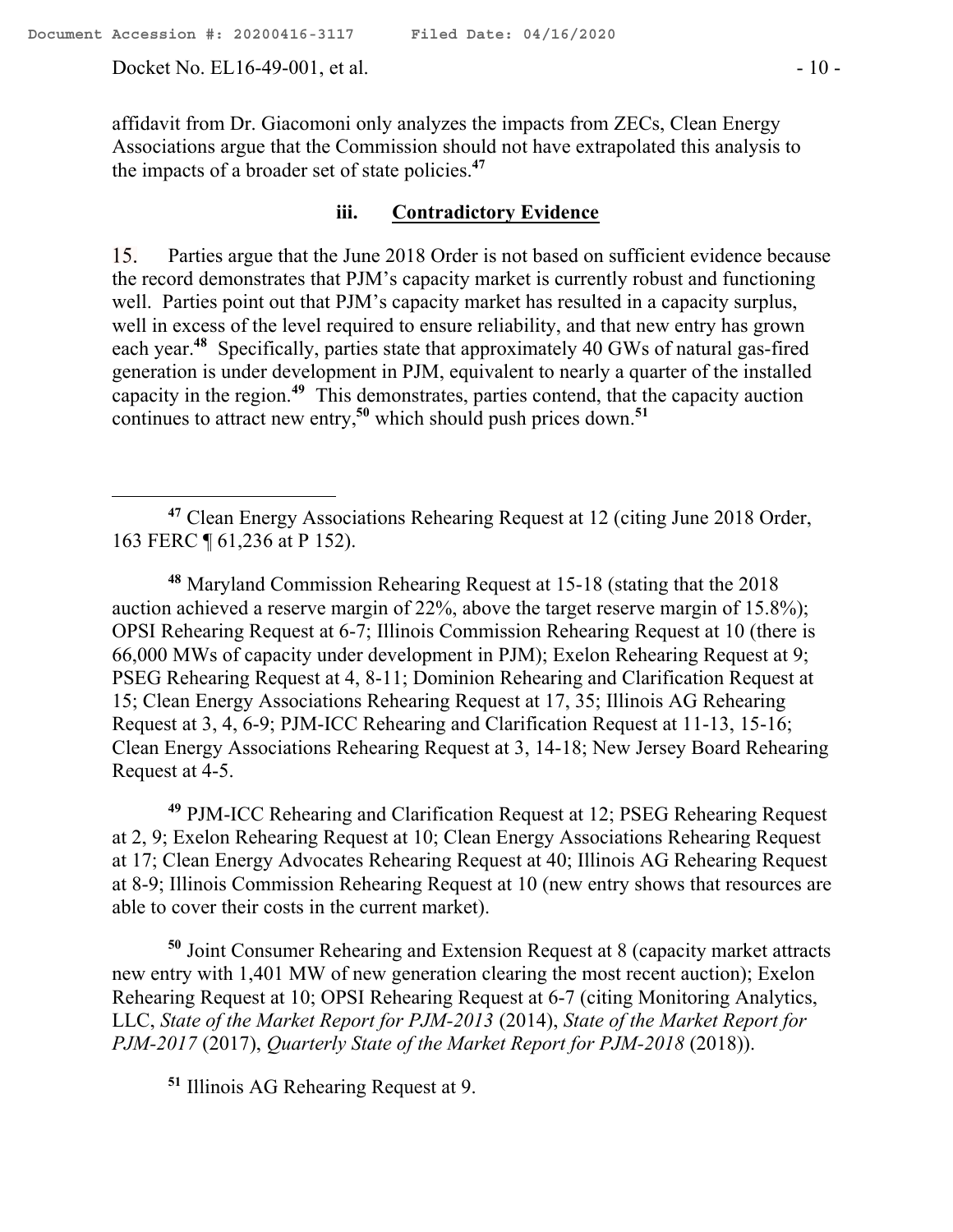Docket No. EL16-49-001, et al. - 11 -

 $\overline{a}$ 

 $16.$ Likewise, parties argue that the Commission made no showing that state subsidies are resulting in prices that fail to incentivize an adequate supply of capacity resources, pointing to evidence that the capacity auction for the 2021/2022 delivery year cleared with a 22% reserve margin.**<sup>52</sup>** Parties further note that the North American Electric Reliability Corp. (NERC) has determined that the current reserve margin is more than double what is needed,**<sup>53</sup>** the latest planning reserve margin for summer 2018 is 28.7%, **54** suggesting that PJM will not face a near-term shortfall, and that 165.1 GWs of unforced capacity cleared PJM's most recent auction.**<sup>55</sup>** Exelon contends that, because the Commission failed to show that there is a resource adequacy concern, the Commission cannot mandate MOPR reforms under the theory that prices are too low and investors have insufficient confidence in the market.<sup>56</sup> Similarly, PJM-ICC asserts that, if the

**<sup>53</sup>** PJM-ICC Rehearing and Clarification Request at 11-12 (citing North American Electric Reliability Corporation, *2018 Summer Reliability Assessment*, at 24, https://www.nerc.com/pa/RAPA/ra/Reliability%20Assessments%20DL/NERC\_SRA\_05 252018\_Final.pdf); Dominion Rehearing and Clarification Request at 15; PSEG Rehearing Request at 2, 9.

**<sup>54</sup>** Clean Energy Associates Rehearing Request at 17 (citing PJM, *2017 PJM Reserve Requirement Study*, at 8 (Mar. 9, 2018), https://www.pjm.com/-/media/ committees-groups/committees/pc/20171012/20171012-item-03a-2017-pjm-reserverequirement-study.ashx); Clean Energy Advocates Rehearing Request at 39-40.

**<sup>55</sup>** Dominion Rehearing and Clarification Request at 15-16; *see also* Exelon Protest, Docket No. ER18-1314-000, at 33 (filed May 7, 2018).

**<sup>56</sup>** Exelon Rehearing Request at 14; *see also* Clean Energy Advocates Rehearing Request at 40-41 (recent informal Platts poll suggests that investors think PJM is the best place to earn a targeted rate of return on new generation).

**<sup>52</sup>** Public Power Entities Rehearing Request at 14-15; PJM-ICC Rehearing and Clarification Request at 11; Illinois Commission Rehearing Request at 10; PSEG Rehearing Request at 19; Joint Consumer Advocates Rehearing and Extension Request at 8 (citing PJM 2021/2022 RPM Base Residual Action Results at 1, https://www.pjm.com/- /media/markets-ops/rpm/rpm-auction-info/2021-2022/2021-2022-base-residual-auctionreport.ashx).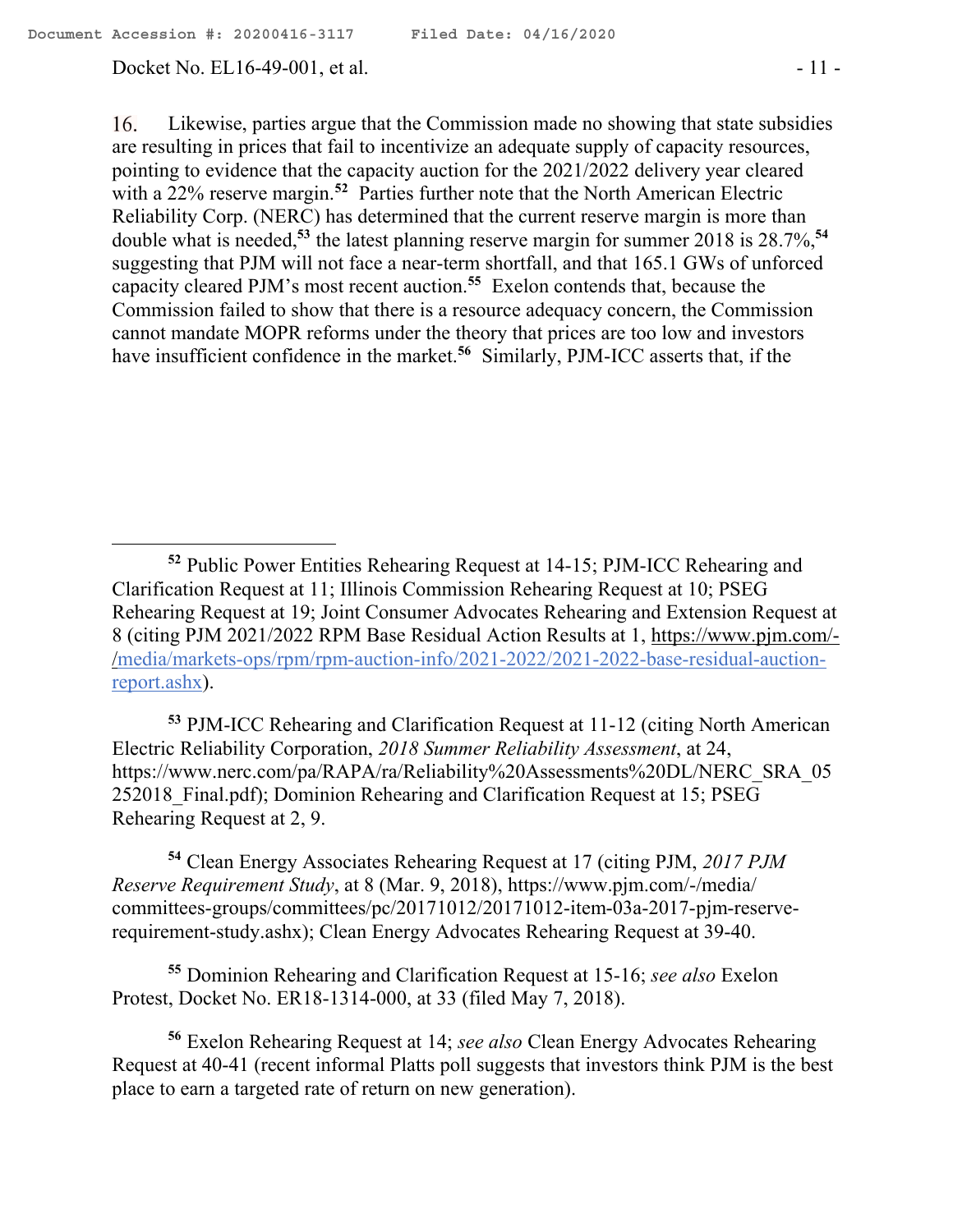Docket No. EL16-49-001, et al. - 12 -

June 2018 Order finds that the capacity market is already failing, that finding is contradicted by the record evidence demonstrating large reserve margins.**<sup>57</sup>**

17. Parties also argue that, contrary to Calpine's complaint that capacity prices are low, the evidence demonstrates that auction clearing prices are high. Joint Consumer Advocates state that the clearing price for the 2021/2022 delivery year was \$140/MWday, the third largest in the capacity auction's history, and up from the previous year's price of \$76.53/MW-day.**<sup>58</sup>** The Illinois AG similarly argues that the Commission did not address the fact that the clearing price for the Commonwealth Edison Locational Delivery Area (ComEd LDA) exceeded the rest of the PJM area's clearing price by as much as 100% for delivery years starting in 2019/2020, despite the Illinois ZEC program providing support for nuclear generators in the ComEd LDA.**<sup>59</sup>**

#### **iv. Effect of Subsidies on Price**

Parties contend that the Commission failed to consider evidence indicating that 18. state subsidies should not have a significant effect on capacity prices.**<sup>60</sup>** Specifically, Clean Energy Advocates argue that the Commission did not respond to arguments by the Institute for Policy Integrity that state RPS programs could result in either little to no change in prices or even result in price increases because renewable resources have limited participation in the capacity market, those that participate affect prices only when the "resource is marginal or would not have entered the market but for state support," and that state climate policies may actually result in higher capacity market prices because such policies may cause conventional generators, which are more frequently marginal, to offer higher as a result of decreased energy revenues due to competition from renewable resources.**<sup>61</sup>** Parties further argue that renewable energy credits (RECs) are generally

**<sup>59</sup>** Illinois AG Rehearing Request at 7-8.

 $\overline{a}$ 

**<sup>60</sup>** Joint Consumer Advocates Rehearing and Extension Request at 11-12; Clean Energy Advocates Rehearing Request at 38-39, 41-46; Clean Energy Associations Rehearing Request at 13-16; Illinois AG Rehearing Request at 8.

**<sup>61</sup>** Clean Energy Advocates Rehearing Request at 38; *see also* Illinois AG Rehearing Request at 8 (variable resources make up a limited contribution to the capacity market); Clean Energy Associations Rehearing Request at 14-16.

**<sup>57</sup>** PJM-ICC Rehearing and Clarification Request at 15-16; *see also* PJM-ICC Rehearing and Clarification Request at 12-13 (claiming that PJM and the IMM have indicated that the capacity market is functioning properly); Joint Consumer Advocates Rehearing and Extension Request at 7.

**<sup>58</sup>** Joint Consumer Advocates Rehearing and Extension Request at 7-8.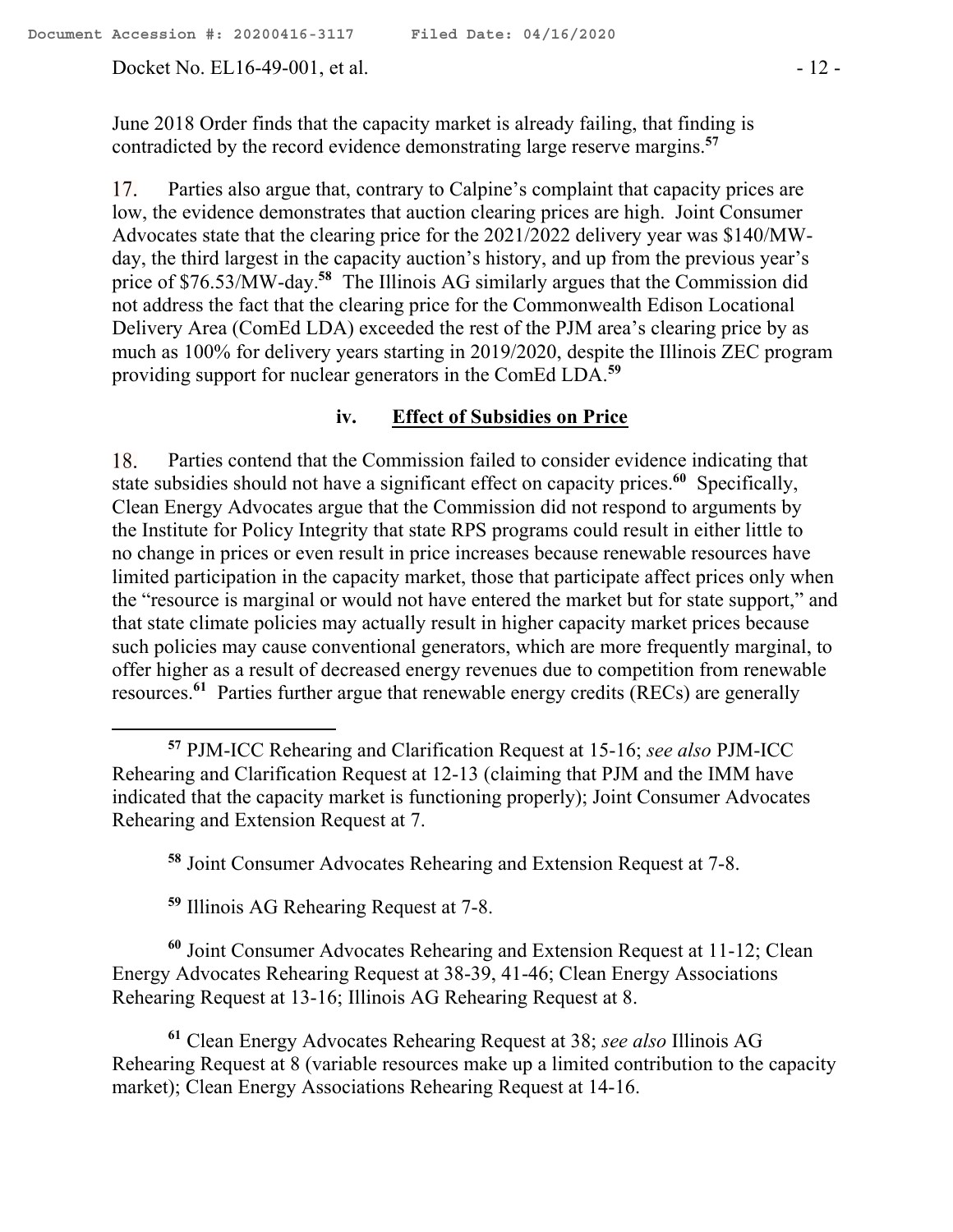Docket No. EL16-49-001, et al. - 13 -

 $\overline{a}$ 

competitively procured, which drives down their price and results in efficient market outcomes.**<sup>62</sup>**

19. Clean Energy Advocates also contend that the increase in state RPS targets, on which the Commission relied to support its finding that the existing Tariff is unjust and unreasonable, will not necessarily result in greater capacity market participation by statesupported resources because RPS targets may be met in other ways and/or be subject to state spending caps, and RPS resources may choose not to participate in the capacity market. Clean Energy Associations argue that, even if RPS resources do participate in the market, there is no evidence their participation in the capacity market is materially aided by state subsidies, required by a state program providing the subsidy, or aimed at influencing wholesale prices.**<sup>63</sup>** Parties also argue that not all RPS resources depend on state support.**<sup>64</sup>**

20. In addition, Clean Energy Advocates and Clean Energy Associations assert that the Commission failed to address analysis showing that participation of subsidized resources is known well in advance of the capacity auction and that the market therefore generally adjusts to this participation without major impacts.**<sup>65</sup>** Joint Consumer Advocates argue that subsidies should not impact the clearing price, explaining that there has been substantial entry and exit in the PJM capacity market, as well as increasing offers at prices close to clearing prices, which indicates the supply curve is becoming generally more sloped over time. Joint Consumer Advocates assert that new entry generally offers at low prices regardless of whether such resources receive state policy support.**<sup>66</sup>**

**<sup>63</sup>** Clean Energy Associations Rehearing Request at 13-15; *see also* Clean Energy Advocates Rehearing Request at 38, 45-47.

**<sup>64</sup>** Clean Energy Associations Rehearing Request at 13.

**<sup>65</sup>** *Id. at* 16 (citing evidence that capacity markets readily absorb subsidized resources without significant impact); *see also* Joint Consumer Advocates Rehearing and Extension Request at 11-12 (citing the Wilson Affidavit as contradictory evidence that subsidized resources impair market integrity and investor confidence).

**<sup>66</sup>** Joint Consumer Advocates Rehearing and Extension Request at 11-12; *see also* Clean Energy Advocates Rehearing Request at 25 (asserting that zero dollar offers are common and often enabled by factors beyond subsidies).

**<sup>62</sup>** Clean Energy Associations Rehearing Request at 13; *see also* Clean Energy Advocates Rehearing Request at 45-46.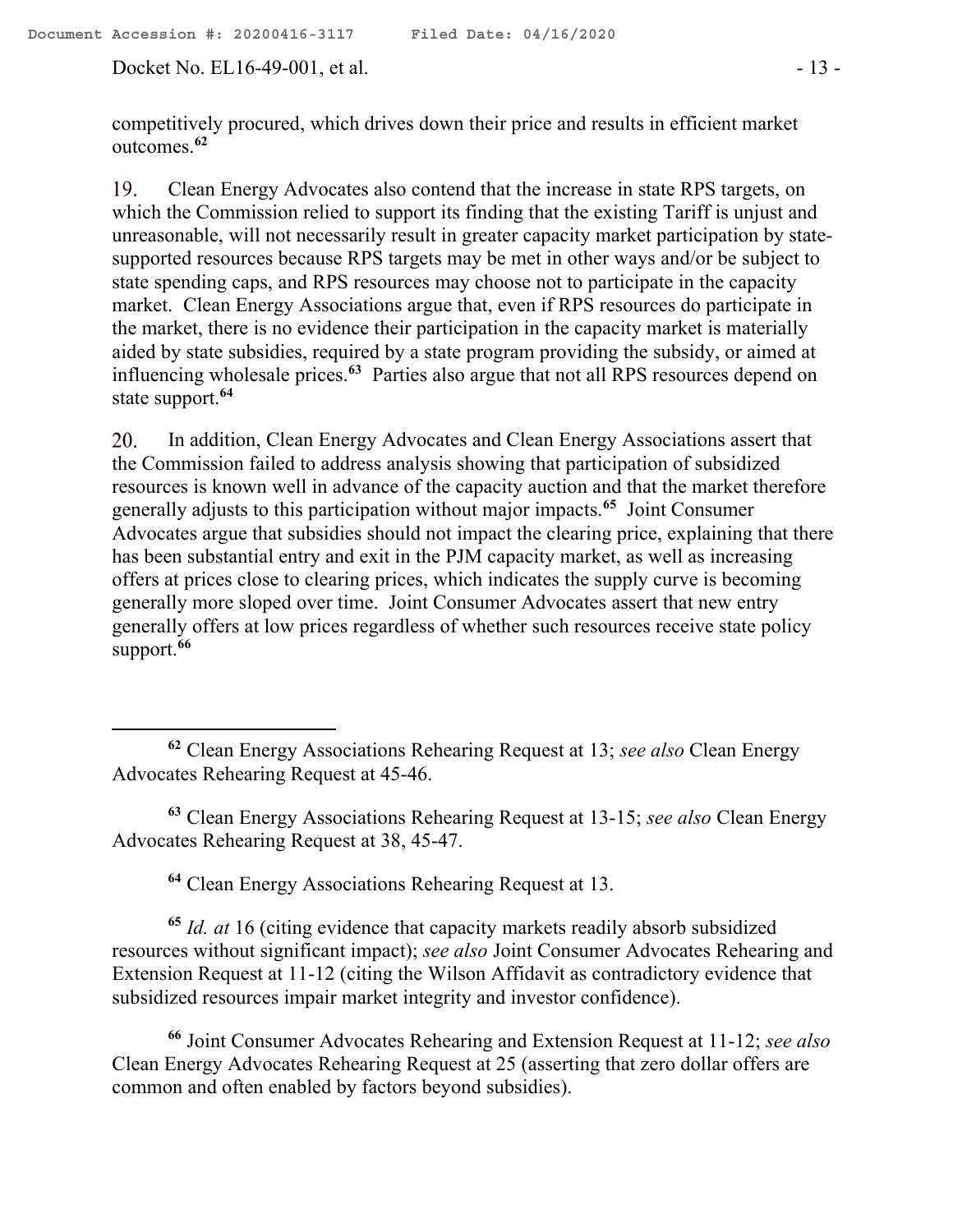Docket No. EL16-49-001, et al. - 14 -

21. The Illinois AG argues that REC and RPS programs cannot reasonably be considered to be unduly suppressing capacity prices because they have been incorporated into the PJM capacity market since its inception. Similarly, Clean Energy Advocates state that the Commission failed to address evidence that government policies have long provided substantial support to certain types of capacity resources and argue there is no reason to believe that historic policy actions would have less impact on market prices than the Commission contends they do today.**<sup>67</sup>**

## **v. Uncertainty**

Some parties take issue with the June 2018 Order's statement that the price 22. distortions caused by out-of-market payments "create significant uncertainty, which may further compromise the market, because investors cannot predict whether their capital will be competing against resources that are offering into the market based on actual costs or on state subsidies."**<sup>68</sup>** Several parties agree with Commissioner Glick's dissent**<sup>69</sup>** that the uncertainty created by state policies is not different or worse than other uncertainty attendant to the electricity industry.**<sup>70</sup>** Parties assert that the June 2018 Order and the changing market rules contribute more to investor uncertainty than resources receiving out-of-market support.**<sup>71</sup>** In focusing on the need to avoid uncertainty with regard to whether resources are offering based on actual costs or subsidies, Public Power Entities argue that the Commission fails to account for the interest of investors in existing resources who may have relied on the current MOPR.**<sup>72</sup>** Joint Consumer Advocates contend that the Commission should balance investor interests against those of consumers, such as how the proposed revisions may increase consumer costs, asserting

**<sup>68</sup>** Dominion Rehearing and Clarification Request at 10 (quoting June 2018 Order, 163 FERC ¶ 61,236 at P 150).

**<sup>69</sup>** June 2018 Order, 163 FERC ¶ 61,236, Glick Dissent at 11-12.

**<sup>70</sup>** Exelon Rehearing Request at 13; PJM-ICC Rehearing and Clarification Request at 14; PSEG Rehearing Request at 10-11; Dominion Rehearing Request at 10.

**<sup>71</sup>** PJM-ICC Rehearing and Clarification Request at 20-21, New Jersey Board Rehearing Request at 9; Joint Consumer Advocates Rehearing and Extension Request at 12-13.

**<sup>72</sup>** Public Power Entities Rehearing Request at 21-23 (citing *N.J. Bd. of Pub. Utils. v. FERC*, 744 F.3d 74, 102 ( $3<sup>rd</sup>$  Cir. 2014) (*NJBPU*) ("It is more than mildly disturbing" that FERC would endorse a state-mandate exemption "only to later pull the rug out from under those who were persuaded that the exemption was somehow real.")).

**<sup>67</sup>** Clean Energy Advocates Rehearing Request at 41-43.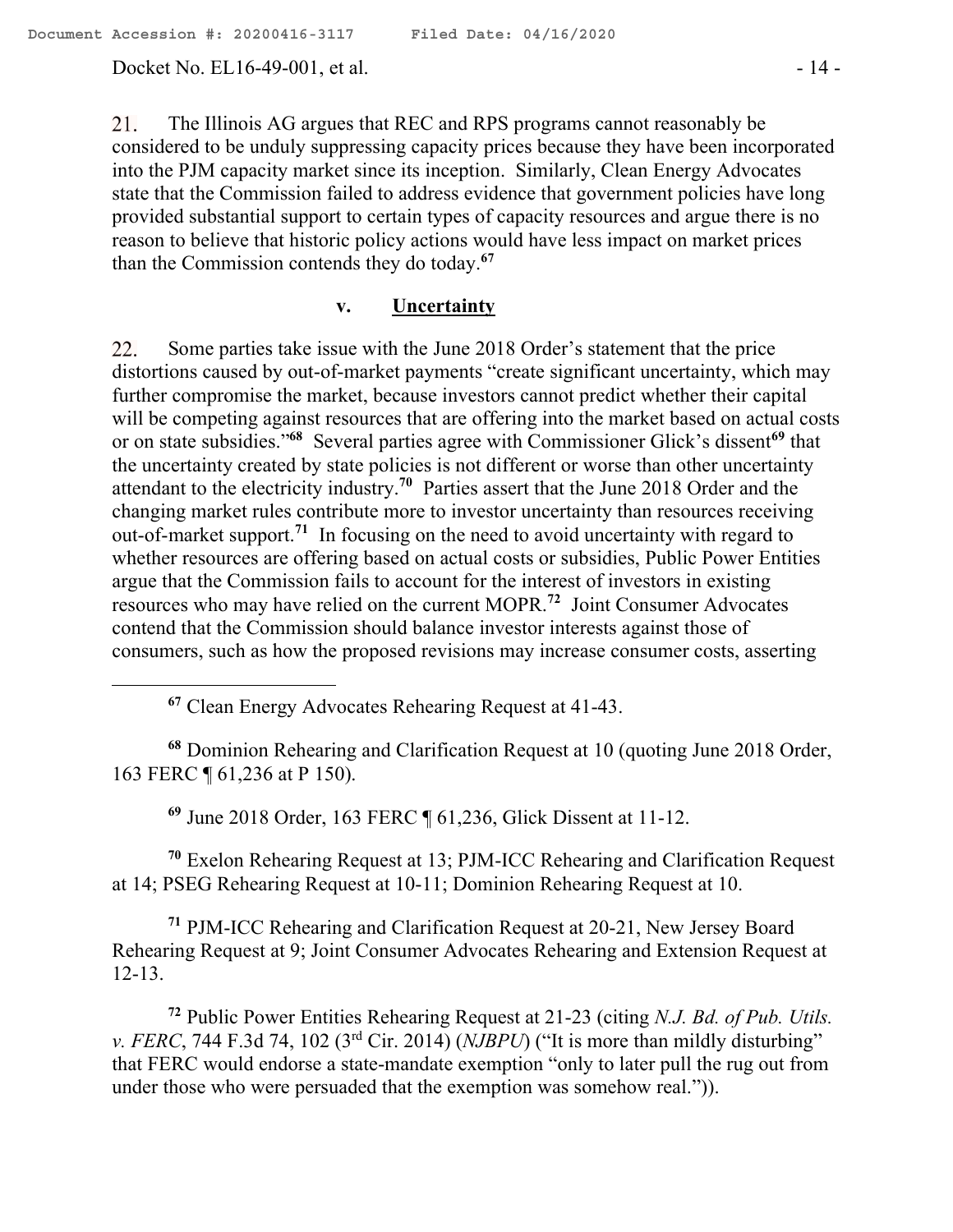Docket No. EL16-49-001, et al. - 15 -

that the Commission did not attempt to consider costs of finding PJM's existing Tariff unjust and unreasonable.**<sup>73</sup>**

#### **b. Commission Determination**

# **i. Scope of Section 206 Finding and Identity of State Programs Causing Impacts**

23. We disagree that the Commission failed to meet its FPA section 206 burden to demonstrate that PJM's existing Tariff is unjust and unreasonable and therefore deny rehearing requests on this point. As an initial matter, the Commission did not err by first finding the Tariff unjust and unreasonable because the capacity market rules do not account for out-of-market support, and then instituting a paper hearing to determine the scope of out-of-market support to be mitigated. In the June 2018 Order, the Commission expressly found that PJM's existing Tariff is unjust and unreasonable because it "fails to protect the integrity of competition in the wholesale capacity market against unreasonable price distortions and cost shifts caused by out-of-market support to keep existing uneconomic resources in operation, or to support the uneconomic entry of new resources."**<sup>74</sup>** The June 2018 Order explained that the price distortions resulting from this out-of-market support "compromise the capacity market's integrity" and create investor uncertainty because "investors cannot predict whether their capital will be competing against resources that are offering into the market based on actual costs or on state subsidies."**<sup>75</sup>** Thus the Commission met its initial burden under FPA section 206. The fact that the Commission may need additional information to determine the exact scope of the replacement rate does not prevent the Commission from finding that the existing Tariff is unjust and unreasonable. Section 206 does not require that the Commission simultaneously find a tariff unjust and unreasonable and establish the replacement rate. **76** By the same token, the Commission need not know the exact parameters of the

**<sup>73</sup>** Joint Consumer Advocates at 13.

**<sup>74</sup>** June 2018 Order, 163 FERC ¶ 61,236 at P 150.

**<sup>75</sup>** *Id*.

**<sup>76</sup>** *See, e.g.*, *Emera Me. v. FERC*, 854 F.3d 9, 24 (D.C. Cir. 2017) (describing section 206 mandate as a "two-step procedure that requires FERC to make an explicit finding that the existing rate is unlawful before setting a new rate"); *cf., e.g.*, *W. Res., Inc. v. FERC*, 9 F.3d 1568, 1579-80 (D.C. Cir. 1993) (applying the same reasoning under the Natural Gas Act); *Kern River Gas Transmission Co.*, 129 FERC ¶ 61,240 (2009) (finding rates unjust and unreasonable in earlier filing and determining the replacement rate, and effective date of the replacement rate when acting on the compliance filing), *aff'd sub nom. Aera Energy LLC v. FERC*, 789 F.3d 184, 191 (D.C. Cir. 2015).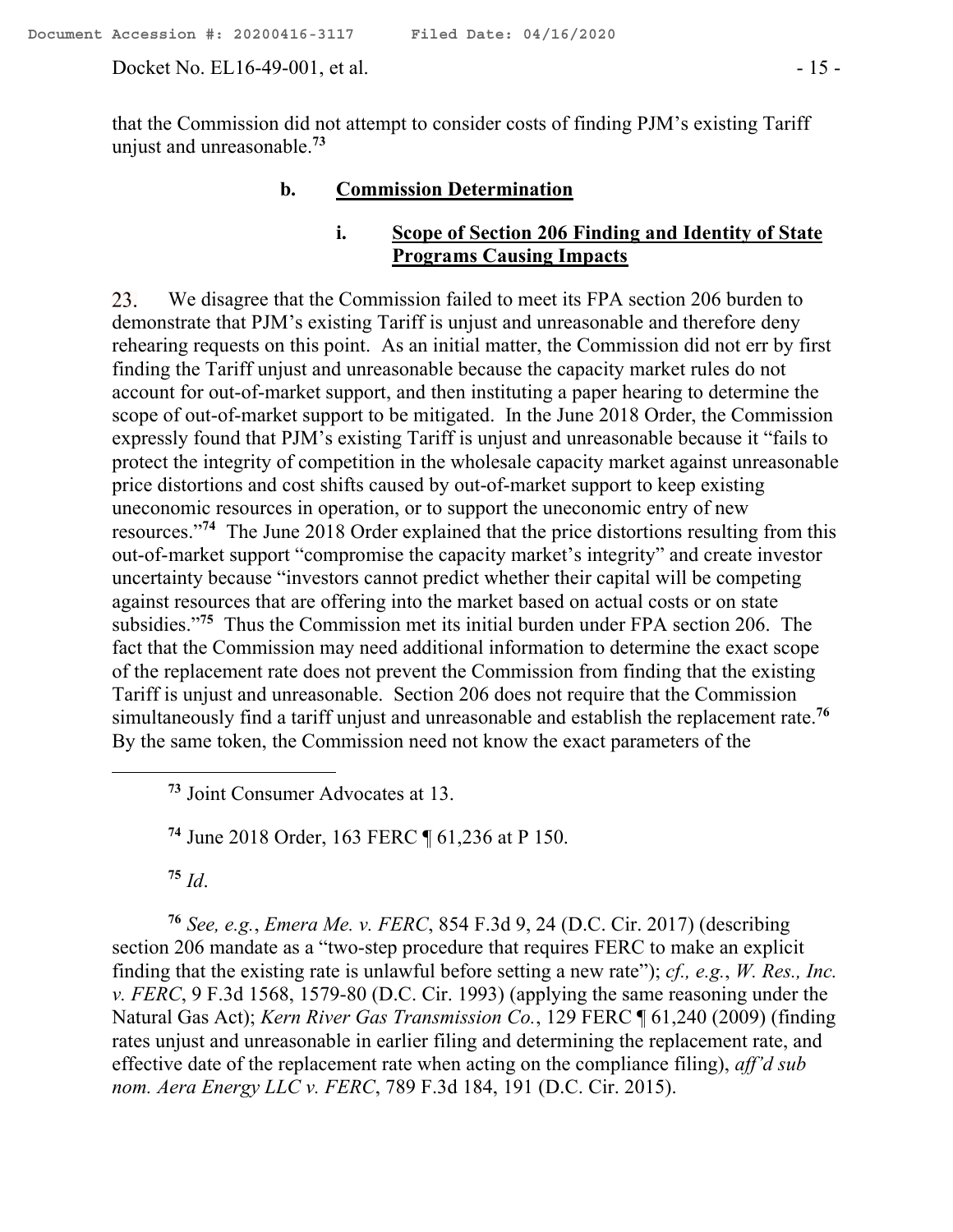Docket No. EL16-49-001, et al. - 16 -

replacement rate, or exactly how to fix the Tariff, prior to finding the Tariff unjust and unreasonable. **77**

While parties assert that the Commission did not explain what constitutes 24. meaningful out-of-market support or define or explain what types of out-of-market support cause price suppression, we disagree. The June 2018 Order points to evidence provided by Calpine and PJM that out-of-market support for resources other than natural gas-fired resources has increased and is projected to further increase in coming years. **78** Further, as discussed below, all out-of-market support gives resources the ability to suppress prices, and therefore we need not list every type of out-of-market support affecting the capacity market.**<sup>79</sup>** Further, with respect to arguments that the Commission failed to explain how the state programs identified in the June 2018 Order threaten the integrity of the market, while state support in other forms does not, we find that this argument is rendered moot by the December 2019 Order that established the scope of the replacement rate.

## **ii. Price Suppression**

We reject arguments that the June 2018 Order is not based on substantial evidence 25. and deny rehearing on that point. We find that the June 2018 Order is grounded on record evidence and economic theory, and the substantial evidence standard was met.**<sup>80</sup>**

**<sup>77</sup>** *See, e.g.*, *Indep. Energy Producers Ass'n v. Cal. Indep. Sys. Operator Corp.*, 116 FERC ¶ 61,069, at P 38 (2006) (finding CAISO's must offer obligation no longer just and reasonable and establishing paper hearing procedures to determine just and reasonable replacement rate); *PJM Interconnection, L.L.C.*, 115 FERC ¶ 61,079, at P 1 (2006) (finding that PJM's existing capacity construct is unjust and unreasonable, providing guidance on the establishment of a just and reasonable replacement, and establishing further procedures).

**<sup>78</sup>** June 2018 Order, 163 FERC ¶ 61,236 at PP 150-152.

**<sup>79</sup>** *See infra* P 27 & nn.85-88 (listing authorities); *see also* PJM, 2018 Filing, Docket No. ER18-1314-000, at 3-4 (filed Apr. 9, 2018) (stating that the existing Tariff has no means to address increased out-of-market support for certain resources which leads to market harm); PJM, Answer, Docket No. EL16-49-000, at 2 (filed Apr. 11, 2016) (stating that when offers are submitted by a subsidized resource, it is supportable to find the existing Tariff unjust and unreasonable).

**<sup>80</sup>** Substantial evidence "is such relevant evidence as a reasonable mind might accept as adequate to support a conclusion." *Murray Energy Corp. v. FERC*, 629 F.3d 231, 235 (D.C. Cir. 2011); *see La. Pub. Serv. Comm'n v. FERC*, 522 F.3d 378, 395 (D.C.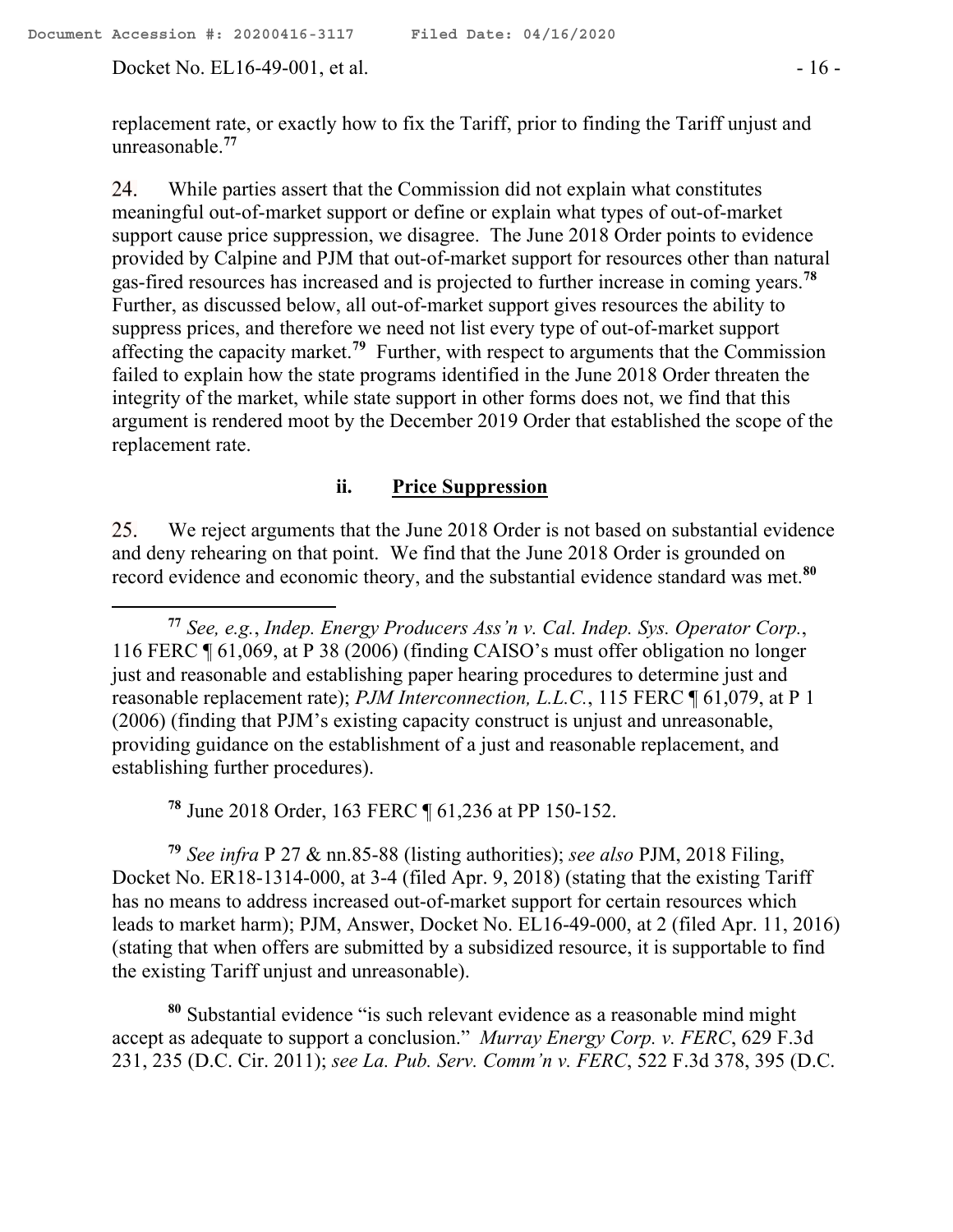## Docket No. EL16-49-001, et al. - 17 -

The parties argue that the Commission did not cite evidence that particular out-of-market payments are causing price suppression, provide evidence that out-of-market support has eroded investor confidence in market price signals, or quantify the alleged impact of outof-market support on the capacity markets. Parties assert that if out-of-market support was in fact distorting capacity market prices, there should be evidence of it, particularly because some types of state programs have been in effect since the beginning of the capacity market.**<sup>81</sup>** These rehearing arguments rest on the faulty assumption that, in order for the Commission to sufficiently support its section 206 finding that PJM's existing Tariff is unjust and unreasonable, the Commission is required to analyze the results of previous capacity auctions and demonstrate that that state subsidies have had a significant price suppressive effect. Rather, to support its section 206 finding, it was appropriate for the Commission to rely on record evidence and basic economic theory to conclude that PJM's existing Tariff does not account for and mitigate the price suppressive impact of state subsidies.

26. As noted above, the Commission relied on the record evidence of out-of-market support that showed that states have enacted programs to provide out-of-market support to resources not covered under the existing PJM MOPR. The June 2018 Order based its finding on those facts and projected growth in out-of-market support,**<sup>82</sup>** as well as economic reasoning regarding how that out-of-market support produces market distortions. Specifically, the order finds that resources that are able to offer below cost due to out-of-market support will likely do so, thus displacing more economically efficient competitive resources that do not receive similar support.**<sup>83</sup>** The June 2018 Order thus found that the Tariff is unjust and unreasonable because it does not account for and mitigate these effects.**<sup>84</sup>**

Reviewing courts have repeatedly affirmed the Commission's ability to make 27. judgments based on economic theory, provided the Commission "applie[s] the relevant economic principles in a reasonable manner and adequately explain[s] its reasoning." **85**

**<sup>81</sup>** *See, e.g.*, Public Power Entities Rehearing Request at 13-14; New Jersey Board Rehearing Request at 6; Illinois Commission Rehearing Request at 7-8.

**<sup>82</sup>** June 2018 Order, 163 FERC ¶ 61,236 at PP 151-153.

**<sup>83</sup>** *Id*. PP 153-154.

**<sup>84</sup>** *Id*. PP 153-155.

**<sup>85</sup>** *Cent. Hudson Gas & Elec. Corp. v. FERC*, 783 F.3d 92, 109 (2d Cir. 2015) (*Cent. Hudson*); *see, e.g.*, *NextEra Energy Res., LLC v. FERC*, 898 F.3d 14, 23 (D.C. Cir.

Cir. 2008) (substantial evidence "requires more than a scintilla, but can be satisfied by less than a preponderance of evidence").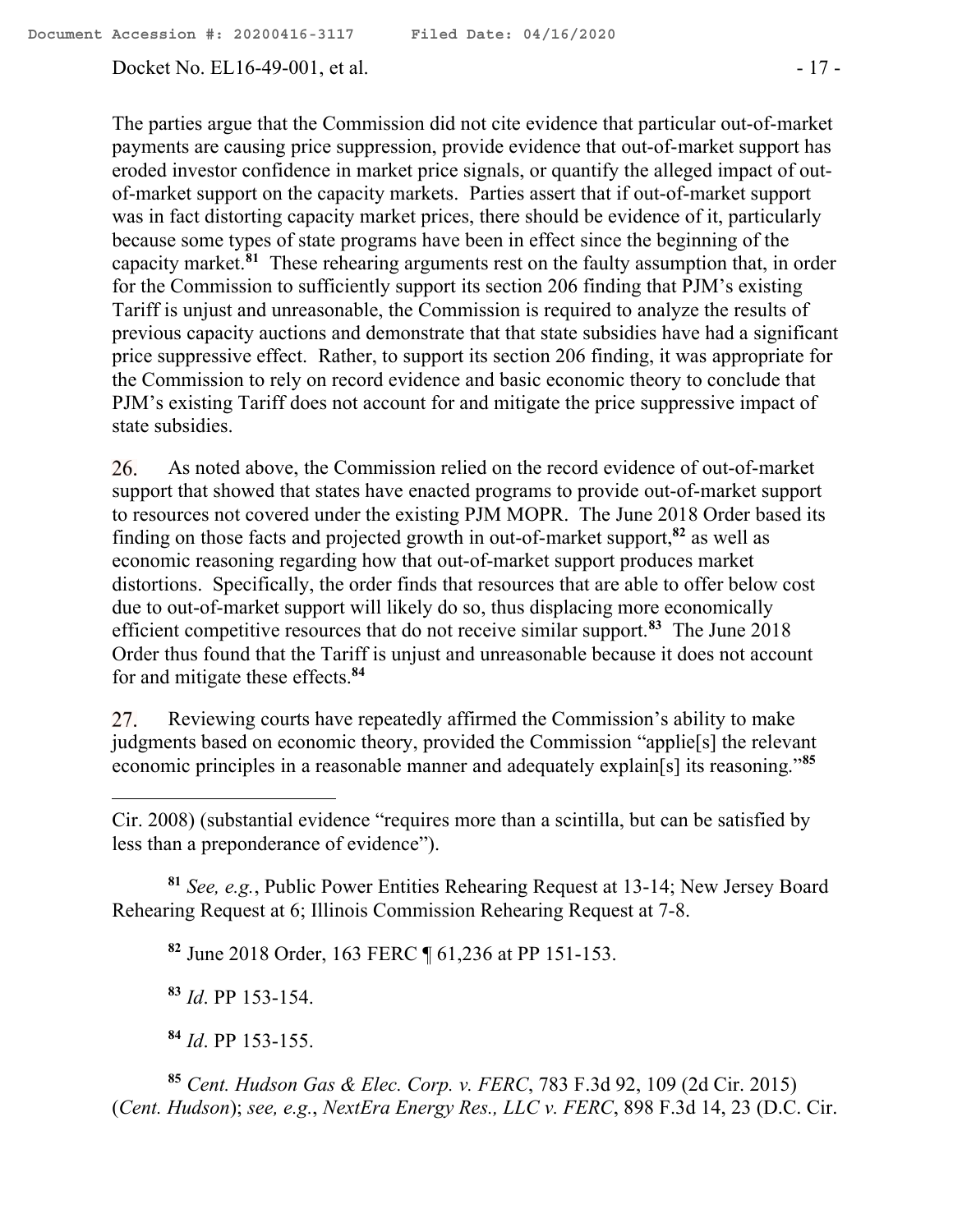Docket No. EL16-49-001, et al. - 18 -

As the United States Court of the Appeals for the District of Columbia Circuit has stated, "[p]rice suppression is not a scientific determination, but rather an economic construct. We permit the Commission to base its market predictions on basic economic theory, given that it explained and applied the relevant economic principles in a reasonable manner."<sup>86</sup> Reviewing courts have also recognized that the requirement for the Commission to support its findings with substantial evidence "does not necessarily mean empirical evidence."<sup>87</sup> And, courts typically defer to the Commission's reasoning when the Commission relies on substantial evidence to make "a predictive judgment in an area in which it has expertise, such as power markets."**<sup>88</sup>**

The June 2018 Order comfortably fits within the confines of the foregoing 28. precedent. Acting within its area of expertise, the Commission reasonably applied basic economic principles and adequately explained how out-of-market support to certain resources may permit those resources to offer below their costs in a manner that suppresses the market clearing price. The Commission explained that the record demonstrates that states are increasingly supporting older resources for which a competitive offer may be significantly higher than a price-taker offer would indicate. **89** The June 2018 Order further found that price suppression stemming from state out-ofmarket support to resources, regardless of type, is indistinguishable from price

**<sup>86</sup>** *NextEra*, 898 F.3d at 23 (internal quotations and citations omitted).

**<sup>87</sup>** *S.C. Pub. Serv. Auth. v. FERC*, 762 F.3d 41, 65, 76 (D.C. Cir. 2014) (*S.C. Pub. Serv. Auth.*) ("[A]t least in circumstances where it would be difficult or even impossible to marshal empirical evidence, the Commission is free to act based upon reasonable predictions rooted in basic economic principles.").

**<sup>88</sup>** *NextEra*, 898 F.3d at 23 (citing *Wis. Pub. Power Inc. v. FERC*, 493 F.3d 239, 260 (D.C. Cir. 2007)); *see Wis. Pub. Power Inc.*, 493 F.3d at 260-61("It is wellestablished that an 'agency's predictive judgments about areas that are within the agency's field of discretion and expertise are entitled to *particularly deferential review*, as long as they are reasonable.'") (quoting *Earthlink, Inc. v. FCC*, 462 F.3d 1, 12 (D.C. Cir. 2006)) (emphasis in original).

**<sup>89</sup>** June 2018 Order, 163 FERC ¶ 61,236 at PP 153-154.

<sup>2018) (</sup>*NextEra*) (dismissing argument that the Commission did not quantify price suppression resulting from MOPR exemption, deferring to Commission's predictive judgment); *Sacramento Mun. Util. Dist. v. FERC*, 616 F.3d 520, 531 (D.C. Cir. 2010) (*Sacramento Mun. Util. Dist.*) (Commission may make findings "based on 'generic factual predictions' derived from economic research and theory").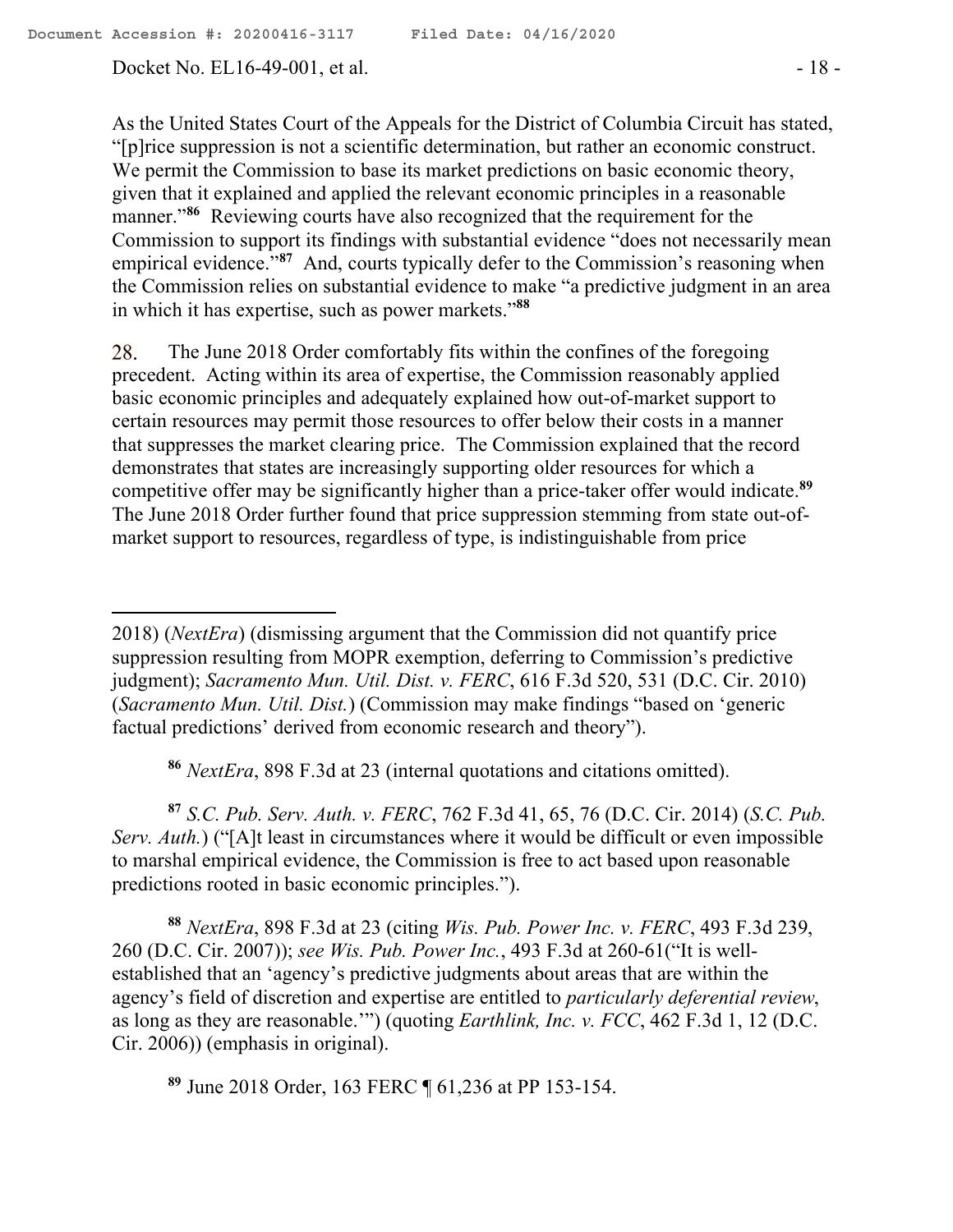#### Docket No. EL16-49-001, et al. - 19 -

suppression triggered through the exercise of buyer-side market power.**<sup>90</sup>** It is axiomatic that resources receiving out-of-market subsidies need less revenue from the market than they otherwise would. The rational choice for such resources, given their need to participate in PJM's capacity market, is to reduce their offers commensurably to ensure they clear in the market. In short, subsidized resources can suppress capacity market clearing prices below competitive outcomes by offering below their costs. That economic theory is the precise basis for the existing MOPR rules in the PJM Tariff. The June 2018 Order found that the existing Tariff is unjust and unreasonable because it fails to account for and mitigate these market effects across a broader set of resources. **91** In reaching this determination, it was not necessary for the Commission to demonstrate that subsidized resources have actually suppressed the capacity market clearing price: it is irrefutable that out-of-market subsidies permit and encourage price suppression that injures non-subsidized competitors. **92**

The historical existence of subsidy programs does not mean that the Commission 29. is required to demonstrate a particular subsidized resource has offered below cost, or invalidate the Commission's reliance on an economic rationale to support the June 2018 Order's findings.<sup>93</sup> Given the dynamic nature and multiple variables inherent in PJM's multi-state capacity market, it is difficult, if not impossible, to build an evidentiary record

**<sup>90</sup>** *Id*. P 155.

**<sup>91</sup>** *Id*. P 150.

**<sup>92</sup>** *See New England Power Generators Ass'n, Inc. v. FERC*, 757 F.3d 283, 294 (D.C. Cir. 2014) (*NEPGA*) ("capacity offered into the market through below-cost bids can suppress prices even when no actor has the intent to do so"); *NJBPU*, 744 F.3d at 100 (affirming FERC's decision to eliminate the state mandate exemption based on reasoning that "below-cost entry suppresses capacity prices" and that subsidized entry "has the effect of disrupting the competitive price signals"); *PJM Interconnection, L.L.C.*, 135 FERC ¶ 61,022, at P 141 (2011 PJM MOPR Order) ("The Commission has previously found, and we reiterate here, that uneconomic entry can produce unjust and unreasonable wholesale rates by artificially depressing capacity prices."), *reh'g denied*, 137 FERC ¶ 61,145, at P 3 (2011) (2011 PJM MOPR Rehearing Order), *aff'd sub nom. NJBPU*, 744 F.3d 74; *see also NextEra*, 898 F.3d at 23 (rejecting arguments "that FERC acted unreasonably because it failed to quantify the price suppression resulting from the [MOPR] exemption" at issue in that case, but deferring to the Commission's determination that the level of price suppression permitted by the exemption was acceptable).

**<sup>93</sup>** *See, e.g.*, Public Power Entities Rehearing Request at 13-14; Dominion Rehearing Request at 8; Illinois Commission Rehearing Request at 7-8; Clean Energy Advocates Rehearing Request at 41-43.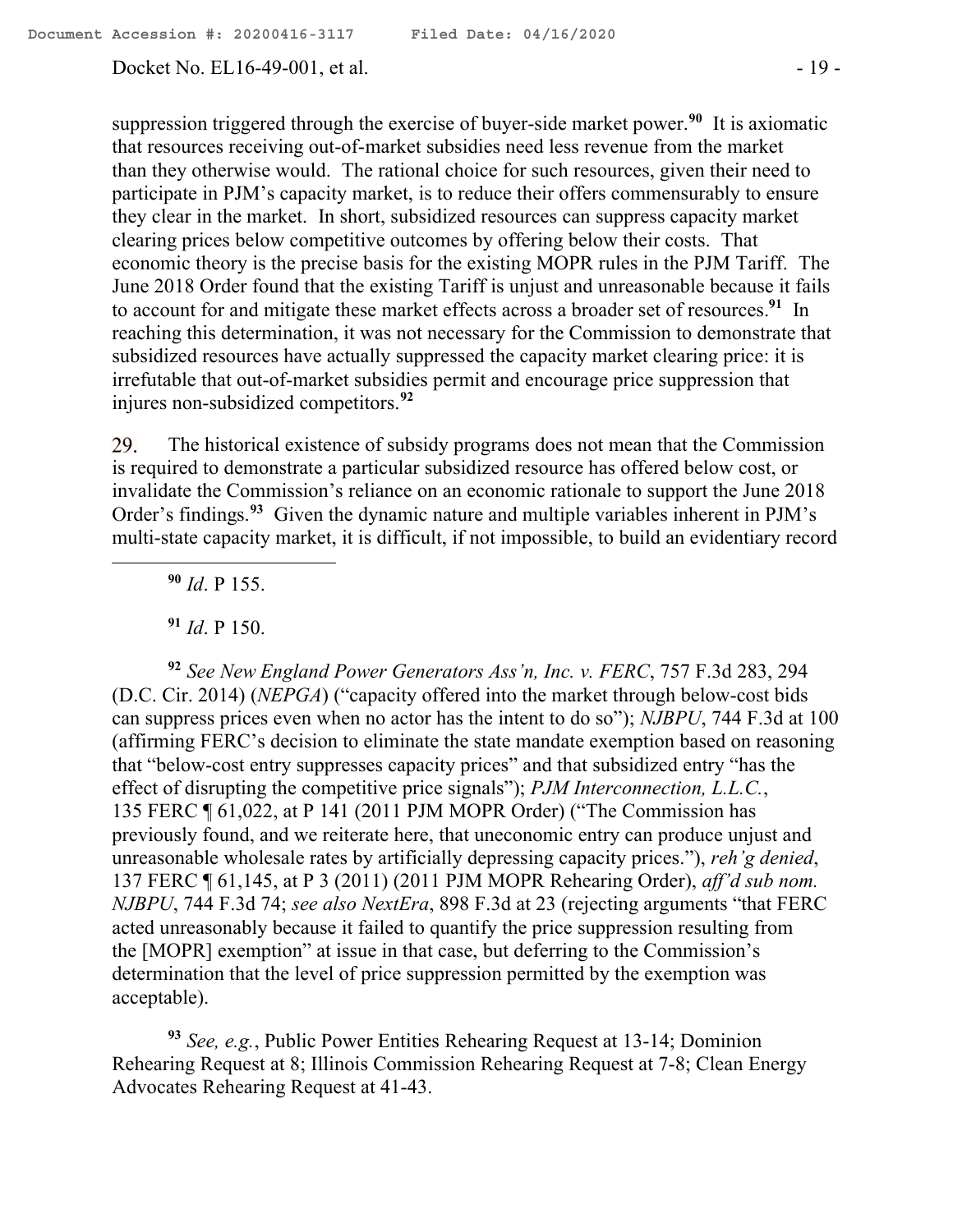Docket No. EL16-49-001, et al. - 20 -

by pinpointing instances of "but for" relatively low offers due specifically to subsidies, and thus the Commission appropriately relied on economic theory. **94** Further, the findings in the June 2018 Order are not based solely on the past participation or impact of subsidized resources. Rather, the June 2018 Order emphasized the significant and continued growth of out-of-market support.<sup>95</sup> As this growth continues, more subsidized resources will have the ability to offer below their costs and suppress prices. **96** The forward nature of the capacity market necessitates that the Commission proactively work to ensure the market is adequately protected against the distortive impacts of state subsidies. **97**

Similarly, while the June 2018 Order does not find that any particular capacity 30. auction has produced unjust and unreasonable results, the Commission need not wait to address price distortions from subsidized resources until it finds that the capacity auction has produced unjust and unreasonable results. The Commission is not required to wait until harm has been fully realized to find the Tariff unjust and unreasonable; it can act based on factual predictions supported by economic analysis to prevent harm from impacting the market, **<sup>98</sup>** which is what the Commission did here.

**<sup>94</sup>** *S.C. Pub. Serv. Auth.*, 762 F.3d at 76; *Cent. Hudson*, 783 F.3d at 109.

**<sup>95</sup>** June 2018 Order, 163 FERC ¶ 61,236 at PP 150-152.

**<sup>96</sup>** *Id*. PP 150-156.

 $\overline{a}$ 

<sup>97</sup> In any event, we disagree that the existence of long-standing subsidies vitiates the June 2018 Order's finding that subsidies create the ability to distort capacity market prices. Clean Energy Advocates state that prior policy actions would have the same impact on market prices as current ones. Indeed, we acknowledge that out-of-market support in various forms has existed for some time. But, market rules have also previously been adapted to account for these programs. For example, recognizing the impact of state subsidies to natural gas-fired resources, in 2011, the Commission accepted PJM's request to eliminate the state-mandate exemption from the MOPR to ensure that new gas-fired resources offered competitively. 2011 PJM MOPR Order, 135 FERC ¶ 61,022 at PP 139, 141; *see also ISO New England, Inc.*, 135 FERC ¶ 61,029, at P 14 (2011) (2011 ISO-NE MOPR Order); *Consol. Edison Co. of N.Y., Inc. v. N.Y. Indep. Sys. Operator, Inc*., 150 FERC ¶ 61,139, at P 2, *order on reh'g, clarification, & compliance*, 152 FERC ¶ 61,110 (2015).

**<sup>98</sup>** *S.C. Pub. Serv. Auth*., 762 F.3d at 65 ("Agencies do not need to conduct experiments in order to rely on the prediction that an unsupported stone will fall; nor need they do so for predictions that competition will normally lead to lower prices.") (quoting *Assoc. Gas Distribs. v. FERC*, 824 F.2d 981, 1008-09 (D.C. Cir. 1987)); *see also Sacramento Mun. Util. Dist.*, 616 F.3d at 531 (explaining that no case law "prevents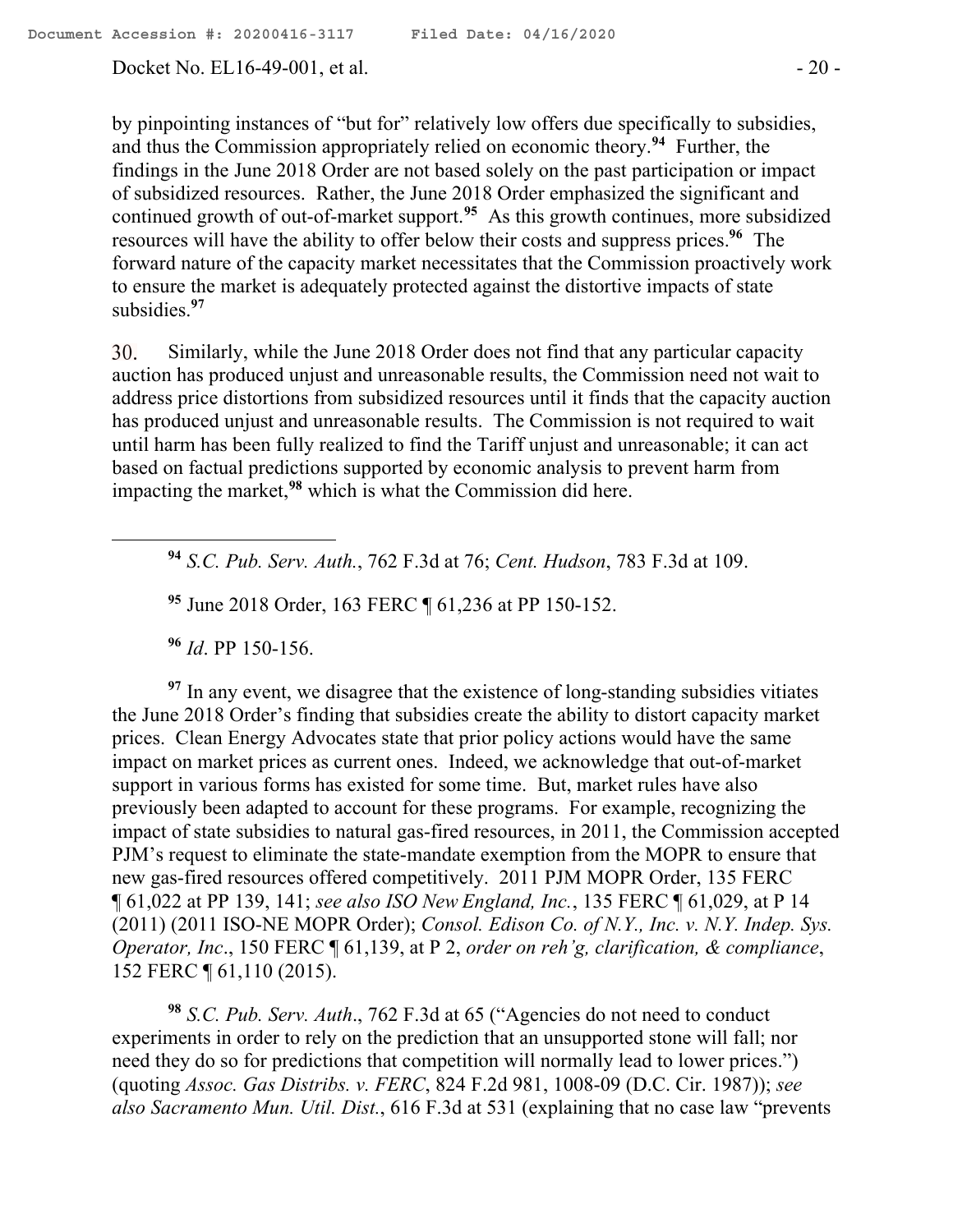## Docket No. EL16-49-001, et al. - 21 -

 $31.$ We disagree with the parties who argue that the Commission's reliance on the affidavit by Dr. Giacomoni concerning out-of-market support to certain nuclear, wind, and solar resources is insufficient to find PJM's existing Tariff unjust and unreasonable. These parties argue that this evidence is not sufficient to demonstrate that all out-ofmarket support leads to below cost offers or that such support impacts clearing prices because the Giacomoni affidavit only describes the increase in out-of-market support and converts state payments into \$/MWh quantities, without linking those payments to actual evidence of price suppression.**<sup>99</sup>** However, as discussed above, the Commission did not rely solely on Dr. Giacomoni's affidavit. It permissibly based its findings on record evidence, including the Giacomoni affidavit and evidence regarding the existence of new state subsidy programs, that out-of-market support is increasing, and the economic prediction that such out-of-market support impacts capacity market prices.**<sup>100</sup>**

The parties further note that Dr. Giacomoni's affidavit states that the size of the 32. subsidy alone does not dictate whether the resource would otherwise be economic and that there may be cases where out-of-market support has little impact on the resource's economics.**<sup>101</sup>** As explained above, however, it is unquestionable that out-of-market subsidies allow resources to offer lower than they otherwise would and therefore suppress prices. While there may be cases where out-of-market support is so small as to not meaningfully impact a resource's economics, we reiterate that resources in that situation can demonstrate that their offers are competitive through a Competitive Exemption or Unit-Specific Exemption to avoid mitigation, as discussed in the December Order. **102** Further, the statement the parties highlight must be considered in context. Dr. Giacomoni's salient point was that, while subsidies may impact the economics of each resource differently, "it is also quite plausible to conclude that, at these subsidy levels, many resources do depend on those revenues, in combination with PJM market revenues, to be economic."**<sup>103</sup>**

**<sup>103</sup>** Giacomoni Aff. ¶ 36.

 $\overline{a}$ 

the Commission from making findings based on generic factual predictions derived from economic research and theory") (internal quotations omitted).

**<sup>99</sup>** *See* Exelon Rehearing Request at 13; Public Power Entities Rehearing Request at 13; New Jersey Board Rehearing Request at 5; Clean Energy Associations Rehearing Request at 12.

**<sup>100</sup>** June 2018 Order, 163 FERC 61,236 at P 151.

**<sup>101</sup>** *See* Giacomoni Aff. ¶¶ 22, 30, 36.

**<sup>102</sup>** *See* December 2019 Order, 169 FERC ¶ 61,239 at PP 161-162, 214-216.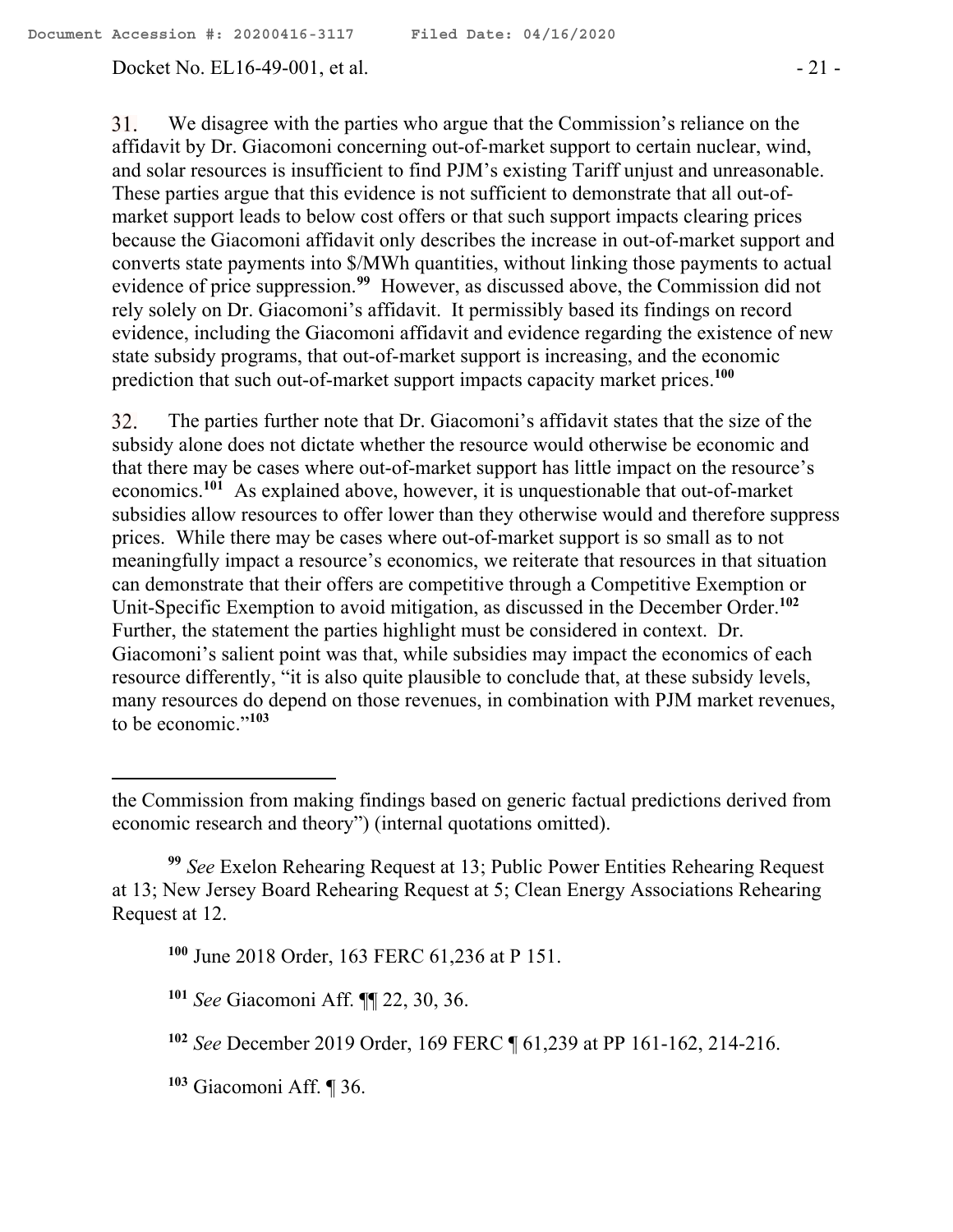Docket No. EL16-49-001, et al. - 22 -

33. In addition, the affidavit from Adam J. Keech provides data and analyses showing that even the injection of small quantities of subsidized offers would disproportionately reduce the clearing price paid to all resources. **<sup>104</sup>** He also includes simulated capacity auctions showing that repricing two plants that cannot currently clear at competitive offers to zero dollars would reduce capacity revenues received by every seller in the unconstrained portion of PJM by two percent.**<sup>105</sup>** This further underscores the link between the magnitude of state programs, which undoubtedly enable resources to bid lower than they otherwise would have, and impacts on the PJM capacity market.

We disagree with parties' argument that the Commission should not have 34. extrapolated Dr. Giacomoni's analysis on ZECs to RPS programs.**<sup>106</sup>** The Commission rested its conclusions regarding subsidies causing price distortions on the economic theory that resources receiving subsidies will be able to offer below their costs. No extrapolation was needed. Further, the June 2018 Order found that "we no longer can assume that there is any substantive difference among the types of resources participating in PJM's capacity market with the benefit of out-of-market support."**<sup>107</sup>** Parties have not offered any reason why, when offered out-of-market payments, some resources would choose to lower their offers and others would not.

## **iii. Contradictory Evidence**

We affirm the June 2018 Order and deny requests for rehearing that assert that the 35. Commission erred by failing to consider contradictory record evidence. Parties suggest that certain indicia of market health—like new entry and resource development, a high reserve margin, and the recent clearing price—indicate that the PJM capacity market is a robust and well-functioning capacity market under the existing Tariff and thus the Commission erred in finding the Tariff unjust and unreasonable. On the contrary, these arguments do not discredit the validity of the June 2018 Order's findings that subsidies may allow resources to offer lower than they otherwise would, thereby suppressing capacity prices and sending incorrect price signals to investors determining whether to

**<sup>105</sup>** *Id*. PP 10-15 & attach. 2.

**<sup>106</sup>** *See, e.g.*, Clean Energy Associations Rehearing Request at 12 (citing June 2018 Order, 163 FERC ¶ 61,236 at P 152).

**<sup>107</sup>** June 2018 Order, 163 FERC 62,136 at P 155.

**<sup>104</sup>** Keech Affidavit ¶¶ 6-9 & attach. 1. The Clean Energy Advocates imply that the Keech Affidavit is insufficient evidence of the price-suppressive potential of existing resources because his analysis pertains only to existing nuclear power plants. Clean Energy Advocates Rehearing Request at 47. However, the analyses in Attachment 1 are not resource specific.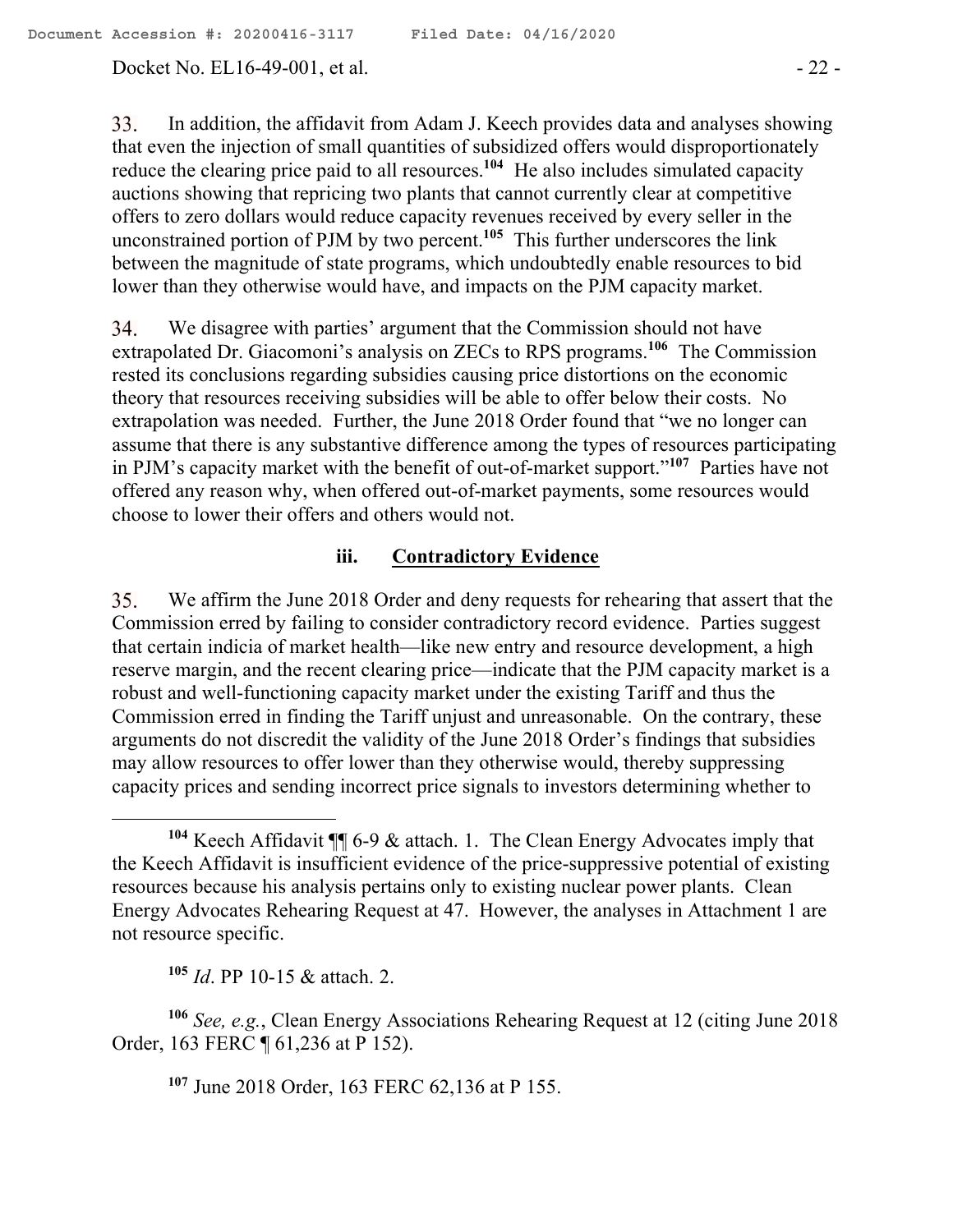Docket No. EL16-49-001, et al. - 23 -

build new generation. As explained above, PJM's capacity market is forward looking, and the current status of the market is not dispositive as to whether the Tariff ensures resource adequacy at just and reasonable rates going forward. **108** Similarly, adequate reserve margins today do not necessarily mean that such conditions will continue into the future. The concern with price suppression is a long-run, not a short-run, concern. In the near term, existing plants with sunk costs will continue to operate. However, uncertainty caused by this price suppression may be expected to discourage competitive new entry in the long run, as investors may be hesitant to invest in a market where both new entry and the viability of uneconomic existing resources is dictated largely by state subsidy programs, rather than competition.**<sup>109</sup>**

36. Further, regardless of whether the market currently attracts new entry and adequate supply, subsidized resources are still able to offer lower than they otherwise would, including lower than other similarly-situated resources that do not receive subsidies, which may compromise new entry in the future.**<sup>110</sup>** Competitive, unsubsidized resources may also be driven out of the market by subsidies, lowering reserve margins, or may seek subsidies themselves, further distorting the market.

**<sup>109</sup>** *See* June 2018 Order, 163 FERC ¶ 61,236 at P 150; *see also PJM Interconnection, L.L.C.*, 107 FERC  $\P$  61,112, at P 14 (2004) (recognizing that mitigation resulting in lower market prices "conflict[s] with the longer term goal of attracting and retaining necessary infrastructure to assure long-term reliability in such markets").

**<sup>110</sup>** *See* PJM, April 2018 Filing, Docket No. ER18-1314-000, at 36-37 (filed April 9, 2018) (explaining that new entry has been incentivized by low natural gas prices and improvements in technology leading to more efficient generation and that excess capacity does not justify permitting subsidized resources to set clearing prices).

**<sup>108</sup>** Parties point to the Market Monitor's State of the Market reports as evidence that the PJM Market is functioning well. Yet, while noting the results of the capacity market were competitive in 2017, the 2017 State of the Market also explains that "[t]he subsidy model is inconsistent with the PJM market design and inconsistent with the market paradigm and constitutes a significant threat to both" and that subsidies threaten the "competitiveness of PJM markets overall." Monitoring Analytics, LLC, *State of the Market Report-2017*, at 1 (Mar. 8, 2018). In addition, the Market Monitor recommends expanding the MOPR to all existing and new resources "in order to protect competition in the capacity market from external subsidies." *Id.* at 237.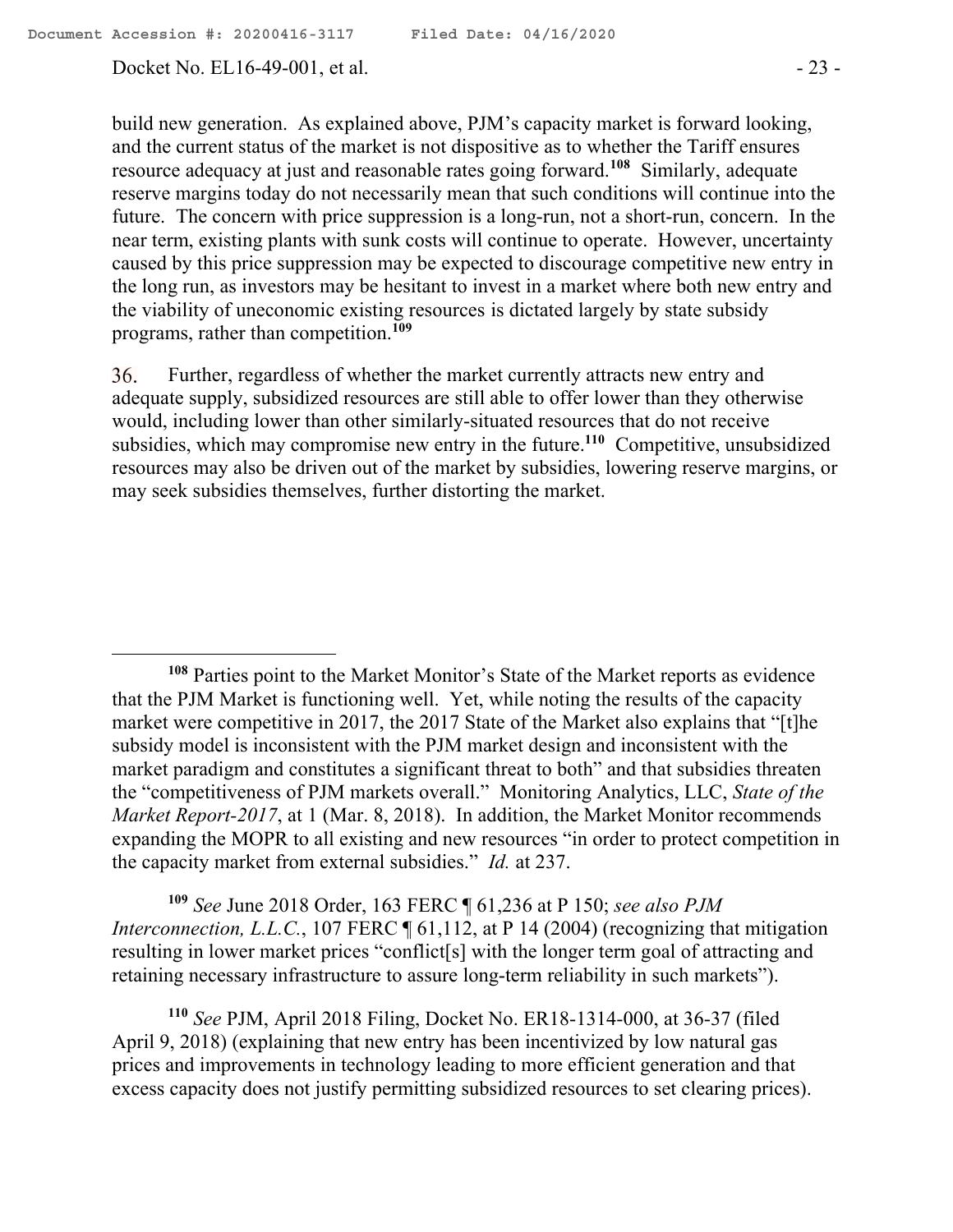#### Docket No. EL16-49-001, et al. - 24 -

37. We disagree that evidence showing that the clearing price in the ComEd LDA was higher than the rest of RTO clearing price even with the adoption of the Illinois ZEC program, **<sup>111</sup>** or that the 2018 capacity auction produced the third highest clearing price to date, shows that subsidies are not capable of suppressing clearing prices. These studies do not show what the clearing price in the ComEd LDA would have been without the subsidy or demonstrate that the price was not suppressed. The June 2018 Order found that subsidized resources would offer below their costs, all other things being equal,**<sup>112</sup>** and price differentials among auctions do not disprove that finding. Subsidized resources may well be offering below their costs as a result of subsidies, but the price may still increase auction-to-auction due to other factors. Moreover, the June 2018 Order did not base its findings on the fact that prices were currently suppressed. None of the factors cited by parties undermine the record evidence relied upon by the Commission or the well-established economic theory that out-of-market support distorts capacity market prices.**<sup>113</sup>**

# **iv. Effect of Subsidies on Price**

38. We disagree with assertions that evidence suggests that state programs supporting renewable resources should not have a significant effect on capacity prices. **<sup>114</sup>** As an initial matter, we reiterate that any state-subsidized resource is able to reduce its offer and thus has the ability to impact the supply curve. This impact exists regardless of the degree to which renewable resources participate in the market or whether some RECs are competitively procured; thus, such arguments do not undermine the June 2018 Order. Parties ask the Commission to find that renewable resources warrant special treatment

**<sup>112</sup>** June 2018 Order, 163 FERC ¶ 61,236 at PP 2, 153-155.

**<sup>113</sup>** *See FERC v. Elec. Power Supply Ass'n*, 136 S.Ct. 760, 782 (2016) (Commission need only articulate "a rational connection between the facts found and the choice[s] made") (internal quotations and citation omitted); *Fla. Mun. Power Agency v. FERC*, 315 F.3d 362, 368 (D.C. Cir. 2003) ("The question we must answer . . . is not whether record evidence supports [petitioner's] version of events, but whether it supports FERC's.").

**<sup>114</sup>** *See, e.g.*, Joint Consumer Advocates Rehearing and Extension Request at 11- 12; Clean Energy Advocates Rehearing Request at 38-39, 41-46; Clean Energy Associations Rehearing Request at 13-16; Illinois AG Rehearing Request at 8.

**<sup>111</sup>** *See, e.g.*, Illinois AG Rehearing Request at 7 (citing PJM Interconnection, L.L.C., 2021/2022 Base Residual Auction Results, https://www.pjm.com/- /media/markets-ops/rpm/rpm-auction-info/2021-2022/2021-2022-base-residual-auctionreport.ashx). The rest of RTO clearing price refers to the clearing price for the unconstrained areas in PJM.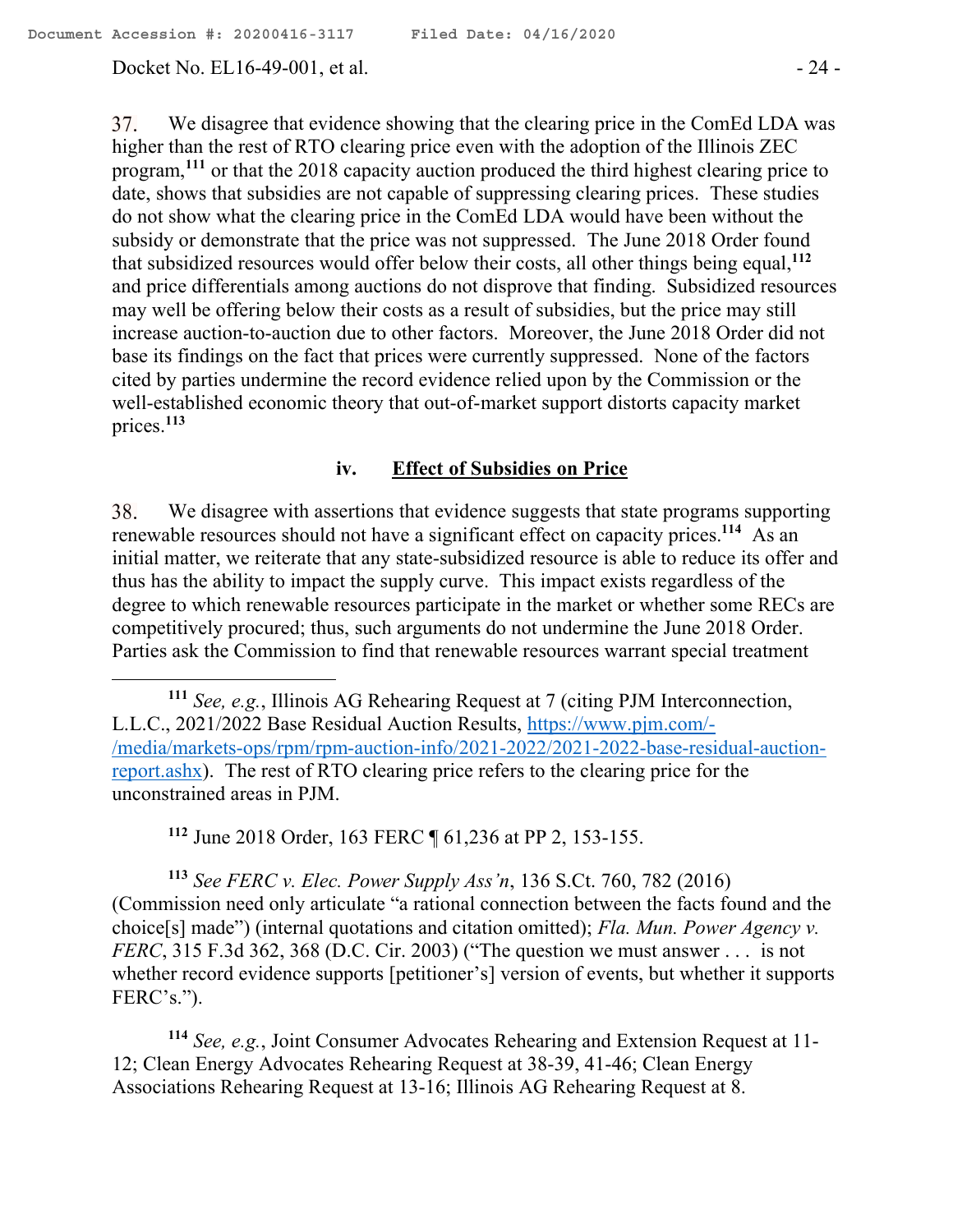Docket No. EL16-49-001, et al. - 25 -

because they may represent a smaller portion of the supply curve than other fuel types, but we disagree that this distinction warrants disparate treatment. As the June 2018 Order found, we no longer can assume that there is any substantive difference among resources participating in PJM's capacity market with the benefit of out-of-market support. If renewable resources can demonstrate that their offers are competitive, they may do so through a Competitive Exemption or Unit-Specific Exemption, as discussed in the December Order, in order to avoid mitigation of their offers. **115**

39. Clean Energy Advocates argue that competition from renewable resources in the energy market may increase capacity market offers from conventional generators that are frequently the marginal resources, presumably by lowering the energy and ancillary services offset to their capacity market revenues. However, even if true, our focus here is on ensuring that the capacity market price is reflective of competitive offers. Further, that point ignores that a relatively higher offer for those conventional generators based on subsidized competition increases the likelihood that those generators will not clear the auction and therefore, will not receive a capacity supply obligation.

40. Clean Energy Advocates also argue that increasing RPS targets do not directly correlate to an increased capacity market participation by state-supported resources, but this argument is beside the point. The June 2018 Order found that, given the increasing out-of-market support provided by states to certain resources, PJM's Tariff was no longer just and reasonable because it failed to protect the market against price distortions caused by these resources. This is true regardless of whether all state RPS targets are fully realized through capacity resources. We further disagree with Clean Energy Advocates' argument that the June 2018 Order failed to address analysis showing that participation of subsidized resources is known well in advance of the auction. Whether market participants are aware of subsidies has nothing to do with the Commission's finding that subsidized resources are themselves able to offer below their costs and therefore distort market outcomes.

We also disagree with Joint Consumer Advocates that continued entry and exit in 41. the market demonstrates an ability for the market to absorb subsidized resources without price impacts. As the June 2018 Order explained, subsidies affect which resources enter and exit the market, and, therefore distort the market results. **116** Similarly, we disagree with Joint Consumer Advocates that if the supply curve is becoming more gently sloped, subsidies will not impact capacity prices. A reduction in the slope of the supply curve may mitigate the ability of any one entity to significantly affect the price, but it does not eliminate that ability.

**<sup>115</sup>** *See* December 2019 Order, 169 FERC ¶ 61,239 at PP 161-162, 214-216.

**<sup>116</sup>** *See, e.g.*, June 2018 Order, 163 FERC ¶ 61,236 at P 151.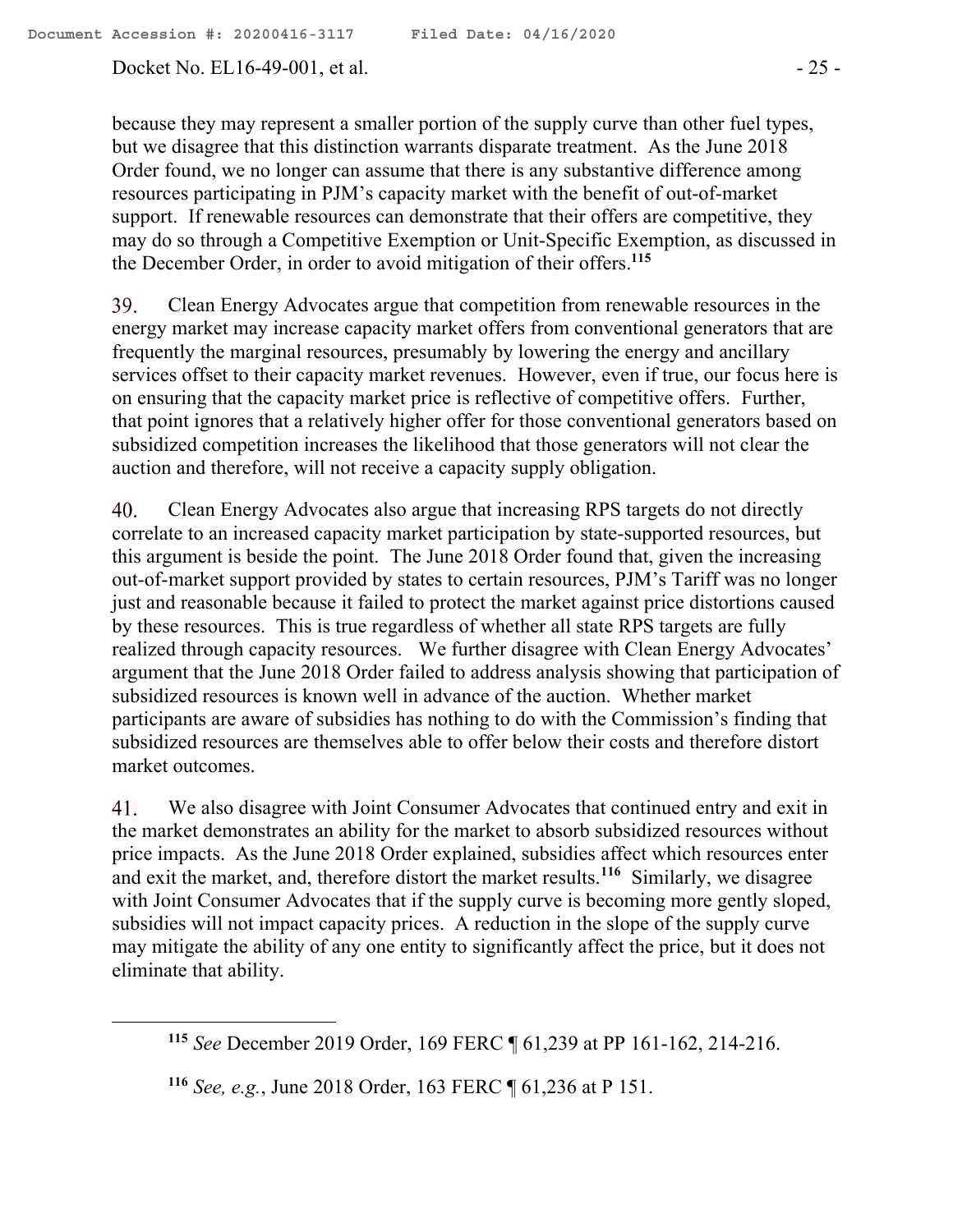Docket No. EL16-49-001, et al. - 26 -

 $\overline{a}$ 

42. With respect to arguments that zero-dollar offers are common and driven by a number of factors, or that new entrants generally submit low offers, we disagree that this is meaningful to our finding. Suppliers may offer as a price-taker for a number of reasons, one of which is subsidies. Similarly, competitive new entrants may currently be offering below Net CONE**<sup>117</sup>** if they are subsidized or their costs are low, but this does not negate the need for an expanded MOPR going forward. In fact, it underscores the importance of ensuring that all resources are offering competitively such that subsidized new entrants cannot clear the market using an unreasonably low offer and displace more economic, unsubsidized resources. As the June 2018 Order explained and we reiterate here, "there is an important difference between a resource that offers low as a result of competition in the market and one that offers low because a state subsidy gives it the luxury of doing so." **118**

#### **v. Uncertainty**

43. Parties argue that uncertainty created by out-of-market support is no different than any other uncertainty attendant to the electric industry or uncertainty caused by changing market rules. Public Power Entities also assert that the Commission failed to account for the interests of investors in existing resources who may have relied on the existing MOPR. While we agree with the general premise that any number of factors can cause uncertainty, not all uncertainty renders PJM's Tariff unjust and unreasonable. In balancing competing interests, the Commission is required to ensure that wholesale rates are just and reasonable and to ensure reliability by generating accurate price signals in the long run.<sup>119</sup> Thus, the June 2018 Order reasonably focused on those factors that impair capacity market price signals, including investor uncertainty caused by subsidies. The Commission also considered the countervailing costs to consumers, contrary to Joint Consumer Advocates' suggestion that the Commission failed to balance investor uncertainty interests against those of consumers. **120**

**<sup>118</sup>** June 2018 Order, 163 FERC ¶ 61,236 at P 153.

**<sup>119</sup>** *See NJBPU*, 744 F.3d at 109 (recognizing the Commission's discretion to balance competing interests).

**<sup>120</sup>** June 2018 Order, 163 FERC ¶ 61,236 at P 159; *see NJBPU*, 744 F.3d at 97 (quoting *Conn. Dept. of Pub. Util. Control v. FERC*, 569 F.3d 477, 481 (D.C. Cir. 2009) (*Connecticut PUC*)) (finding that states "are free to make their own decisions regarding how to satisfy their capacity needs, but they will appropriately bear the costs of [those] decision[s]") (internal quotations omitted).

**<sup>117</sup>** Net Cost of New Entry (Net CONE) is the nominal levelized cost of a reference resource minus the net energy and ancillary service revenue offset.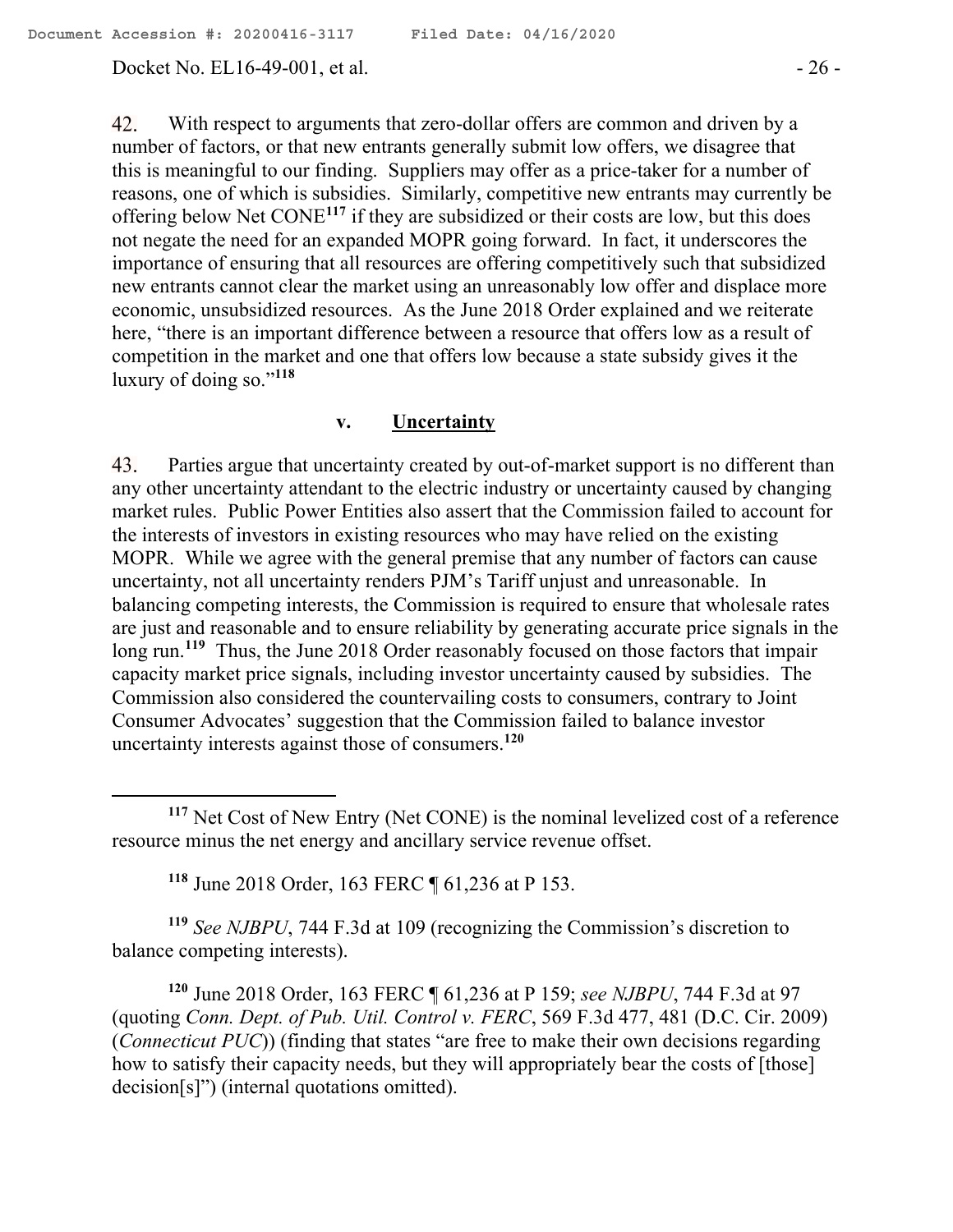Docket No. EL16-49-001, et al. - 27 -

#### **2. Economic Justification**

#### **a. Requests for Rehearing and Clarification**

44. Several parties argue that the Commission's justification for finding PJM's existing Tariff unjust and unreasonable is flawed as it does not consider resource attributes that should be compensated and the costs of negative externalities. The Illinois Commission takes issue with the Commission's statement that subsidies make the market "less grounded in fundamental principles of supply and demand,"**<sup>121</sup>** asserting that PJM's capacity market is not a "free market in the classical sense," but rather an administrative mechanism to achieve resource adequacy. The Illinois Commission argues that the Commission targeted state laws that address consumer demand for environmental and public health needs that PJM's administratively determined demand curve does not consider.<sup>122</sup> The Illinois Commission states that state laws addressing these environmental externalities compensate valuable attributes that would not otherwise be compensated in PJM's markets, and address market failures when the principles of supply and demand do not produce socially optimal results.**<sup>123</sup>** Exelon and Clean Energy Advocates similarly argue that an efficient market must account for the costs of pollution.**<sup>124</sup>** Exelon states that the Commission erred in assuming that an efficient market should not be affected by state environmental attribute payments and that offers should be based solely on production costs to be competitive. **125** This is a problem, Exelon insists, because permitting resources to pollute without bearing the pollution costs

**<sup>121</sup>** June 2018 Order, 163 FERC ¶ 61,236 at P 2.

**<sup>122</sup>** Illinois Commission Rehearing Request at 9, 15-16; *see also* Joint Consumer Advocates Rehearing and Extension Request at 19 (if out-of-market support is eliminated, the market will select resources based only on the financial expenditures needed to bring the resource to the market, which ignores environmental externalities).

**<sup>123</sup>** Illinois Commission Rehearing Request at 9, 12-14.

**<sup>124</sup>** Exelon Rehearing Request at 2, 4, 5-8; Clean Energy Advocates Rehearing Request at 8, 32-34 ("It is Economics 101 that policies that address market failures *enhance* competition, *increase* efficiency, and result in a *more accurate* reflection of true costs and benefits in market outcomes.") (emphasis in original); *see also* PSEG Rehearing Request at 14 (arguing that thwarting state policies designed to value clean air and fuel diversity "will impose real costs on the citizens of the states that seek to promote them").

**<sup>125</sup>** Exelon Rehearing Request at 5.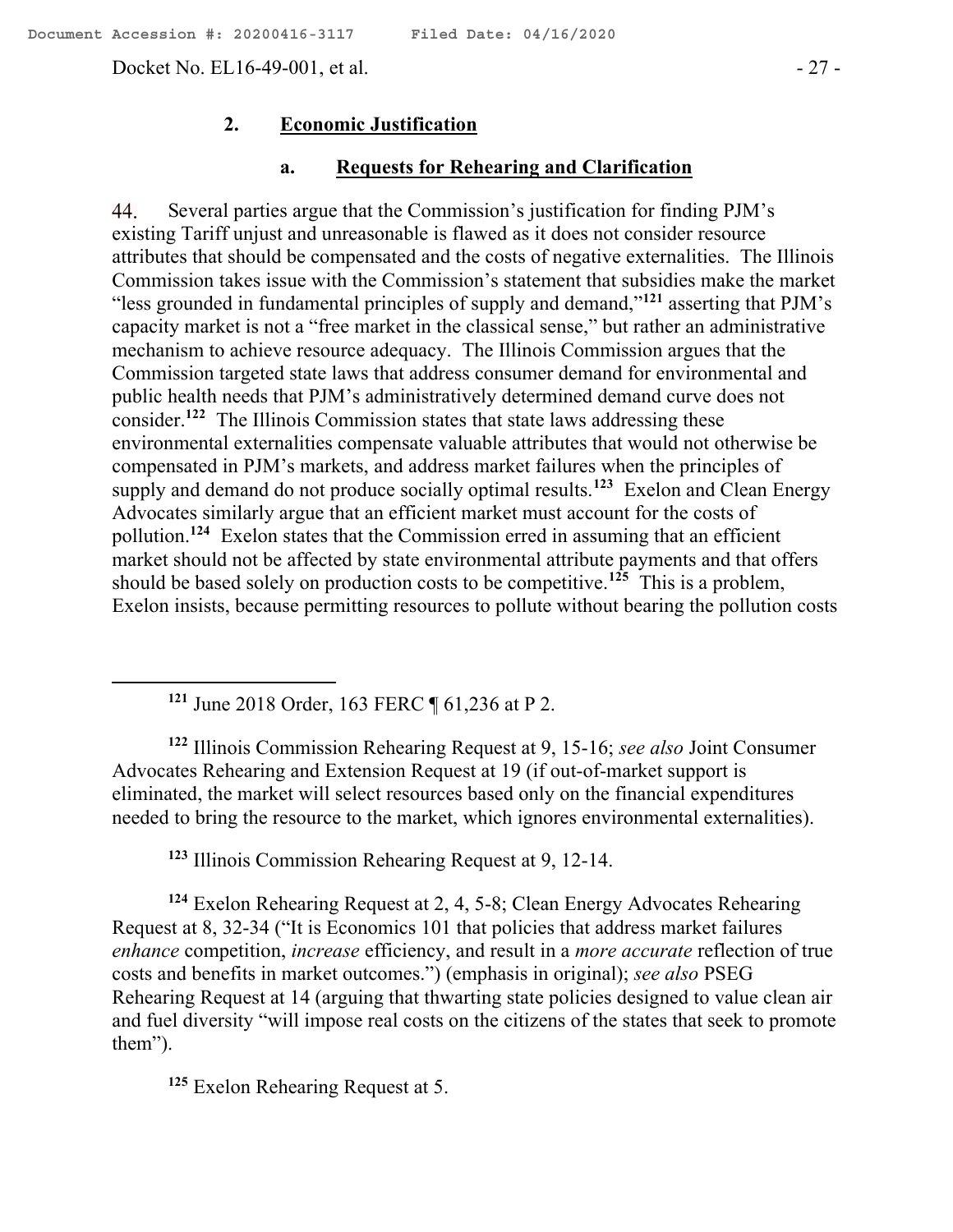allows these resources to submit bids lower than they should, when bearing the pollution costs might otherwise cause them to exit.**<sup>126</sup>**

45. Further, the Illinois Commission contends that the Commission mischaracterized state laws, and particularly the Illinois Zero Emission Standard Law, by stating that the capacity market has become "threatened by out-of-market payments provided or required by certain states for the purpose of supporting the entry or continued operation of preferred generation resources."<sup>127</sup> The Illinois Commission opines that the Illinois ZEC legislation's purpose is to achieve state environmental objectives and reduce air pollutants, not arbitrary support for certain generators.**<sup>128</sup>**

Public Power Entities take issue with the June 2018 Order's suggestion that 46. resources are only "economic" if they clear the market without subsidies, and argue that paying resources a capacity price that does not reflect the actual amount of capacity in the market is a form of price support for "economic" resources.**<sup>129</sup>** Public Power Entities also contend that even if state subsidies permit resources to offer lower than they might otherwise, any downward pressure on clearing prices is appropriate and expected with sufficient supply. If supplies dip, Clean Energy Advocates argue, the market will respond with higher prices, sending a signal to increase supply.**<sup>130</sup>** "This basic market function will continue to operate even if, hypothetically, a large percentage of capacity resources in the market were to receive state support," Clean Energy Advocates contend.**<sup>131</sup>** Clean Energy Advocates conclude, therefore, that the presence of statesponsored capacity would not prevent future new entry, to the extent new entry was necessary for resource adequacy, because the price would simply rise.**<sup>132</sup>**

 $\overline{a}$ 

**<sup>128</sup>** *Id*. at 14.

**<sup>129</sup>** *Id*. at 16-17.

**<sup>130</sup>** Clean Energy Advocates Rehearing Request at 41.

**<sup>131</sup>** *Id*.

**<sup>132</sup>** *Id*.

**<sup>126</sup>** *Id*. at 6-7.

**<sup>127</sup>** *Id*. at 12 (citing June 2018 Order, 163 FERC ¶ 61,236 at P 1).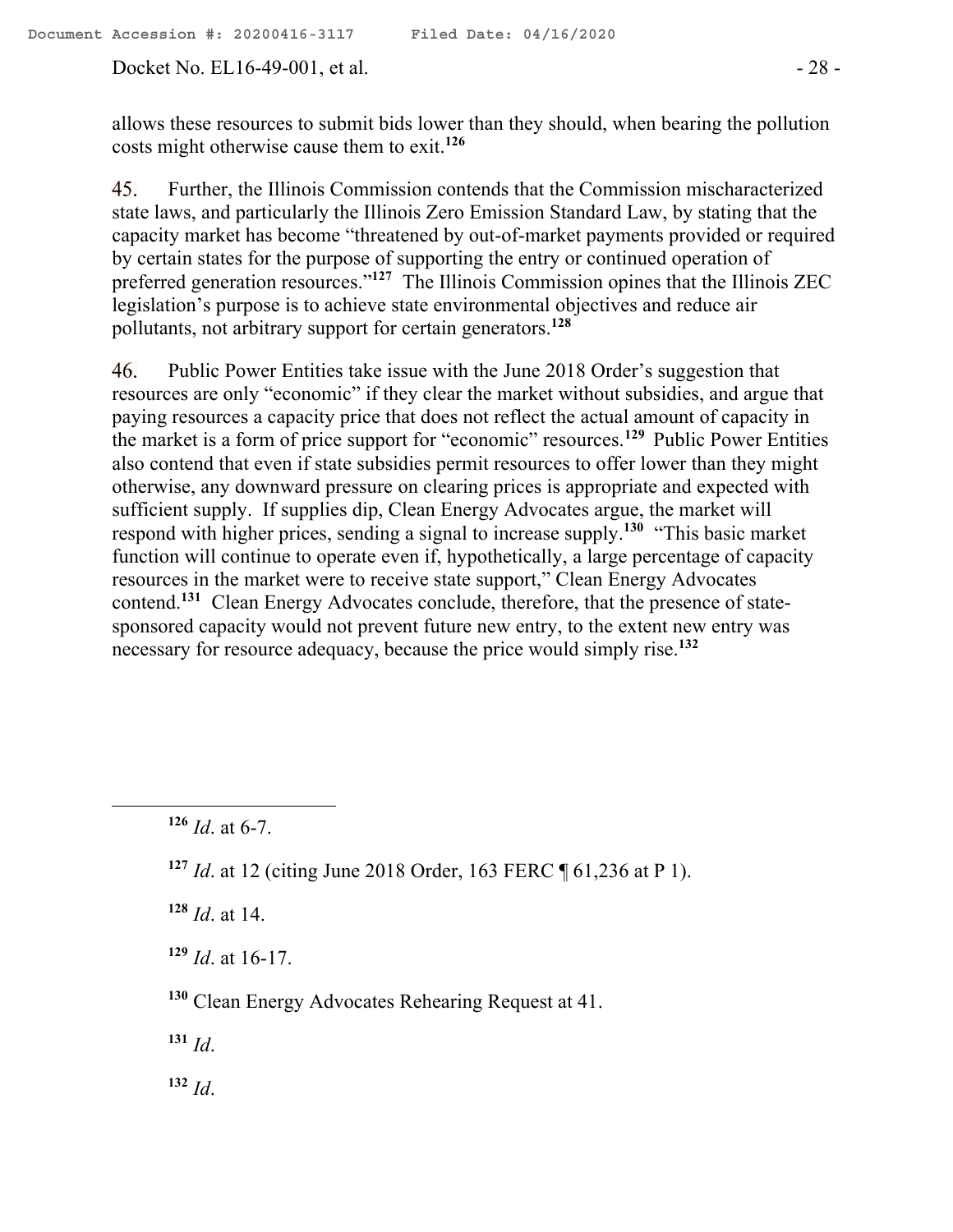Docket No. EL16-49-001, et al. - 29 -

### **b. Commission Determination**

47. We disagree with the Illinois Commission that PJM's capacity market is not based on economic supply and demand principles. PJM's capacity market is a competitive market design grounded in the principles of supply and demand. The express purpose of the June 2018 Order is to protect the competitiveness of the market from the influence of out-of-market support and ensure resource adequacy at just and reasonable rates. Regardless of the purpose of out-of-market support, the fact remains that such subsidies are out-of-market payments that allow supported resources to offer below cost and suppress prices. Illinois Commission's argument that the Commission has mischaracterized state laws as being for the purpose of supporting entry or continued operation of preferred generation resources is therefore irrelevant. The intent of the subsidy is immaterial–what matters is that out-of-market payments convey the ability to offer below cost.**<sup>133</sup>**

48. Parties' arguments that an efficient market would price environmental externalities are not relevant to the findings of the June 2018 Order. The purpose of a capacity market is to ensure resource adequacy at just and reasonable rates, not to mitigate the negative externalities associated with the production of electricity. The Illinois Commission states that the purpose of its ZEC legislation is to promote environmental and clean air goals. Regardless of what laudable intentions may motivate a state to provide subsidies for certain resources, state out-of-market support still has the effect of keeping otherwise uneconomic resources in operation, and supports uneconomic entry of new resources. **134** By reordering the supply curve, this out-of-market support can have significant impacts by suppressing capacity prices and depriving non-subsidized resources of a capacity obligation.

49. We reject Public Power Entities' argument that non-subsidized resources in a competitive market are somehow receiving unjust and unreasonable price support. We reiterate, the Commission has an obligation to ensure just and reasonable rates in the capacity market and has found, as explained herein, that out-of-market support from state policies undermines those rates.**<sup>135</sup>** It is illogical to suggest that a competitive price outcome is analogous to an out-of-market payment designed to achieve state policy objectives unrelated to the capacity market.

**<sup>134</sup>** *Id.* PP 150, 155.

 $\overline{a}$ 

**<sup>135</sup>** 2011 MOPR Rehearing Order, 137 FERC ¶ 61,145 at P 3, *aff'd sub nom. NJBPU*, 744 F.3d at 101; *see infra* n.189.

**<sup>133</sup>** *See* June 2018 Order, 163 FERC ¶ 61,236 at PP 155, 156.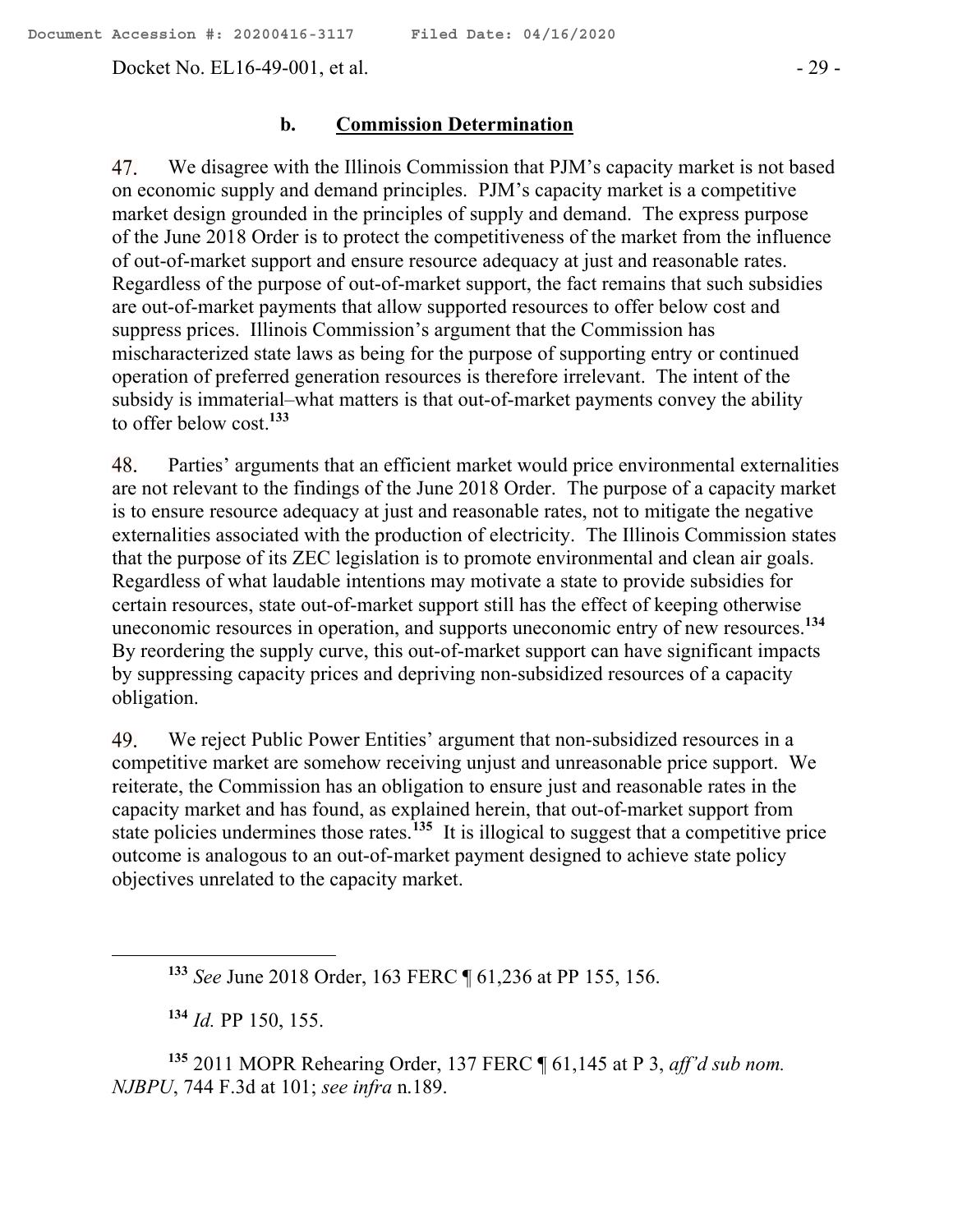Docket No. EL16-49-001, et al. - 30 -

50. We further disagree with parties who essentially argue that the market will continue to send accurate price signals for entry and exit decisions, even with a large number of subsidized resources. These parties argue that downward pressure on prices as a result of subsidies is consistent with the excess supply. In the long run, subsidies will discourage unsubsidized investment as older, unsubsidized resources retire prematurely. In addition, subsidized existing resources "which should consider retiring based on their costs, are able to displace resources that can meet PJM's capacity needs at a lower overall cost."**<sup>136</sup>** As the Commission found in the June 2018 Order, these "price distortions compromise the capacity market's integrity" and "create significant uncertainty, which may further compromise the market, because investors cannot predict whether their capital will be competing against resources that are offering into the market based on actual costs or on state subsidies."**<sup>137</sup>**

## **3. Prior Precedent**

## **a. Requests for Rehearing and Clarification**

Some parties contend that the June 2018 Order did not provide a reasoned 51. explanation for departing from past rulings restricting application of the MOPR to new, natural gas-fired resources.**<sup>138</sup>** Clean Energy Advocates argue that the Commission mischaracterized prior MOPR precedent in asserting that the Commission has previously recognized that resources receiving out-of-market support are capable of suppressing market prices, regardless of intent.<sup>139</sup> According to Clean Energy Advocates, prior orders in ISO-New England**<sup>140</sup>** and PJM**<sup>141</sup>** extending the MOPR beyond mitigating buyer-side

**<sup>136</sup>** *Id*. P 154.

**<sup>137</sup>** June 2018 Order, 163 FERC ¶ 61,236 at P 150.

**<sup>138</sup>** Public Power Entities Rehearing Request at 10-17; Clean Energy Associations Rehearing Request at 3, 22-25; Clean Energy Advocates Rehearing Request at 26-29; Illinois AG Rehearing Request at 3, 4-5, 11-12.

**<sup>139</sup>** Clean Energy Advocates Rehearing Request at 26-27 (citing June 2018 Order, 163 FERC ¶ 61,236 at P 155 ("The Commission has previously recognized that resources receiving out-of-market support are capable of suppressing market prices, regardless of intent.")).

**<sup>140</sup>** 2011 ISO-NE MOPR Order, 135 FERC¶ 61,029 at P 170 (finding that out-ofmarket support suppresses capacity market prices regardless of intent).

**<sup>141</sup>** 2011 PJM MOPR Order, 135 FERC ¶ 61,022 at P 139 (accepting PJM's proposal to eliminate the state-mandate exemption).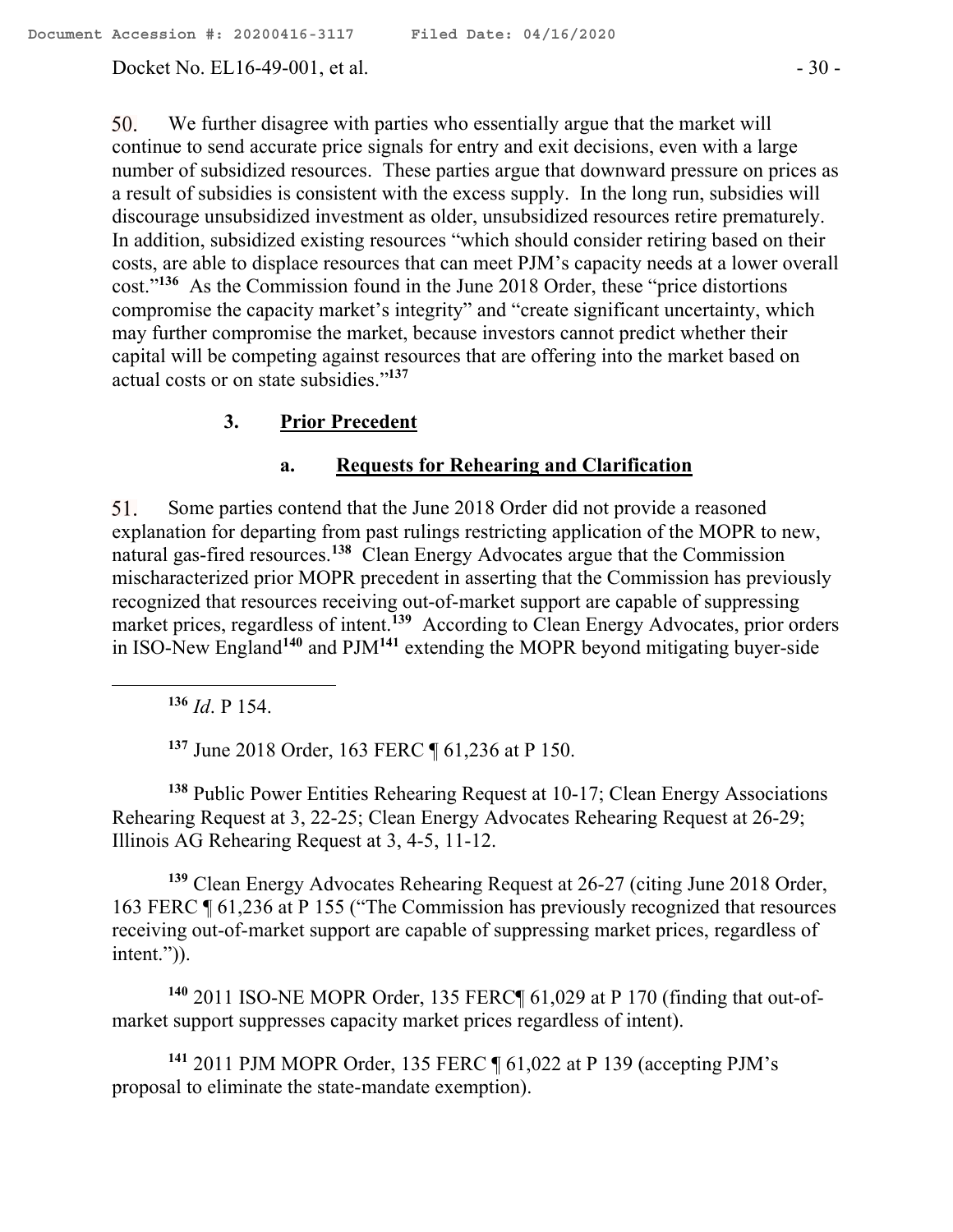Docket No. EL16-49-001, et al. - 31 -

market power to reach resources supported by state programs emerged in the context of states pursuing programs that the Supreme Court would ultimately find impermissibly interfered with wholesale market rates. **<sup>142</sup>** Parties argue that the Commission—at least prior to the CASPR Order,<sup>143</sup> and as recently as 2016 in representations to the D.C. Circuit—affirmed that the MOPR's purpose is to address buyer-side market power and that extending the MOPR based on out-of-market support is a departure from the MOPR's history and purpose.**<sup>144</sup>**

52. Public Power Entities, Clean Energy Associations, Clean Energy Advocates, and the Illinois AG assert that the Commission did not provide a reasoned explanation for departing from prior precedent exempting state-supported renewable resources from mitigation.**<sup>145</sup>** In particular, these parties assert that, although the Commission concluded in the June 2018 Order that "we no longer can assume that there is any substantive difference among the types of resources participating in PJM's capacity market with the benefit of out-of-market support,"**<sup>146</sup>** the June 2018 Order did not explain why its previous reasons**<sup>147</sup>** for excluding renewable resources from mitigation, specifically their low potential to engage in price suppression and *de minimis* impact on the market, no

**<sup>142</sup>** Clean Energy Advocates Rehearing Request at 27-28 (citing *Hughes v. Talen Energy Mktg.*, *LLC*, 136 S.Ct. 1288 (2016) (*Hughes*)).

**<sup>143</sup>** *ISO New England Inc.*, 162 FERC ¶ 61,205 (2018) (CASPR Order).

**<sup>144</sup>** Clean Energy Associations Rehearing Request at 23-24; Clean Energy Advocates Rehearing Request at 26-32 (citing the Commission's brief in *NRG Power Mktg., LLC v. FERC*, Nos. 15-1452, 15-1454, 2016 WL 5405117, at \*11, \*12 (D.C. Cir. Sept. 27, 2016)).

**<sup>145</sup>** Public Power Entities Rehearing Request at 10-17; Clean Energy Associations Rehearing Request at 3, 22-25; Illinois AG Rehearing Request at 3, 4-5, 11-12; Clean Energy Advocates Rehearing Request at 26-32.

**<sup>146</sup>** June 2018 Order, 163 FERC ¶ 61,236 at P 155.

**<sup>147</sup>** Illinois AG Rehearing Request at 11 (asserting that FERC has said that RECs do not pose price-suppressive threats) (citing 2011 PJM MOPR Order, 135 FERC ¶ 61,022 at P 153); Clean Energy Associations Rehearing Request at 23 (citing *PJM Interconnection, L.L.C.*, 143 FERC ¶ 61,090, at P 166 (2013) (2013 PJM MOPR Order) (exempting renewable resources because the "MOPR may be focused on those resources that are most likely to raise price suppression concerns"); *N.Y. Pub. Serv. Comm'n v. N.Y. Indep. Sys. Operator*, 153 FERC  $\sqrt{61,022}$ , at PP 2, 47 (2015) (exempting renewable resources from MOPR that have "limited or no incentive and ability to exercise buyerside market power")).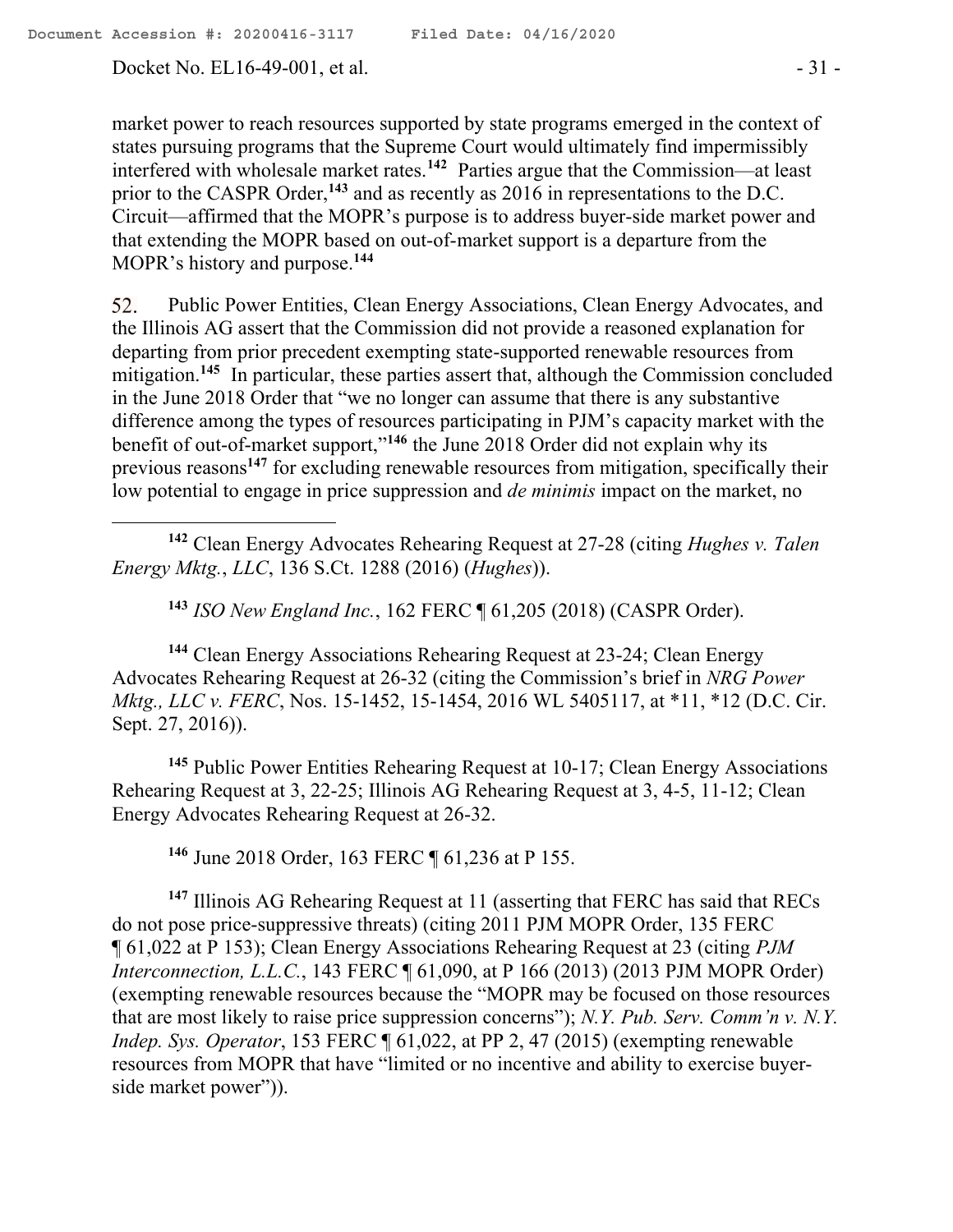Docket No. EL16-49-001, et al. - 32 -

 $\overline{a}$ 

longer hold true.**<sup>148</sup>** Clean Energy Advocates argue that the Commission must be particularly careful to explain its departure from prior precedent exempting renewable resources from market mitigation given the reliance interests on this exemption engendered over the years.**<sup>149</sup>**

Public Power Entities argue that the Commission has not explained its departure 53. from its prior rationale that a competitive offer from an existing resource would typically be low regardless of subsidies because, once built, a resource's incremental costs of taking on a capacity obligation can approximate zero.**<sup>150</sup>** Rejecting the Commission's rationale that out-of-market support could suppress offer prices of older resources that may have higher going-forward costs, Public Power Entities argue that it is not the purpose of the MOPR to adjust every resource's offer to match their exact costs.**<sup>151</sup>** Finally, Public Power Entities argue the Commission did not substantiate its claim that circumstances have changed because the Commission does not explain how the growth of out-of-market programs referenced in the June 2018 Order renders the Tariff unjust and unreasonable, as opposed to other out-of-market support pervading the industry.**<sup>152</sup>**

54. The Illinois AG suggests that the June 2018 Order frustrates all six "first principles" of capacity markets enunciated in the CASPR order and that the Commission

**<sup>149</sup>** Clean Energy Advocates Rehearing Request at 19 (citing *Encino Motorcars, LLC v. Navarro*, 136 S.Ct. 2117, 2126 (2016); *FCC v. Fox Television Stations, Inc.*, 556 U.S. 502, 515 (2009) (*Fox Television Stations*)).

**<sup>150</sup>** Public Power Entities Rehearing Request at 5; *see also* Joint Consumer Advocates Rehearing and Extension Request at 11-12; Maryland Commission Rehearing Request at 16.

**<sup>151</sup>** Public Power Entities Rehearing Request at 16.

**<sup>152</sup>** *Id.* at 10-11, 15-17.

**<sup>148</sup>** Clean Energy Associations Rehearing Request at 23-24; Clean Energy Advocates Rehearing Request at 26-32 (citing 2011 PJM MOPR Order, 135 FERC ¶ 61,022 at P 153 ("[W]ind and solar resources are a poor choice if a developer's primary purpose is to suppress capacity market prices. Due to the intermittent energy output of wind and solar resources, the capacity value of these resources is only a fraction of the nameplate capacity. This means that wind and solar resources would need to offer as much as eight times the nameplate capacity of a CT or CC resource in order to achieve the same price suppression effect.")); 2013 PJM MOPR Order, 143 FERC ¶ 61,090 at P 166 (rejecting arguments that the MOPR should apply to all resource types, agreeing "that the MOPR may be focused on those resources that are most likely to raise price suppression concerns").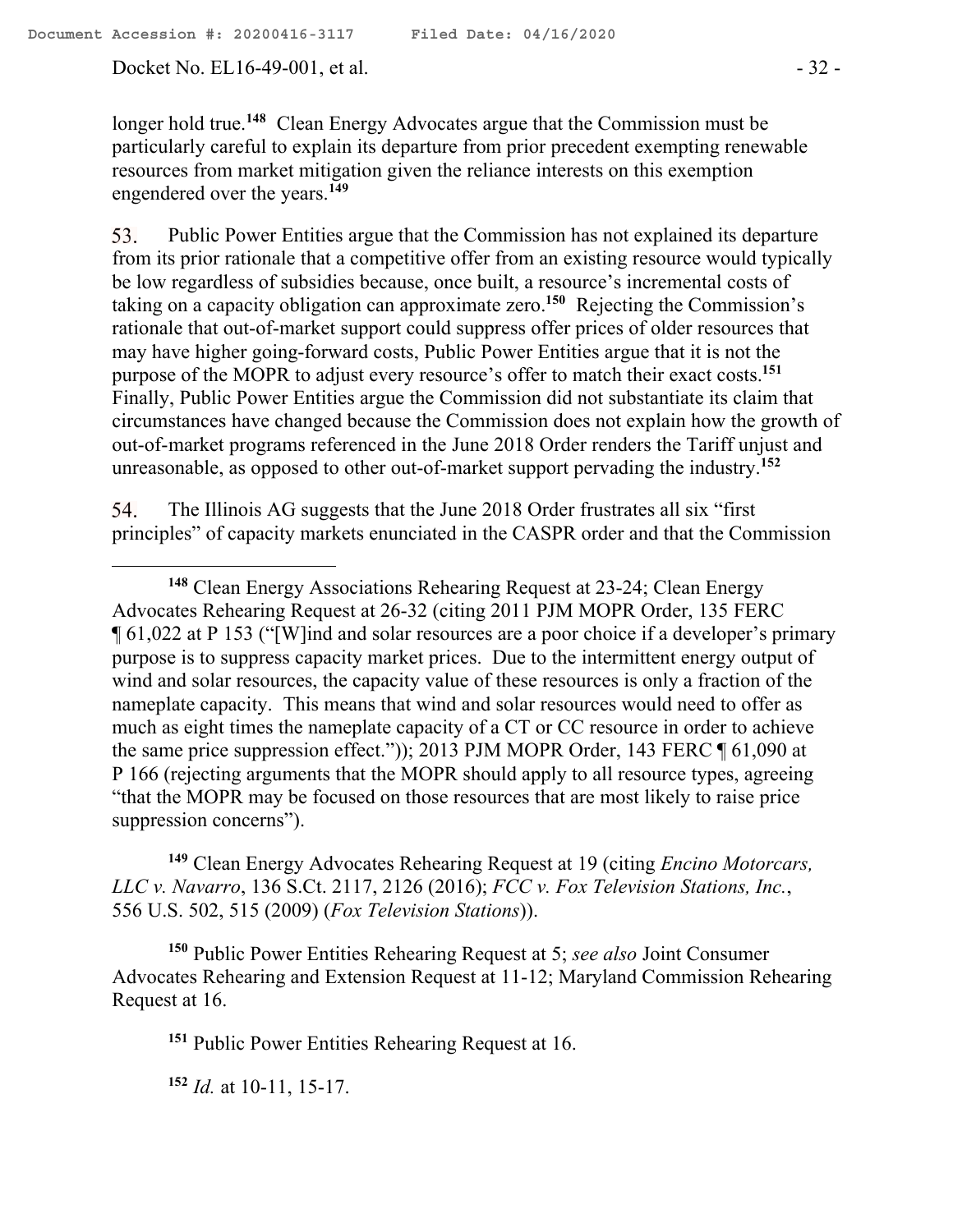Docket No. EL16-49-001, et al. - 33 -

did not explain its departure from these principles, arguing that the Commission's proposed replacement rate will not facilitate competition, send clear price signals, result in least-cost resources possessing attributes sought by the market, or support price transparency, and will unfairly shift risk from investors to consumers and exacerbate existing market power.**<sup>153</sup>**

# **b. Commission Determination**

We disagree with parties that the June 2018 Order contradicts, or is an 55. unexplained departure from, prior precedent. Although the Commission has stated in the past that the MOPR is used to prevent the exercise of buyer-side market power, a purpose of the MOPR is to address price suppression that renders capacity market prices unjust and unreasonable. **154** Consistent with that policy, in 2011, the Commission accepted PJM's proposal to eliminate the state-mandate exemption from the MOPR, finding that state-supported uneconomic entry can produce unjust and unreasonable rates by artificially suppressing capacity prices.**<sup>155</sup>** Thus, the Commission previously has recognized that the MOPR is intended to address price suppression by ensuring resources offer competitively. The Commission's PJM MOPR precedent shows that the MOPR has evolved in scope out of necessity in light of changed circumstances.**<sup>156</sup>**

 $\overline{a}$ **<sup>153</sup>** Illinois AG Rehearing Request at 9-11 (citing *ISO New England Inc.*, 162 FERC ¶ 61,205 (2018).

**<sup>154</sup>** *PJM Interconnection, L.L.C.*, 117 FERC ¶ 61,331, at P 34 (2006) (explaining that the MOPR would apply to sellers that "may have incentives to depress market clearing prices below competitive levels").

**<sup>155</sup>** 2011 PJM MOPR Order, 135 FERC ¶ 61,022 at P 141, *aff'd sub. nom. NJBPU* 744 F.3d at 97-102; *see also* CASPR Order, 162 FERC ¶ 61,205 at P 22 (using the MOPR to mitigate impacts of state policies on the wholesale capacity market); 2011 ISO-NE MOPR Order, 135 FERC ¶ 61,029 at P 14 (recognizing that out-of-market support suppresses capacity market prices).

**<sup>156</sup>** June 2018 Order, 163 FERC ¶ 61,236 at P 150 n.276; December 2019 Order, 169 FERC ¶ 61,239 at P 39. As Clean Energy Advocates aptly point out, prior orders discussing application of the MOPR to address out-of-market support responded to state actions to subsidize certain resources. *See NJBPU*, 744 F.3d at 87-88, 100 (finding that the Commission reasonably explained its decision to eliminate the state-mandate exemption); 2011 PJM MOPR Order, 135 FERC ¶ 61,022 at P 139. Growing out-of-market support is an explicit basis for the June 2018 Order's finding. It is inconsequential that previous out-of-market support was found federally preempted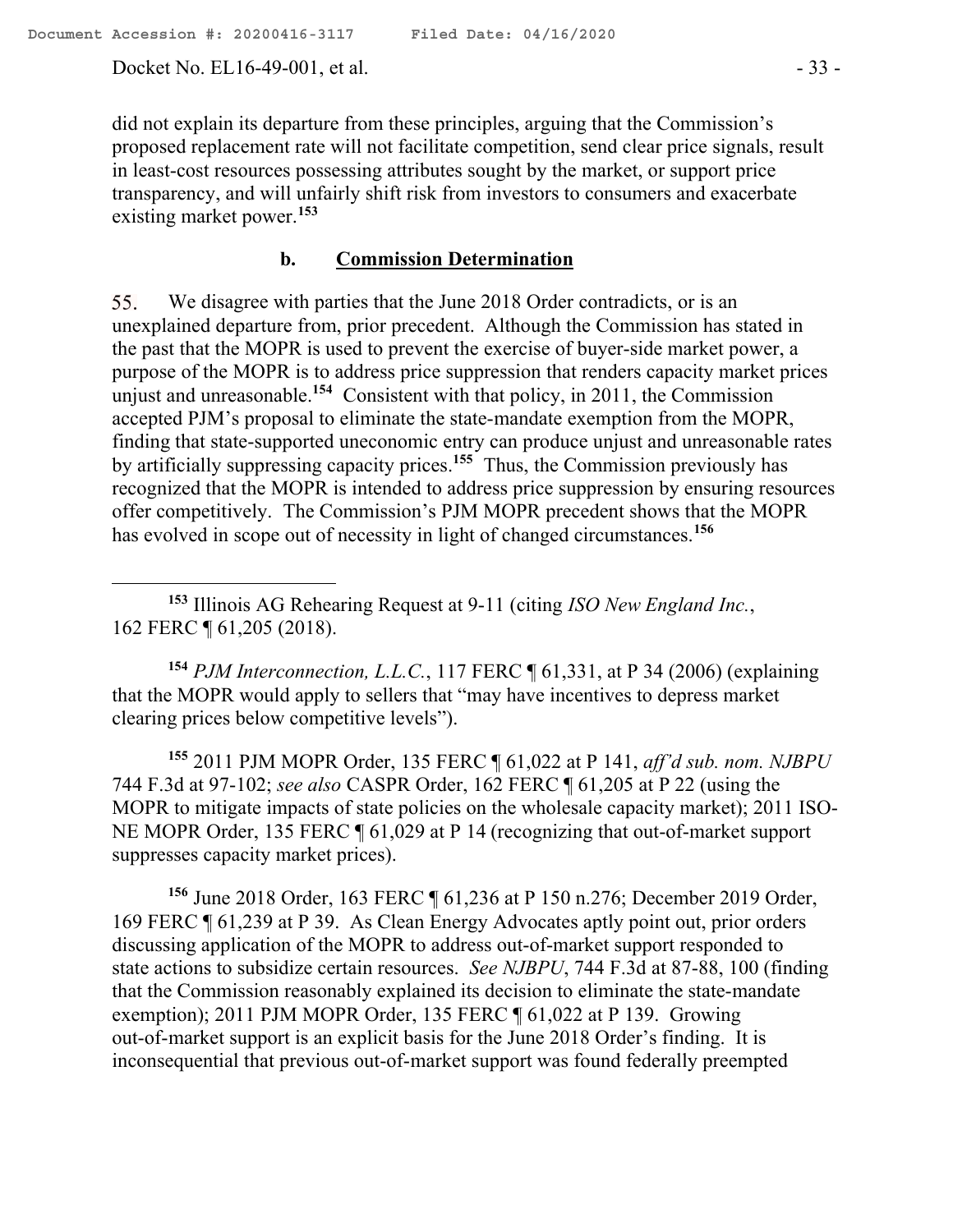#### Docket No. EL16-49-001, et al. - 34 -

56. Although parties point out that the Commission previously found that renewable resources do not warrant mitigation, the record in this proceeding demonstrates that circumstances have changed. Evolution of the Commission's policy is justified in response to the proliferation of out-of-market support to resources that permit these resources to offer non-competitively and suppress prices. **<sup>157</sup>** Even though the Commission previously found that renewable resources are not the most "efficient resources to suppress capacity prices,"**<sup>158</sup>** due to the intermittent energy output of wind and solar resources,**<sup>159</sup>** the Commission has not found that renewable resources are incapable of suppressing price. Rather, out-of-market support gives renewable resources the ability to suppress capacity prices because the out-of-market support means a resource can offer below its costs. This is true even if a resource has low capacity thresholds because, on aggregate, small subsidized resources can influence the clearing price. Thus, the June 2018 Order concludes that, given the proliferation in state subsidies, price suppression stemming from state choices to support certain resources or resource types is indistinguishable from price suppression triggered through the potential exercise of buyer-side market power and should therefore be addressed similarly, thus requiring the Commission to act to ensure that rates for capacity in PJM remain just and reasonable.**<sup>160</sup>**

We agree with Public Power Entities that an offer for an existing capacity resource 57. would typically be low, but we disagree that the Commission erred in concluding that this may not always be true. Rather, the June 2018 Order squarely acknowledges that fact

**<sup>157</sup>** *See ANR Pipeline Co. v. FERC*, 205 F.3d 403, 407 (D.C. Cir. 2000) (*ANR Pipeline Co*) (affirming Commission policy change when the Commission explains "how changed circumstances justified a new policy").

**<sup>158</sup>** 2011 PJM MOPR Order, 135 FERC ¶ 61,022 at P 153.

**<sup>159</sup>** *Id*.

 $\overline{a}$ 

**<sup>160</sup>** June 2018 Order, 163 FERC ¶ 61,236 at P 155. Notably, under the existing MOPR, prior state subsidies of concern targeted new natural gas-fired resources. *See Hughes*, 136 S. Ct. at 1294 (describing how "Maryland solicited proposals from various companies for construction of a new gas-fired power plant"); *NJBPU*, 744 F.3d at 99 ("New Jersey Petitioners claim that the new, gas-fired resources it seeks to build are needed to address New Jersey's capacity deficiency . . . .").

because the economic principle that out-of-market support distorts capacity market prices remains true whether or not the state action is preempted.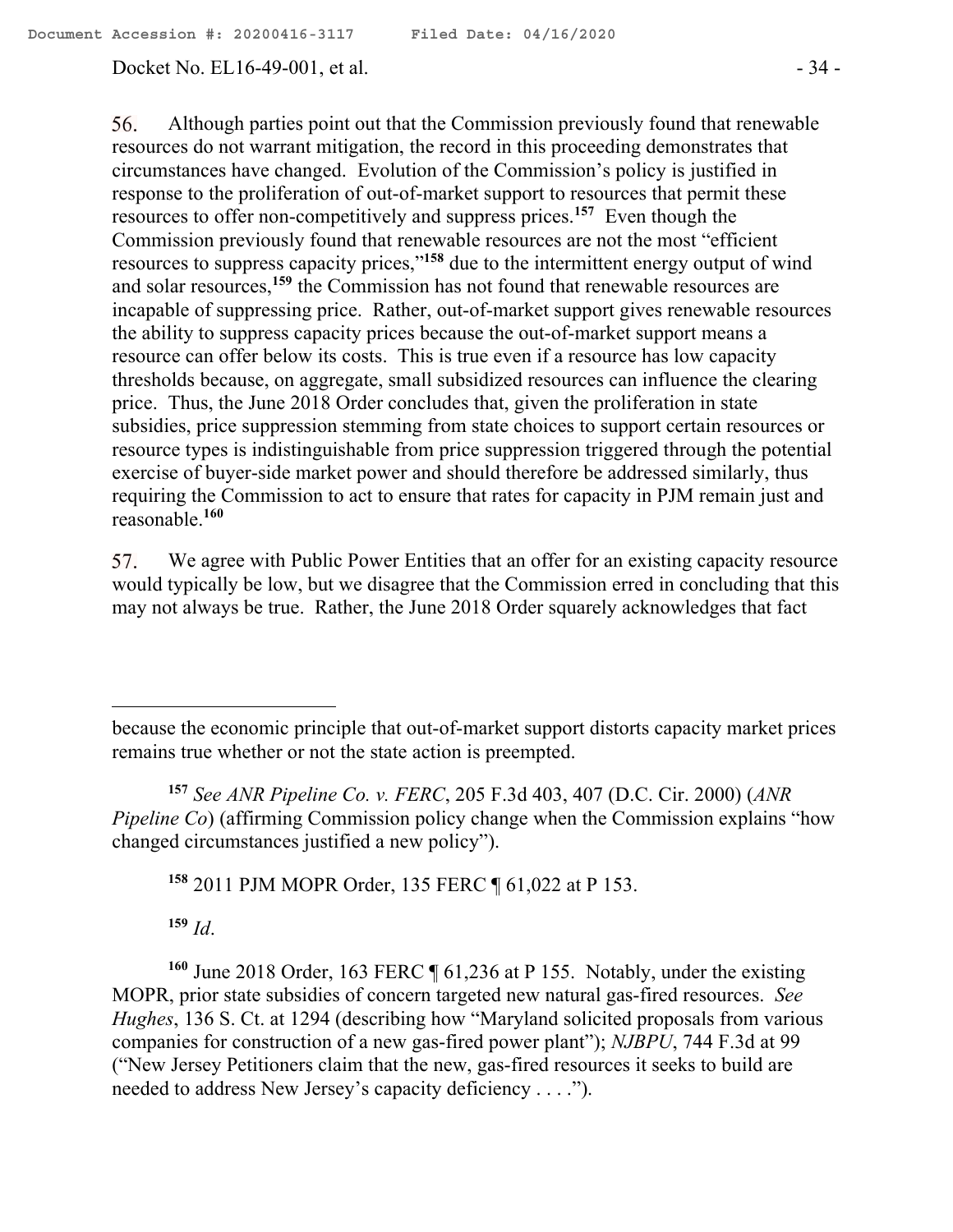Docket No. EL16-49-001, et al. - 35 -

and the relevant precedent.**<sup>161</sup>** The June 2018 Order then explains why the Commission no longer believes that the fact that a competitive offer for an existing resource would typically be low is a sufficient reason to exempt *all* existing resources from the MOPR. Specifically, the June 2018 Order notes that not all existing resources have low going forward costs. Older, uneconomic existing resources in PJM are increasingly receiving out-of-market support to allow them to remain in the market. The June 2018 Order expressly addresses this concern, finding that the Tariff is unjust and unreasonable because it does not account for out-of-market support for these resources. **162** Thus, the changed circumstances described in the June 2018 Order warrant the expansion of the MOPR to existing and non-natural gas-fired new resources. This shift is within the Commission's discretion in light of the changed market conditions.**<sup>163</sup>**

While we agree with Public Power Entities that the purpose of the MOPR is not to 58. adjust every resource's offer to match its exact costs, the June 2018 Order did not find that to be the standard. Rather, the June 2018 Order preliminarily found that an expanded MOPR "should protect PJM's capacity market from the price suppressive effects of resources receiving out-of-market support by ensuring that such resources are not able to offer below a competitive price."**<sup>164</sup>** The June 2018 Order, therefore, clearly contemplated the MOPR only applying a price floor to the offers of resources receiving out-of-market support.

We deny the Illinois AG's rehearing request that the June 2018 Order's discussion 59. of the replacement is inconsistent with the capacity market principles set forth in the CASPR Order. Because the replacement rate was not determined in the June 2018 Order, how the MOPR will work in PJM had not yet been determined, making that argument

**<sup>162</sup>** June 2018 Order, 163 FERC ¶ 61,236 at PP 153-154.

**<sup>163</sup>** *See La. Pub. Serv. Comm'n v. FERC*, 772 F.3d 1297, 1303 (D.C. Cir. 2014) ("The Commission can depart from a prior policy or line of precedent, but it must acknowledge that it is doing so and provide a reasoned explanation.") (citing *Fox Television Stations*, 556 U.S. at 515); *ANR Pipeline Co*, 205 F.3d at 407.

**<sup>164</sup>** June 2018 Order, 163 FERC ¶ 61,236 at P 158.

**<sup>161</sup>** June 2018 Order, 163 FERC ¶ 61,236 at P 153 & n.285 ("We recognize that the Commission has previously declined to extend the MOPR to existing resources, finding that a competitive offer for an existing resource would 'typically be very low, and often close to zero—regardless of whether the resource receives any out-of-market payments.'") (quoting 2011 PJM MOPR Rehearing Order, 137 FERC ¶ 61,145 at P 132) (citing *N.Y. Indep. Sys. Operator, Inc.*, 122 FERC ¶ 61,211, at P 118, *order on reh'g*, 124 FERC ¶ 61,301 (2008), *order on reh'g*, 131 FERC ¶ 61,170 (2010), *order on reh'g*, 150 FERC ¶ 61,208 (2015)).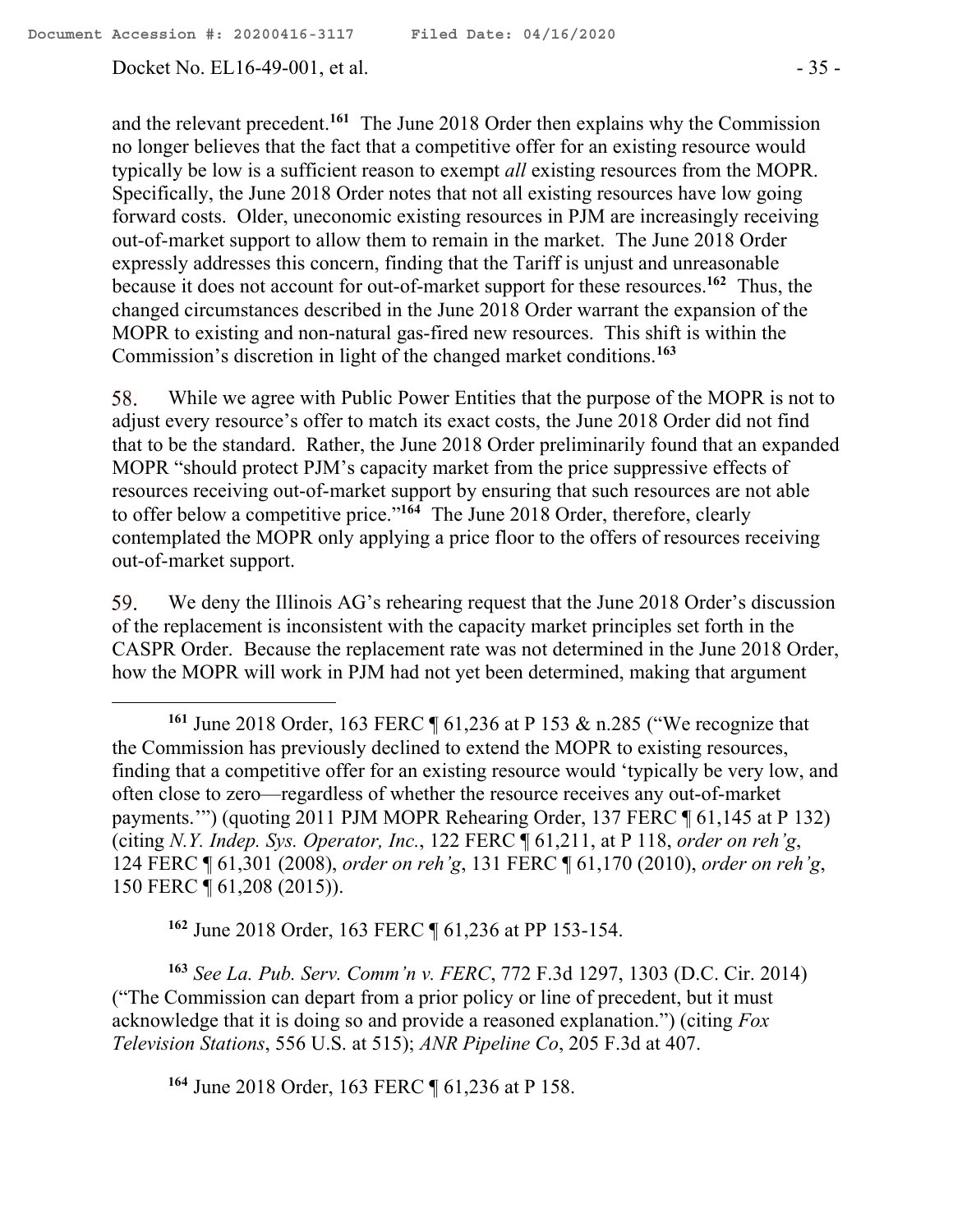Docket No. EL16-49-001, et al. - 36 -

premature.**<sup>165</sup>** We also disagree with Public Power Entities' argument that the Commission does not offer a reasoned explanation for its conclusion that ZECs and RPS programs render the Tariff unjust and unreasonable, when other types of out-of-market support do not. The June 2018 Order makes no such finding. Rather, the June 2018 Order found that out-of-market support in general renders the Tariff unjust and unreasonable. **166**

## **4. State Jurisdiction**

# **a. Requests for Rehearing and Clarification**

Multiple parties argue that the Commission improperly intruded into the states' 60. traditional jurisdiction over generation and resource portfolio decisions and violated principles of cooperative federalism.**<sup>167</sup>** The Maryland Commission states that section 201 of the FPA limits the Commission's authority to the transmission and wholesale sale of electric energy in interstate commerce, and expressly excludes matters that are the subject of state regulations, such as "facilities used for the generation of electric energy or over facilities used in local distribution or only for the transmission of electric energy in intrastate commerce."**<sup>168</sup>** Parties assert that courts have recognized states' authority over generation matters and decisions concerning fuel types,**<sup>169</sup>** and that states may pursue

**<sup>166</sup>** *Id*. P 150.

 $\overline{a}$ 

**<sup>167</sup>** Maryland Commission Rehearing Request at 2-3, 4-14; Illinois Commission Rehearing Request at 3, 11-12; Dominion Rehearing and Clarification Request at 6-7, 13- 15; New Jersey Board Rehearing Request at 2, 6-8; PSEG Rehearing Request at 3-5, 11- 15; Clean Energy Associations Rehearing Request at 3, 25-27; Joint Consumer Advocates Rehearing and Extension Request at 3, 14-21; Illinois AG Rehearing Request at 3, 5, 12; Clean Energy Advocates Rehearing Request at 8, 48-51.

**<sup>168</sup>** Maryland Commission Rehearing Request at 4-5 (citing 16 U.S.C. §§ 824(a), (b)(1)); *see also* PSEG Rehearing Request at 11-12.

**<sup>169</sup>** Maryland Commission Rehearing Request at 5-6 (citing *N.Y. v. FERC*, 535 U.S. 1, 22 (2002) ("[T]he legislative history [of the FPA] is replete with statements describing Congress' intent to preserve state jurisdiction over local [generation]

**<sup>165</sup>** Also, the Commission has recognized that each RTO/ISO is different and that its market rules may therefore be different. *See* December 2019 Order, 169 FERC ¶ 61,239 at P 204 n.431 (explaining "regional markets are not required to have the same rules. Our determination about what rules may be just and reasonable for a particular market depends on the relevant facts."); *Midcontinent Indep. Sys. Operator, Inc.*, 162 FERC ¶ 61,176, at P 57 & n.133 (2018) (listing cases that reject the "one-size-fitsall-approach").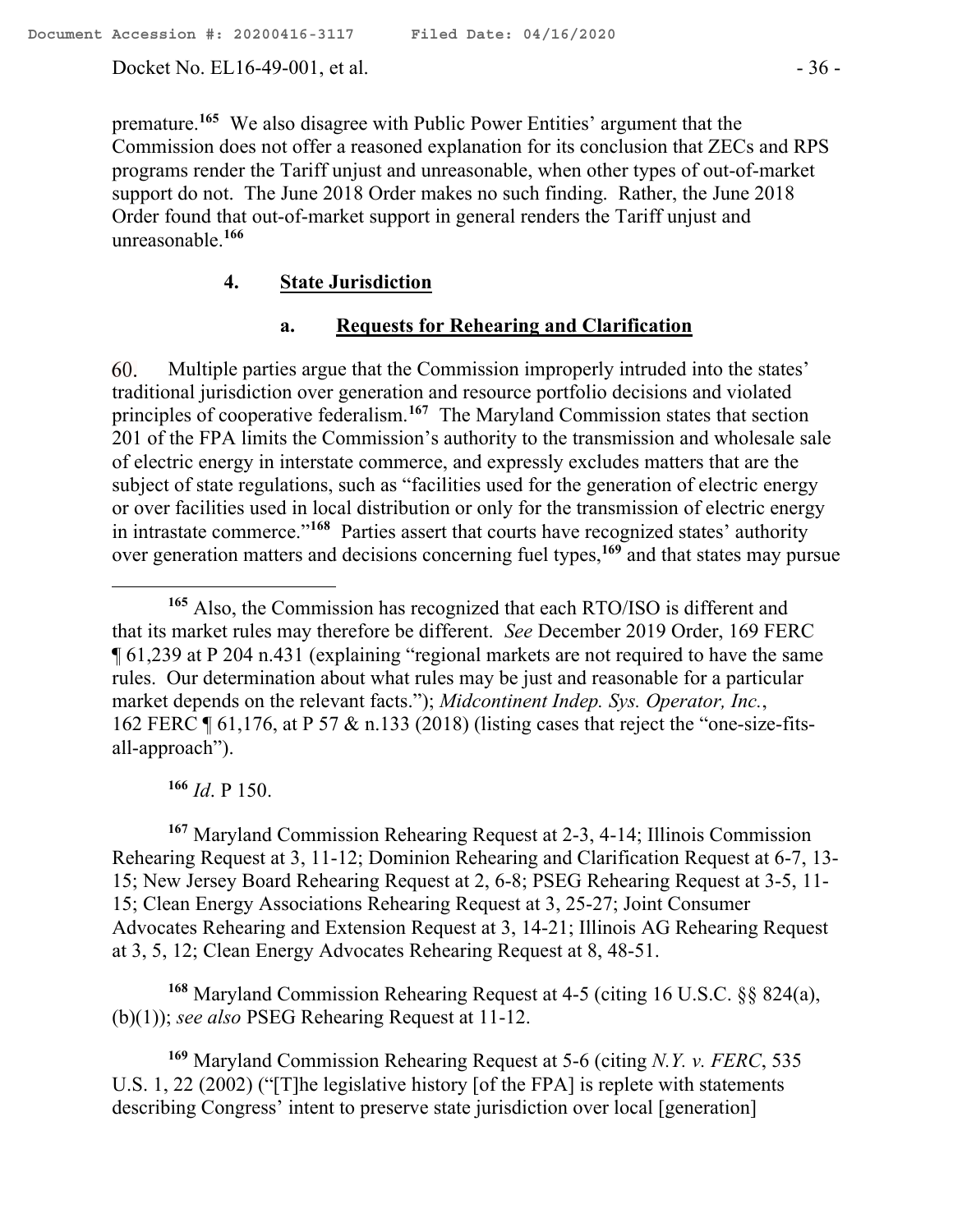Docket No. EL16-49-001, et al. - 37 -

 $\overline{a}$ 

measures to encourage the development of clean generation or other public policy goals.**<sup>170</sup>**

Further, the Maryland Commission argues that the Commission has recognized 61. that it lacks jurisdiction over sales of state-issued RECs that are not bundled with wholesale energy because an unbundled REC transaction does not affect wholesale electricity rates, and failed in the June 2018 Order to explain its departure from this precedent.**<sup>171</sup>** Similarly, Joint Consumer Advocates and the New Jersey Board argue that the Commission conceded in its amicus brief in *Village of Old Mill Creek v. Star* that state programs such as RECs and ZECs are within the states' jurisdiction.**<sup>172</sup>** The parties argue that this concession is inconsistent with the June 2018 Order, which the parties claim exercised the Commission's authority over wholesale rates in a way that will effectively force resources participating in these state programs out of the capacity markets, without first making the requisite showing that these programs affect the wholesale electricity market or abrogate a Commission-mandated rate.**<sup>173</sup>**

Parties further argue that by extending the MOPR to resources receiving out-of-62. market payments, including renewable resources, the June 2018 Order undermines the

**<sup>170</sup>** Illinois Commission Rehearing Request at 12 (citing *Hughes*, 136 S.Ct. at 1292 ("Nothing in this opinion should be read to foreclose [states] from encouraging production of new or clean generation through measures untethered to a generator's wholesale market participation.") (internal quotations omitted).

**<sup>171</sup>** Maryland Commission Rehearing Request at 8-10 (arguing that the June 2018 Order's assertion that out-of-market payments interfere with wholesale market signals departs from the Commission's statement in WSPP that unbundled REC transactions do not affect wholesale rates) (citing *WSPP Inc.*, 139 FERC ¶ 61,061, at P 18 (2012)).

**<sup>172</sup>** *See* Joint Consumer Advocates Rehearing and Extension Request at 17-18, 20 (citing Brief at 10, REC and ZEC programs are "not payments for, or otherwise bundled with, sales of energy or capacity at wholesale"); New Jersey Board Rehearing Request at 7-8 (citing *Vill. of Old Mill Creek v. Star*, 2017 WL 3008289 (N.D. Ill. July 14, 2017) and *Coal. for Competitive Elec. v. Zibelman*, 272 F.Supp.3d 554 (S.D.N.Y. 2017)).

**<sup>173</sup>** Maryland Commission Rehearing Request at 8-10; NJ Board Rehearing Request at 8; Joint Consumer Advocates Rehearing and Extension Request at 16-18.

facilities."); *Connecticut PUC*, 569 F.3d at 481 ("State and municipal authorities retain the right to forbid new entrants from providing capacity, to require retirement of existing generators, to limit new construction to more expensive, environmentally friendly units, or to take any other action . . . without direct interference from the Commission.").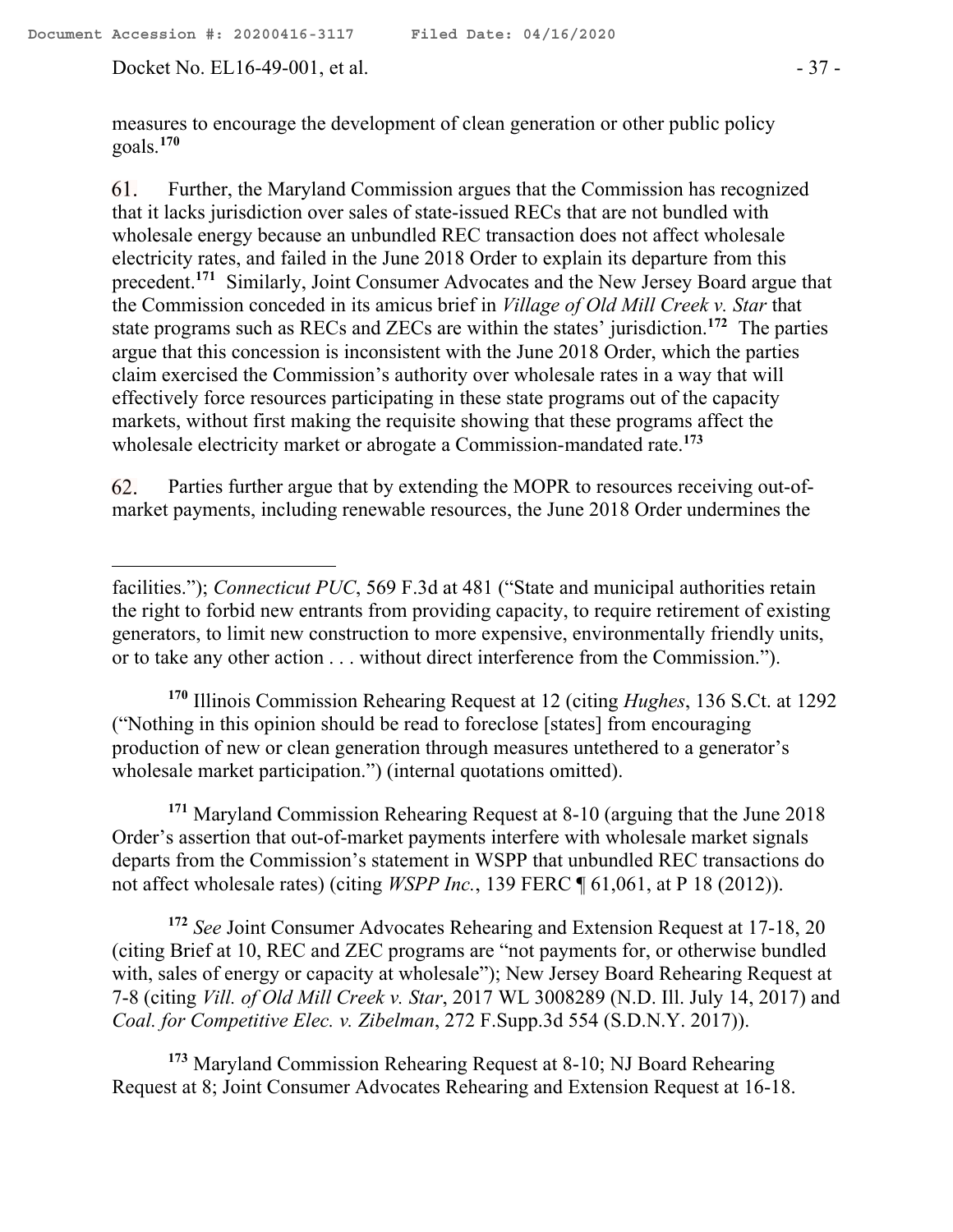Docket No. EL16-49-001, et al. - 38 -

value the states place on environmental attributes.<sup>174</sup> Moreover, Clean Energy Advocates argue that the Commission's statement that states can still accomplish their environmental goals by making customers pay more for capacity is incorrect because states will still have to buy extra, unnecessary capacity from polluting resources as a consequence of supporting clean resources; and, even if true, the Commission ignores the fact that imposing unnecessary capacity costs on customers violates the duty to ensure just and reasonable rates.**<sup>175</sup>** Clean Energy Associations contend that while the Commission has jurisdiction to regulate certain parameters that directly impact how the capacity price is set, even if those determinations touch on state authority, the court made clear in *Connecticut PUC* that federal regulation of capacity market prices does not negate states' authority to decide what types of generation facilities or other technologies are built to serve their customers.**<sup>176</sup>** Clean Energy Associations continue that the June 2018 Order conflicts with the court's directive in *Connecticut PUC* by directing mitigation rules to block state-supported generation resources from the capacity market and erecting a barrier for states to develop resources.**<sup>177</sup>**

These parties argue that the June 2018 Order's intrusion on matters left to the state 63. was not justified. The Illinois Commission contends that the Supremacy Clause prohibits the Commission from using the June 2018 Order to work around state laws that do not seek to impermissibly intrude in the wholesale electricity market or abrogate a Commission mandated rate.<sup>178</sup> Arguing that there is a strong presumption against finding that the FPA supersedes powers traditionally exercised by the states, parties insist that the June 2018 Order lacked record evidence to conclude that state policies intrude on the

**<sup>175</sup>** Clean Energy Advocates Rehearing Request at 50-51.

**<sup>176</sup>** Clean Energy Associations Rehearing Request at 27 (citing *Connecticut PUC*, 569 F.3d at 482-83).

**<sup>177</sup>** *Id*.

 $\overline{a}$ 

**<sup>174</sup>** Maryland Commission Rehearing Request at 3, 7-8; Dominion Rehearing and Clarification Request at 14-15 (June 2018 Order will prevent supported resources from participating in the capacity market, effectively handicapping state policy subsidies at the behest of the voters); Clean Energy Associations Rehearing Request at 26-27 (Commission is exercising its wholesale rate authority in a manner that targets states' exclusive jurisdiction and effectively forces resources participating in state programs out of the market); Clean Energy Advocates Rehearing Request at 49-50 (the June 2018 Order frustrates the decisions of state environmental regulators); Illinois AG Rehearing Request at 12.

**<sup>178</sup>** Illinois Commission Rehearing Request at 11.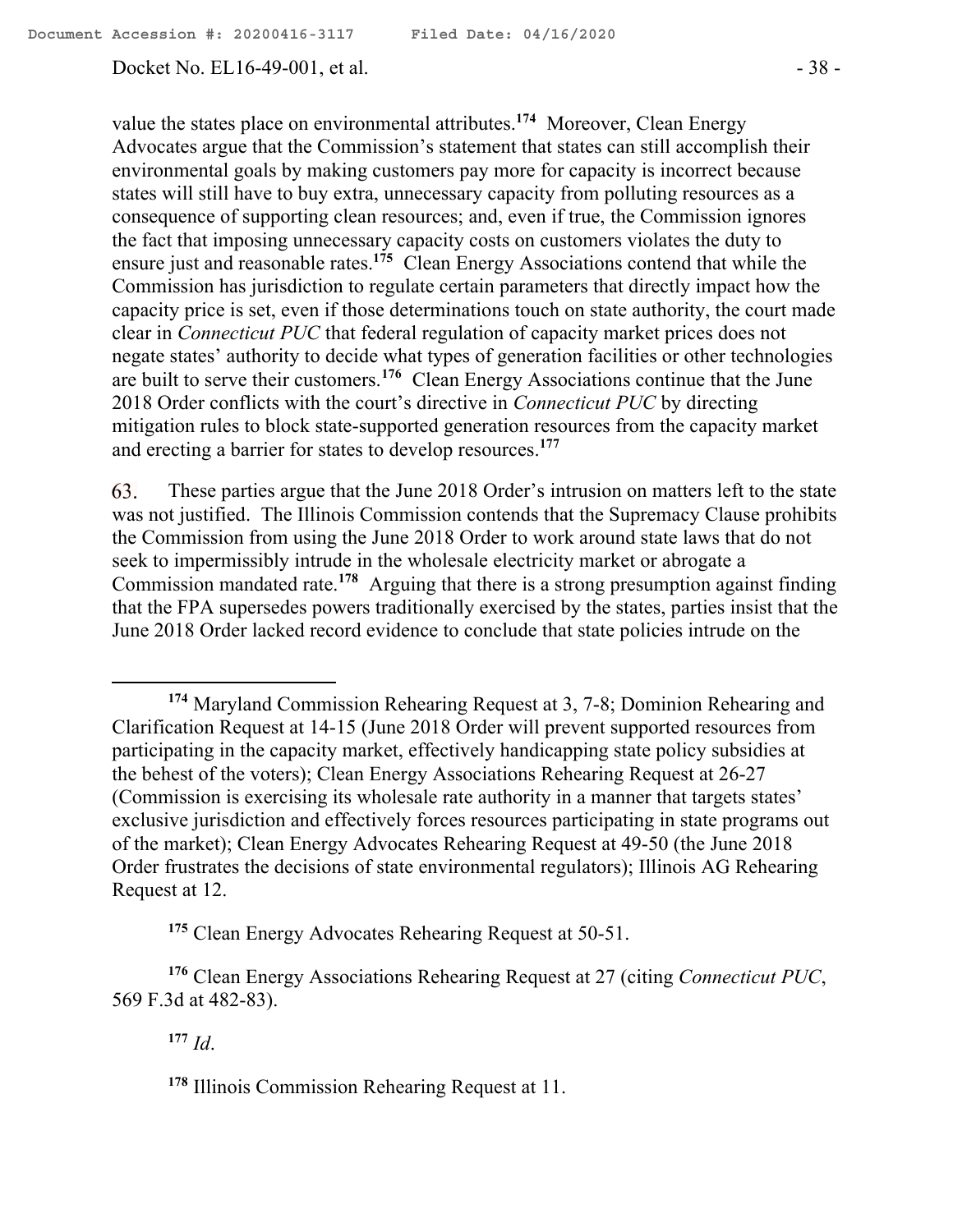Docket No. EL16-49-001, et al. - 39 -

 $\overline{a}$ 

Commission's authority over wholesale rates.**<sup>179</sup>** According to the Maryland Commission, the Commission errs in conflating RECs, which represent a state-authorized premium for emissions-free generation, with megawatts, when in fact RECs are traded outside the capacity market and are not intended to suppress wholesale prices.**<sup>180</sup>**

The end result of the June 2018 Order, parties contend, will be to require states' 64. customers to pay twice for capacity, through both the state subsidy promoting the renewable resource and through PJM's capacity market, which effectively would ignore those resources and require procurement of redundant capacity.**<sup>181</sup>** Moreover, the Maryland Commission contends that it is not clear that the FRR Alternative will address this issue.**<sup>182</sup>**

65. PSEG states that the Commission should incorporate state public policy goals, such as carbon abatement and resiliency, into its market designs, consistent with cooperative federalism.**<sup>183</sup>**

#### **b. Commission Determination**

We deny rehearing requests that argue that the Commission improperly intruded 66. into the states' traditional jurisdiction over generation, violating principles of cooperative

**<sup>180</sup>** Maryland Commission Rehearing Request at 3, 10-13.

**<sup>181</sup>** Maryland Rehearing Request at 13-14; Clean Energy Associations Rehearing Request at 26 (if these resources do not receive a reasonable opportunity to clear in the capacity market and have their capacity recognized, load-serving entities will have to purchase additional unneeded capacity).

**<sup>182</sup>** Maryland Commission Rehearing Request at 14.

**<sup>179</sup>** Joint Consumer Advocates Rehearing and Extension Request at 16 (citing *Niagara Mohawk Power Corp. v. Hudson River-Black River Regulating Dist.*, 673 F.3d 84, 94 (2d Cir. 2012)); Dominion Rehearing and Clarification Request at 14-15 (asserting that the Commission must accommodate state regulation unless doing so would clearly damage federal goals); New Jersey Board Rehearing Request at 8 (the June 2018 Order made no legal determination that the state policies in question impermissibly intrude on matters reserved for federal oversight); Clean Energy Associations Rehearing Request at 25.

**<sup>183</sup>** PSEG Rehearing Request at 3-5, 12-15 (arguing that rather than frustrating state policies, the Commission should be trying to accommodate and give effect to those policies).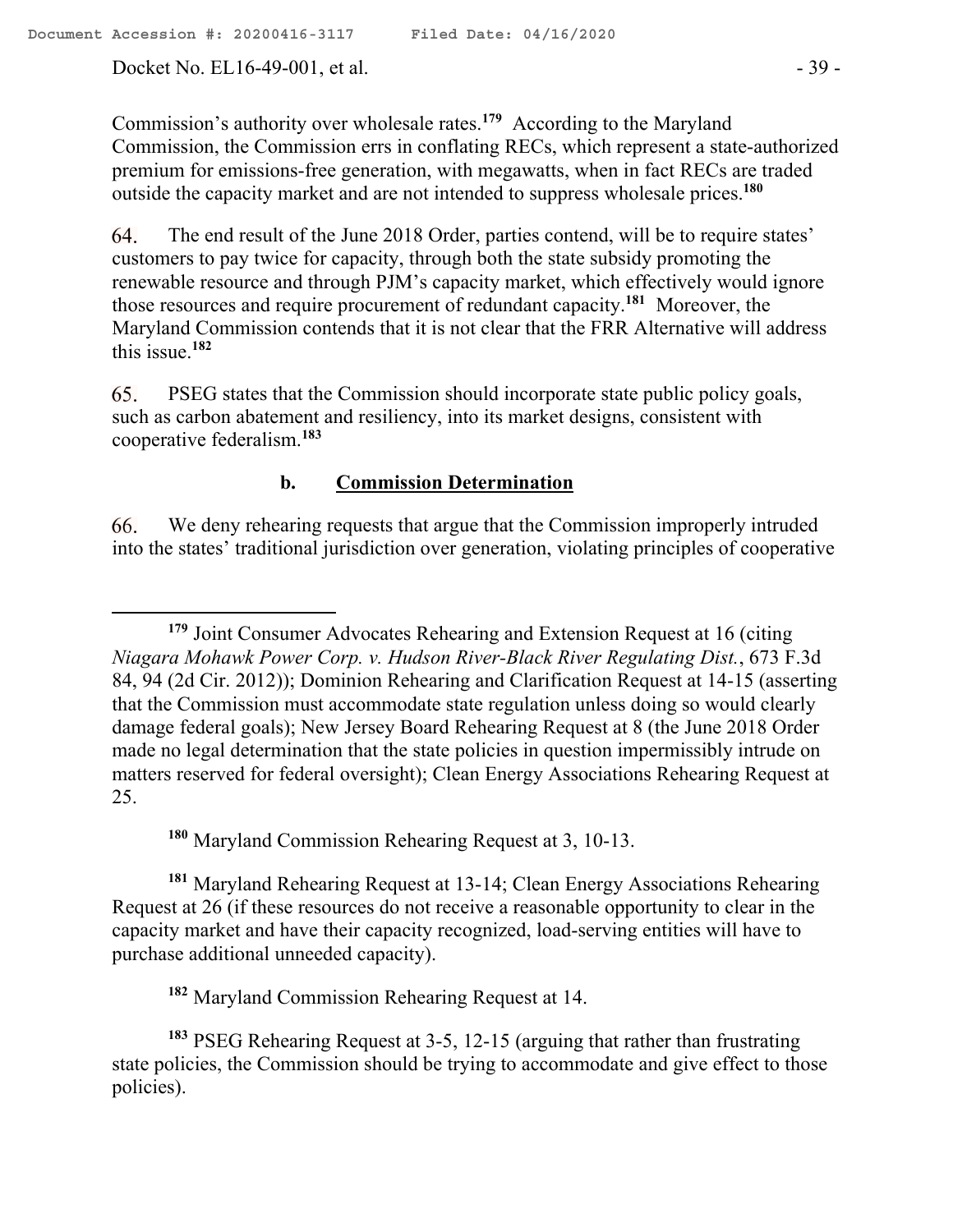Docket No. EL16-49-001, et al. - 40 -

federalism, because the Tariff failed to account for out-of-market support.. **184** The Commission explained in the June 2018 Order that state out-of-market payments, including RECs and ZECs, give resources the ability to make capacity market offers below costs, suppressing capacity prices.**<sup>185</sup>** Because these programs disrupt competitive price signals that PJM's capacity auction is designed to produce, we are obligated to act to deter uneconomic participation. **186** The Commission does not improperly intrude on the states' prerogatives to determine its energy resource mix and the development of new generation merely because the wholesale rules affect matters within the states' jurisdiction.<sup>187</sup> As we stated in the June 2018 Order, expanding PJM's MOPR "in no way divests the states in the PJM region of their jurisdiction over generation facilities,"**<sup>188</sup>** or prevent states from supporting preferred generation resources.**<sup>189</sup>** The Commission

**<sup>184</sup>** *See NJBPU*, 744 F.3d at 96 (upholding the Commission's jurisdiction to eliminate the state mandate exemption, which would have permitted states to introduce thousands of megawatts of new capacity into the capacity auction, because state subsidized generation would affect wholesale capacity prices).

**<sup>185</sup>** June 2018 Order, 163 FERC ¶ 61,236 at PP 150-156; *see also* Keech Aff. ¶¶ 10-13, 15; *see also supra* section A.1.b (elaborating on how state actions impact the capacity market).

**<sup>186</sup>** *See* 16 U.S.C. §§ 824, 824d, 824e; 2011 PJM MOPR Rehearing Order, 137 FERC ¶ 61,145 at P 3 ; 2011 PJM MOPR Order, 135 FERC ¶ 61,022 at P 143 ("While the Commission acknowledges the rights of states to pursue legitimate policy interests, and while, as we have said, any state is free to seek an exemption from the MOPR under section 206, it is our duty under the FPA to ensure just and reasonable rates in wholesale markets. . . . Because below-cost entry suppresses capacity prices, and because the Commission has exclusive jurisdiction over wholesale rates, the deterrence of uneconomic entry falls within the Commission's jurisdiction, and we are statutorily mandated to protect the [capacity market] against the effects of such entry."), *quoted with approval in NJBPU*, 744 F.3d at 100, *cited in Hughes*, 136 S.Ct. at 1296.

**<sup>187</sup>** *See, e.g.*, *FERC v. Elec. Power Supply Ass'n*, 136 S. Ct. 760, 776 (2016) ("When FERC sets a wholesale rate, when it changes wholesale market rules, when it allocates electricity as between wholesale purchasers—in short, when it takes virtually any action respecting wholesale transactions—it has some effect . . . on retail rates. That is of no legal consequence.").

**<sup>188</sup>** June 2018 Order, 163 FERC ¶ 61,236 at P 158.

**<sup>189</sup>** 2011 PJM MOPR Rehearing Order, 137 FERC ¶ 61,145, at P 3 ("Our intent is not to pass judgment on state and local policies and objectives with regard to the development of new capacity resources, or unreasonably interfere with those objectives.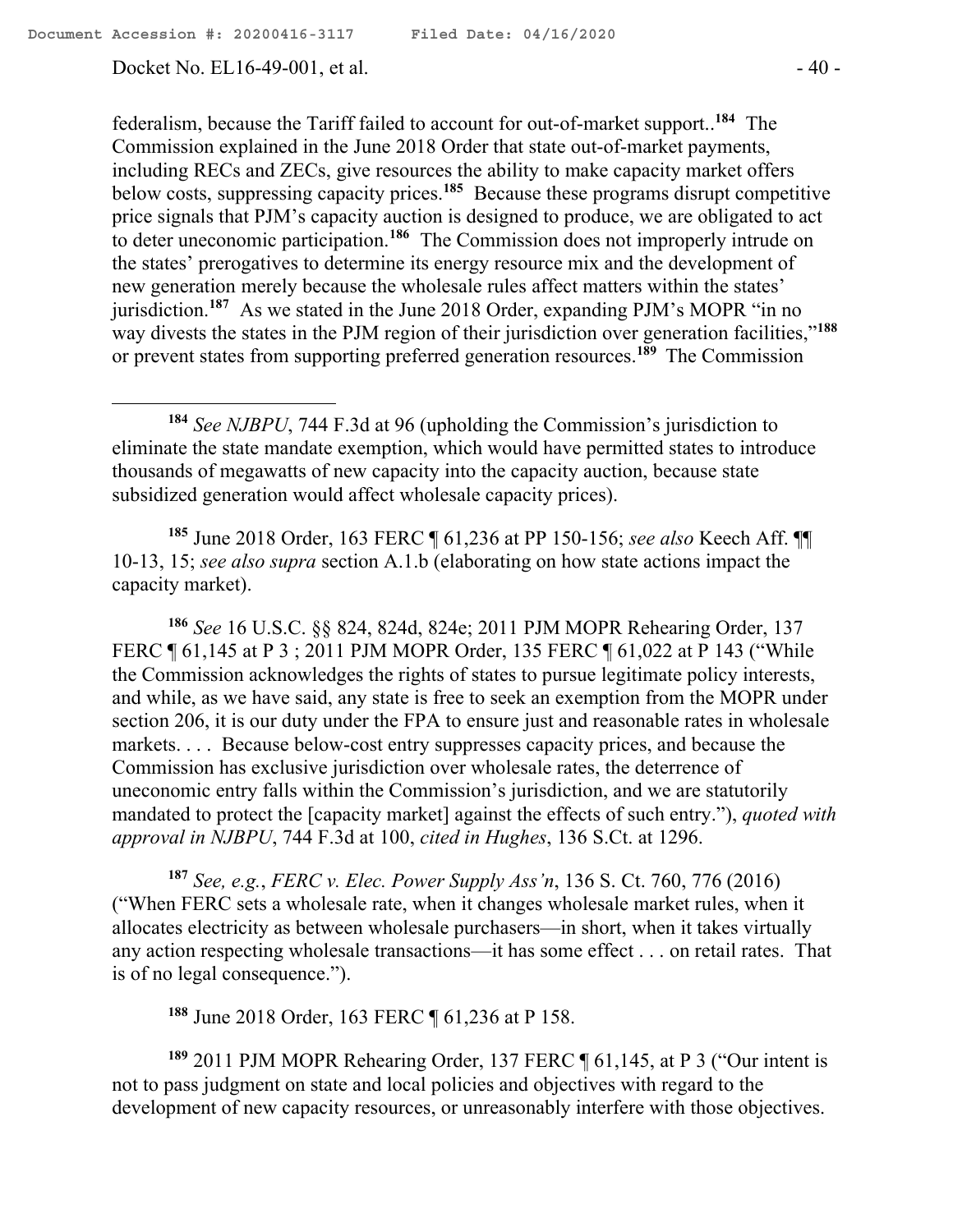Docket No. EL16-49-001, et al. - 41 -

recognizes that the FPA reserves to the states decisions concerning generation; but the FPA provides the Commission with the jurisdiction and authority to regulate rates for wholesale sales by those generation resources and we are obligated to ensure that such rates are just and reasonable and not unduly discriminatory. Moreover, contrary to Clean Energy Advocates' argument, courts have affirmed Commission decisions resulting in customers having to pay twice for state-preferred capacity. **190**

67. The facts that the FPA may not preempt state programs such as the Illinois ZEC program,**<sup>191</sup>** that RECs may not be intended to suppress wholesale rates, or that the Commission does not have jurisdiction over unbundled REC transactions**<sup>192</sup>** and ZEC programs, do not diminish the Commission's obligation under the FPA to ensure that

**<sup>190</sup>** *See NEPGA*, 757 F.3d at 294-95; *NJBPU*, 744 F.3d at 98; *Connecticut PUC*, 569 F.3d at 481.

**<sup>191</sup>** *Elec. Power Supply Ass'n v. Star*, 904 F.3d 518 (7th Cir. 2018) (*EPSA v. Star*) (affirming that Illinois' ZECs program is not preempted by the FPA), *cert. denied*, 139 S.Ct. 1547 (2019).

**<sup>192</sup>** Contrary to the Maryland Commission's argument, the June 2018 Order did not assert authority over unbundled REC transactions, or any other state out-of-market payments. Rather, the Commission determined that such forms of out-of-market support may permit and encourage state-preferred resources to make uneconomic offers into the capacity market and thereby unreasonably suppress the price paid to competitive resources that do not enjoy such out-of-market support. *See* June 2018 Order, 163 FERC ¶ 61,236 at PP 150-156. The Commission does not usurp state jurisdiction to engage in out-of-market support for preferred resources when the Commission regulates the impact of those state policies on wholesale capacity rates. *See Connecticut PUC*, 569 F.3d at 481-83. If REC revenues are claimed to provide the justification for a lower capacity market offer, then those revenues will directly affect wholesale capacity prices and can no longer be characterized as "independent" from jurisdictional wholesale sales. *WSPP Inc.*, 139 FERC ¶ 61,061 at P 24.

We are forced to act, however, when subsidized entry supported by one state's or locality's policies has the effect of disrupting the competitive price signals that PJM's [capacity auction] is designed to produce, and that PJM as a whole, including other states, rely on to attract sufficient capacity."), *quoted with approval in NJBPU*, 744 F.3d at 101, *quoted with approval in Hughes*, 136 S. Ct. at 1296. This determination also comports with precedent in other regional markets. *See, e.g*., CASPR Order, 162 FERC ¶ 61,205 at P 21 & n.32; 2011 ISO-NE MOPR Order, 135 FERC ¶ 61,029 at P 170, *reh'g denied*, 138 FERC ¶ 61,027 (2012), *aff'd sub nom. NEPGA*, 757 F.3d at 293-95 ; *Connecticut PUC*, 569 F.3d at 481, *adopted in NJBPU*, 744 F.3d at 96-97.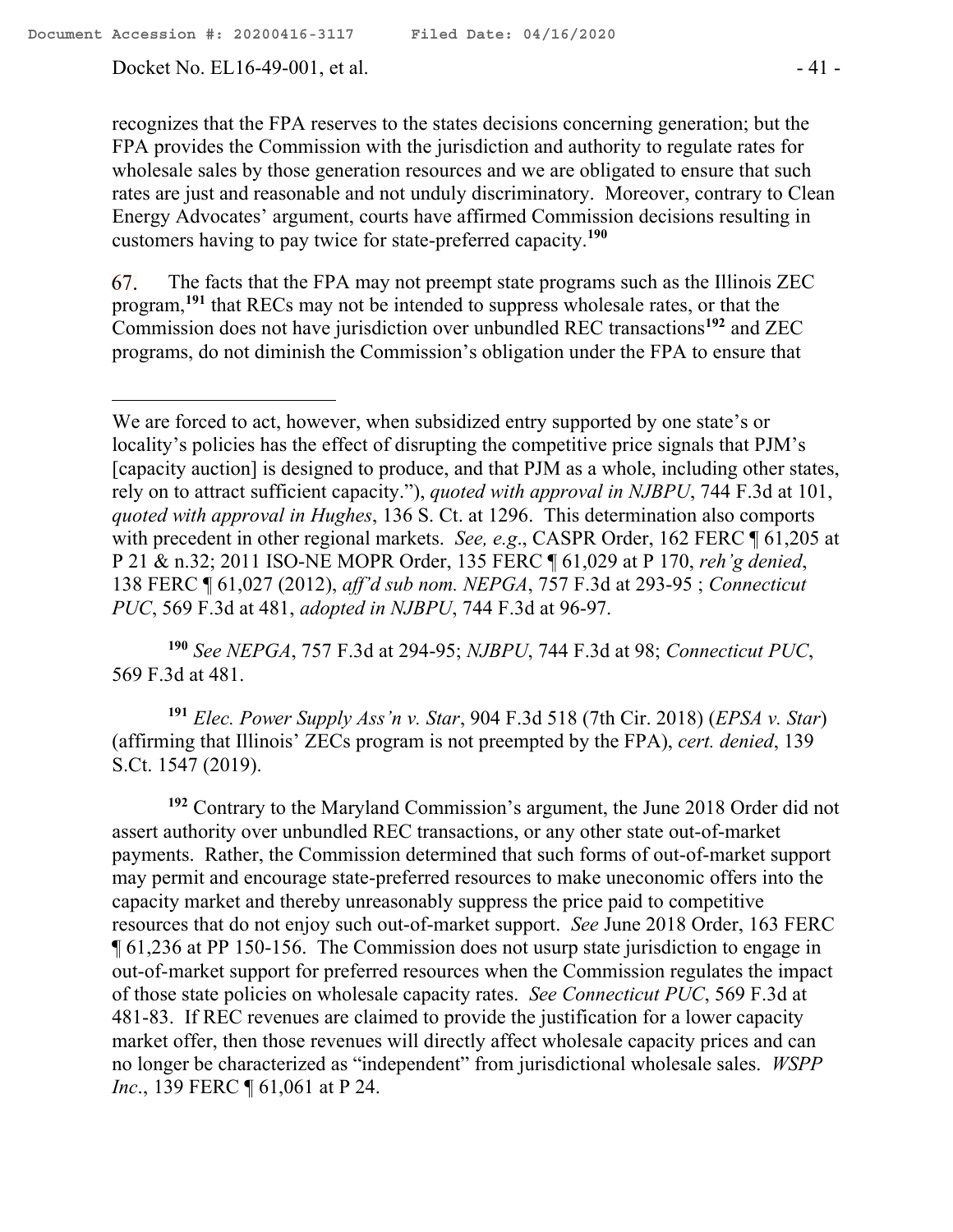Docket No. EL16-49-001, et al. - 42 -

wholesale rates are just and reasonable and not unduly discriminatory or preferential.**<sup>193</sup>** In discussing ZEC programs, the Seventh Circuit recently confirmed that, to the extent state efforts to support certain resource types in pursuit of state policy goals affects interstate sales, which is "an inevitable consequence of a system in which power is shared between state and national governments," the Commission may make adjustments based on those effects.**<sup>194</sup>**

## **5. Undue Discrimination**

## **a. Requests for Rehearing and Clarification**

Public Power Entities state that the Commission found PJM's Tariff unjust, 68. unreasonable, and unduly discriminatory, but argue that the June 2018 Order did not elaborate on how the existing Tariff, under which only new natural gas-fired resources are subject to the MOPR, should be deemed unduly discriminatory. Pointing to the Commission's findings with regard to Capacity Repricing as potential support for the undue discrimination finding, Public Power Entities argue that, to the extent the Commission means to suggest that failing to apply the MOPR to resources that receive out-of-market support unduly discriminates against those not receiving out-of-market payments, the June 2018 Order does not sufficiently support a general proposition that the receipt of subsidies justifies different ratemaking treatment because the June 2018 Order does not show that subsidies have a "material effect on price."**<sup>195</sup>**

### **b. Commission Determination**

69. We deny Public Power Entities' rehearing request that the Commission acted arbitrarily and capriciously because it did not elaborate on why the existing Tariff should be deemed unduly discriminatory. Though the Commission stated in making its determinations that PJM's then existing Tariff was "unjust and unreasonable and unduly

**<sup>194</sup>** *Id*. The court specifically pointed to the June 2018 Order and explained that, rather than deeming state programs such as the ZEC program preempted, the Commission in the June 2018 Order "has taken them as givens and set out to make the best of the situation they produce." *Id*.

**<sup>195</sup>** Public Power Entities Request for Rehearing at 17-19 (citing June 2018 Order, 163 FERC ¶ 61,236 at P 68).

**<sup>193</sup>** *See EPSA v. Star*, 904 F.3d at 524. The rehearing petitions are, in effect, making an unwarranted reverse preemption argument by contending that since the FPA does not preempt a state program, the state program preempts the Commission's jurisdiction over the wholesale market. This is simply not how federal preemption law works.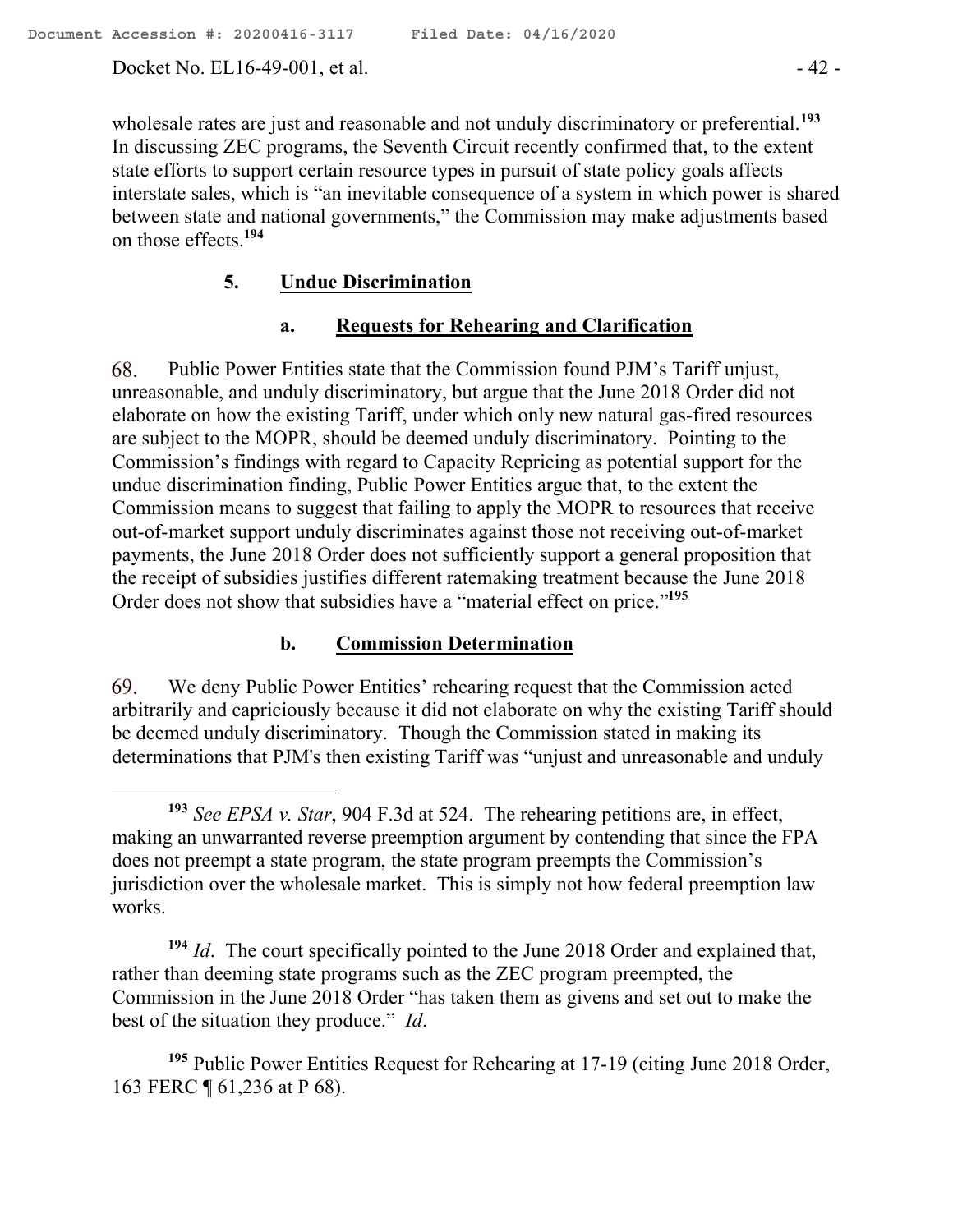Docket No. EL16-49-001, et al. - 43 -

discriminatory,"**<sup>196</sup>** we clarify here that the Commission need not make an explicit and separate undue discrimination determination if it finds and explains why the Tariff is unjust and unreasonable, which the Commission did in this proceeding. Thus, elaboration on why the Tariff is unduly discriminatory was not required to support the Commission's action here. **<sup>197</sup>** Further, as laid out in the June 2018 Order, and herein, the Commission explained why new and existing resources receiving out-of-market support require mitigation while resources not receiving out-of-market support do not, including why such out-of-market support causes price distortions in the capacity market, which affect market outcomes for all market participants, including suppressing the prices paid to non-subsidized resources. **198** Moreover, the assertion that the Commission's finding was not sufficiently supported with evidence of a "material effect on price" merely repackages arguments, which we have already rejected above, that the Commission lacked sufficient evidence to find that the then-existing MOPR was unjust and unreasonable.

## **6. Procedural Schedule**

## **a. Requests for Rehearing and Clarification**

A number of parties seek rehearing of the procedural schedule set forth in the June 70. 2018 Order for the paper hearing to determine the replacement rate. Clean Energy Associations argue that the Commission's finding that the existing Tariff is unjust and unreasonable forces the Commission to rush to judgment on a replacement rate that can

**<sup>196</sup>** June 2018 Order, 163 FERC ¶ 61,236 at PP 150, 156.

<sup>197</sup> 16 U.S.C. § 824e(a) ("Whenever the Commission  $\dots$  shall find that any rate  $\dots$ . by any public utility for any transmission or sale subject to the jurisdiction of the Commission, . . . is unjust, unreasonable, unduly discriminatory or preferential, the Commission shall determine the just and reasonable rate . . . ."); *see, e.g.*, *Cities of Bethany v. FERC*, 727 F.2d 1131, 1143 (D.C. Cir. 1984) (explaining that under section 206, "FERC itself may establish the just and reasonable rate, provided that it first determines that a rate set by a public utility is unjust, unreasonable, or unduly discriminatory.").

**<sup>198</sup>** June 2018 Order, 163 FERC ¶ 61,236 at PP 150-156. Some resources receive state subsidies favoring particular types of resources, such as renewables under RPS programs or nuclear resources through ZECs, other resources do not receive state subsides. This causes the capacity market not only to produce unjust and unreasonable rates, but also produces unduly preferential rates by allowing subsidized resources to distort the market to their benefit while unduly discriminating against non-subsidized resources.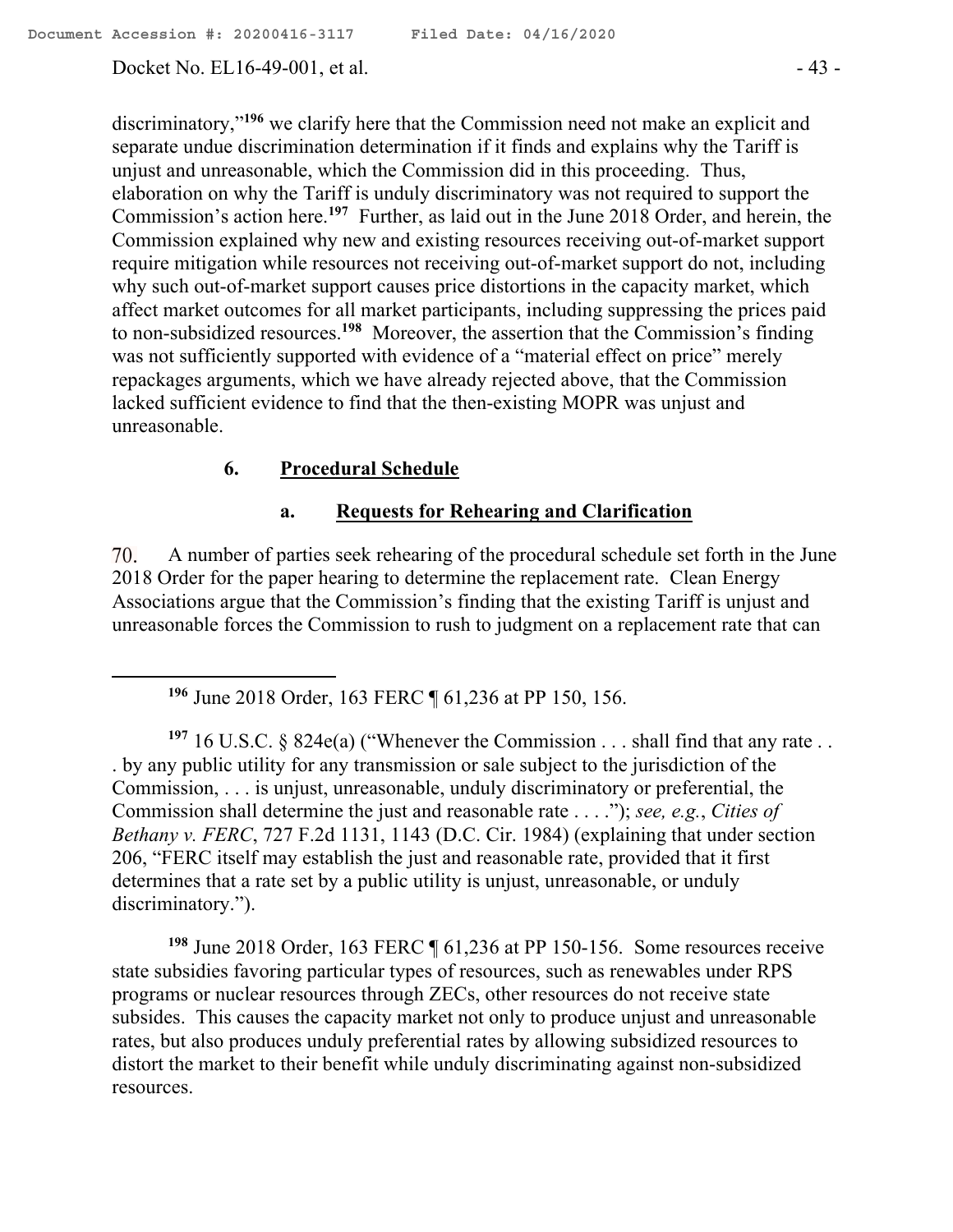Docket No. EL16-49-001, et al. - 44 -

be implemented by the next annual capacity auction.**<sup>199</sup>** To remedy this, Clean Energy Associations contend that the Commission should withdraw this finding, or, at a minimum, adjust the procedures to ensure notice of the actual proposed replacement rate and comment prior to adopting the just and reasonable replacement rate going forward.**<sup>200</sup>** Providing notice and an opportunity to comment on the proposed replacement rate prior to its implementation is important, allege Clean Energy Associations, because the Commission's rehearing rules of practice prohibit providing additional evidence when the evidence was available at the time of initial filings or raising issues for the first time on rehearing. Clean Energy Associations believe these rules would foreclose seeking rehearing of issues regarding that become apparent only when the specifics of the replacement rate are known.**<sup>201</sup>**

71. Joint Consumer Advocates compare the procedural schedule in the June 2018 Order, requiring initial comments within 60 days, to that in other significant market change proceedings in which the Commission has provided between 75 and 90 days for the submission of initial comments.**<sup>202</sup>** Joint Consumer Advocates assert that this proceeding is similar in significance to a rulemaking, for which the Administrative Procedure Act (APA) requires a minimum of 60 days for public comment and, Executive Order No. 12,866, addressing agency rulemakings, recommends 180 days or more for significant regulatory actions.**<sup>203</sup>** The compressed procedural timeline is unnecessary,

**<sup>199</sup>** Clean Energy Associations Rehearing Request at 4, 9-10.

**<sup>200</sup>** *Id*. (stating, among other things, that a typical section 206 proceeding involves a filed proposed replacement rate with notice and a full comment opportunity on the proposed replacement rate prior to implementation); *see also* Clean Energy Advocates Rehearing Request at 54; Illinois Commission Rehearing Request at 4, 21-24 (the Commission should have determined the just and reasonable replacement rate, rather than providing vague directions with an unreasonable timeframe).

**<sup>201</sup>** Clean Energy Associations Rehearing Request at 8-9.

**<sup>202</sup>** Joint Consumer Advocates Rehearing and Extension Request at 25 (citing *Centralized Capacity Mkts. in Reg'l Transmission Org. & Indep. Sys. Operators*, 149 FERC ¶ 61,145 (2014); *Price Formation in Energy & Ancillary Servs. Mkts. Operated by Reg'l Transmission Org. & Indep. Sys. Operators*, 153 FERC ¶ 61,221 (2015)).

**<sup>203</sup>** *Id*. at 25-26 (citing Executive Order No. 12,866, *Regulatory Planning & Review*, 58 Fed. Reg. 51,735 (Sept. 30, 1993)).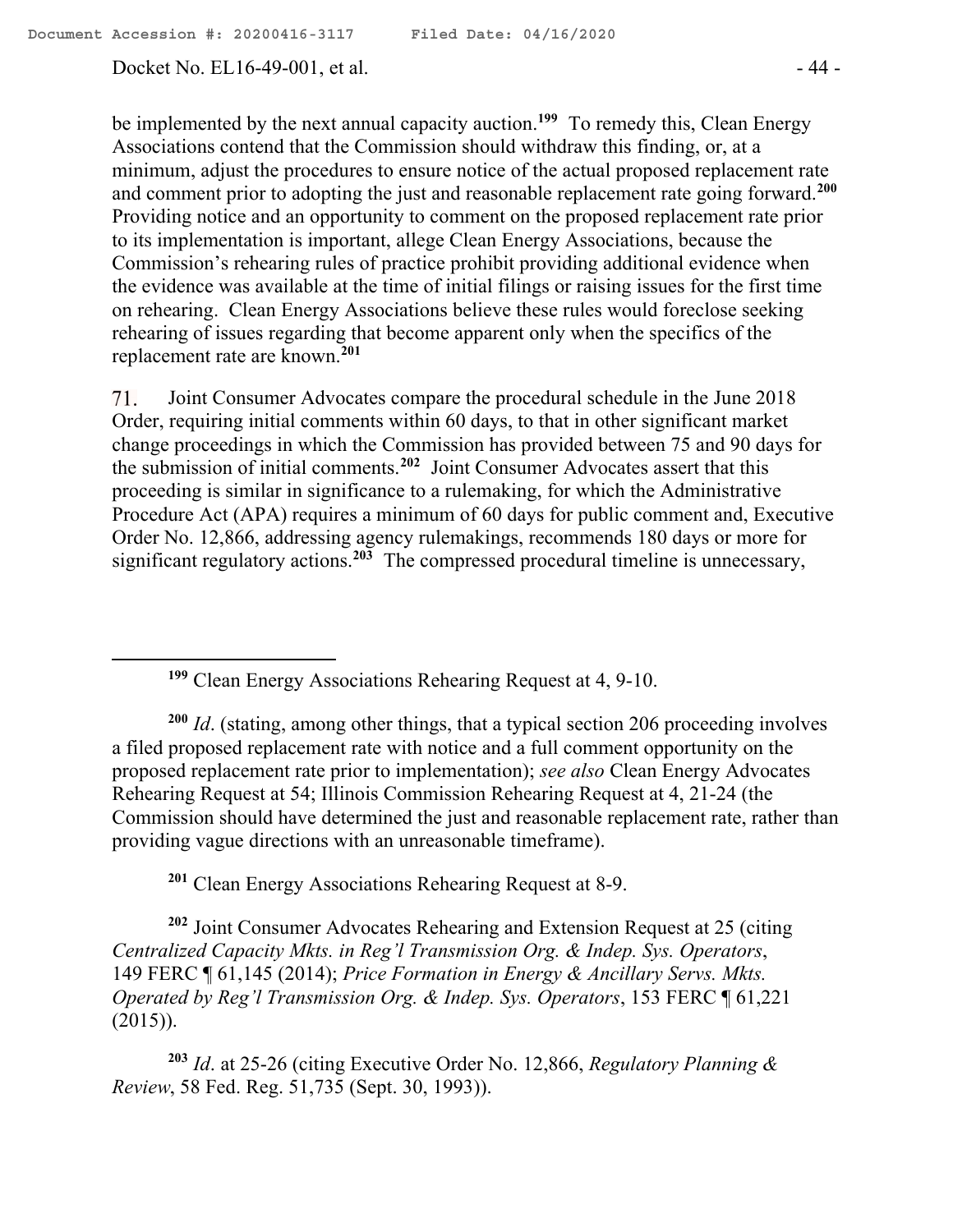Docket No. EL16-49-001, et al. - 45 -

 $\overline{a}$ 

Joint Consumer Advocates contend, because evidence suggests that PJM's capacity market is robust and not in need to immediate reform.**<sup>204</sup>**

72. Parties argue that the procedural timeline is overly aggressive and limits the ability of the parties and the Commission to thoughtfully consider sweeping changes.**<sup>205</sup>** The Maryland Commission and New Jersey Board state that the timeline will limit the ability for states to meaningfully participate in the process and hamper state commissions who are involved in other overlapping PJM matters.**<sup>206</sup>** Public Power Entities argue that the compressed paper hearing schedule threatens to frustrate achieving a workable resource adequacy construct by requiring stakeholders to address complex issues without the time needed to develop a full record and make effective use of the stakeholder process.**<sup>207</sup>** Further, parties argue that because state RPS programs require legislative change, they could not be implemented in response to an FRR Alternative within the June 2018 Order's timeframe, which does not provide an adequate transition mechanism to ensure that states can align their policies to a new capacity market construct.**<sup>208</sup>**

Parties argue that the paper hearing schedule violates due process because it does 73. not provide parties a "realistic opportunity" to respond to the Commission's directive.**<sup>209</sup>** Pointing to the scope and volume of open questions to be explored during the paper

**<sup>204</sup>** *Id*; *see also* Maryland Commission Rehearing Request at 22.

**<sup>205</sup>** New Jersey Board Rehearing Request at 2, 8-10; *see also* Clean Energy Associations Rehearing Request at 3-10; Joint Consumer Advocates Rehearing Request and Extension Request at 2, 4, 21-27; Illinois AG Rehearing Request at 3, 5, 14-17; PJM-ICC Rehearing and Clarification Request at 21-22; Illinois Commission Rehearing Request at 21-23.

**<sup>206</sup>** New Jersey Board Rehearing Request at 10-12; Maryland Commission Rehearing Request at 22-23.

**<sup>207</sup>** Public Power Entities Rehearing Request at 8, 23-24.

**<sup>208</sup>** Joint Consumer Advocates at 27; *see also* Maryland Commission Rehearing Request at 22-23 (stating that if an FRR Alternative is approved, it will effectively not be available to states should the replacement rate be in place for the May 2019 Base Residual Auction because states will not have enough time to enact new legislation between January 2019 and May 2019); Illinois Commission Rehearing Request at 23-24.

**<sup>209</sup>** Maryland Commission Rehearing Request at 19-23; *see also* Clean Energy Associations Rehearing Request at 4, 6 (the APA requires adequate notice and an opportunity to be heard).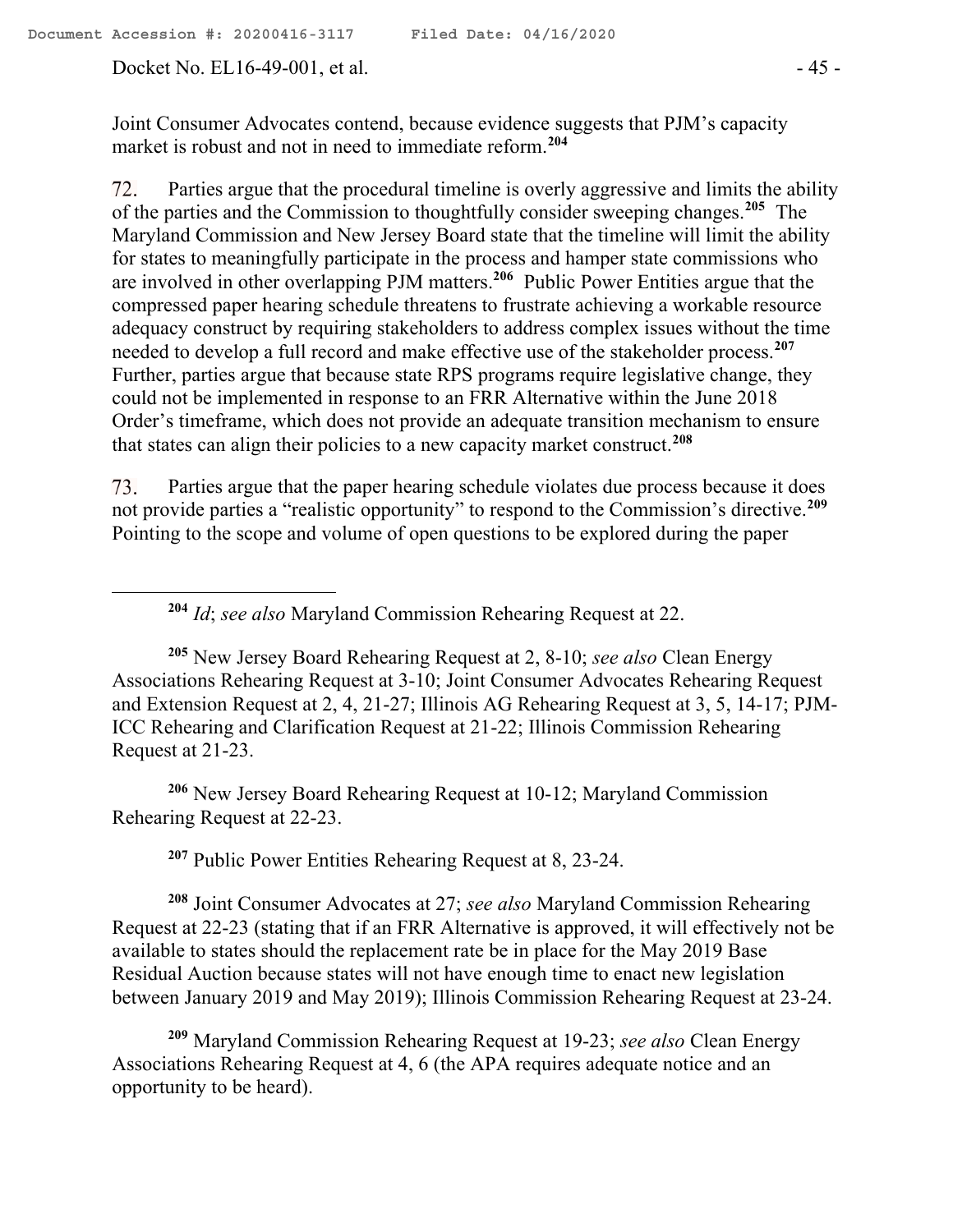Docket No. EL16-49-001, et al. - 46 -

hearing, parties contend that more time for consideration is warranted.**<sup>210</sup>** Joint Consumer Advocates emphasize that the replacement rate outlined in the June 2018 Order will require detailed consideration, as the FRR Alternative was raised by one entity in the stakeholder process and not discussed thoroughly by stakeholders, and that PJM has never instituted as broad a MOPR as proposed in the June 2018 Order. **211**

Joint Consumer Advocates assert that the paper hearing schedule "eviscerates 74. the due process protections" embodied in the PJM stakeholder process, noting that stakeholders have invested considerable time and effort into these issues.**<sup>212</sup>** Joint Consumer Advocates argue that, after finding PJM's proposals unjust and unreasonable, the Commission should have returned the issues to the stakeholders with limited guidance, rather than foisting an under-developed concept upon them with little time to consider alternatives. **213** Joint Consumer Advocates state that by declaring PJM's Tariff unjust and unreasonable, the June 2018 Order prohibits *ex parte* communications with stakeholders, preventing constructive dialogue on the replacement rate.**<sup>214</sup>** If the Commission does not grant its request for rehearing of the June 2018 Order, Joint Consumer Advocates request that the Commission grant a six month extension of time and require PJM to reconvene a stakeholder process with guidance from the Commission to develop a capacity market construct that meets stakeholder needs.**<sup>215</sup>**

### **b. Commission Determination**

We deny parties' rehearing requests that the June 2018 Order set forth a flawed 75. procedural schedule by setting an initial 60 day comment period, with reply testimony

**<sup>211</sup>** Joint Consumer Advocates Rehearing and Extension Request at 23-24; *see also* Illinois AG Rehearing Request at 14 (arguing that the 60-day initial comment period is "facially insufficient" in light of the number of issues to be addressed); Illinois Commission Rehearing Request at 22-24 (June 2018 Order provided limited guidance on proposed FRR Alternative and insufficient time to address changes).

**<sup>212</sup>** Joint Consumer Advocates Rehearing and Extension Request at 21-25.

**<sup>213</sup>** *Id.* at 21-22.

**<sup>214</sup>** *Id*. at 24.

 $\overline{a}$ 

**<sup>215</sup>** *Id*. at 27-28.

**<sup>210</sup>** Maryland Commission Rehearing Request at 20-21; Clean Energy Associations Rehearing Request at 5, 6-7; Joint Consumer Advocates Rehearing and Extension Request at 23-24; Illinois AG Rehearing Request at 14-16.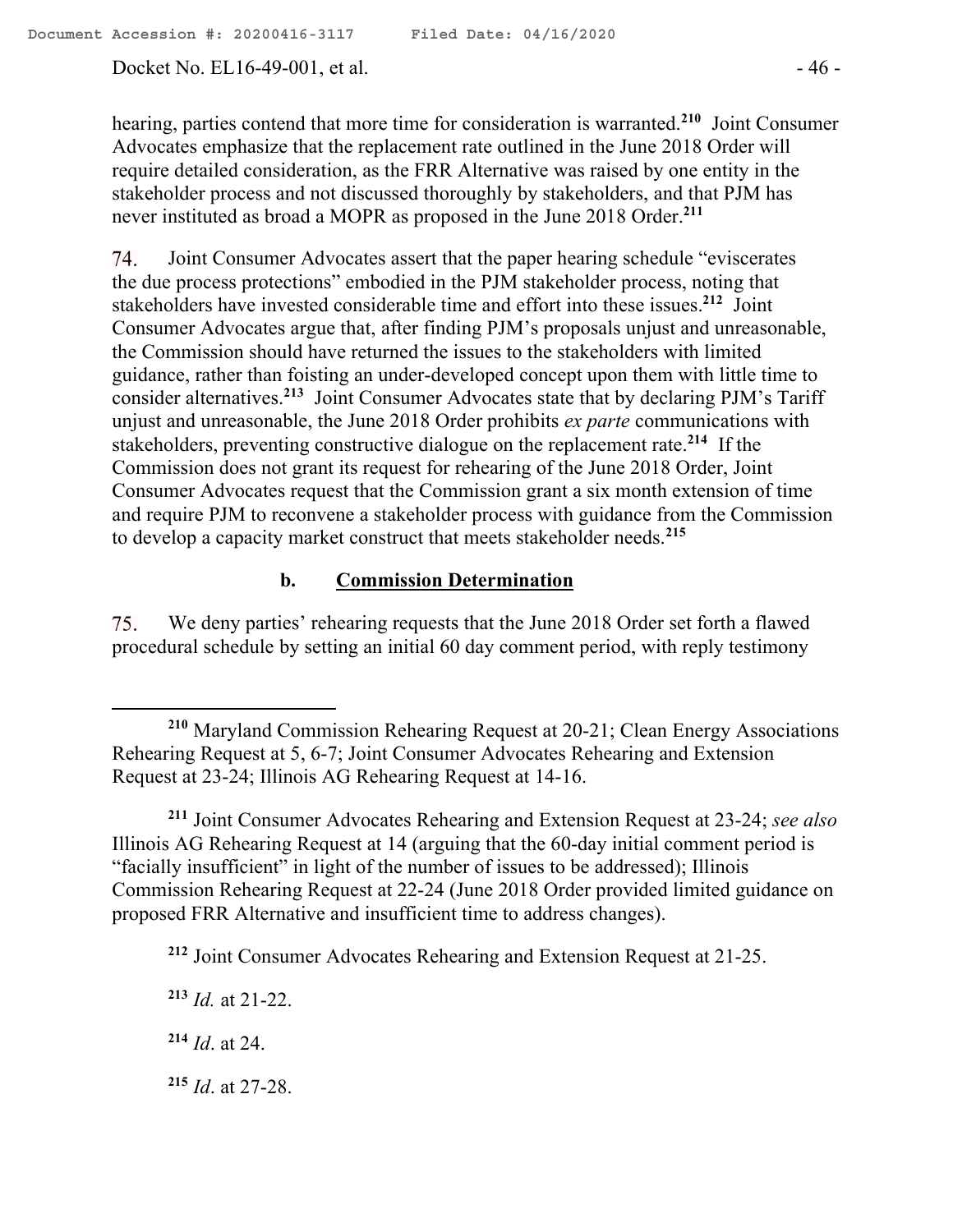Docket No. EL16-49-001, et al. - 47 -

due 30 days thereafter (or 90 days from the date of the June 2018 Order).**<sup>216</sup>** This schedule was later extended to permit an additional 45 days for initial comments (or 105 days for initial comments), with reply comments due 35 days thereafter.**<sup>217</sup>** We are not persuaded that, under these circumstances, parties' opportunity to comment was legally insufficient. Calpine filed its complaint, in Docket No. EL16-49-000, in March 2016, providing notice that the then existing PJM Tariff may be revised to address state support for preferred resources. We further note that the comment period in this case conforms to typical comment time frames afforded by the Commission in comparable circumstances. **218** In any event, the Commission's extension of the hearing schedule moots the due process and other timing concerns raised by the parties regarding the schedule. While most parties requesting hearing would have preferred to leave the current Tariff in place and institute a more open-ended procedural schedule, with the Commission either providing preliminary guidance for a stakeholder process or instituting a traditional FPA section 206 show cause proceeding, we find that the extension, providing for more than 100 days to file initial testimony, and more than 30 days for reply testimony, afforded the parties a meaningful opportunity for comment.**<sup>219</sup>**

We also disagree that parties were deprived of an opportunity to comment on the 76. actual replacement rate because the Commission sought comment on a proposed replacement rate. The Commission routinely conducts paper hearing proceedings to determine just and reasonable replacement rates, and this does not run afoul of notice protections.<sup>220</sup> If parties wish to comment on the replacement rate determined in the

**<sup>216</sup>** June 2018 Order, 163 FERC ¶ 61,236 at P 72.

**<sup>217</sup>** Notice of Extension of Time, Docket Nos. EL16-49-000, ER18-1314-000, and EL18-178-000 (August 22, 2018).

**<sup>218</sup>** *See, e.g.*, *PJM Interconnection, L.L.C*, 169 FERC ¶ 61,049, at PP 142-143 (2019) (establishing 45 days to comment on capacity storage run-time rules in Commission instituted paper hearing proceeding); *Del. Pub. Serv. Comm'n v. PJM Interconnection, L.L.C.*, 164 FERC ¶ 61,035, at P 42 (2018) (*Del. Pub. Serv. Comm'n*) (finding tariff provisions unjust and unreasonable and instituting paper hearing to determine replacement with 60 day comment period).

**<sup>219</sup>** *See, e.g.*, *ISO New England, Inc.*, 131 FERC ¶ 61,065, at P 21 (2010) (establishing paper hearing procedures to address the just and reasonable replacement rate for the ISO New England capacity market, with initial comment period of 69 days and reply comment period of over 60 days).

**<sup>220</sup>** *See, e.g.*, *Del. Pub. Serv. Comm'n*, 164 FERC ¶ 61,035 at P 42 (finding tariff unjust and unreasonable and instituting paper hearing to determine replacement rate).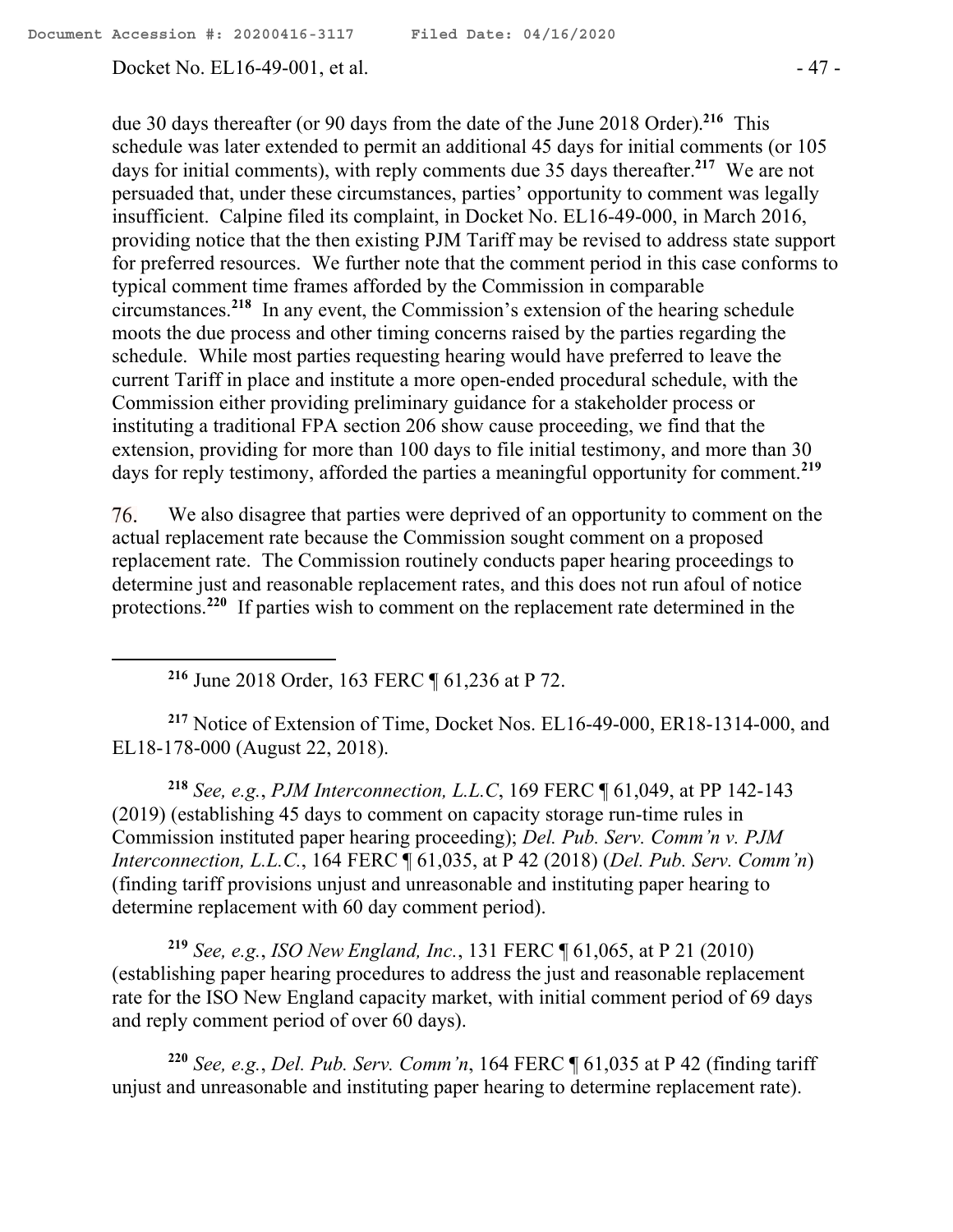Docket No. EL16-49-001, et al. - 48 -

 $\overline{a}$ 

December 2019 Order, they will have an opportunity to do so in the compliance phase, and they had an opportunity to seek rehearing of the December 2019 Order.

### **7. Replacement Rate**

#### **a. Requests for Rehearing and Clarification**

77. Parties object to the replacement rate proposed in the June 2018 Order, arguing that the proposed framework is not supported by substantial evidence, has not been shown to be just and reasonable,**<sup>221</sup>** and that a sweeping extension of the MOPR is not supported.<sup>222</sup> Public Power Entities argue that extending the MOPR to cover all existing resources benefiting from out-of-market support threatens market integrity because it could result in over-mitigation, cause customers to pay twice for capacity, and send incorrect price signals that more capacity is needed, and potentially exacerbate seller market power and opportunities for strategic behavior.**<sup>223</sup>**

78. A number of parties contend that the proposed replacement rate is unduly discriminatory, arguing that targeting some sources of out-of-market revenues while permitting other state and federal subsidies results in undue discrimination. **224** The Illinois Commission asserts that it is discriminatory against state programs providing outof-market support for certain resources by assessing resources as competitive or noncompetitive based on whether the resource receives sufficient revenues to cover their costs from PJM markets, and rejects consumer preferences.**<sup>225</sup>** PSEG states that targeting state policies that price externalities of electricity generation while permitting other federal, state, and local policies is "tantamount to picking winners and losers among

**<sup>222</sup>** Public Power Entities Rehearing Request at 4-5 (noting that exempting public power self-supply would mitigate some of their concerns).

**<sup>223</sup>** Public Power Entities Rehearing Request at 19-21; *see also* Illinois Commission Rehearing Request at 17-18 (proposed replacement rate would improperly and unnecessarily raise capacity costs for customers in all PJM states and target resources that are not exercising market power).

**<sup>224</sup>** Illinois Commission Rehearing Request at 3, 18-21; Clean Energy Associations Rehearing Request at 17-18, 20-22; Clean Energy Advocates Rehearing Request at 43- 44; Joint Consumer Advocates Rehearing and Extension Request at 4, 19; Joint Consumer Advocates Rehearing and Extension Request at 20-21.

**<sup>225</sup>** Illinois Commission Rehearing Request at 14-16.

**<sup>221</sup>** *See* PJM-ICC Rehearing and Clarification Request at 2, 8, 18-22.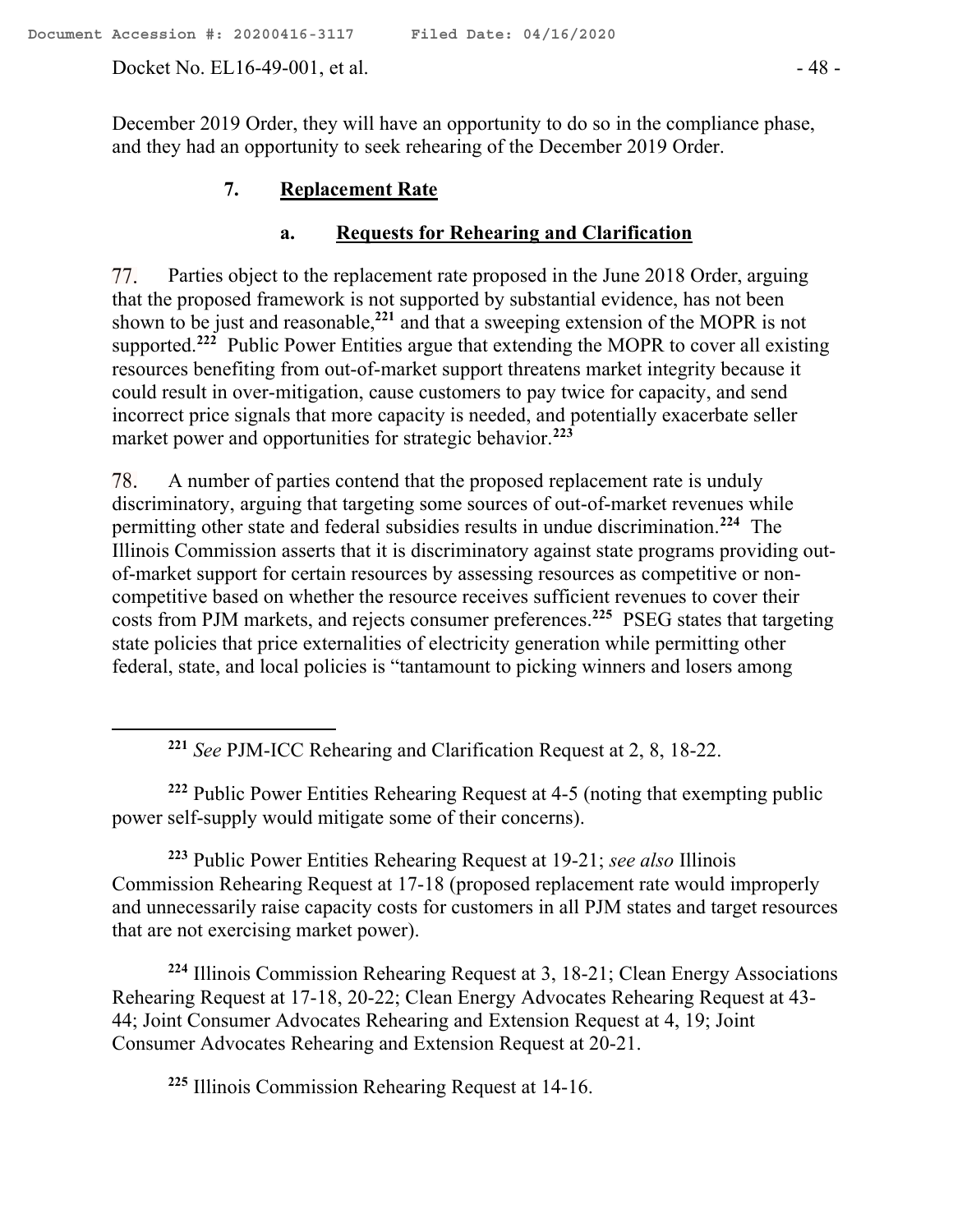Docket No. EL16-49-001, et al. - 49 -

various externalities."**<sup>226</sup>** Nor, Clean Energy Advocates argues, does the Commission explain why RECs and ZECs are different from other valid state property rights.<sup>227</sup> Clean Energy Associations add that government policies have reduced the price of fuel used by fossil fuel resources, allowing them to submit suppressed offers.**<sup>228</sup>** Parties further contend that it is unduly discriminatory to address state policies that may result in offers that are too low without addressing policies that may result in offers that are too high.**<sup>229</sup>**

79. The Illinois Commission argues that in order to apply the MOPR in a nondiscriminatory manner, all resources receiving out-of-market payments should be targeted, resulting in few resources being able to participate in the capacity market without being subject to the MOPR.<sup>230</sup> The Illinois Commission further contends that the intent or purpose behind an offer level is an important distinction, contrary to the June 2018 Order's finding that there is no substantive difference among resource participating in the capacity market with the benefit of out-of-market support, and that treating resources that submit offers to exercise market power the same as resources that submit offers designed to recover their costs is undue discrimination.**<sup>231</sup>**

80. Parties also advocate for specific terms to be incorporated in the replacement rate. Exelon argues that any replacement rate must accommodate state-supported resources and continue to recognize the capacity these resources provide to the system, noting that the replacement rate would not be just and reasonable absent a mechanism to allow states to make their own policy choices with regard to generation facilities and to prevent capacity from being over-procured.**<sup>232</sup>** Joint Consumer Advocates urge the Commission to provide for a transition period prior to full implementation of the replacement rate to

**<sup>226</sup>** PSEG Rehearing Request at 14-15.

**<sup>227</sup>** Clean Energy Advocates Rehearing Request at 50-53.

**<sup>228</sup>** Clean Energy Associations Rehearing Request at 17-18.

**<sup>229</sup>** *Id.* at 21-22, 26.

 $\overline{a}$ 

**<sup>230</sup>** Illinois Commission Rehearing Request at 19; *see also* Exelon Rehearing Request at 12 (agreeing with Commissioner Glick's dissent that subsidies are ubiquitous and even a broader MOPR would not address all the various subsidies for power plants).

**<sup>231</sup>** Illinois Commission Rehearing Request at 20-21.

**<sup>232</sup>** Exelon Rehearing Request at 14-16.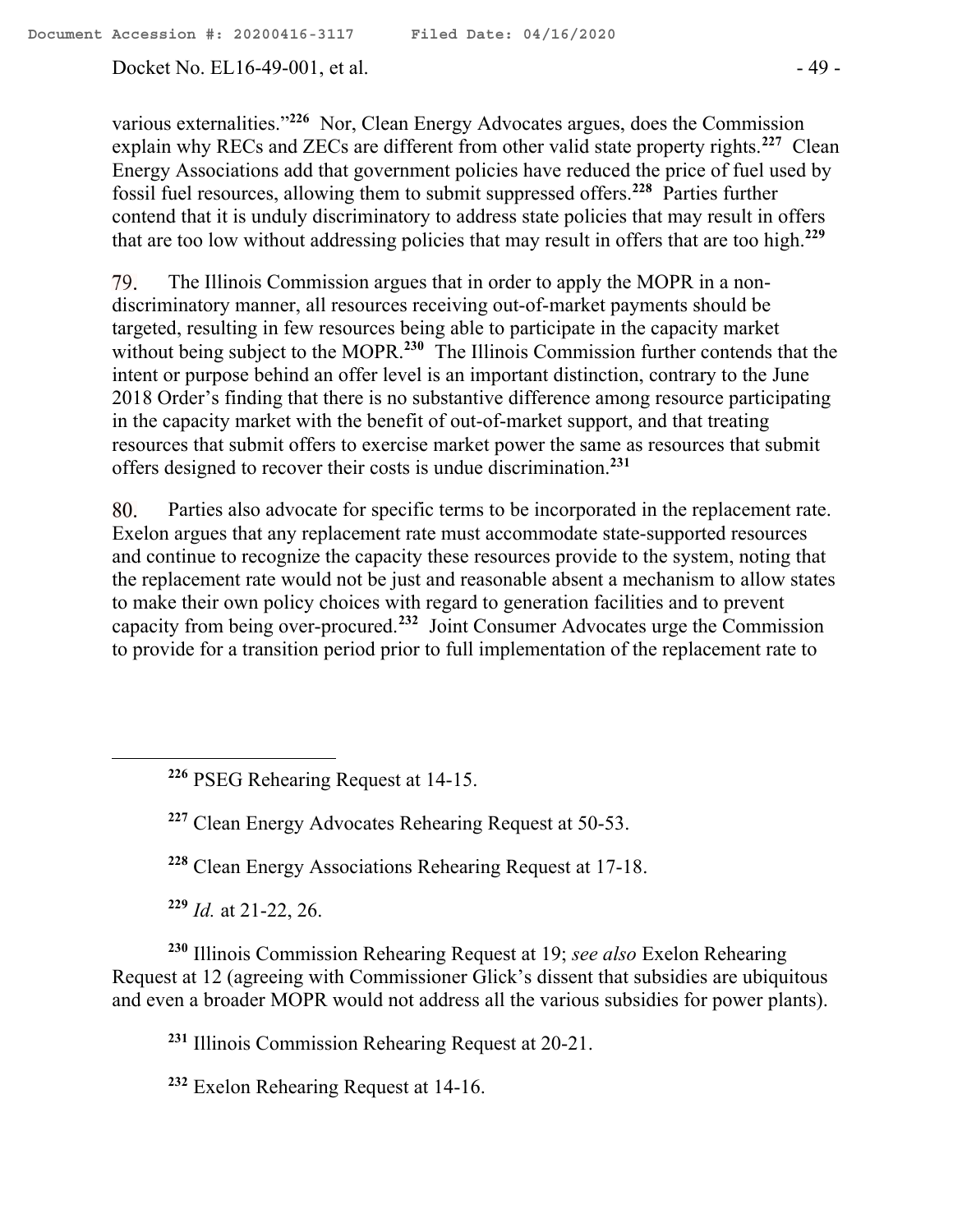Docket No. EL16-49-001, et al. - 50 -

allow state legislative and regulatory bodies to undertake the necessary preparations for a new capacity market construct.**<sup>233</sup>**

81. PJM and PJM-ICC seek clarification that the Commission's discussion of the proposed replacement rate framework in the June 2018 Order does not preclude the consideration of other alternatives or preordain a just and reasonable replacement rate. **234** Specifically, PJM asks for clarification that the June 2018 Order does not prohibit parties from including aspects of its Capacity Repricing proposal, or the Commission's consideration of such proposals, as part of a proposed solution to the unjust and unreasonable conditions identified by the Commission.**<sup>235</sup>** PJM-ICC maintains that the June 2018 Order recognizes that the preliminary findings have not yet been supported by sufficient evidence and, to the extent that the Commission does not grant its request for clarification that the June 2018 Order did not predetermine a just and reasonable replacement rate, PJM-ICC requests rehearing of the replacement rate framework on grounds that it is not supported by substantial evidence. In particular, PJM-ICC contends that the Commission did not cite any evidence supporting the conclusion that an expanded MOPR will be just and reasonable and did not support the FRR Alternative, which is not fully described in the June 2018 Order.<sup>236</sup> The Illinois AG argues that the Commission improperly excluded consideration of other approaches by presenting only two avenues for the new capacity market rules, and, in particular, that the FRR Alternative was not suggested by any party, but independently identified by the Commission.**<sup>237</sup>**

FirstEnergy and Dominion seek clarification regarding an exemption for capacity 82. resources owned or controlled by vertically integrated utilities.**<sup>238</sup>** FirstEnergy requests clarification that, in finding that the existing MOPR is unjust and unreasonable and rejecting PJM's proposed tariff revisions, the Commission did not determine that

**<sup>234</sup>** PJM Clarification and Rehearing Request at 4-6; PJM-ICC Rehearing and Clarification Request at 2, 16-18, 23.

**<sup>235</sup>** PJM Clarification and Rehearing Request at 4-6.

**<sup>236</sup>** PJM-ICC Rehearing and Clarification Request at 17-20.

**<sup>237</sup>** Illinois AG Rehearing Request at 13.

**<sup>238</sup>** FirstEnergy Clarification and Rehearing Request at 2-10; Dominion Rehearing and Clarification Request at 3, 16-17.

**<sup>233</sup>** Joint Consumer Advocates Rehearing and Extension Request at 3, 4, 27 (suggesting that without a transition period, states may be forced to re-regulate or leave PJM altogether).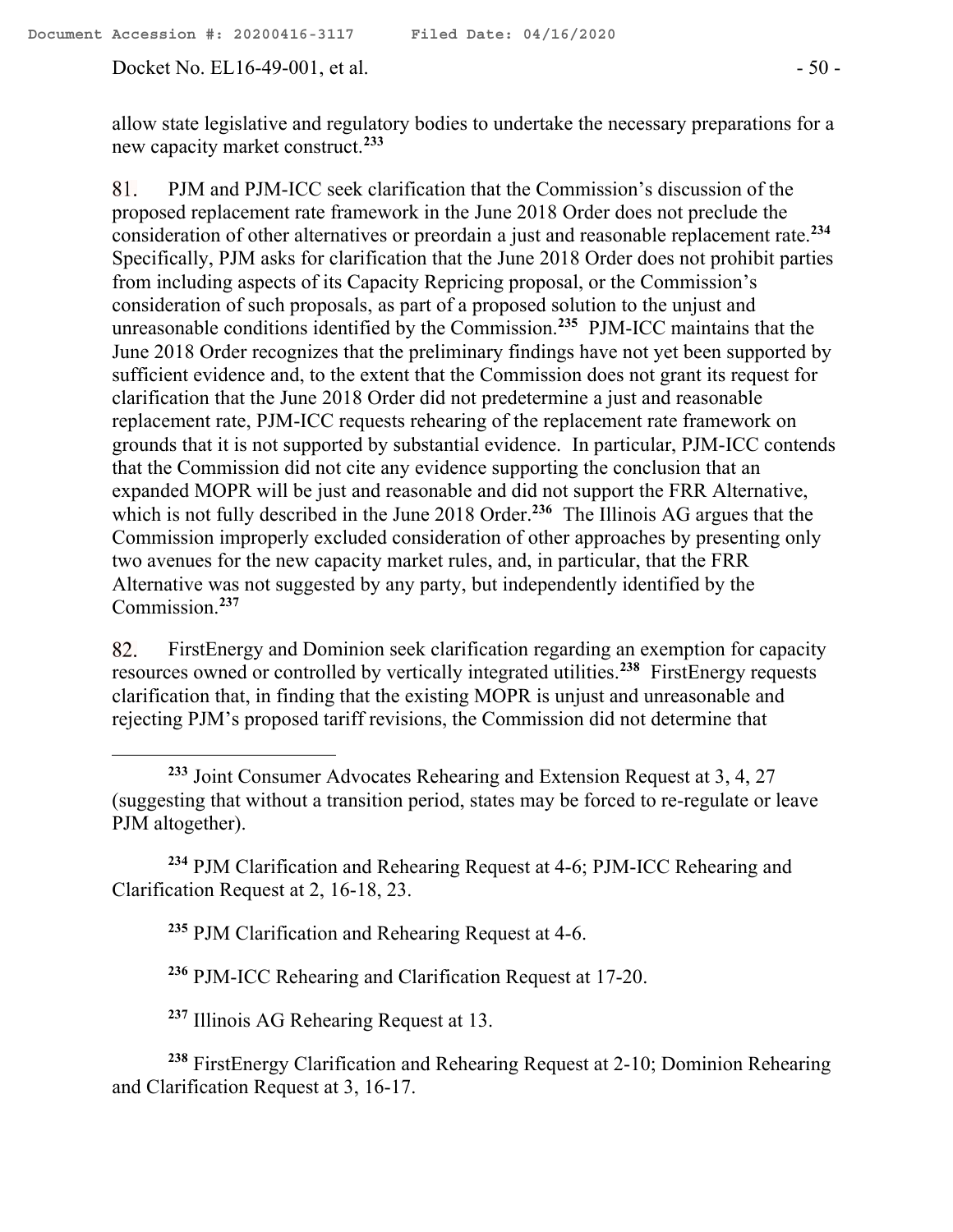Docket No. EL16-49-001, et al. - 51 -

excluding vertically integrated resources from mitigation is not just and reasonable.**<sup>239</sup>** FirstEnergy also requests that the Commission clarify that the Commission's discussion of the replacement rate did not intend to suggest that the expanded MOPR should exclude an exemption for vertically integrated resources.**<sup>240</sup>** Similarly, Dominion requests clarification whether a self-supply exemption for vertically integrated resources is open for discussion in the paper hearing. If not, Dominion states that the Commission should restore the status quo tariff and order PJM to continue working on capacity market reforms with stakeholders.**<sup>241</sup>** In the alternative, Dominion and FirstEnergy seek rehearing if the Commission intends that no self-supply exemption be available for vertically integrated utilities, claiming that vertically integrated utilities do not raise price suppression concerns and that the record lacks evidence that this exemption would be unjust and unreasonable.**<sup>242</sup>**

# **b. Commission Determination**

83. Regarding the requests for clarification that the June 2018 Order did not prejudge the replacement rate, we confirm that the replacement rate framework set forth in the June 2018 Order was only a proposal on which the Commission sought comment.**<sup>243</sup>** The June 2018 Order did not make findings on possible MOPR exemptions or what resources will be subject to the MOPR, stating in the June 2018 Order that we are not able to determine the just and reasonable replacement rate based on the record. **<sup>244</sup>** In fact, in the December 2019 order, the Commission considered the issues raised by the Commission previously in the June 2018 Order and the comments filed in the paper hearing proceeding to produce a just and reasonable replacement rate different from the preliminary proposal.**<sup>245</sup>** In the paper hearing proceeding, parties had the opportunity

**<sup>240</sup>** *Id*. at 6.

 $\overline{a}$ 

**<sup>241</sup>** Dominion Rehearing and Clarification Request at 3, 16.

**<sup>242</sup>** *Id.* at 16-17; First Energy Clarification and Rehearing Request at 4, 6-10.

**<sup>243</sup>** June 2018 Order, 163 FERC ¶ 61,236 at P 157 ("[W]e preliminarily find that modifying two aspects of the PJM Tariff may produce a just and reasonable rate.").

**<sup>244</sup>** *Id*. P 7.

**<sup>245</sup>** December 2019 Order, 169 FERC ¶ 61,239 at PP 2-16.

**<sup>239</sup>** FirstEnergy Clarification and Rehearing Request at 4-6.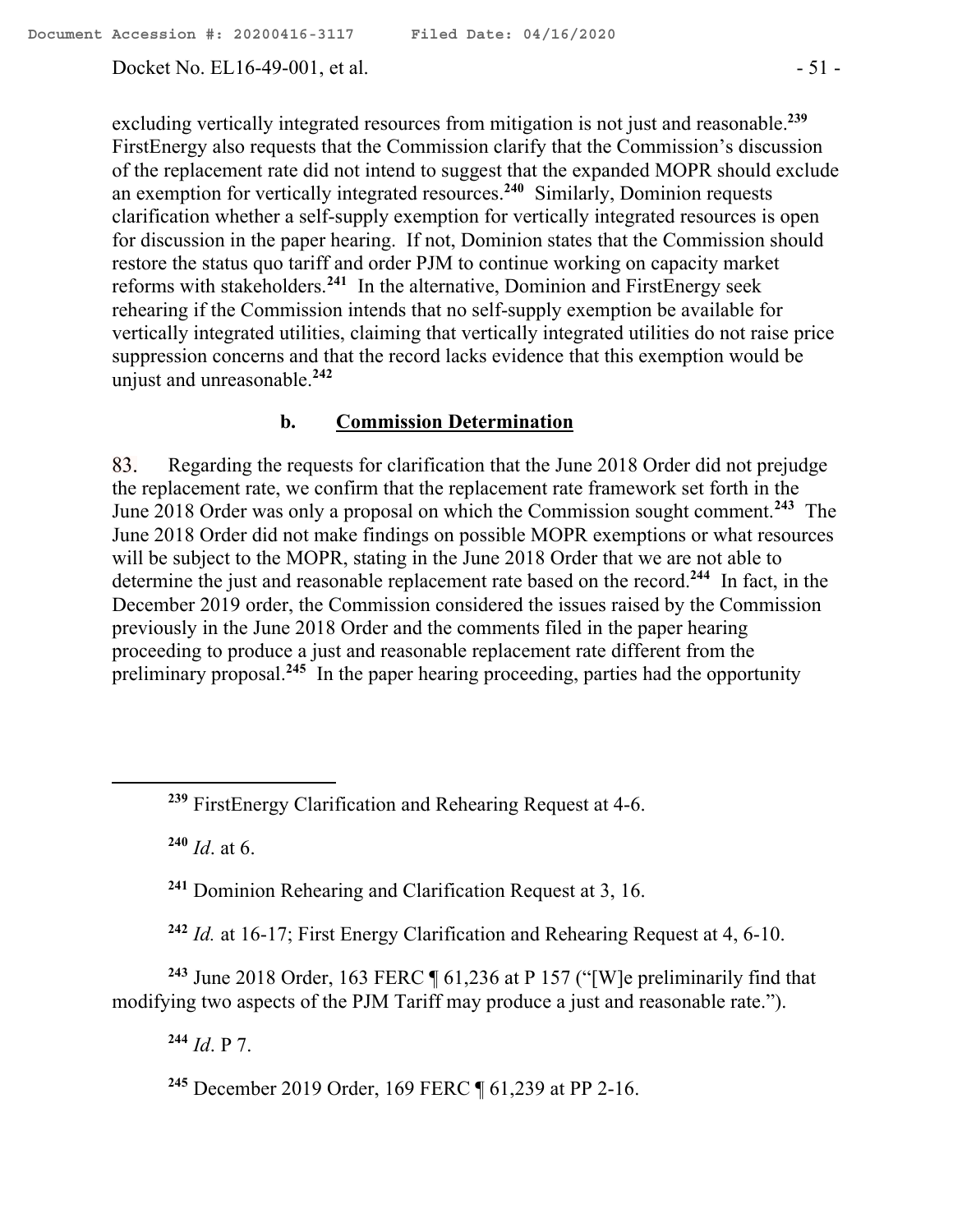Docket No. EL16-49-001, et al. - 52 -

to, **<sup>246</sup>** and indeed many parties did, provide additional proposals for the Commission's consideration, including PJM's reiteration of its Capacity Repricing proposal in the form of Extended Resource Carve Out and an exemption for self-supply resources, including vertically integrated resources, proffered by PJM and other parties. The June 2018 Order did not establish a replacement rate, so rehearing arguments relevant to the merits and specifics of the replacement rate are beyond the scope of rehearing of the June 2018 Order and will not be addressed here. Arguments relating to the replacement rate should have been raised in briefs filed in response to the June 2018 Order, or in rehearing requests of the December 2019 Order, which will be addressed in a separate order.

## **8. Miscellaneous Procedural Arguments**

## **a. Requests for Rehearing and Clarification**

ODEC requests clarification that, by establishing a March 21, 2016 refund 84. effective date for Docket No. EL16-49-000 (Calpine Complaint) and July 11, 2018 effective date for Docket No. EL18-178-000 (Commission *sua sponte* section 206 finding),<sup>247</sup> the Commission has not predetermined whether any remedy or modification to the capacity construct resulting from the proceeding will be applied retroactively back to the refund effective date. ODEC also asks that the Commission clarify that the time period for application of any remedy or design changes required as an outcome of this proceeding will be determined at a later date.<sup>248</sup> To the extent that the Commission does not grant this clarification, ODEC seeks rehearing on the basis that the refund effective dates will impose a retroactive remedy that will require re-running past capacity auctions, contrary to the Commission's policy against upsetting past market outcomes.**<sup>249</sup>**

Clean Energy Associations argue that, by consolidating the records in EL16-49- 85. 000 and ER18-1314-000 to find PJM's Tariff unjust and unreasonable, the Commission relied on an incomplete record. Specifically, Clean Energy Associations assert that the Calpine Complaint proceeding in EL16-49-000 focused on state support for existing nuclear plants and parties commented on that, whereas PJM's section 205 filing in ER18- 1314-000 dealt with market redesign proposals, and parties were not on notice that the

**<sup>249</sup>** *Id*. at 4-6.

 $\overline{a}$ 

**<sup>246</sup>** June 2018 Order, 163 FERC ¶ 61,236 at P 172 (stating that the paper hearing will address a just and reasonable replacement rate, "including the proposal identified [in the June 2018 Order] or any other proposal that may be presented").

**<sup>247</sup>** *See id.* at P 174.

**<sup>248</sup>** ODEC Clarification and Rehearing Request at 3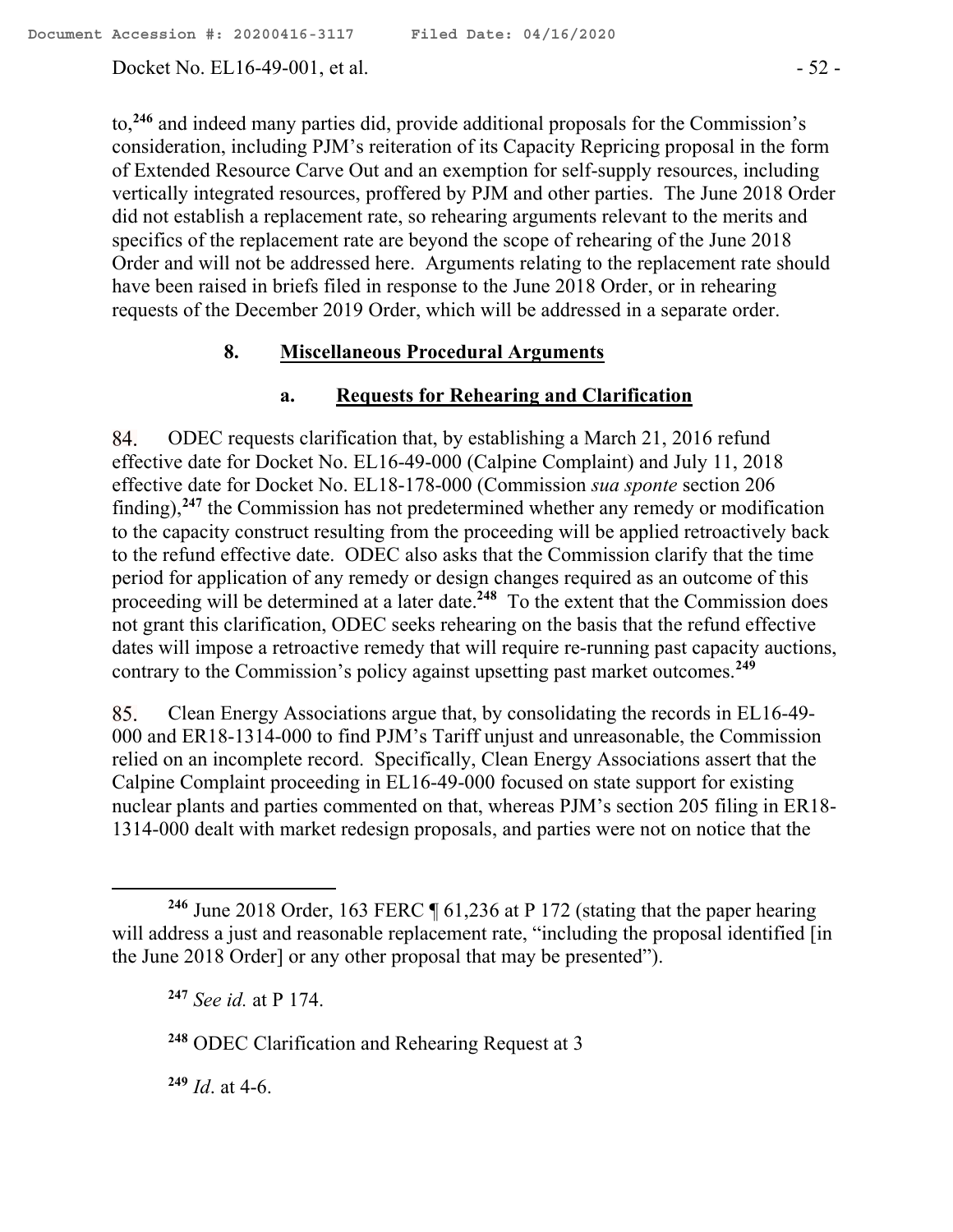Docket No. EL16-49-001, et al. - 53 -

record compiled in one proceeding would be used in another to answer a different question. **250**

Illinois Commission argues that the Commission effectively took administrative 86. notice of the combined records in Docket Nos. ER18-1314 and EL16-49, which is only appropriate where facts are not in dispute, and not where a hearing should have been held, as the Illinois Commission contends should have occurred here.**<sup>251</sup>**

87. The Illinois Commission argues that the Commission erred in failing to rule on the Illinois Commission's motion to dismiss PJM's section 205 filing in Docket No. ER18- 1314-000.**<sup>252</sup>** According to the Illinois Commission, even though the Commission rejected PJM's Capacity Repricing and MOPR-Ex proposals in the June 2018 Order, the Commission nonetheless relied on the record in Docket No. ER18-1314-000 to justify opening a section 206 investigation into PJM's capacity market design, a record that the Illinois Commission contends is faulty and fails to substantiate that state subsidies cause price suppression.**<sup>253</sup>**

88. The Illinois Commission further argues that the Commission erred in failing to rule on the Illinois Commission's motion to strike answers filed by PJM and the Market Monitor in Docket No. ER18-1314-000,<sup>254</sup> contending that PJM's answer was untimely, and that the Market Monitor's answer misrepresented facts regarding the Illinois ZEC legislation and should therefore not be relied upon.**<sup>255</sup>** The Illinois Commission also asserts that the Commission erred by not ruling on a motion to dismiss the amended

**<sup>251</sup>** Illinois Commission Rehearing Request at 4-6 (citing Federal Rules of Evidence Rule 201 regarding judicial notice that judicial notice is an exception to the requirement that decisions be based on evidence adduced at hearing). The Illinois Commission also contends that the Commission failed to rule on its motions to dismiss in both dockets and its motion to strike in Docket No. ER18-1314, calling into question validity of the filings). *Id*. at 5.

**<sup>252</sup>** *See* Illinois Commission, Motion to Dismiss and Protest, Docket No. ER18- 1314-000 (filed May 7, 2018).

**<sup>253</sup>** Illinois Commission Rehearing Request at 24-25.

**<sup>254</sup>** *See* Illinois Commission, Motion to Strike, Motion for Leave to Answer, and Answer, Docket No. ER18-1314-0000 (filed June 14, 2018).

**<sup>255</sup>** Illinois Commission Rehearing Request at 25.

**<sup>250</sup>** Clean Energy Associations Rehearing Request at 10 n.15.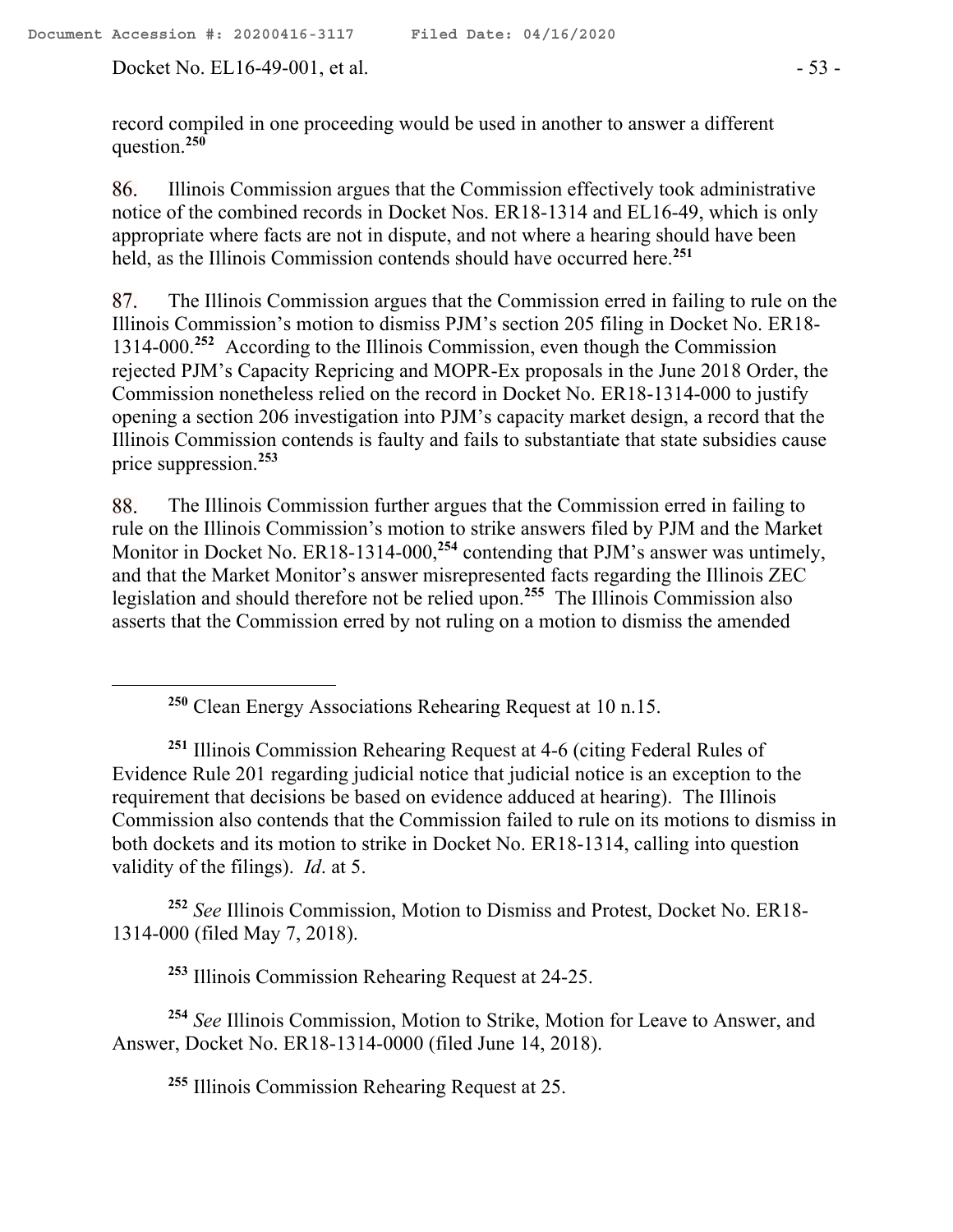Docket No. EL16-49-001, et al. - 54 -

 $\overline{a}$ 

complaint filed in Docket No. EL16-49-000,**<sup>256</sup>** arguing that the amended complaint was not germane to the original complaint, which allegedly focused only on certain subsidies. **257**

## **b. Commission Determination**

89. With regard to ODEC's clarification request regarding the established refund effective dates, we confirm that the mere setting of a refund effective date does not mean that the Commission has determined whether or when any refund would apply. In any event, this request is moot as the Commission exercised its discretion not to order refunds.**<sup>258</sup>**

We disagree with Clean Energy Associations that the Commission improperly 90. consolidated the records in the Calpine Complaint and April 2018 Filing proceedings to find PJM's Tariff unjust and unreasonable. The Commission enjoys significant discretion in deciding how to process its cases.**<sup>259</sup>** The June 2018 Order explained the Commission's authority to consolidate cases and why consolidation is appropriate here. **260** We also disagree that consolidation deprived parties of notice regarding the Commission's decision to *sua sponte* commence a section 206 proceeding to determine the replacement rate. Parties were given notice and opportunity to comment in both

**<sup>257</sup>** Illinois Commission Rehearing Request at 25.

**<sup>258</sup>** December 2019 Order, 169 FERC ¶ 61,239 at P 3.

**<sup>259</sup>** *See Vt. Yankee Nuclear Power Corp. v. Nat. Res. Def. Council, Inc.*, 435 U.S. 519, 524-25 (1978) (agencies have broad discretion over the formulation of their procedures); *FPC v. Transcon. Gas Pipe Line Corp.*, 423 U.S. 326, 333-34 (1976) ("a reviewing court may not . . . dictat[e] to the agency the methods, procedures, and time dimension of the needed inquiry"); *Superior Oil Co. v. FERC*, 563 F.2d 191, 201 (5th Cir. 1977) ("We ordinarily will defer to an agency's choices concerning its procedures because in making such choices agencies are best situated to determine how they should allocate their finite resources.").

**<sup>260</sup>** June 2018 Order, 163 FERC ¶ 61,236 at P 6 n.9.

**<sup>256</sup>** *See* Dayton Power & Light Co. et al*.*, Motion to Dismiss Complaint, To Oppose Acceptance of Motion to Amend Complaint and To Dismiss Amendment to the Complaint and Request for Expedited Action, Docket No. EL16-49-000 (filed Jan. 24, 2017).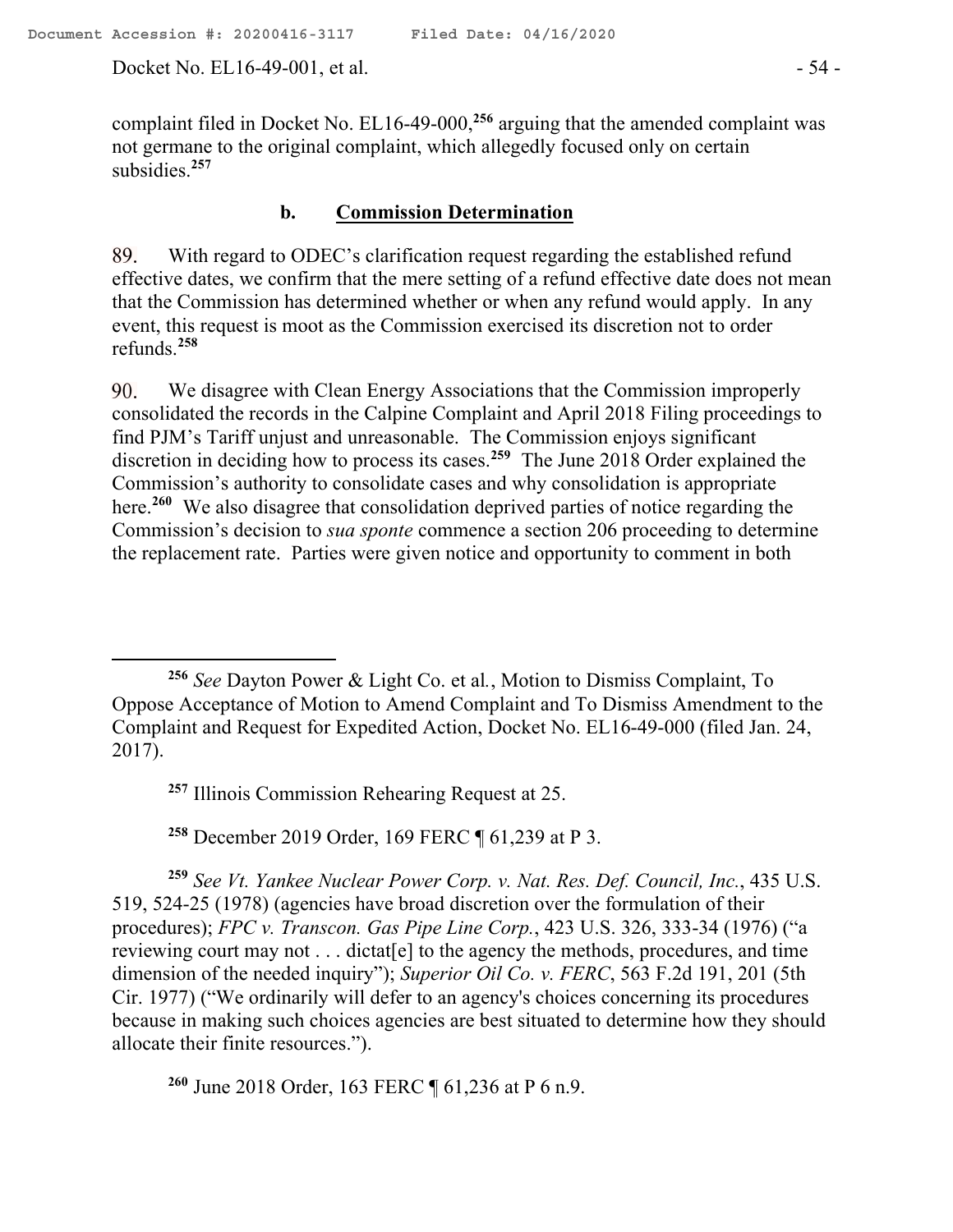proceedings upon which the Commission based its section 206 finding, as well as opportunity to comment on the proposed replacement rate.**<sup>261</sup>**

91. We also disagree with the Illinois Commission that the Commission improperly took administrative notice of the records in the Calpine Complaint proceeding and PJM April 2018 Filing. In arguing this, the Illinois Commission implies that it is impermissible for the Commission to make findings based on what is provided in the record, rather than in a hearing, if there is competing record evidence. The Commission properly exercised its discretion to consolidate these proceedings and therefore appropriately considered the record in each of these dockets, and a hearing was not required.**<sup>262</sup>**

92. We disagree with the Illinois Commission that the Commission erred by not ruling on its motion to dismiss PJM's section 205 filing. As an initial matter, the Illinois Commission's motion was rendered moot, to the extent the Commission found, as the Illinois Commission urged, that PJM failed to demonstrate that its proposal was just and reasonable. To the extent the Illinois Commission argues that had the Commission dismissed PJM's April 2018 Filing, the Commission could not have relied upon the record to find PJM's Tariff unjust and unreasonable, we disagree. Even if the Commission had ruled directly on the Illinois Commission's motion, we see no basis for disregarding, and the Illinois Commission has cited no precedent requiring that the Commission disregard, the record compiled on PJM's section 205 filing. Moreover, for the reasons discussed at length above, the record supports the Commission's finding that PJM's Tariff was unjust and unreasonable.

93. As to Dayton, et al*.*'s motion to dismiss the amended complaint, in Docket No. EL16-49-000, the amended complaint was properly before the Commission, pursuant to the Commission's Rules of Practice and Procedure, **<sup>263</sup>** which permits amended pleadings. We are not persuaded that the subject of the amended complaint–the adoption of ZECs

**<sup>261</sup>** *See* PJM Interconnection, L.L.C.; *Notice of Institution of Section 206 Proceeding and Refund Effective Date*, 83 Fed. Reg. 32,113 (July 11, 2018) (providing notice of opportunity to comment on replacement rate).

**<sup>262</sup>** *See Ill. Commerce Comm'n v. FERC*, 721 F.3d 764, 776 (7th Cir. 2013) ("FERC need not conduct an oral hearing if it can adequately resolve factual disputes on the basis of written submissions."); *Union Pac. Fuels, Inc. v. FERC*, 129 F.3d 157, 164 (D.C. Cir. 1997) ("FERC may resolve factual issues on a written record unless motive, intent, or credibility are at issue or there is a dispute over a past event."). Further, since the Commission is not bound by the Federal Rules of Evidence, we disagree that the Commission improperly took judicial notice of the consolidated records.

**<sup>263</sup>** 18 C.F.R. § 385.215 (2019).

 $\overline{a}$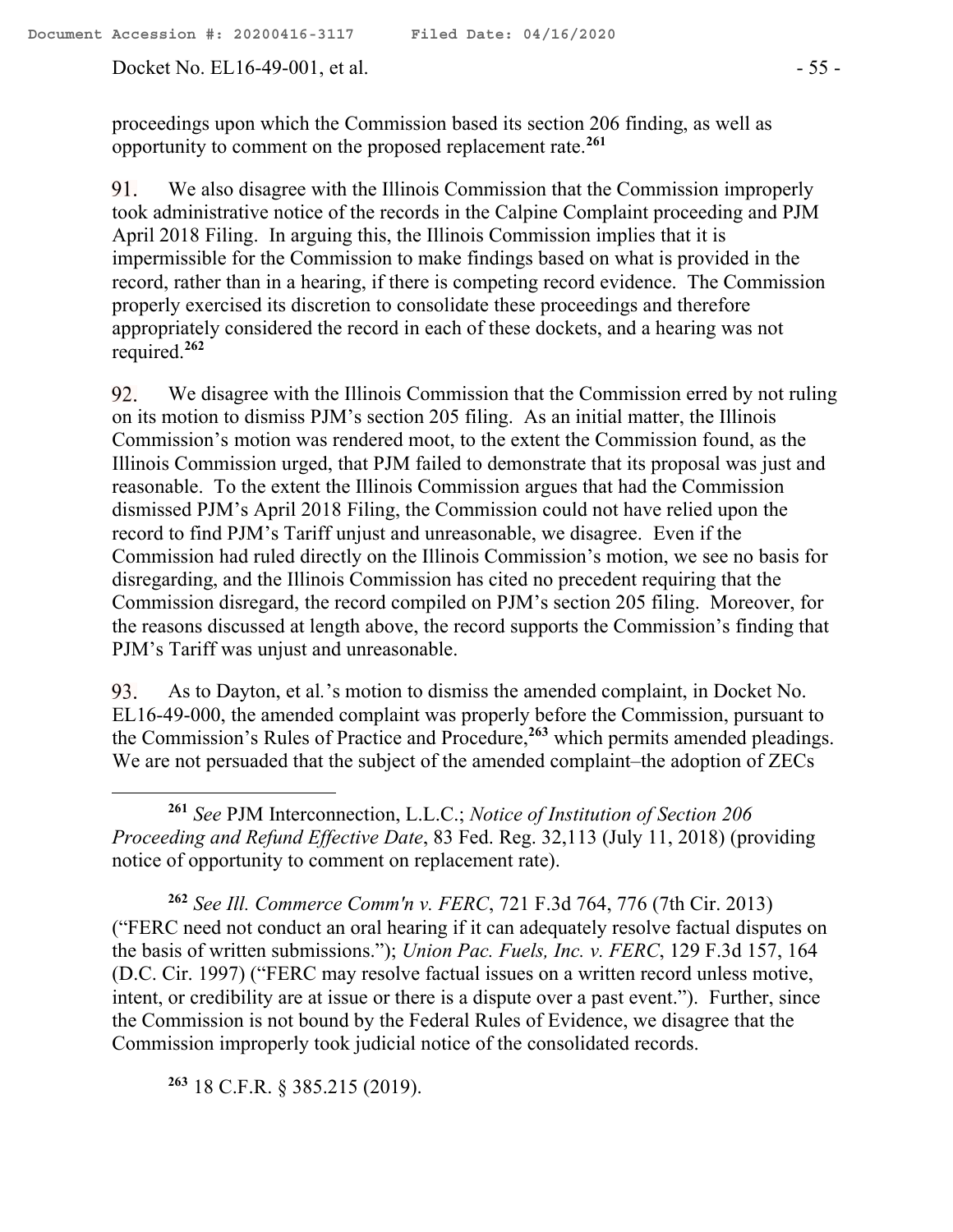Docket No. EL16-49-001, et al. - 56 -

legislation by the State of Illinois–was not germane to the underlying complaint, as the Illinois Commission asserts given that the complaint was about subsidies generally, not just those cited as examples.

94. Finally, we disagree with the Illinois Commission's assertion that the Commission erred by accepting the May 25, 2018 answers, submitted by PJM and the Market Monitor, while declining to accept, or otherwise address, the Illinois Commission's motion to strike those answers, effectively, an answer to an answer. The Commission's Rules of Practice and Procedure prohibit an answer to an answer unless otherwise ordered by the decisional authority, and having reviewed the disputed answers, the Commission properly exercised its discretion to accept them. **264**

## **9. Capacity Repricing Rehearing and Clarification Requests**

## **a. Clarification and Rehearing Requests**

95. While no party challenges the Commission's rejection of PJM's Capacity Repricing proposal, PJM, the Illinois Commission, and Clean Energy Advocates raise concerns with some of the language the Commission used in the June 2018 Order. PJM asks the Commission to reconsider the finding that the Capacity Repricing proposal would artificially inflate clearing prices.**<sup>265</sup>** PJM argues that resetting a subsidized offer to its relative level compared to the supply stack approximates the competitive outcome had there been no subsidy, similar to applying a MOPR. According to PJM this is because the clearing price and cleared quantity would be the same whether a subsidized offer was set under either Capacity Repricing or a MOPR. What differentiates Capacity Repricing from a MOPR, PJM argues, is which resources make up the cleared quantity. PJM insists that the resulting clearing price under Capacity Repricing, as opposed to the resource mix, is not "artificially inflated" and the Commission's finding on this point is contrary to fact and prior Commission orders that found that the MOPR, which PJM asserts operates like Capacity Repricing in terms of setting the clearing price, ensures just and reasonable prices.**<sup>266</sup>**

96. Stating that the Commission was correct in rejecting Capacity Repricing, the Illinois Commission nonetheless argues that the June 2018 Order's statement that Capacity Repricing "represents and unjust and unreasonable cost shift to loads who should not be required to underwrite, through capacity payments, the generation

**<sup>264</sup>** 18 C.F.R. § 385.213(a) (2019).

 $\overline{a}$ 

**<sup>265</sup>** PJM Clarification and Rehearing Request at 6-10; June 2018 Order, 163 FERC ¶ 61,236 at P 64.

**<sup>266</sup>** PJM Clarification and Rehearing Request at 7-9.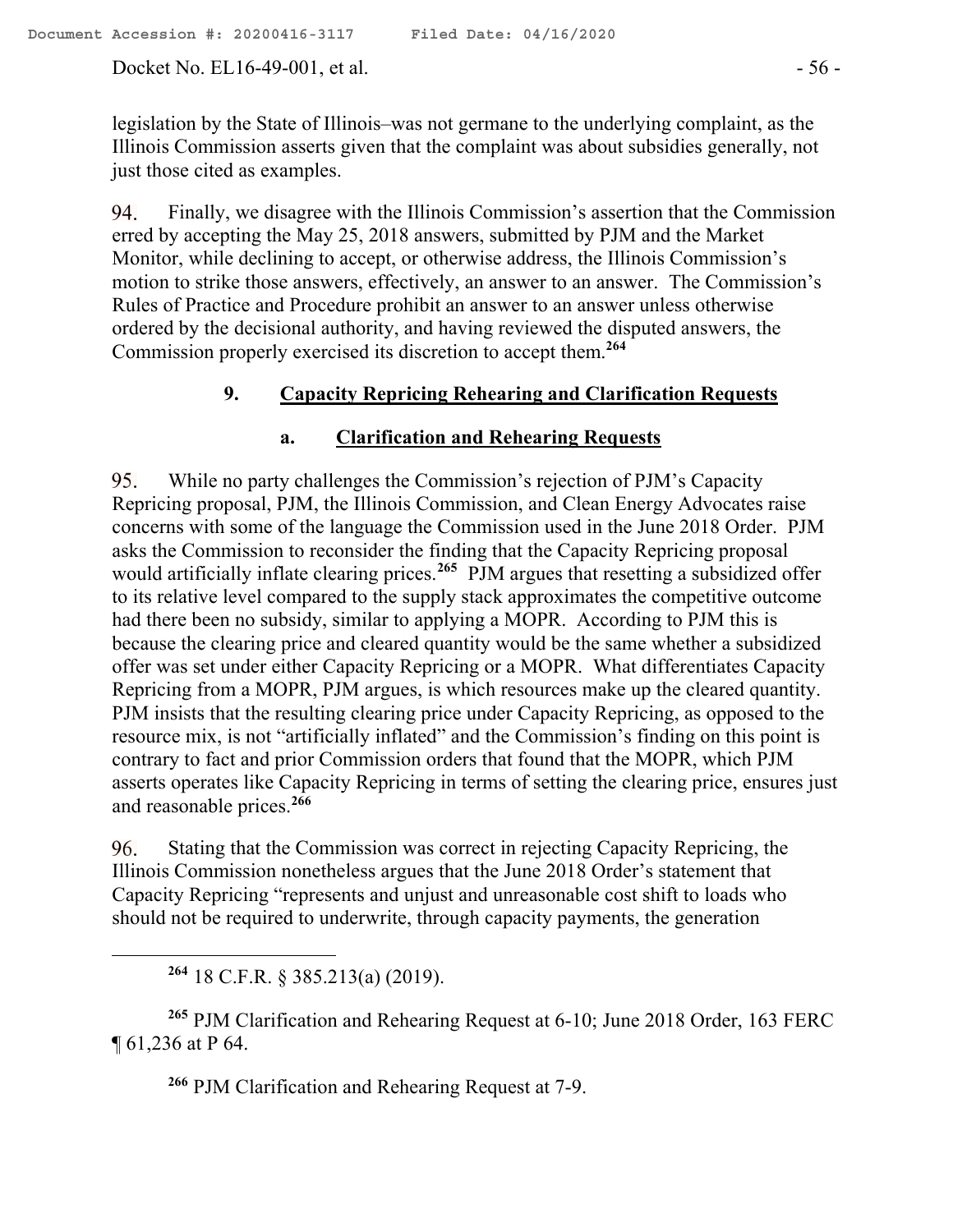Docket No. EL16-49-001, et al. - 57 -

preferences that other regulatory jurisdictions have elected to impose on their own constituents."**<sup>267</sup>** The Illinois Commission contends that there is no evidence demonstrating that the Illinois ZEC program or other state policies result in such cost shifts.

97. Clean Energy Advocates ask the Commission to narrow, reverse, or clarify the June 2018 Order's statement that "[t]he receipt of out-of-market support is a difference that *requires* different ratemaking treatment when such support has a material effect on price or cannot otherwise be justified by our statutory standards."**<sup>268</sup>** Clean Energy Advocates are concerned that this statement suggests that out-of-market support should apply to state-sponsored resources in all markets, including energy and ancillary services markets, and assert that this determination would not be supported by the record in this proceeding.**<sup>269</sup>**

# **b. Commission Determination**

In response to PJM's request for rehearing regarding Capacity Repricing, the 98. Commission affirms its findings regarding the Capacity Repricing proposal, including that the proposal "artificially inflates" clearing prices, noting that these findings are confined to the as-filed Capacity Repricing proposal,**<sup>270</sup>** which was offered as a standalone solution, and which disconnected the determination of price and quantity for the sole purpose of facilitating the participation of subsidized resources in the PJM capacity market. We disagree with PJM that Capacity Repricing as proposed in the April 2018 Filing would not artificially increase clearing prices. Although both the MOPR and PJM's Capacity Repricing proposal produce market clearing prices that are meant to approximate competitive outcomes had there been no subsidy, under Capacity Repricing, that price would be "disconnected from the price used to determine which resources receive capacity commitments" to enable the participation of state-supported resources.**<sup>271</sup>** By disconnecting the determination of price and quantity in that manner, PJM's Capacity Repricing proposal would have sent incorrect price signals to guide entry and exit

**<sup>269</sup>** *Id*.

 $\overline{a}$ 

**<sup>270</sup>** *See* June 2018 Order, 163 FERC ¶ 61,236 at PP 64-65.

**<sup>271</sup>** *Id.* P 64.

**<sup>267</sup>** Illinois Commission Rehearing Request at 17 (citing June 2018 Order, 163 FERC ¶ 61,236 at P 67).

**<sup>268</sup>** Clean Energy Advocates Rehearing Request at 53 (citing June 2018 Order, 163 FERC ¶ 61,236 at P 68 (emphasis added)).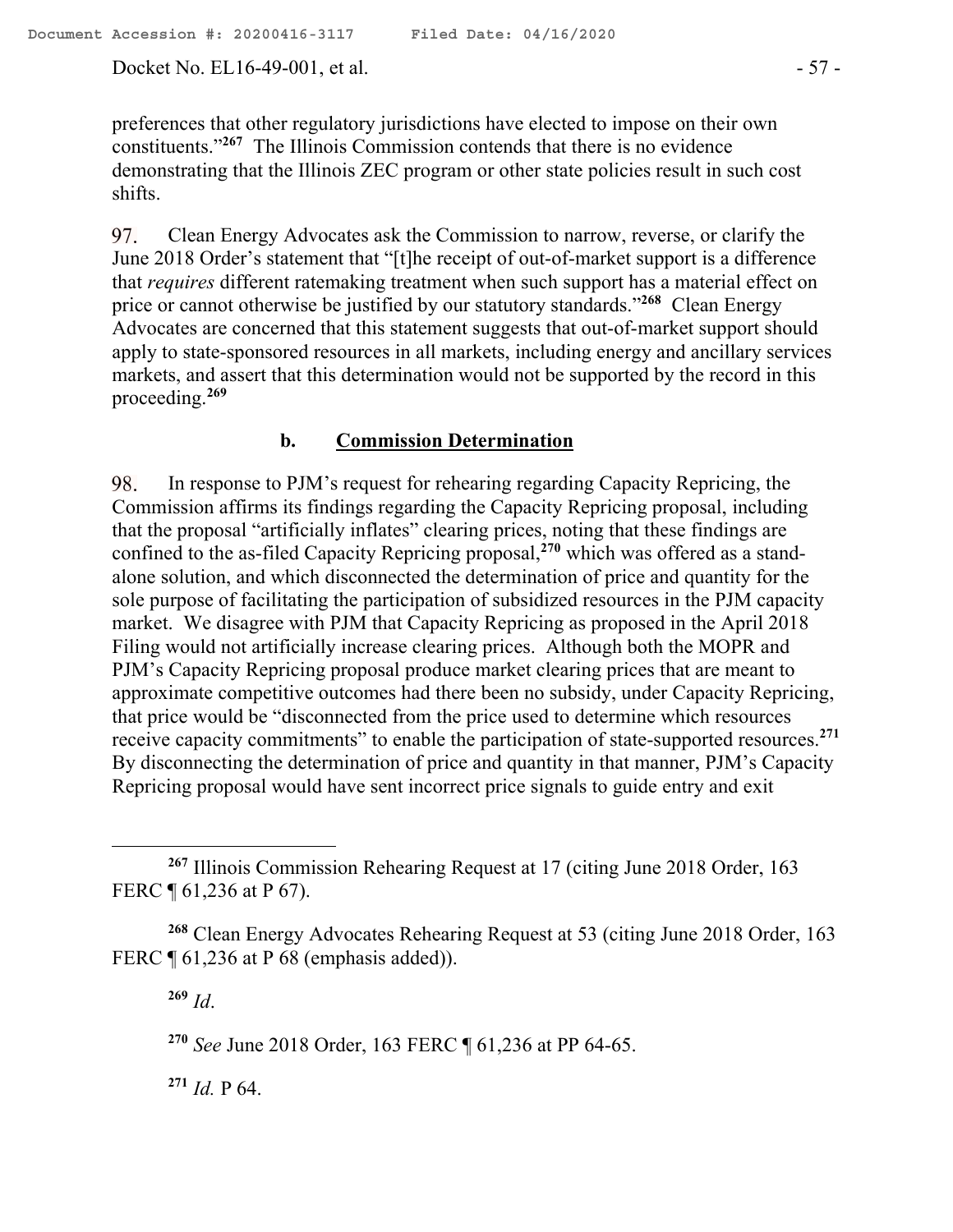Docket No. EL16-49-001, et al. - 58 -

decisions. Accordingly, PJM's assertion that its Capacity Repricing proposal operates similarly to the MOPR—and likewise ensures just and reasonable rates—is misplaced.

99. We affirm the June 2018 Order's finding that Capacity Repricing represents an unjust and unreasonable cost shift to loads. Capacity Repricing would have allowed subsidized resources to displace more economic, unsubsidized resources, which would hinder the ability of the market to attract competitive new entry, shifting the financial and operational risks associated with providing capacity from investors to consumers, while also resulting in price increases above the offer of the marginal unit.

100. In response to Clean Energy Advocates' clarification request, the Commission's decision in the June 2018 Order is based on the record pertaining to the PJM capacity market and the Commission did not make any findings with respect to other markets. This proceeding is solely focused on the effects of various state subsidies on the capacity market. Should regulated utilities believe there is merit in the contention of Clean Energy Advocates, we invite new filings to initiate a separate proceeding.

### The Commission orders:

(A) The requests for rehearing are hereby denied, as discussed in the body of this order.

(B) The requests for clarification are hereby granted, as discussed in the body of this order.

By the Commission. Commissioner Glick is dissenting with a separate statement attached.

 $(S E A L)$ 

Nathaniel J. Davis, Sr., Deputy Secretary.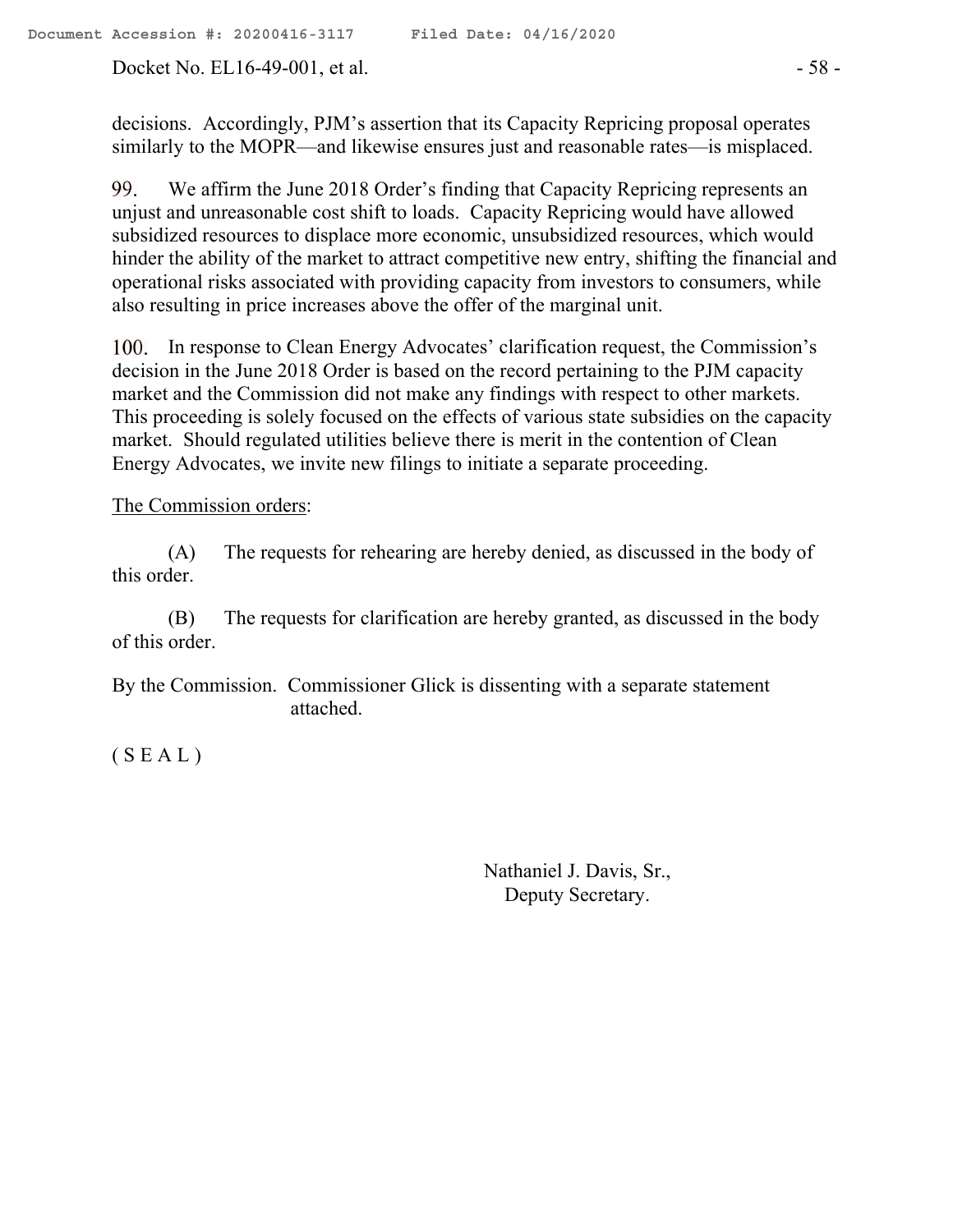#### UNITED STATES OF AMERICA FEDERAL ENERGY REGULATORY COMMISSION

Docket Nos. EL16-49-001

Calpine Corporation, Dynegy Inc., Eastern Generation, LLC, Homer City Generation, L.P., NRG Power Marketing LLC, GenOn Energy Management, LLC, Carroll County Energy LLC, C.P. Crane LLC, Essential Power, LLC, Essential Power OPP, LLC, Essential Power Rock Springs, LLC, Lakewood Cogeneration, L.P., GDF SUEZ Energy Marketing NA, Inc., Oregon Clean Energy, LLC and Panda Power Generation Infrastructure Fund, LLC v.

PJM Interconnection, L.L.C.

PJM Interconnection, L.L.C. PJM Interconnection, L.L.C.

 $\overline{a}$ 

EL18-178-001 ER18-1314-002 (Consolidated)

(Issued April 16, 2020)

GLICK, Commissioner, *dissenting*:

From the beginning, this proceeding has been about two things: Dramatically 1. increasing the price of capacity in PJM Interconnection, L.L.C. (PJM) and slowing the region's transition to a clean energy future. Today's orders on rehearing make that even more clear.**<sup>1</sup>** Accordingly, I dissent as strongly as I can from both orders, which are illegal, illogical, and truly bad public policy.

2. The Commission started down this road in June 2018, when it is issued a deeply misguided order finding that PJM's capacity market was unjust and unreasonable because it did not prevent state public policies from influencing the resource mix in PJM's capacity market.**<sup>2</sup>** Then-Commissioner LaFleur aptly described that decision, which was

**<sup>1</sup>** *Calpine Corp. v. PJM Interconnection, L.L.C.*, 171 FERC ¶ 61,035 (2020) (December 2019 Rehearing Order); *Calpine Corp. v. PJM Interconnection, L.L.C.*, 171 FERC ¶ 61,034 (2020) (June 2018 Rehearing Order).

**<sup>2</sup>** *Calpine Corp. v. PJM Interconnection, L.L.C.*, 163 FERC ¶ 61,236 (2018) (June 2018 Order).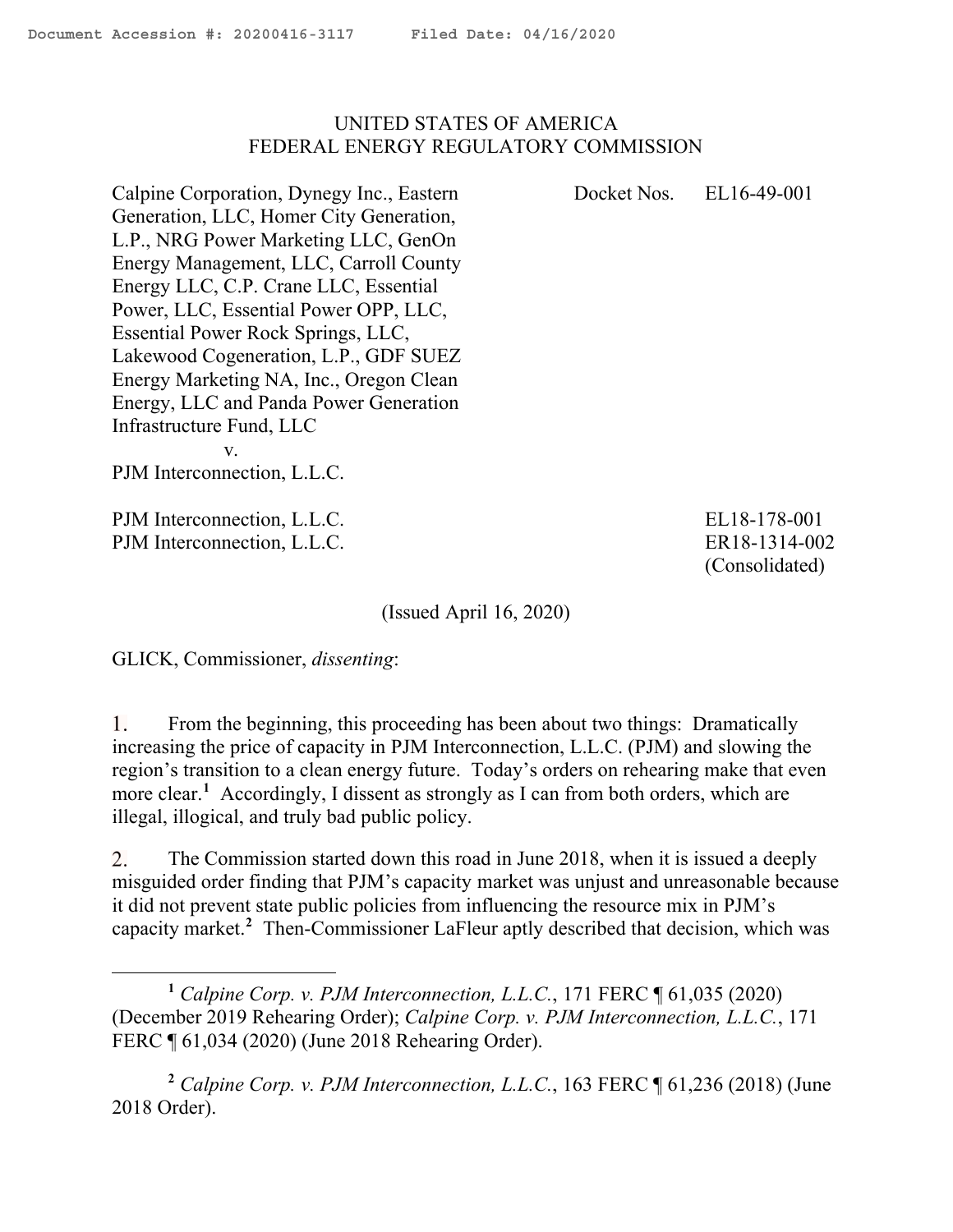Docket No. EL16-49-001, et al. - 2 -

 $\overline{a}$ 

based on a tenuous theory and a thin record, as "a troubling act of regulatory hubris."**<sup>3</sup>** To address the purported problems with the capacity market, the June 2018 Order proposed a so-called "resource-specific FRR Alternative"<sup>4</sup> that would have bifurcated the market and cordoned off state-sponsored resources.

3. Then, in December 2019, after a year and a half of indecision, the Commission took a sharp right turn, altogether abandoning the resource-specific FRR Alternative in favor of a radical effort to extirpate state subsidies from the capacity market.**<sup>5</sup>** That order established a sweeping definition of state subsidy that will subject much, if not most, of the resources in PJM's capacity market to a minimum offer price rule (MOPR). In so doing, the Commission turned the "market" into a system of bureaucratic pricing so pervasive that it would have made the Kremlin economists in the old Soviet Union blush. In addition, the order created a number of exemptions to the MOPR that will have the principal effect of entrenching the current resource mix by excluding several classes of existing resources from mitigation. Finally, in ditching the resource-specific FRR Alternative, the Commission made clear that it had no concern for the interests of states seeking to exercise their authority over generation resources or for the customers that would be left to pick up the tab.

4. Today's orders affirm the conclusions in both the June 2018 and December 2019 Orders with a degree of condescension that is unbecoming of an agency of the federal government. And, as if that were not enough, today's orders show no interest in the careful, detailed analysis that has long been the Commission's hallmark. Instead, they turn away the several dozen rehearing requests with little more than generalities and claims that the parties misunderstood the underlying orders or the governing law—a charge that often more accurately describes the Commission's orders today than it does those rehearing requests.**<sup>6</sup>** All parties deserve better from this Commission, even the ones that will benefit financially from today's orders.

<sup>4</sup> "FRR" stands for Fixed Resource Requirement.

**<sup>5</sup>** *Calpine Corp. v. PJM Interconnection, L.L.C.*, 169 FERC ¶ 61,239 (2019) (December 2019 Order).

**<sup>6</sup>** Today's orders address both the requests filed in response to the June 2018 Order and the December 2019 Order. Unless otherwise indicated, citations to rehearing requests refer to requests filed in response to the December 2019 Order.

<sup>&</sup>lt;sup>3</sup> *Id.* (LaFleur, Comm'r, dissenting at 5) ("The majority is proceeding to overhaul the PJM capacity market based on a thinly sketched concept, a troubling act of regulatory hubris that could ultimately hasten, rather than halt, the re-regulation of the PJM market.").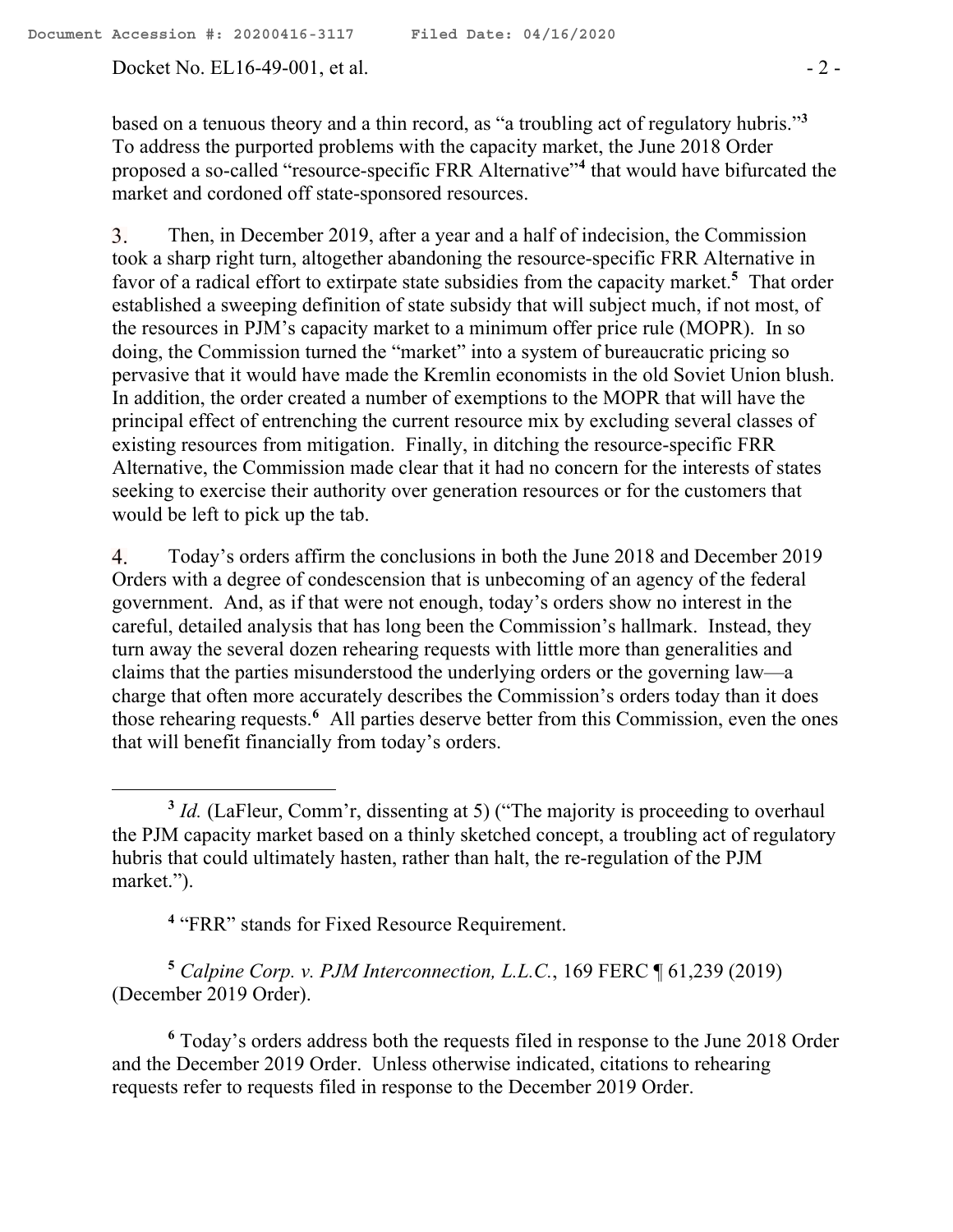Docket No. EL16-49-001, et al. - 3 -

 $\overline{a}$ 

### **I. Today's Orders Unlawfully Target a Matter under State Jurisdiction**

The FPA is clear. The states, not the Commission, are the entities responsible for 5. shaping the generation mix. Although the FPA vests the Commission with jurisdiction over wholesale sales of electricity as well as practices affecting those wholesale sales,**<sup>7</sup>** Congress expressly precluded the Commission from regulating "facilities used for the generation of electric energy."**<sup>8</sup>** Congress instead gave the states exclusive jurisdiction to regulate generation facilitates.**<sup>9</sup>**

But while those jurisdictional lines are clearly drawn, the spheres of jurisdiction 6. themselves are not "hermetically sealed."**<sup>10</sup>** One sovereign's exercise of its authority will

**8** *See id.* § 824(b)(1) (2018); *Hughes v. Talen Energy Mktg., LLC*, 136 S. Ct. 1288, 1292 (2016) (describing the jurisdictional divide set forth in the FPA); *FERC v. Elec. Power Supply Ass'n*, 136 S. Ct. 760, 767 (2016) (*EPSA*) (explaining that "the [FPA] also limits FERC's regulatory reach, and thereby maintains a zone of exclusive state jurisdiction"); *Panhandle E. Pipe Line Co. v. Pub. Serv. Comm'n of Ind.*, 332 U.S. 507, 517-18 (1947) (recognizing that the analogous provisions of the NGA were "drawn with meticulous regard for the continued exercise of state power"). Although these cases deal with the question of preemption, which is, of course, different from the question of whether a rate is just and reasonable under the FPA, the Supreme Court's discussion of the respective roles of the Commission and the states remains instructive when it comes to evaluating how the application of a MOPR squares with the Commission's role under the FPA.

**9** 16 U.S.C. § 824(b)(1); *Hughes*, 136 S. Ct. at 1292; *see also Pac. Gas & Elec. Co. v. State Energy Res. Conservation & Dev. Comm'n*, 461 U.S. 190, 205 (1983) (recognizing that issues including the "[n]eed for new power facilities, their economic feasibility, and rates and services, are areas that have been characteristically governed by the States").

**<sup>10</sup>** *EPSA*, 136 S. Ct. at 776; *see Oneok, Inc. v. Learjet, Inc.*, 135 S. Ct. 1591, 1601 (2015) (explaining that the natural gas sector does not adhere to a "Platonic ideal" of the "clear division between areas of state and federal authority" that undergirds both the FPA and the Natural Gas Act).

**<sup>7</sup>** Specifically, the FPA applies to "any rate, charge, or classification, demanded, observed, charged, or collected by any public utility for any transmission or sale subject to the jurisdiction of the Commission" and "any rule, regulation, practice, or contract affecting such rate, charge, or classification." 16 U.S.C. § 824e(a) (2018); *see also id*. § 824d(a) (similar).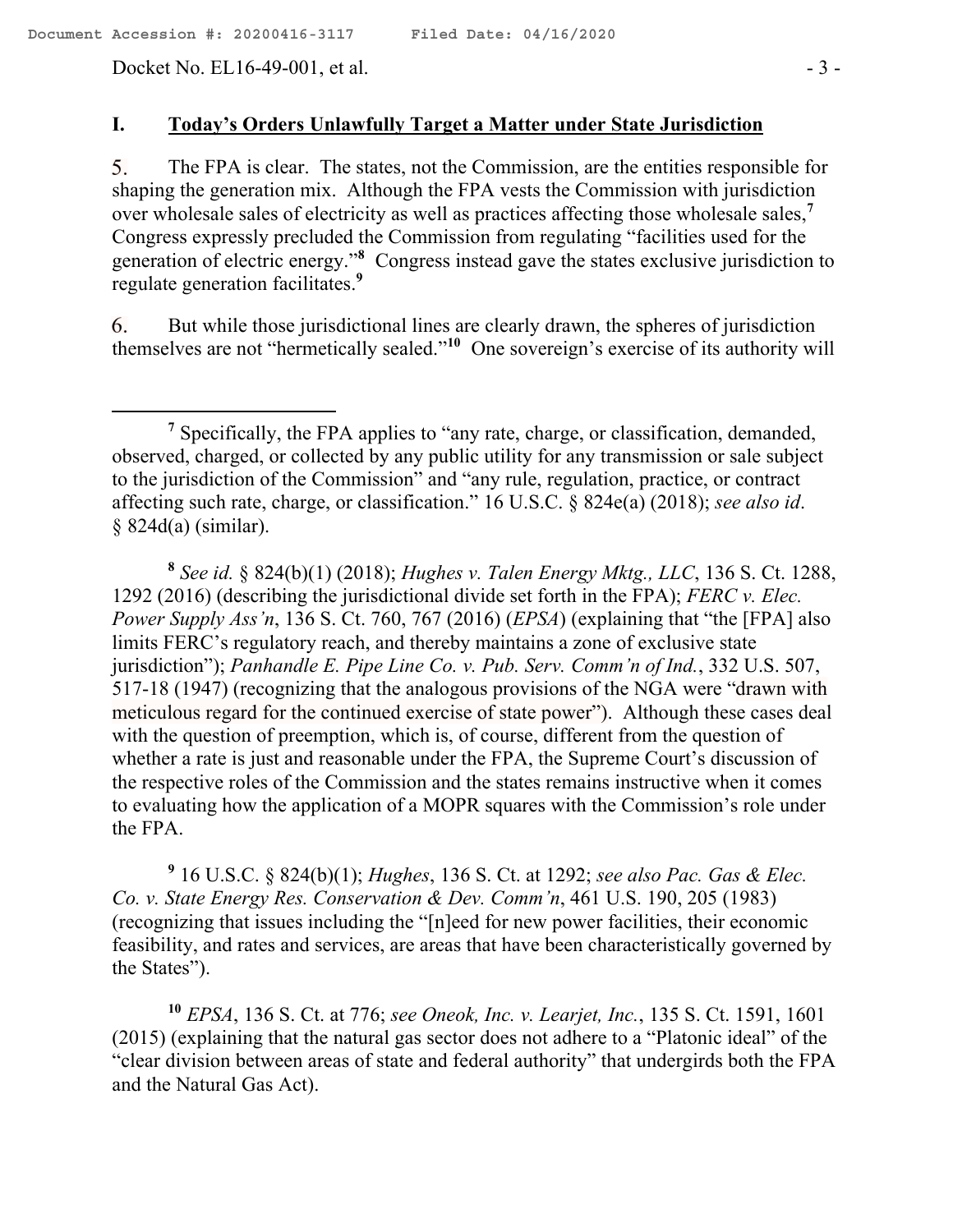Docket No. EL16-49-001, et al. - 4 -

inevitably affect matters subject to the other sovereign's exclusive jurisdiction.**<sup>11</sup>** For example, any state regulation that increases or decreases the number of generation facilities will, through the law of supply and demand, inevitably affect wholesale rates.**<sup>12</sup>** But the existence of such cross-jurisdictional effects is not necessarily a "problem" for the purposes of the FPA. Rather, those cross-jurisdictional effects are the product of the "congressionally designed interplay between state and federal regulation"**<sup>13</sup>** and the natural result of a system in which regulatory authority over a single industry is divided between federal and state government.**<sup>14</sup>** Maintaining that interplay and permitting each sovereign to carry out its designated role is essential to the cooperative federalist regime that Congress made the foundation of the FPA.

**<sup>11</sup>** *See EPSA*, 136 S. Ct. at 776; *Oneok*, 135 S. Ct. at 1601; *Coal. for Competitive Elec. v. Zibelman*, 906 F.3d 41, 57 (2d Cir. 2018) (explaining that the Commission "uses auctions to set wholesale prices and to promote efficiency with the background assumption that the FPA establishes a dual regulatory system between the states and federal government and that the states engage in public policies that affect the wholesale markets").

**<sup>12</sup>** *Zibelman*, 906 F.3d at 57 (explaining how a state's regulation of generation facilities can have an "incidental effect" on the wholesale rate through the basic principles of supply and demand); *id.* at 53 ("It would be 'strange indeed' to hold that Congress intended to allow the states to regulate production, but only if doing so did not affect interstate rates." (quoting *Nw. Cent. Pipeline Corp. v. State Corp. Comm'n of Kansas*, 489 U.S. 493, 512-13 (1989) (*Northwest Central*))); *Elec. Power Supply Ass'n v. Star*, 904 F.3d 518, 524 (7th Cir. 2018) (explaining that the subsidy at issue in that proceeding "can influence the auction price only indirectly, by keeping active a generation facility that otherwise might close . . . . A larger supply of electricity means a lower market-clearing price, holding demand constant. But because states retain authority over power generation, a state policy that affects price only by increasing the quantity of power available for sale is not preempted by federal law.").

**<sup>13</sup>** *Hughes*, 136 S. Ct. at 1300 (Sotomayor, J., concurring) (quoting *Northwest Central*, 489 U.S. at 518); *id.* ("recogniz[ing] the importance of protecting the States' ability to contribute, within their regulatory domain, to the Federal Power Act's goal of ensuring a sustainable supply of efficient and price-effective energy").

**<sup>14</sup>** *Cf. Star*, 904 F.3d at 523 *(*"For decades the Supreme Court has attempted to confine both the Commission and the states to their proper roles, while acknowledging that each use of authorized power necessarily affects tasks that have been assigned elsewhere.").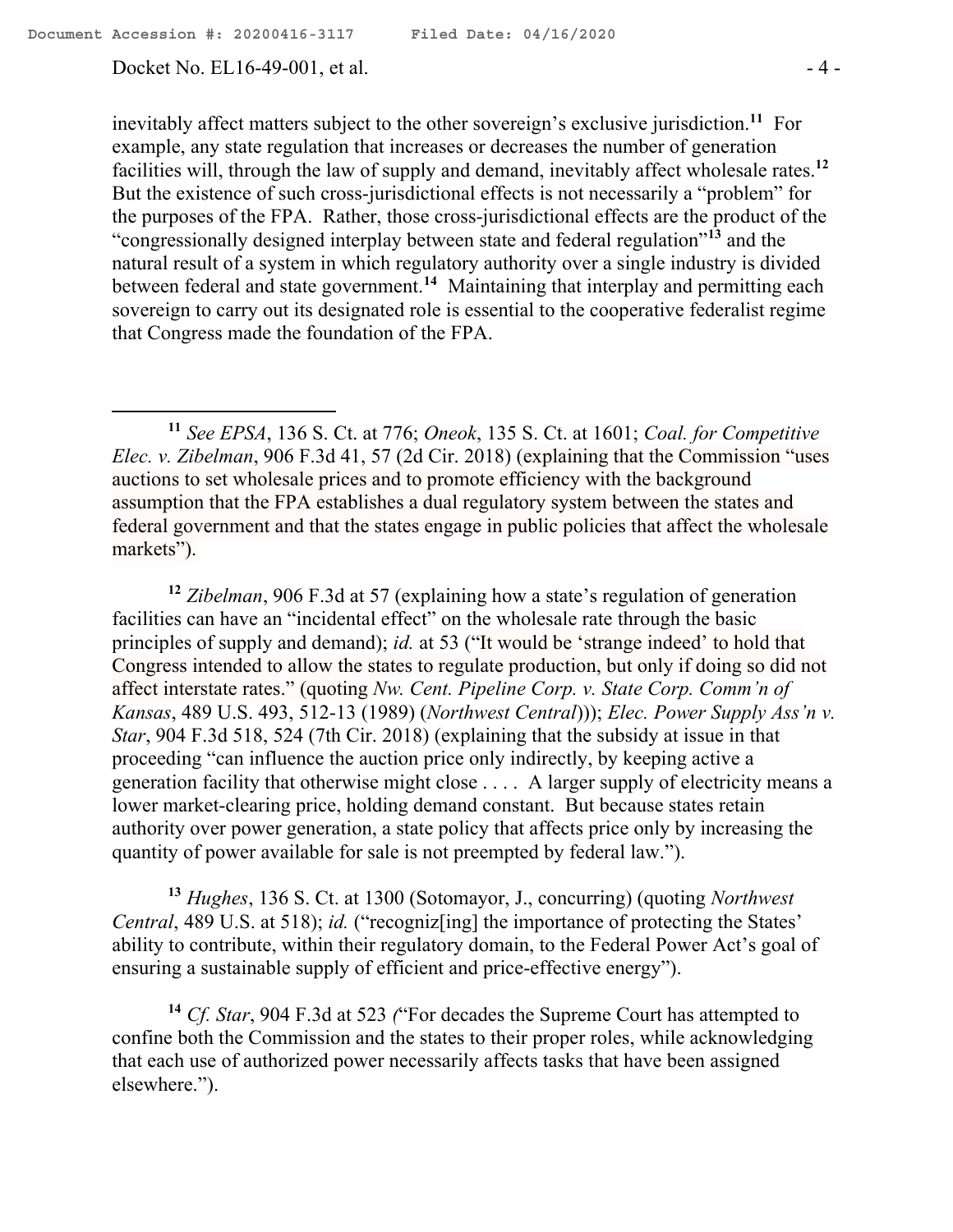#### Docket No. EL16-49-001, et al. - 5 -

7. In recent years, the Supreme Court has repeatedly admonished both the Commission and the states that the FPA prohibits actions that "aim at" or "target" the other sovereign's exclusive jurisdiction.**<sup>15</sup>** Beginning with *Oneok*, the Court underscored that its "precedents emphasize the importance of considering the *target* at which the state law *aims*."<sup>16</sup> The Court has subsequently explained how that general principle plays out in practice when analyzing the limits on both federal and state authority. In *EPSA*, the Court held that the Commission can regulate a practice affecting wholesale rates, provided that the practice "directly" affects those rates and that the Commission does not regulate or target a matter reserved for exclusive state jurisdiction.**<sup>17</sup>** And, in *Hughes*, the Court returned to this theme, explaining that the FPA prohibits one sovereign from exercising its authority in a manner that aims at or targets the other sovereign's exclusive jurisdiction, which, in that case, meant that a state could not "tether" its regulations to the Commission-jurisdictional wholesale market by requiring the resource to bid and clear in that market in order to secure a subsidy.**<sup>18</sup>** Together, those cases stand for the unremarkable proposition that the FPA prohibits one sovereign from taking advantage of the law's cooperative federalist model to aim at or target, and, thus, interfere with, the other sovereign's exclusive jurisdiction.

But that is exactly what the Commission's new MOPR does. The record in this 8. proceeding makes unmistakably clear that the purpose and effect of the new MOPR is to interfere with state regulation of generation facilities. Indeed, at every turn, the

**<sup>16</sup>** *Oneok*, 135 S. Ct. at 1600 (discussing *Northern Natural*, 372 U.S. at 94, and *Northwest Central*, 489 U.S. at 513-14).

**<sup>17</sup>** *EPSA*, 136 S. Ct. at 775-77; *id.* at 776.

**<sup>18</sup>** *Hughes*, 136 S. Ct. at 1298, 1299. In the intervening few years, the lower federal courts have carefully followed the Court's discussion of the prohibition on one sovereign regulating in a manner that interferes with the other sovereign's authority by targeting matters subject to their exclusive jurisdiction. *See, e.g.*, *Zibelman*, 906 F.3d at 50-51, 53; *Star*, 904 F.3d at 523-24; *Allco Fin. Ltd. v. Klee*, 861 F.3d 82, 98 (2d Cir. 2017).

**<sup>15</sup>** *E.g.*, *Hughes*, 136 S. Ct. at 1298 (relying on *Oneok*, 135 S. Ct. at 1599, for the proposition that a state may regulate within its sphere of jurisdiction even if its actions "incidentally affect areas within FERC's domain" but that a state may not target or intrude on FERC's exclusive jurisdiction); *EPSA*, 136 S. Ct. at 776 (emphasizing the importance of "'the *target* at which [a] law *aims*'" (quoting *Oneok*, 135 S. Ct. at 1600)); *Oneok*, 135 S. Ct. at 1600 (recognizing "the distinction between 'measures *aimed directly at* interstate purchasers and wholesales for resale, and those aimed at' subjects left to the States to regulate") quoting *N. Nat. Gas Co. v. State Corp. Comm'n of Kan.*, 372 U.S. 84, 94 (1963) (*Northern Natural*))).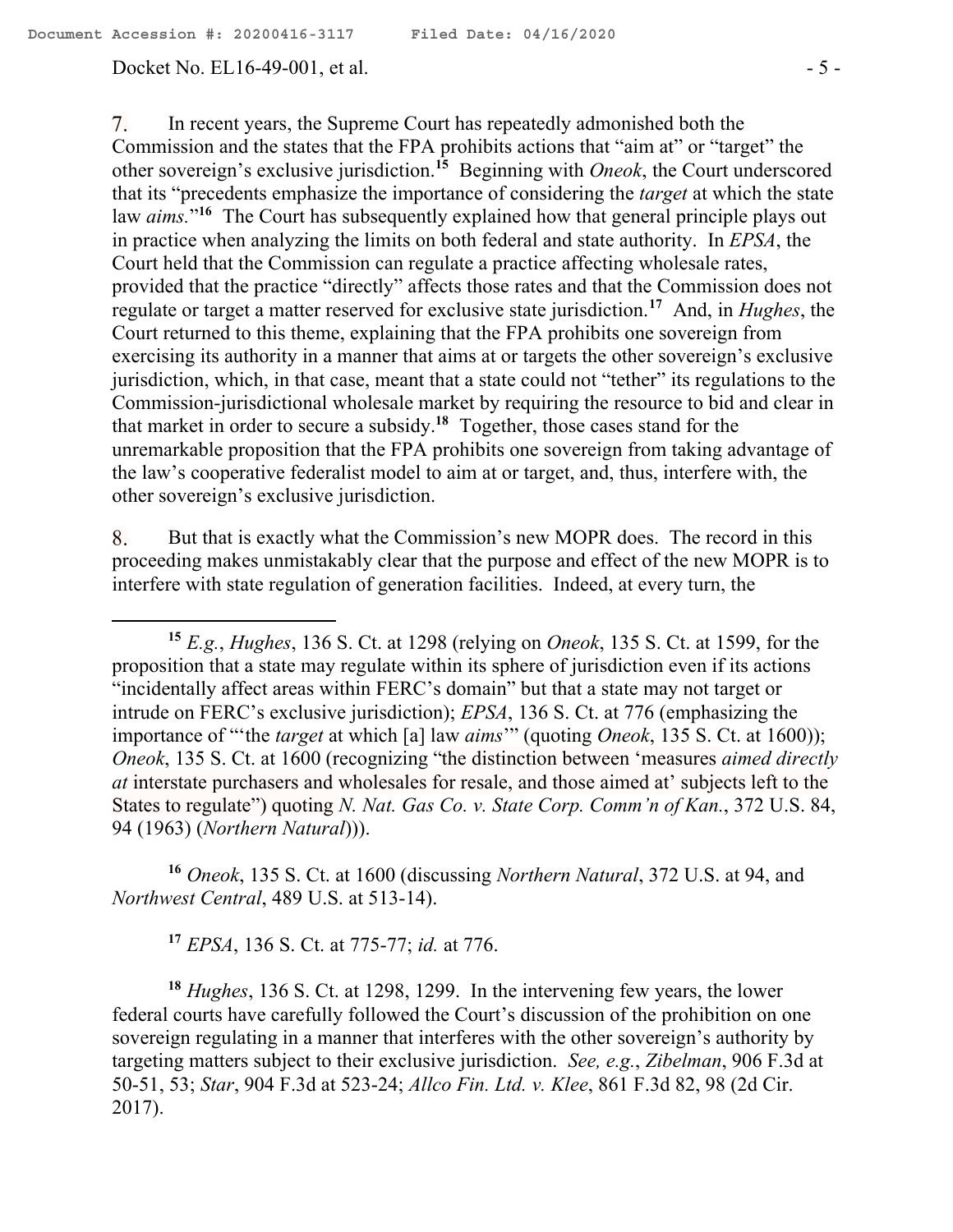Docket No. EL16-49-001, et al. - 6 -

Commission's has described the new MOPR as targeting the PJM states' exercise of their exclusive jurisdiction to regulate generation facilities under FPA section 201(b). For example, the Commission began its determination section in the June 2018 Order with a discussion of purported problems evidenced in "[t]he records [before it, which] demonstrate that states have provided or required meaningful out-of-market support to resources in the current PJM capacity market, and that such support is projected to increase substantially in the future<sup> $19$ </sup>—*i.e.*, the simple fact that states are exercising their reserved authority. The Commission explained that states' exercise of their reserved authority created "significant uncertainty" and left other resources unable to "predict whether their capital will be competing against" subsidized or unsubsidized units,<sup>20</sup> again making clear that it is the mere exercise of that authority that is the purported problem. And, ultimately, the Commission found that PJM's tariff was unjust and unreasonable because it did not prevent the ineluctable effects of state action from making their way to the wholesale market.**<sup>21</sup>**

9. The December 2019 order made the Commission's attempt to interfere with state authority even more clear. Its rationale for the new MOPR was that it was needed to combat increasing state policies and ensure that state actions do not shape entry and exit through the capacity market.**<sup>22</sup>** In addition, the Commission focused *only* on what it deemed to be states' regulation of generation facilities, explicitly ignoring other state policies that might equally affect wholesale rates, such as so-called general industrial development policies or local siting support.**<sup>23</sup>** That concession is plain evidence that the

**<sup>19</sup>** June 2018 Order, 163 FERC ¶ 61,236 at P 149.

**<sup>20</sup>** *Id.* P 150.

**<sup>21</sup>** *Id.* P 156; *EPSA*, 136 S. Ct. at 776 (explaining that because the federal and state spheres of jurisdiction "are not hermetically sealed from each other," " virtually any action" one sovereign takes pursuant to its authority will have "some effect" on matters within the other's sphere of jurisdiction).

**<sup>22</sup>** December 2019 Order, 169 FERC ¶ 61,239 at P 37.

**<sup>23</sup>** *Id.* P 83; *see* December 2019 Rehearing Order, 171 FERC ¶ 61,035 at PP 68, 108. The Commission has never attempted to provide a rational justification for that distinction. It certainly did not distinguish between acceptable and unacceptable state policies based on their effects on wholesale rates given that there is no record evidence bearing on that point and certainly no discussion of such a distinction in any of the Commission's orders in this proceeding. *See infra* section II.B.1.c. Instead, the Commission asserted that it was concerned only with those state efforts that it determined (again with no analysis) to be "most nearly directed at or tethered to" the wholesale rate. December 2019 Order, 169 FERC ¶ 61,239 at P 68 (internal quotation marks and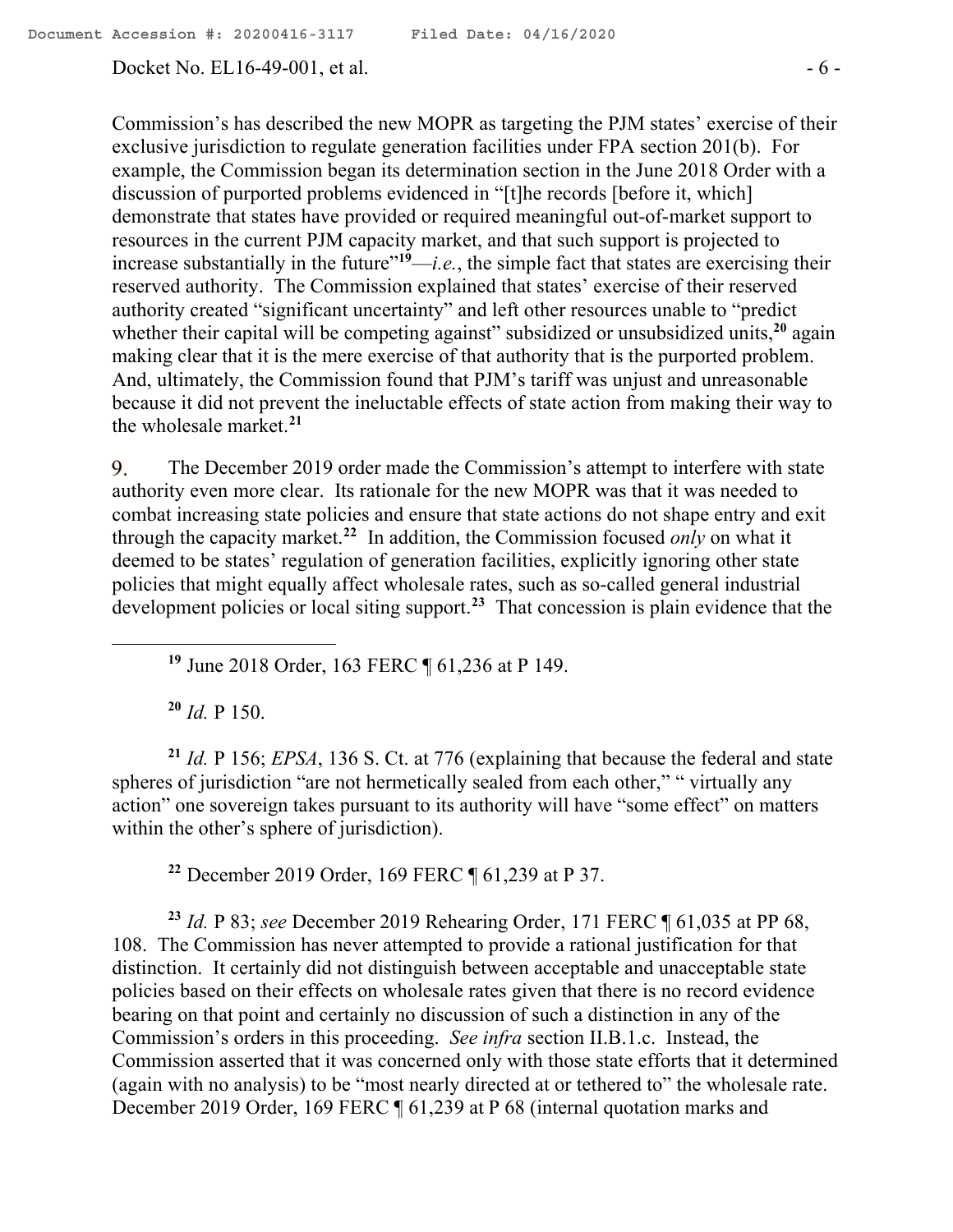Docket No. EL16-49-001, et al. - 7 -

new MOPR is not about the effects of state actions on wholesale rates, but rather all about blocking particular state efforts to shape the generation mix. Indeed, it is irrational in the extreme to profess concern about the effects of state policies on the generation mix, but then completely ignore whole classes of state policies that significantly affect wholesale prices in order to focus exclusively on the particular subsidies that various states have enacted pursuant to their reserved authority under FPA section 201(b). That result, and the Commission's total failure to provide a reasoned explanation for the arbitrary lines it drew, show this proceeding for what it is: An effort aimed directly at state efforts to shape the generation mix, price suppression pretext notwithstanding.**<sup>24</sup>**

footnotes omitted); *see* Clean Energy Advocates Rehearing Request at 32 ("The Commission . . . cobbles together a test of whether policies are 'nearly directed at' or 'tethered to' new entry or continued operation of generating capacity. This test, too, lacks any substantive articulation of explanation, and the Commission does not establish how or why such policies would have the greatest impact on rates." (footnotes omitted)). That rather awkward repurposing of a preemption term of art tells us nothing. The term "untethered" first entered the FPA lexicon in *Hughes*, 136 S. Ct. at 1299, and the specific concept of "tethering" described in that opinion has played an important role in subsequent FPA preemption litigation. *E.g.*, *Zibelman*, 906 F.3d at 51-55; *Star*, 904 F.3d at 523-24; *Allco*, 861 F.3d at 102. But until December 2019, it was never used as the yardstick for targeting particular state policies that are concededly "untethered" to the wholesale rate. It is not obvious, and the Commission certainly does not explain, why being a valid exercise of state jurisdiction that is close-to-but-not preempted should be relevant to our analysis, especially if that analysis is nominally only about wholesale market effects. Preemption is a binary determination, which is distinctly unlike horseshoes or hand grenades. The failure to provide a reasoned basis for distinguishing between acceptable and unacceptable state policies is itself arbitrary and capricious and only underscores the extent to which the Commission's order targets state jurisdiction, notwithstanding its scattered statements about price suppression and wholesale rates.

**<sup>24</sup>** In addition, the disparate treatment that the Commission accords different types of state policies underscores the extent to which it is meddling in state jurisdiction. The new MOPR is laser-focused on mitigating anything that increases a resource's revenue, but expressly excludes anything that decreases its costs. *See infra* Section II.B.1.d; December 2019 Rehearing Order, 171 FERC ¶ 61,035 at P 390 (explaining that the Commission will not treat the Regional Greenhouse Gas Initiative (RGGI) as a subsidy because it "does not provide payments, concessions, rebates, or other financial benefits to resources" even though it meets every other prong of the Commission's subsidy definition, *see* December 2019 Order, 169 FERC ¶ 61,239 at P 67). That means that, in the Commission's eyes, any state policy that augments a resource's revenue is a "problem" that must be solved, but that any state policy that decreases its relative costs is not. But, in a construct where offer prices are calculated as costs *net* of revenues, *see*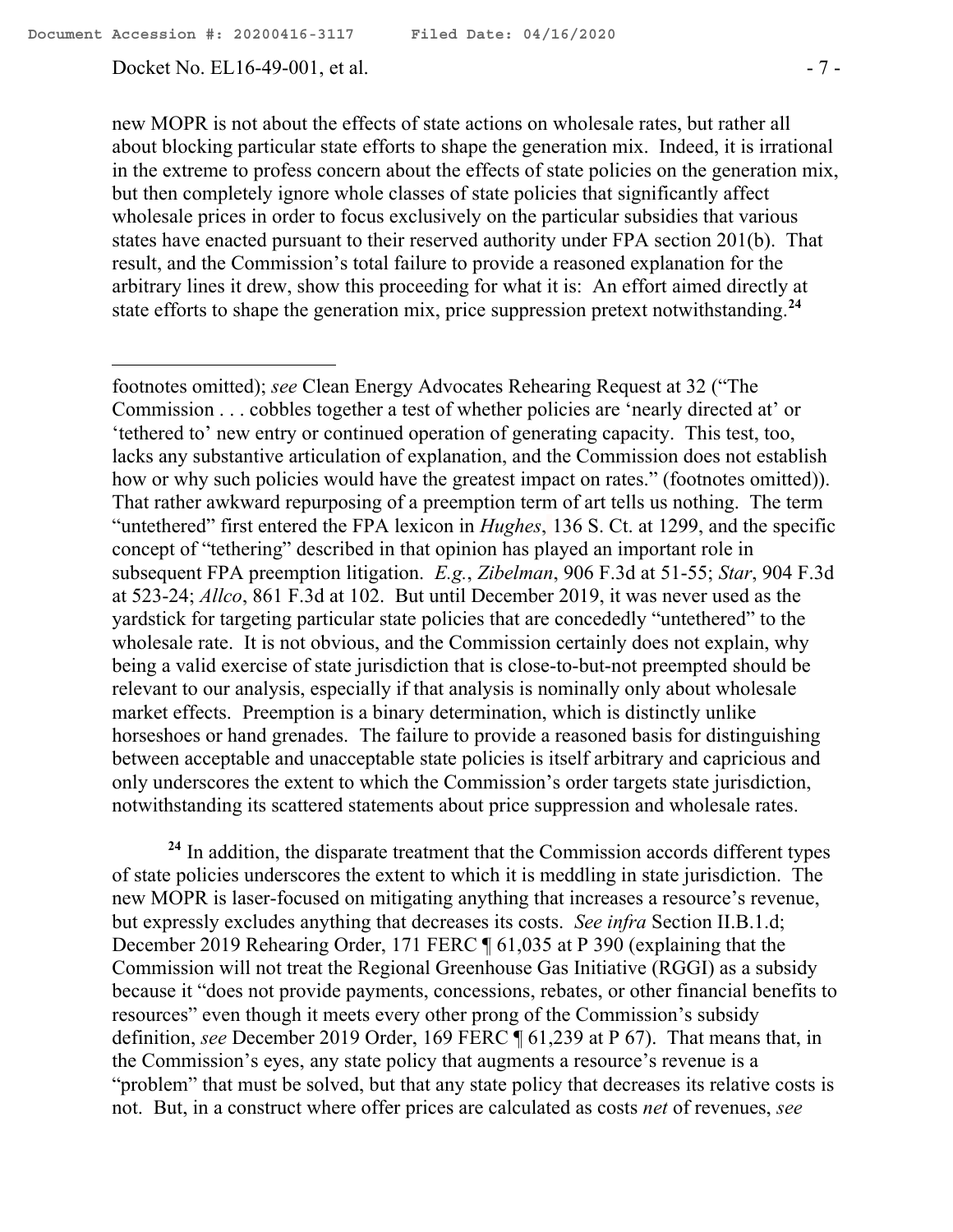#### Docket No. EL16-49-001, et al. - 8 -

 $10.$ And, lest there be any doubt, the December 2019 Order made clear that the Commission fully understood the effect of the MOPR on those disfavored state policies. As discussed further below,**<sup>25</sup>** the Commission refused to extend the MOPR to federal policies because doing so would "nullify" those policies.**<sup>26</sup>** Indeed, the Commission asserted that federal subsidies "distort competitive market outcomes" every bit as much as state subsidies**<sup>27</sup>** and that the only reason to refrain from applying the new MOPR to federal subsidies is that the Commission lacks the power to "nullify" or "disregard" federal legislation."**<sup>28</sup>** That moment of honesty revealed that the Commission knew exactly what its new MOPR did to the state regulation of generation facilities targeted in its order, undercutting its various statements about the MOPR's supposed limited effect on state resource decisionmaking. The problem for the Commission, is that it is equally impermissible for it to use its authority over wholesale rates in an attempt to nullify state regulation of the generation mix and it cannot, consistent with reasoned decisionmaking, insist that the MOPR has one effect on federal policies and a totally different effect on state policies. If the MOPR would nullify federal policies—an assessment with which I agree—than it must equally nullify state policies.

11. And, finally, the December 2019 Order admitted that its purpose was to the disfavored state actions with what the Commission described as "price signals on which investors and consumers can rely to guide the orderly entry and exit of economically efficient capacity resources."**<sup>29</sup>** That is to say, its goal was to establish a set of price signals to determine resource entry and exit in the capacity market *for the explicit purpose* of superseding state resource decisionmaking and to better reflect the

**<sup>25</sup>** *See infra* Section II.B.1.a.

**<sup>27</sup>** *Id.* P 10.

 $\overline{a}$ 

**<sup>28</sup>** *Id.* PP 10, 89.

**<sup>29</sup>** *Id.* P 40.

*infra* Section II.B.4, as both the net cost of new entry (Net CONE) and net avoidable cost rate (Net ACR) offer floors are, *see* Section II.B.4, whether a state policy operates on the revenue or cost side of resource's equation is utterly immaterial. Putting aside whether that distinction makes any sense, it shows the extent to which the Commission is meddling in state resource decisionmaking by finding that the effects of certain state policies are legitimate while the identical effects of others are not.

**<sup>26</sup>** December 2019 Order, 169 FERC ¶ 61,239 at PP 10, 89.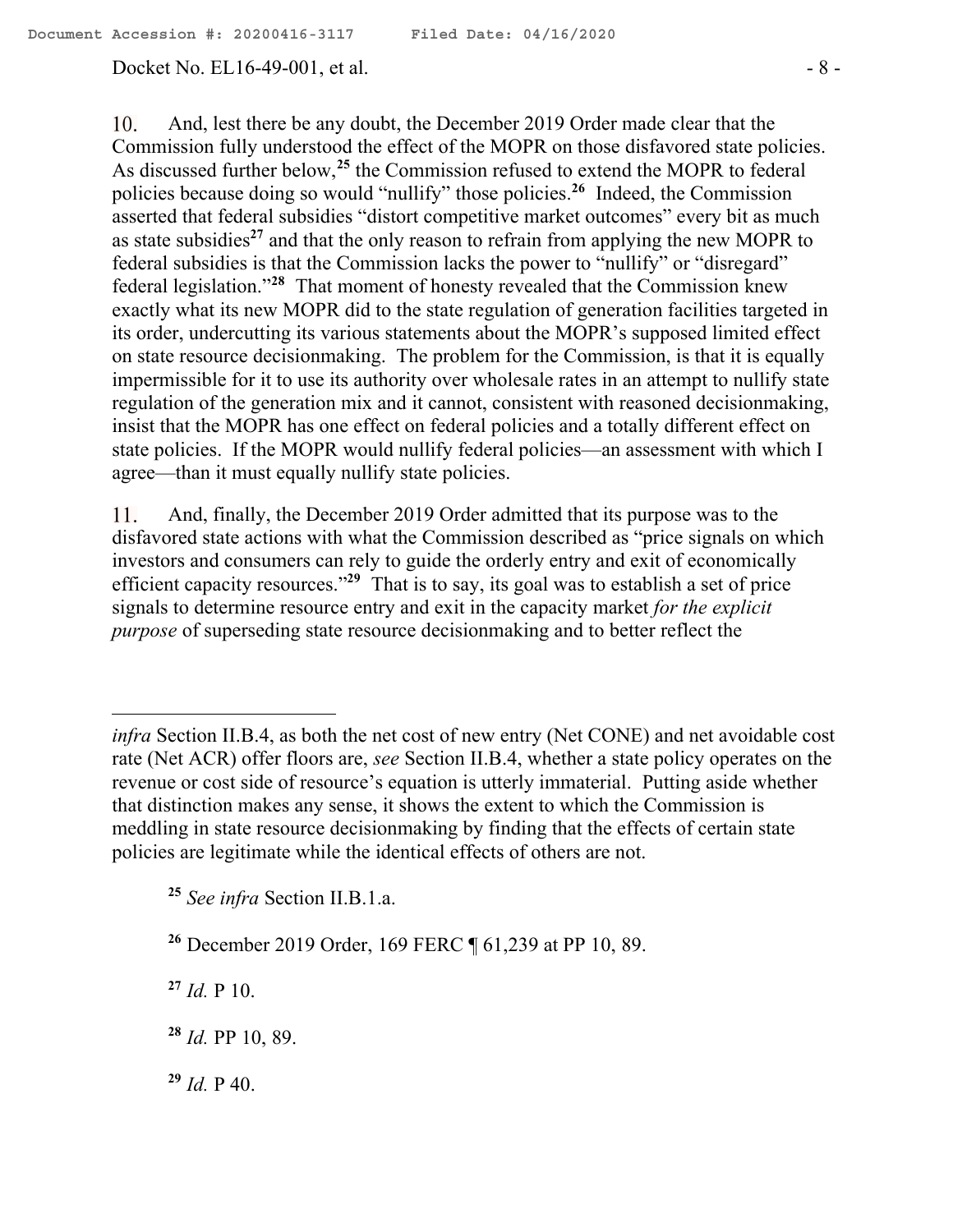Docket No. EL16-49-001, et al. - 9 -

 $\overline{a}$ 

Commission's preferences for merchant generators that do not rely on compensation they receive for addressing externalities.

12. In short, the December 2019 Order conceded that the "problem" was state efforts to shape the generation mix, that the Commission was focused *only* on those state efforts, that the Commission's action would "nullify" those state efforts, and that it would override those efforts in order to send price signals that better aligned with the Commission's preferences.**<sup>30</sup>** That directly targets states' reserved authority under section 201(b).

Today's orders erase any lingering doubt about the purpose and effect of the 13. Commission's new MOPR. In addition to affirming its earlier statements, the Commission doubles down on its still unexplained "most nearly tethered" standard, this time describing it as some form of administrative grace for which states should thank their lucky stars.**<sup>31</sup>** Putting aside the dripping arrogance of that worldview, the only issue that phrase elucidates is the extent to which today's orders are focused on blocking state efforts to shape the resource mix and not on the effects of state policies on wholesale markets.**<sup>32</sup>** After all, if today's orders were actually concerned with the wholesale-market effects of state policies, they would not excuse from the new MOPR general industrial development policies and local siting support—categories which have much larger effects on the wholesale market than many of the policies targeted in today's orders.**<sup>33</sup>**

**<sup>31</sup>** December 2019 Rehearing Order, 171 FERC ¶ 61,035 at P 78; *see supra* note 23.

**<sup>32</sup>** As discussed above, *supra note* 23 and accompanying text, the Commission's unexplained focus on only certain state policies, and not others that might equally cause the sort of price suppression about which it purports to be so concerned, lays bare that today's orders is about blocking disfavored state policies and not wholesale market effects. *See* December 2019 Rehearing Order, 171 FERC ¶ 61,035 at P 106 ("[T]he expanded MOPR is not intended to address all commercial externalities or opportunities that might affect the economics of a particular resource.").

**<sup>33</sup>** *See infra* Section II.B.3.

**<sup>30</sup>** As discussed further below, it is hard to tally up the cumulative effect of today's orders and find that characterization even remotely accurate. In any case, a policy of blocking state efforts to address externalities is itself very much a policy, not the absence thereof. Elsewhere, the Commission suggests that it lacks the authority to directly address any environmental considerations. *E.g.*, December 2019 Rehearing Order, 171 FERC  $\P$  61,035 at P 41. Assuming, for the moment, the accuracy of that statement, it still does not explain why the Commission should or must affirmatively block state efforts to the same using authority that no one contests they possess.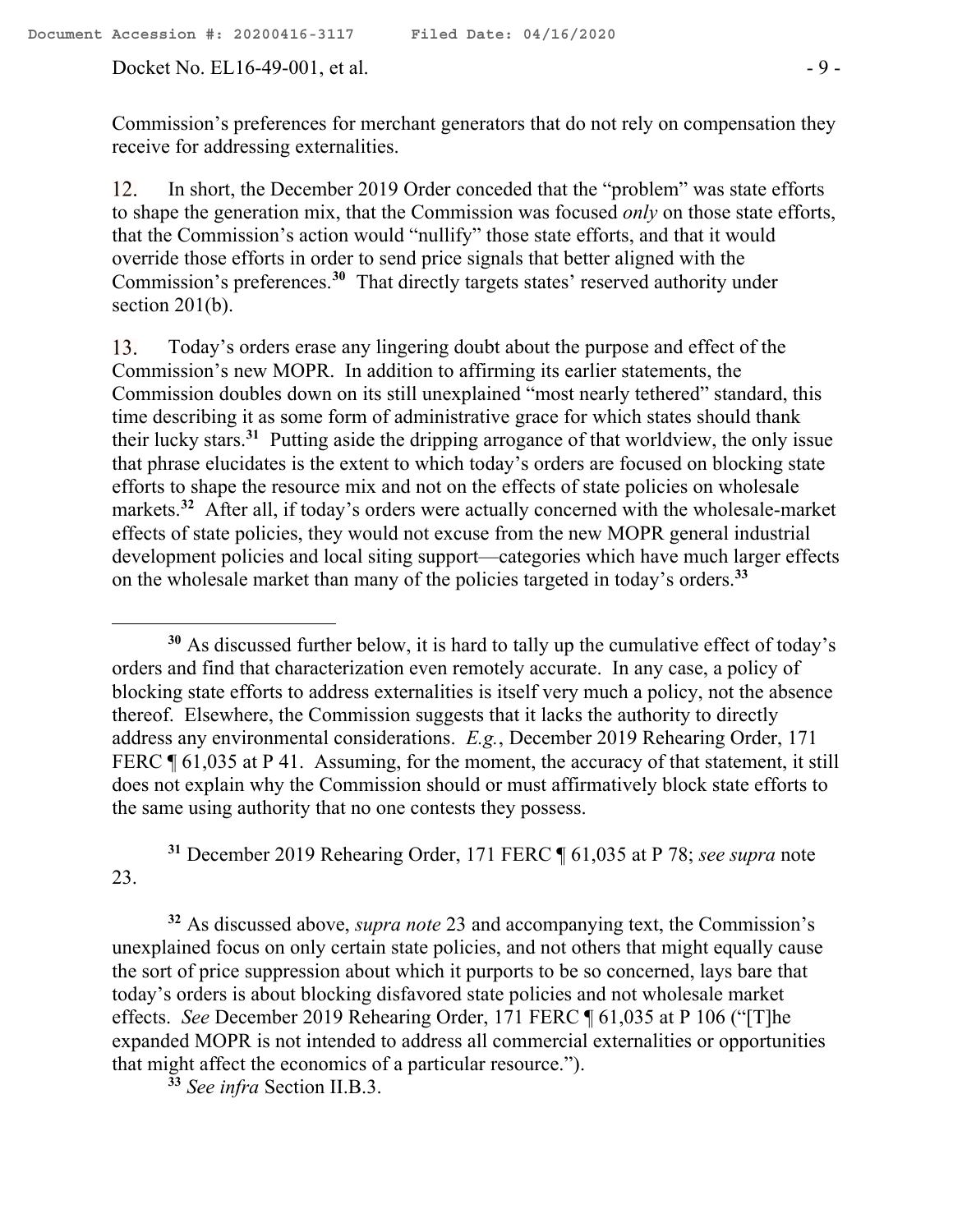Docket No. EL16-49-001, et al. - 10 -

14. But that is not even the half of it. A few hundred paragraphs later, the Commission comes right out and admits that its goal is to penalize and, ultimately, discourage states from exercising their exclusive jurisdiction. In patting itself on the back for issuing what it describes as a "decisive order," the Commission laments the fact that its supposedly decisive order was not enough to deter states from continuing to exercise their section 201(b) jurisdiction.**<sup>34</sup>** But it is no more our role to deter states from regulating generation facilities than it is the states' role to prevent us from ensuring that rates are just and reasonable.<sup>35</sup> And, as the Supreme Court has repeatedly made clear, the FPA does not permit FERC or the states to exercise their authority under the FPA to target the other sovereign's exclusive jurisdiction. **36**

15. All told, this simply is not a proceeding where "the Commission's justifications for regulating . . . are all about, and only about, improving the wholesale market."**<sup>37</sup>** Unlike the rule upheld in *EPSA*, where the matters subject to state jurisdiction "figure[d] no more in the Rule's goals than in the mechanism through which the Rule operates," state actions are front and center in the Commission's justification for acting.**<sup>38</sup>** To be sure, the Commission doffs its hat to "price suppression" throughout the orders. But repeating the phrase "price suppression" does not change the fact that the Commission's stated concern in the June 2018 Order, the December 2109 Order, and today's orders is

<sup>35</sup> Elsewhere in today's orders, the Commission suggests that federal subsidies, presumably in contrast to state subsidies, are as "equally valid" as regulations under the FPA. December 2019 Rehearing Order, 171 FERC ¶ 61,035 at P 120. There is no basis for the insinuation that state subsidies are somehow less valid than federal ones. Although it is true that state subsidies that directly regulate or aim at the Commission's exclusive jurisdiction or that conflict with a Commission regulation are preempted, *see supra* P 7, the December 2019 Rehearing Order deals with state actions that are concededly not preempted and were enacted pursuant to the states exercise of their reserved authority under the FPA. *See, e.g.*, December 2019 Rehearing Order, 171 FERC ¶ 61,035 at PP 76-77. But, although the Commission's "equally valid" rationale is unhelpful as a statement of law, it is a revealing illustration of the attitude toward state authority that pervades the order.

**<sup>36</sup>** *See supra* P 7.

**<sup>37</sup>** *EPSA*, 136 S. Ct. at 776 (citing *Oneok*, 135 S. Ct. at 1599).

**<sup>38</sup>** *Id*.

 $\overline{a}$ 

**<sup>34</sup>** December 2019 Rehearing Order, 171 FERC ¶ 61,035 at P 319 ("Even after the June 2018 Order, certain states pursued new or expanded out-of-market support for preferred resources").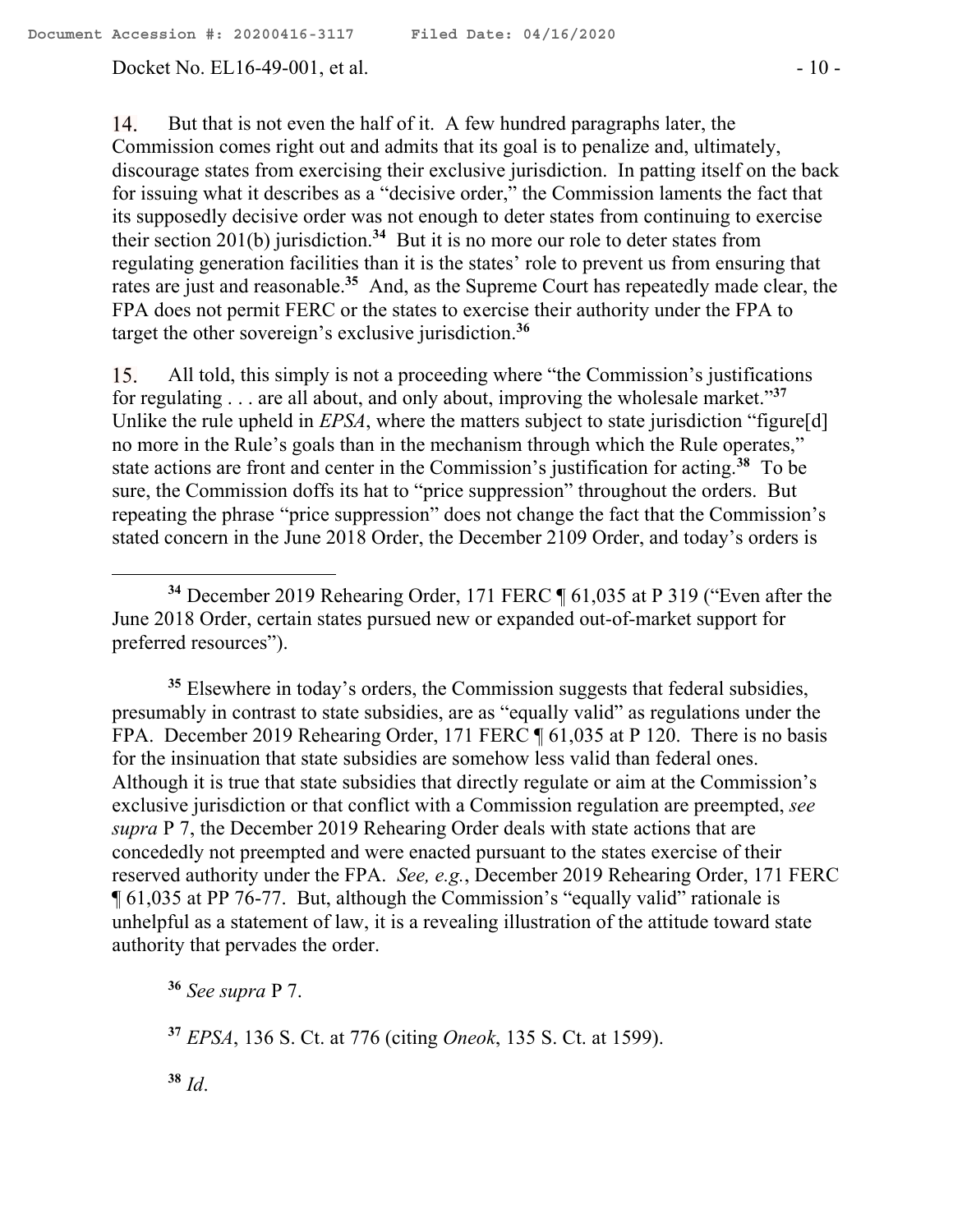Docket No. EL16-49-001, et al. - 11 -

the states' exercise of their authority under section 201(b) or the fact that the goal of the new MOPR is to "nullify" and "disregard" the effects of state resource decisionmaking. Similarly, the Commission's observation that it is not literally precluding states from building new resources is beside the point. As I explained in my earlier dissent, that is the equivalent of saying that a grounded teenager is not being punished because he can still play in his room—it deliberately mischaracterizes both the intent and the effect of the action in question.**<sup>39</sup>**

The extent to which the Commission is attempting to interfere with state resource 16. decisionmaking is even clearer with a little context. The MOPR was originally used to mitigate buyer-side market power within the wholesale market<sup>40</sup>—a concern at the heart of the Commission's responsibility to ensure that wholesale rates are just and unreasonable.**<sup>41</sup>** And for much of the MOPR's history, that is what it did. Even when the Commission eliminated the categorical exemption for resources developed pursuant to state public policy, the Commission limited the MOPR's application only to natural gasfired resources—*i.e.*, those that would most likely be used as part of an effort to decrease capacity market prices.**<sup>42</sup>**

**<sup>39</sup>** December 2019 Order, 169 FERC ¶ 61,239 (Glick, Comm'r, dissenting at P 13).

**<sup>40</sup>** Specifically, those early MOPRs were designed to ensure that net buyers of capacity were not able to use market power to drive down the capacity market price. *See N.Y. Indep. Sys. Operator, Inc.*, 170 FERC ¶ 61,121 (2020) (Glick, Comm'r, dissenting at P 2); *see generally* Richard B. Miller, Neil H. Butterklee & Margaret Comes, *"Buyer-Side" Mitigation in Organized Capacity Markets: Time for a Change?*, 33 Energy L.J. 459 (2012) (discussing the history of buyer-side mitigation at the Commission).

**<sup>41</sup>** *See, e.g.*, *Nat'l Ass'n of Regulatory Util. Comm'rs v. FERC*, 475 F.3d 1277, 1280 (D.C. Cir. 2007) (noting that "FERC's authority generally rests on the public interest in constraining exercises of market power"); *Pub. Util. Dist. No. 1 of Snohomish Cty. v. Dynegy Power Mktg., Inc.*, 384 F.3d 756, 760 (9th Cir. 2004) (explaining that the absence of market power could provide a strong indicator that rates are just and reasonable); *Tejas Power Corp. v. FERC*, 908 F.2d 998, 1004 (D.C. Cir. 1990) ("In a competitive market, where neither buyer nor seller has significant market power, it is rational to assume that the terms of their voluntary exchange are reasonable, and specifically to infer that the price is close to marginal cost, such that the seller makes only a normal return on its investment."); *see also N.Y. Indep. Sys. Operator, Inc.*, 170 FERC ¶ 61,121 (Glick, Comm'r, dissenting at P 2) (explaining that "the Commission's buyerside market power mitigation regime should focus only on actual market power" a concern that "is both more consistent with the FPA's dual-federalist design and the Commission's core responsibility as a regulator of monopoly/monopsony power").

**<sup>42</sup>** *See N.J. Bd. of Public Utils. v. FERC*, 744 F.3d 74, 106-07 (3d Cir. 2014)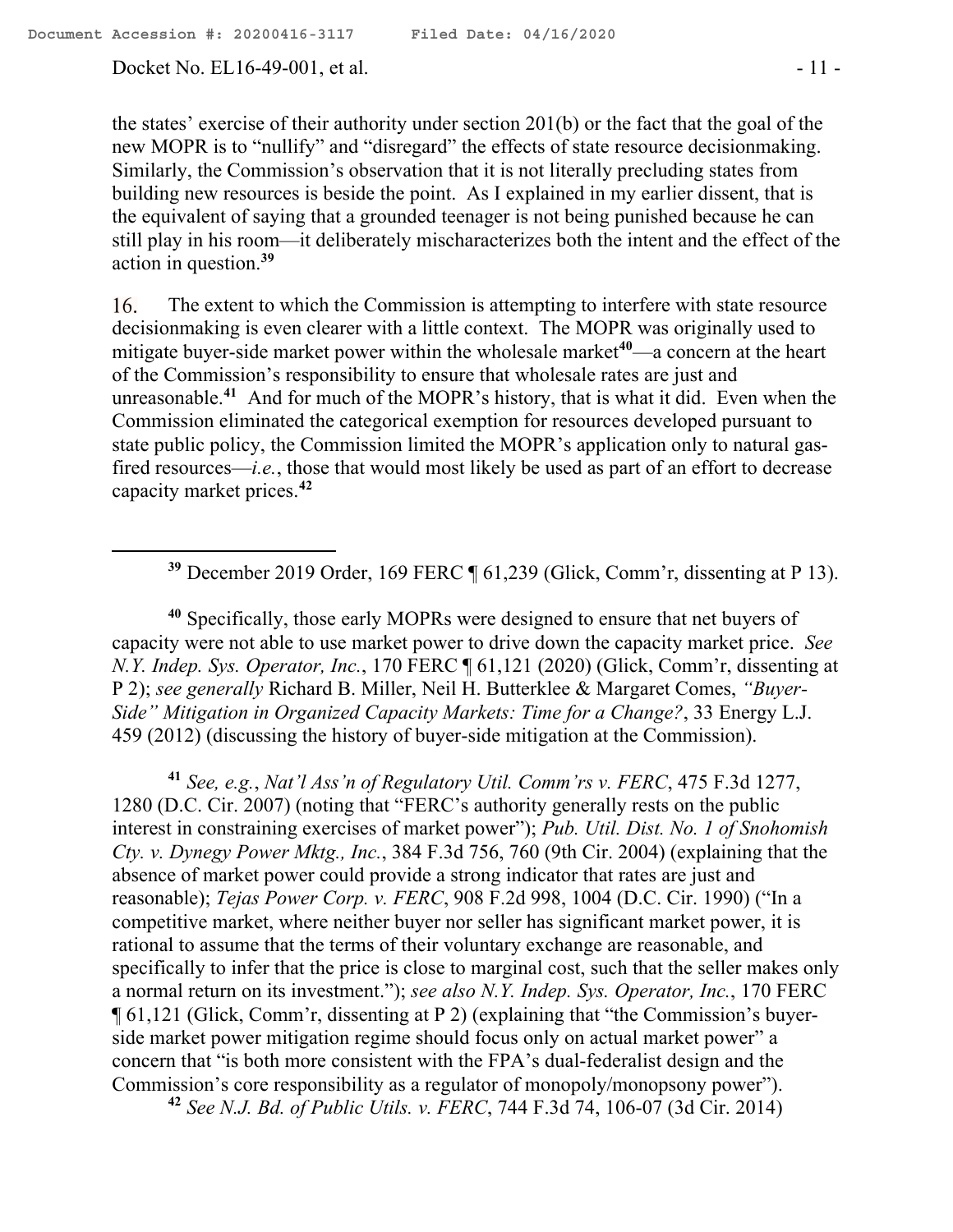Docket No. EL16-49-001, et al. - 12 -

How things have changed. Today, the Commission expressly admits that, for the 17. first time, the MOPR is no longer about buyer-side market power.**<sup>43</sup>** Instead, as noted, it is all about and only about nullifying the effects of state public policies. That dramatic shift began only in 2018, more than a decade after the MOPR was first employed to mitigate the exercise of market power.**<sup>44</sup>** The intervening two years have been headspinning as the Commission has rapidly transformed a narrowly tailored anti-monopsony measure into a regime for blocking state efforts to shape the generation mix.

18. At no point, however, has the Commission been able to coherently justify the MOPR's change of target. It first claimed that this transformation of the MOPR was necessary to ensure "investor confidence" and the ability of unsubsidized resources to compete against resources receiving state support.**<sup>45</sup>** A few months later, at the outset of this proceeding, the Commission abandoned "investor confidence" and asserted that the need to mitigate state policies in order to protect the "integrity" of the capacity market another concept that it did not bother to explain.**<sup>46</sup>** And last December, the Commission added yet another new twist: That state subsidies "reject the premise of the capacity market."<sup>47</sup> But, as with investor confidence and market integrity, it is hard to know exactly what that premise is. Today's orders provide more of the same, reiterating those

**<sup>43</sup>** December 2019 Rehearing Order, 171 FERC ¶ 61,035 at P 45 (stating that "the expanded MOPR does not focus on buyer-side market power mitigation").

**<sup>44</sup>** *See ISO New England Inc.*, 162 FERC ¶ 61,205, at PP 20-26 (2018). That order also came after every existing court case considering the legality of the Commission's use of the MOPR.

**<sup>45</sup>** *Id.* P 21.

 $\overline{a}$ 

**<sup>46</sup>** June 2018 Order, 163 FERC ¶ 61,236 at PP 150, 156, 161.

**<sup>47</sup>** December 2019 Order, 169 FERC ¶ 61,239 at P 17.

<sup>(</sup>*NJBPU*) (summarizing the Commission's reasoning for limiting the MOPR to only natural gas-fired resources). The Commission asserts, without explanation, that there is a "clear tension" between the 2011 order eliminating the public policy exemption to thenlimited MOPR and recent state efforts to shape the generation mix. December 2019 Rehearing Order, 171 FERC ¶ 61,035 at P 320. Nonsense. The 2011 order specifically exempted all non-natural-gas-fired resources from the MOPR, squarely foreclosing whatever tension the Commission pretends to uncover today. In any case, it is hardly fair to assign states the responsibility for predicting when the Commission will abandon its precedent and entirely reorient its approach to regulating a construct like the PJM capacity market.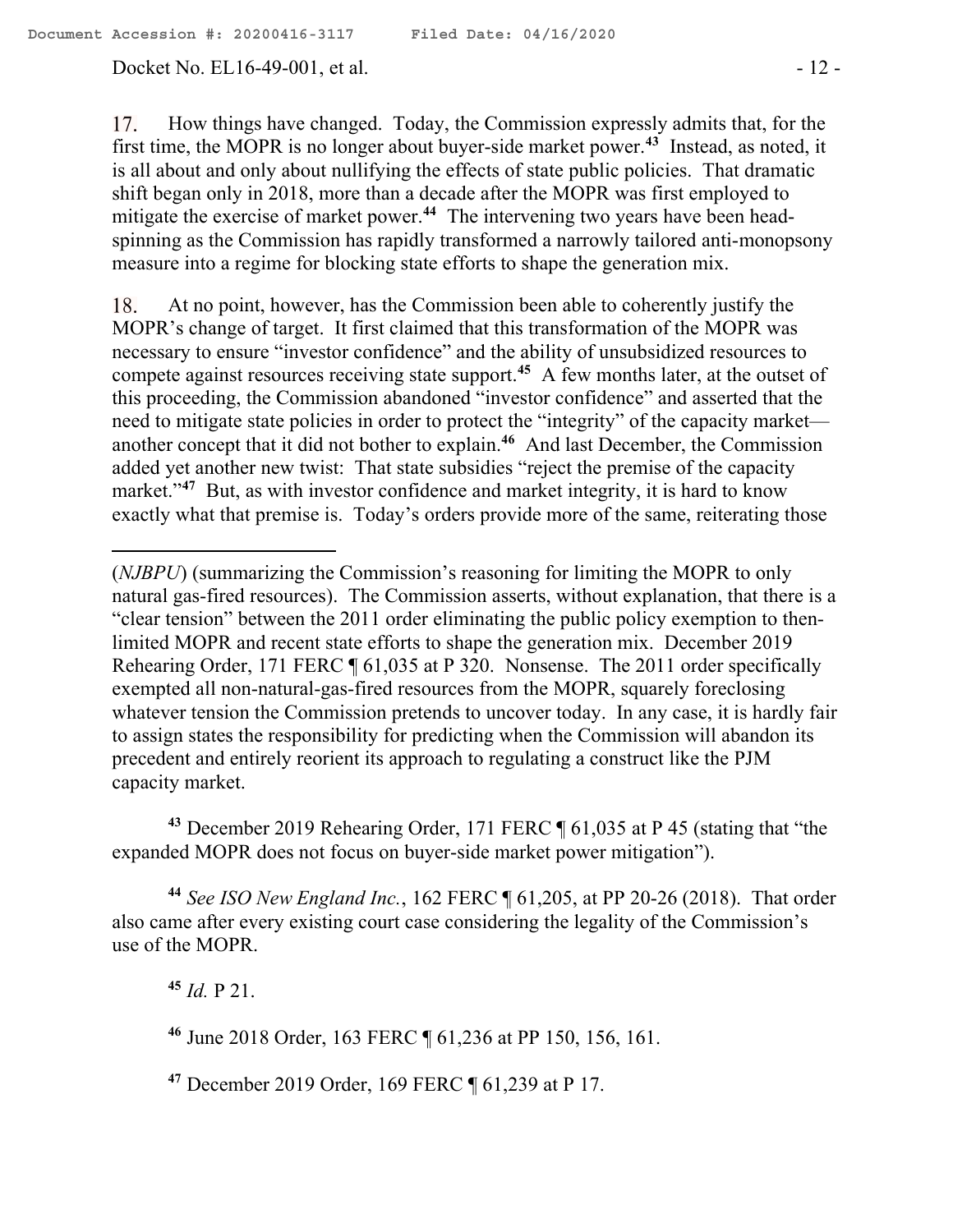Docket No. EL16-49-001, et al. - 13 -

buzz words without any further explanation.**<sup>48</sup>** If there is one thing that those inscrutable terms share, it is their inability to conceal, much less justify, the fundamental shift in the Commission's focus.**<sup>49</sup>** The Commission's effort to recast the MOPR as always having been about price suppression at some level of generality**<sup>50</sup>** obfuscates that point and badly mischaracterizes the recent shift in the MOPR's focus.

Neither of the Commission's responses provide it much cover. First, the 19. Commission asserts that the new MOPR does not intrude on states' exclusive jurisdiction just because it "affect[s] matters within the states' jurisdiction."**<sup>51</sup>** Of course that is true; *EPSA* tells as much.<sup>52</sup> But it is also beside the point. My argument—and the arguments made by several parties on rehearing**<sup>53</sup>**—is that the Commission is exercising its authority

**<sup>49</sup>** Public Power Entities Rehearing Request at 6-7 ("The Commission did not justify the transformation of the MOPR from a limited mechanism aimed at preventing price suppression by subsidized new entry into a sweeping restriction on almost all forms of non-federal support for generation resources.").

**<sup>50</sup>** December 2019 Order, 169 FERC ¶ 61,239 at 136; *see* December 2019 Rehearing Order, 171 FERC ¶ 61,035 at P 338 ("[T]he December 2019 Order expands the scope of the MOPR, but not its underlying purpose."). As I noted in my underlying dissent, suggesting that the MOPR has always been about price suppression is the equivalent of saying that speed limits have always been about keeping people from getting to their destination too quickly. There is a sense in which that is true, but it kind of misses the point. December 2019 Order, 169 FERC ¶ 61,239 (Glick, Comm'r, dissenting at n.35).

**<sup>51</sup>** December 2019 Rehearing Order, 171 FERC ¶ 61,035 at PP 15-16.

**<sup>52</sup>** *EPSA*, 136 S. Ct. at 776 ("[A] FERC regulation does not run afoul of § 824(b)'s proscription just because it affects—even substantially—the quantity or terms of retail sales.").

**<sup>53</sup>** *See, e.g.* Public Power Entities Rehearing Request at 13-15; Clean Energy

 $\overline{a}$ **<sup>48</sup>** *E.g.*, December 2019 Rehearing Order, 171 FERC ¶ 61,035 at P 78 (asserting that "[t]he Commission may, as here, take action to protect the integrity of federallyregulated markets against state policies" without explaining what exactly integrity means in this context); *id.* P 320 (explaining that the various exemptions provided for in the December 2019 Order are for "resources that accept the premise of a competitive capacity market" (quoting December 2019 Order, 169 FERC ¶ 61,239 at P 17)); *id.* P 337 (asserting that "[t]he replacement rate directed in the December 2019 Order addresses State-Subsidized Resources, which pose a risk to the integrity of competition in the wholesale capacity market").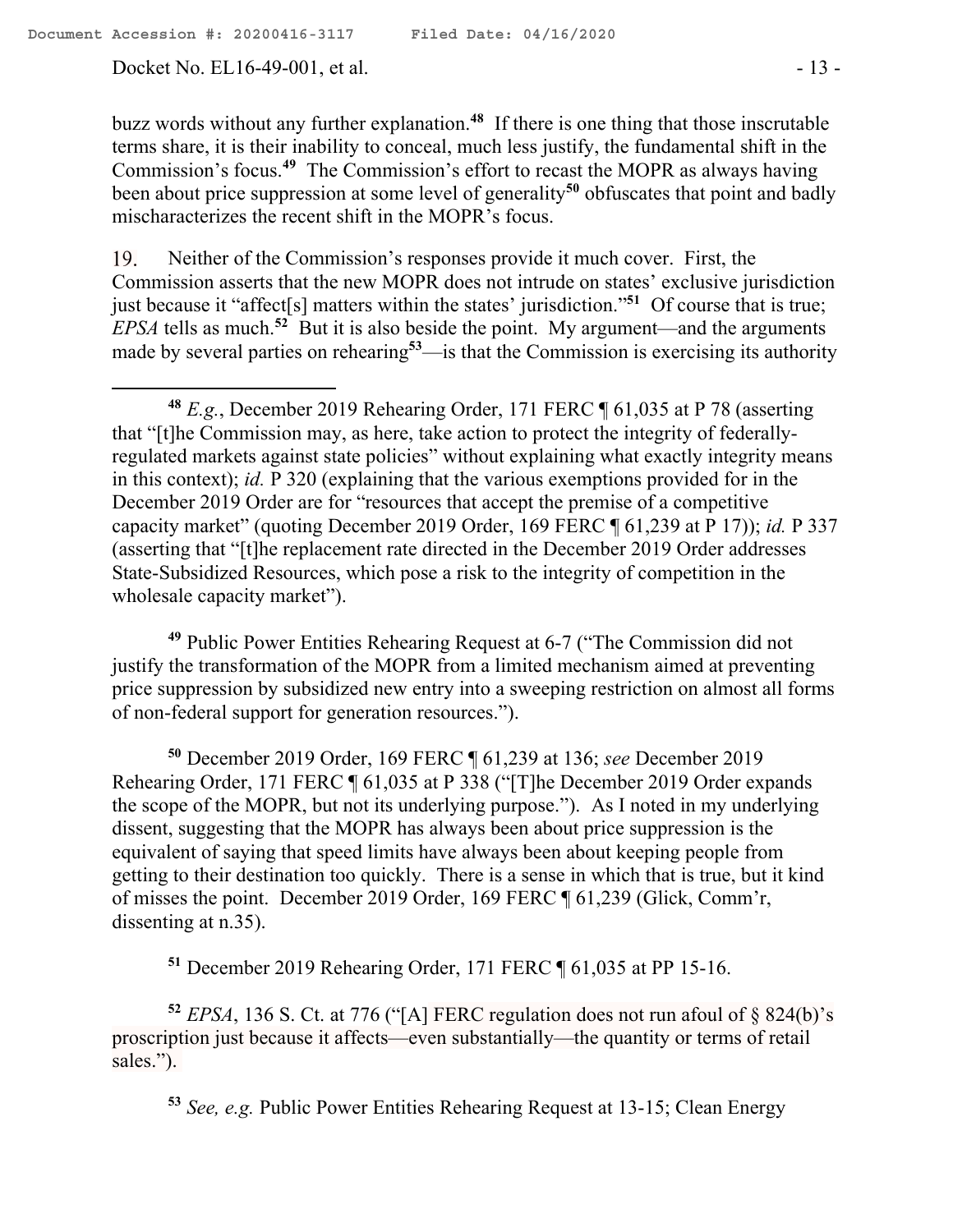Docket No. EL16-49-001, et al. - 14 -

over wholesale sales to "aim at" or "target" matters subject to exclusive state jurisdiction. As explained above, the "goals" of the new MOPR and the mechanism "through which [it] operates" demonstrate an unmistakable focus on states' exercise of their reserved authority.**<sup>54</sup>** That means that, unlike the rule in *EPSA*, today's orders are not "all about, and only about, improving the wholesale market."**<sup>55</sup>** Accordingly, the Court's precedent regarding the incidental effects of a valid exercise of Commission authority are beside the point.

20. In addition, the Commission appears to suggest that it can overstep its jurisdictional bounds only if it *literally* requires states to build certain resources or prevents states from doing the same.**<sup>56</sup>** In other words, the Commission's theory of the case is that it exceeds its jurisdiction *only* if it directly regulates the construction of new resources. But that suggestion is inconsistent with the Supreme Court's recent cases, including *EPSA*, that make clear that the FPA does not permit federal or state regulators to use their authority in an attempt to interfere with the other's sphere of exclusive jurisdiction by aiming at or targeting the matters peculiarly within that sphere. **57** Accordingly, the Commission's reasoning is both a misapplication of the law and arbitrary and capricious insofar as it utterly misses the point of the argument made by several parties on rehearing.**<sup>58</sup>**

21. Second, the Commission points to a handful of court of appeals decisions upholding various Commission orders addressing capacity markets. None of those cases sanction the Commission's actions in this proceeding. The December 2019 Rehearing Order contends principally that the U.S. Court of Appeals for the Third Circuit's (Third Circuit) decision in *NJPBU* inoculates the Commission against any charge that it has exceeded its jurisdiction by intruding on state authority over resource decisionmaking.**<sup>59</sup>**

Advocates Rehearing Request at 85-89.

**<sup>54</sup>** *EPSA* 136 S. Ct. at 776-77.

**<sup>55</sup>** *Id*. at 776.

 $\overline{a}$ 

**<sup>56</sup>** *See* December 2019 Rehearing Order, 171 FERC ¶ 61,035 at P 17.

**<sup>57</sup>** *See supra* P 7; *EPSA* 136 S. Ct. at 776-77.

**<sup>58</sup>** *See, e.g.*, Public Power Entities Rehearing and Clarification Request at 13-16; Clean Energy Associations Rehearing and Clarification Request at 10-11; Maryland Commission Rehearing and Clarification Request at 9-13; *see also supra* P 7; December 2019 Order, 169 FERC ¶ 61,239 (Glick, Comm'r, dissenting at PP 7-17).

**<sup>59</sup>** December 2019 Rehearing Order, 171 FERC ¶ 61,035 at P 16 ("The court's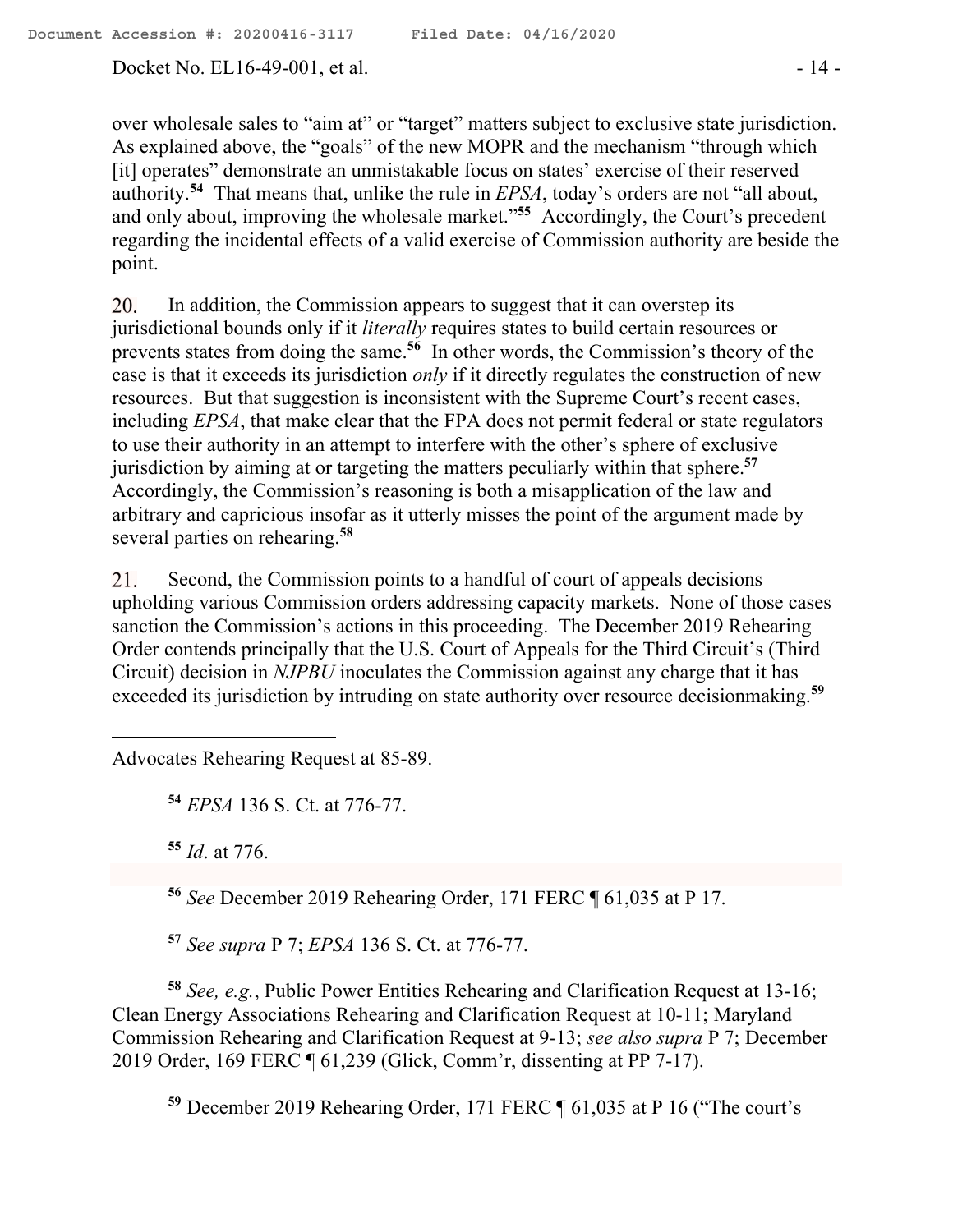Docket No. EL16-49-001, et al. - 15 -

That is not how precedent works. Just because a court upheld one order against a particular challenge does not mean that it would uphold all similar orders against other challenges.

22. In any case, the orders in this proceeding bear only a surface-level similarity to *NJBPU*. **60** As the Third Circuit explained, the purpose of the MOPR on review in that case was limited to mitigating the exercise of buyer-side market power**<sup>61</sup>**—a concern that, as noted, lies at the core of the Commission's authority over wholesale rates and practices.**<sup>62</sup>** Consistent with that focus, that MOPR applied only to natural gas-fired power plants because they were the resources that a large net buyer of capacity could rationally use to suppress the capacity market clearing price.**<sup>63</sup>** In that case, the Commission eliminated an "exception" from the MOPR that had previously allowed state-sponsored natural gas-fired units to skirt the MOPR.**<sup>64</sup>** The Commission justified its decision by pointing to a pair of (ultimately preempted) state laws that subsidized new natural gas plants by effectively guaranteeing them a predetermined wholesale rate.**<sup>65</sup>**

**<sup>60</sup>** *See supra* PP 16-18 (discussing the MOPR's evolution).

**<sup>61</sup>** *NJBPU*, 744 F.3d at 84-85. In other words, the "aim" or "target" of the MOPR was limited to the exercise of wholesale market power. *Id.* 

**<sup>62</sup>** *See supra* note 41.

**<sup>63</sup>** *NJBPU*, 744 F.3d at 106 ("[T]he only resources subject to the MOPR are natural gas-fired technologies."); *id.* ("FERC asserts that the characteristics of gas units make them more likely to be used as price suppression tools." (internal quotation marks omitted)).

**<sup>64</sup>** *Id.* at 79.

**<sup>65</sup>** *PJM Interconnection, L.L.C.*, 135 FERC ¶ 61022, at P 139 (2011); *id.* PP 128- 138 (discussing the evidence in the record). In *Hughes*, the Supreme Court subsequently held that the Maryland law, which was functionally identical to the New Jersey law, was preempted because it aimed at FERC's exclusive jurisdiction over wholesales. 136 S. Ct. at 1928. That the Commission's elimination of the state resource exemption was both focused exclusively on the exercise of buyer-side market power and in response to a state's "intrusion" on FERC's exclusive jurisdiction, *id.* n.11, only underscores the differences between that decision and today's orders.

decision in *NJBPU* demonstrates that the findings from the December 2019 Order are within the Commission's jurisdiction."); June 2018 Rehearing Order, 171 FERC ¶ 61,034 at P 66.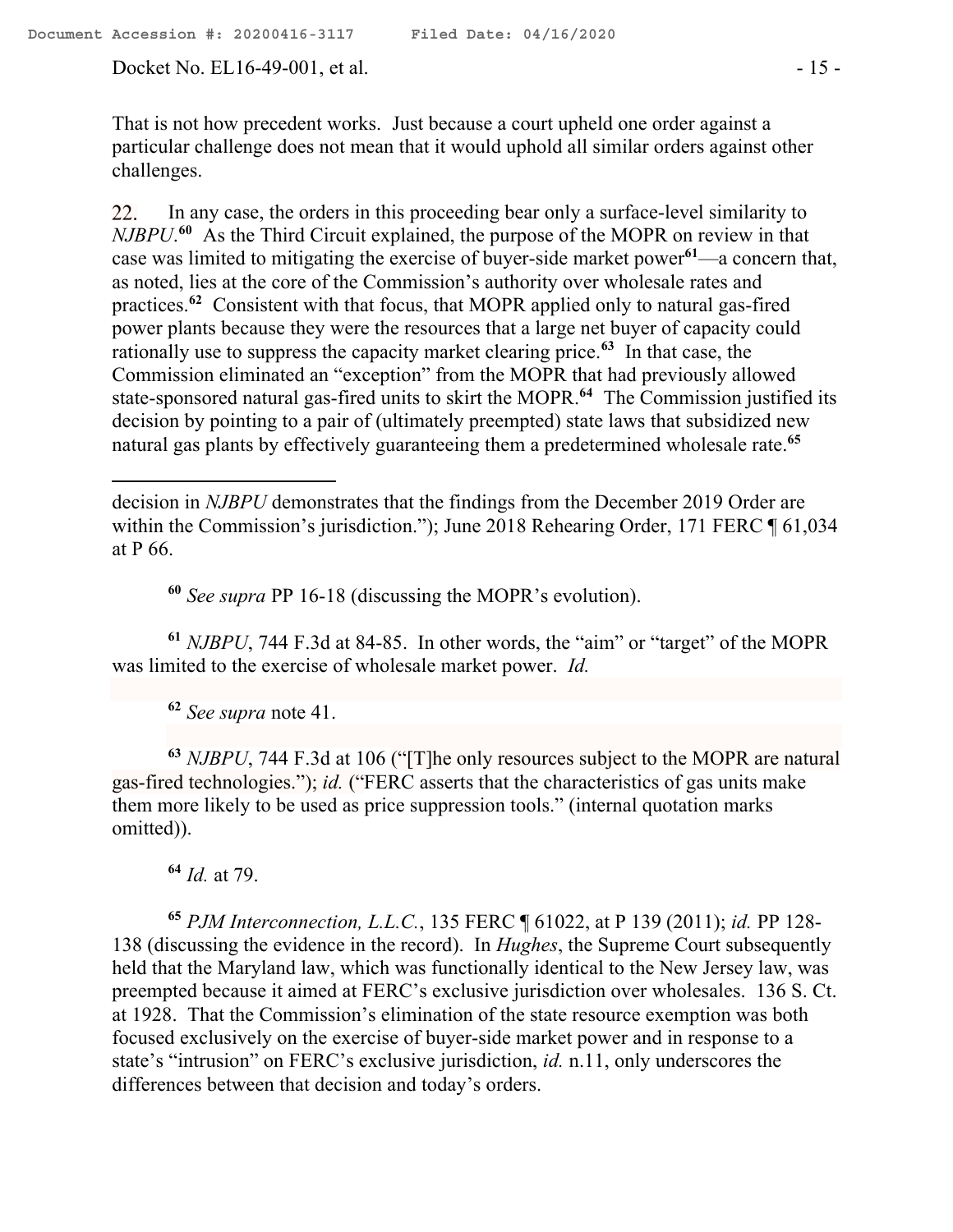Docket No. EL16-49-001, et al. - 16 -

The court concluded that all the MOPR did in that case was ensure a "new resource is economical*—i.e.,* that it is needed by the market—and ensures that its sponsor cannot exercise *market power* by introducing a new resource into the auction at a price that does not reflect its costs and that has the effect of lowering the auction clearing price."**<sup>66</sup>** In addition, in reviewing those facts, the court observed that "FERC's enumerated reasons for approving the elimination of the state-mandated exception relate directly to the wholesale price for capacity."**<sup>67</sup>**

23. Today's orders are an altogether different animal. As noted above, the December 2019 Rehearing Order explicitly disavows the mitigation of market power as the basis for the new MOPR,**<sup>68</sup>** instead making it "all about and only about"**<sup>69</sup>** "nullifying"**<sup>70</sup>** state efforts to shape the generation mix**<sup>71</sup>**—or at least those state efforts that the Commission dislikes.**<sup>72</sup>** As explained above, today's orders—and, indeed, every order in this proceeding—has made clear that the aim of the new MOPR is to "deter" states from

**<sup>66</sup>** *NJBPU*, 744 F.3d at 97 (emphasis added).

**<sup>67</sup>** *Id*.

 $\overline{a}$ 

**<sup>68</sup>** *See supra* P 7; December 2019 Rehearing Order, 171 FERC ¶ 61,035 at P 45 ("[T]he expanded MOPR does not focus on buyer-side market power mitigation."); June 2018 Rehearing Order, 171 FERC ¶ 61,034 at P 56.

**<sup>69</sup>** *EPSA*, 136 S. Ct. at 776.

**<sup>70</sup>** As noted, this is the Commission's own term for describing the effect that applying the MOPR has on a particular policy. December 2019 Order, 169 FERC ¶ 61,239 at P 87. On rehearing, several parties identified the tension between the Commission's assertions that it could not apply the MOPR to federal policies because to do so would "nullify" those policies and its statements that applying the MOPR to state policies has no effect whatsoever. December 2019 Rehearing Order, 171 FERC ¶ 61,035 at P 12.Although the Commission summarizes some of those arguments, it does not respond to them.

**<sup>71</sup>** *See supra* P 9 (explaining how the Commission's orders focus only on state efforts to regulate the generation mix and not on other state efforts that could conceivably have the same price suppressive effects). Even PJM, which brought this problem to our doorstep in 2018, criticizes the Commission for abandoning the MOPR's role as "guardrail" and turning it into an "over-broad and over-prescriptive" rule that "needlessly interferes with state resource policies." PJM Rehearing and Clarification Request at 6-9.

**<sup>72</sup>** *See supra* PP 11-12; *infra* Section II.B.1.d.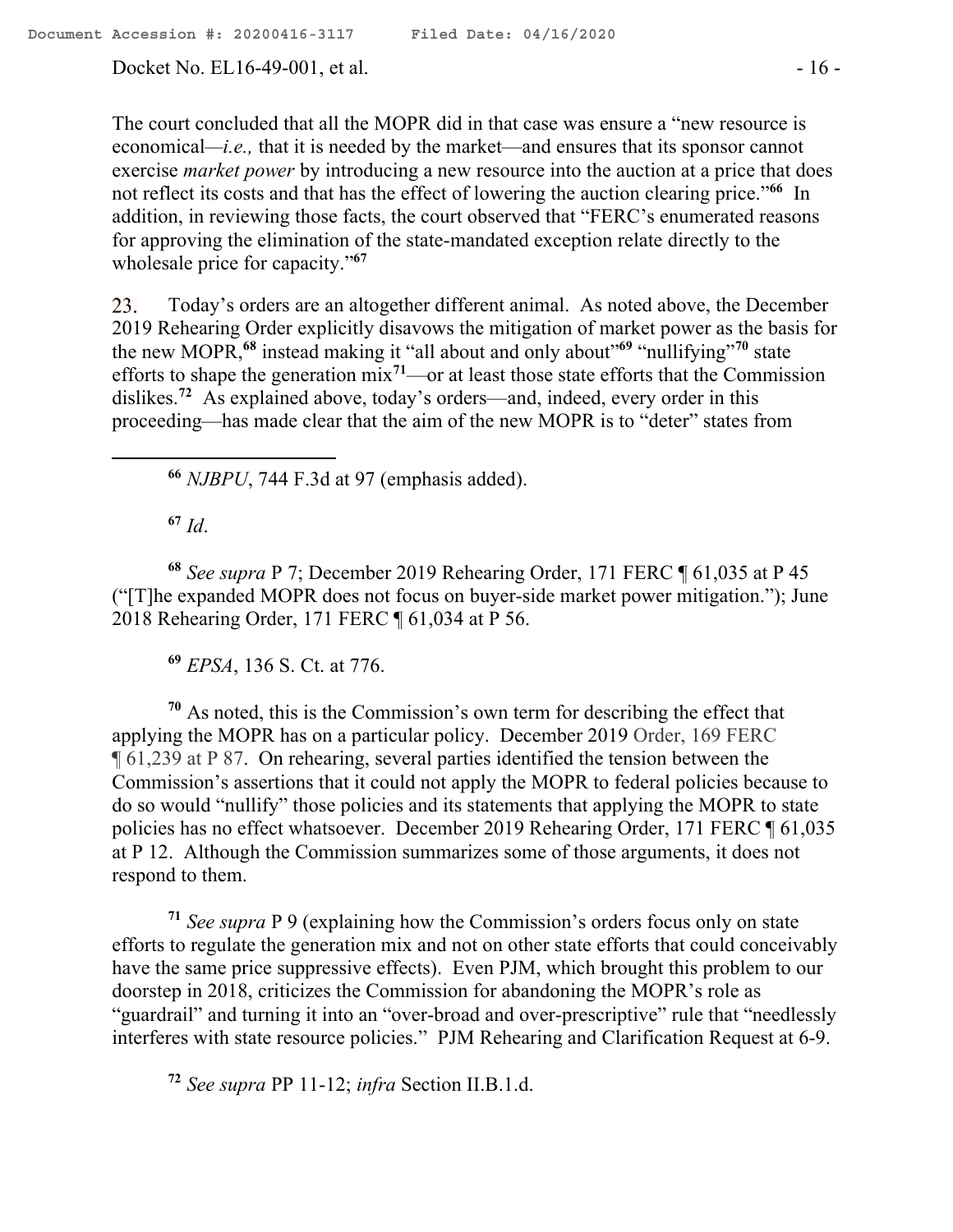Docket No. EL16-49-001, et al. - 17 -

taking actions of which the Commission disapproves.**<sup>73</sup>** That makes today's orders a far cry from *NJBPU.* In addition, the new MOPR mitigates indiscriminately and explicitly does not require that the mitigated state policy actually affect the capacity market clearing price or even be likely to have such an effect.**<sup>74</sup>** That is distinctly unlike the targeted MOPR in *NJBPU* that addressed only the resources most likely to be used in an exercise of market power.<sup>75</sup> Simply put, the MOPR addressed in today's orders is so fundamentally different from that before the court in *NJBPU* as to render the holding in that case next to meaningless as applied to these orders.

The Commission also suggests that the D.C. Circuit's decisions in *Connecticut*  24. *Department* and *Municipalities of Groton* support today's outcome.**<sup>76</sup>** But those cases have even less in common with the facts before us than *NJBPU.* In both instances, the court upheld the Commission's authority to require wholesale buyers to purchase particular quantities of capacity.**<sup>77</sup>** As the Court explained in *Connecticut Department*, the Commission's focus was squarely on market structures that would motivate utilities to develop or acquire the necessary capacity.**<sup>78</sup>** But the Court went out of its way to explain that nothing in the Commission's orders in any way limited the states' ability to *influence* or, indeed, directly select the resources that would meet those capacity requirements.**<sup>79</sup>** And that is where any superficial similarity to today's orders ends. As noted, the new MOPR is expressly about limiting—"nullify[ing]" to use the

**<sup>73</sup>** *See supra* P 14.

 $\overline{a}$ 

**<sup>74</sup>** December 2019 Rehearing Order, 171 FERC ¶ 61,035 at P 132.

**<sup>75</sup>** Public Power Entities Rehearing Request at 15 (The "expansion of the MOPR fundamentally alters its purposes and impact in a way that impermissibly intrudes on state authority.").

**<sup>76</sup>** December 2019 Rehearing Order, 171 FERC ¶ 61,035 at P 15 & n.45 (citing *Conn. Dep't of Pub. Util. Control v. FERC*, 569 F.3d 477, 481-82 (D.C. Cir. 2009) and *Muns. of Groton v. FERC*, 587 F.2d 1296, 1301 (D.C. Cir. 1978)).

**<sup>77</sup>** *Connecticut Dep't*, 569 F.3d 481-85; *id.* at 482 (explaining that *Municipalities of Groton* "sustained the Commission's jurisdiction to review the 'deficiency charges' ... charged . . . when member utilities failed to live up to their share of NEPOOL's reliability requirement").

**<sup>78</sup>** *Id.* at 482.

**<sup>79</sup>** *Id.*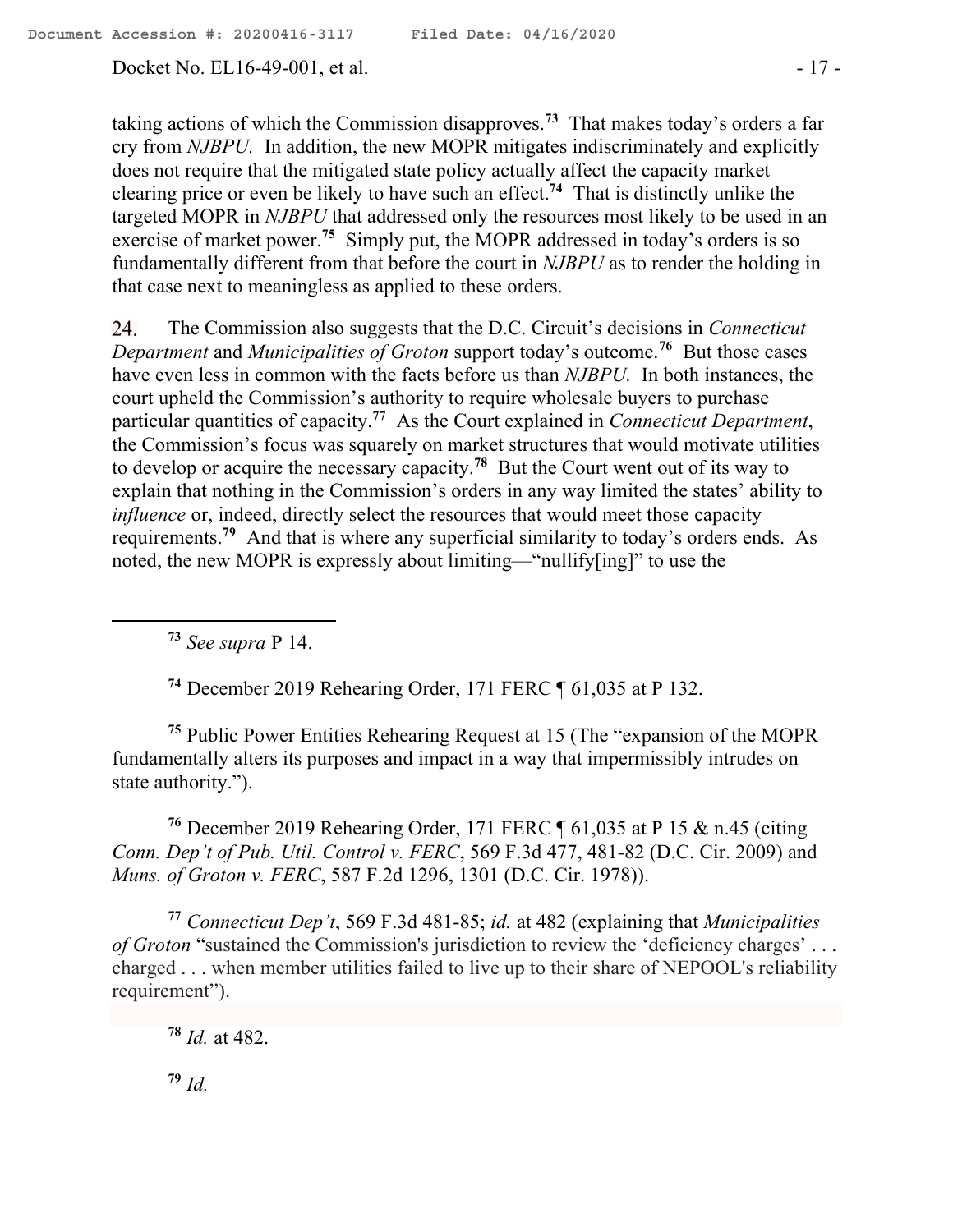Docket No. EL16-49-001, et al. - 18 -

Commission's word**<sup>80</sup>**—state efforts to shape the resources that meet those requirements.**<sup>81</sup>** What is more, that nullification is the express reason for of the Commission's action: The orders' goal is to block the effects of state policies and deter states from exercising their authority over generation facilities.**<sup>82</sup>**

Finally, it is important to be precise about my jurisdictional argument. I do not 25. believe that any MOPR is *per se* invalid just because it complicates state efforts to regulate generation facilities.**<sup>83</sup>** After all, *NJBPU* indicates that the use of a MOPR that addresses matters squarely within the Commission's authority is permissible, at least in certain circumstances.**<sup>84</sup>** But that is not what we have here. As explained above, today's orders confirm that the Commission is deploying its new MOPR to aim at state resource decisionmaking and for the purpose of substituting its own policy preferences for those of the states. That "fatal defect" renders this particular MOPR in excess of the Commission's jurisdiction.**<sup>85</sup>**

# **II. The Commission's Orders Are Arbitrary and Capricious**

Today's orders are also arbitrary and capricious. The upshot of the majority's 26. position is that PJM's capacity market is a just and reasonable construct *only* if the Commission "nullifies" the effects of state public policies. That interpretation of the FPA is as radical as it is wrong and finds no support in the 80-year history of the Act or in any

**<sup>80</sup>** December 2019 Order, 169 FERC ¶ 61,239 at PP 10, 89.

**<sup>81</sup>** *See supra* P 10.

 $\overline{a}$ 

**<sup>82</sup>** December 2019 Rehearing Order, 171 FERC ¶ 61,035 at P 319. The Commission is also fond of pointing to the U.S. Court of Appeals for the Seventh Circuit's statement, in resolving preemption litigation regarding Illinois's zero-emissions credits, that the Commission has the authority to make "adjustments" to its regulations in light of state action. *Star*, 904 F.3d at 524. And indeed it does. But it does not follow that the Commission can make *any* "adjustment" that it wants, certainly not one inconsistent with Supreme Court's holdings on the limit of federal authority under the FPA.

**<sup>83</sup>** As I have elsewhere explained, the proper role for MOPRs is in combatting exercises of market power, not state efforts to shape the generation mix. *N.Y. Indep. Sys. Operator, Inc.*, 170 FERC ¶ 61,121 (2020) (Glick, Comm'r, dissenting at PP 15-16).

**<sup>84</sup>** *NJBPU*, 744 F.3d at 96-98.

**<sup>85</sup>** *Cf. Hughes*, 136 S. Ct. at 1299.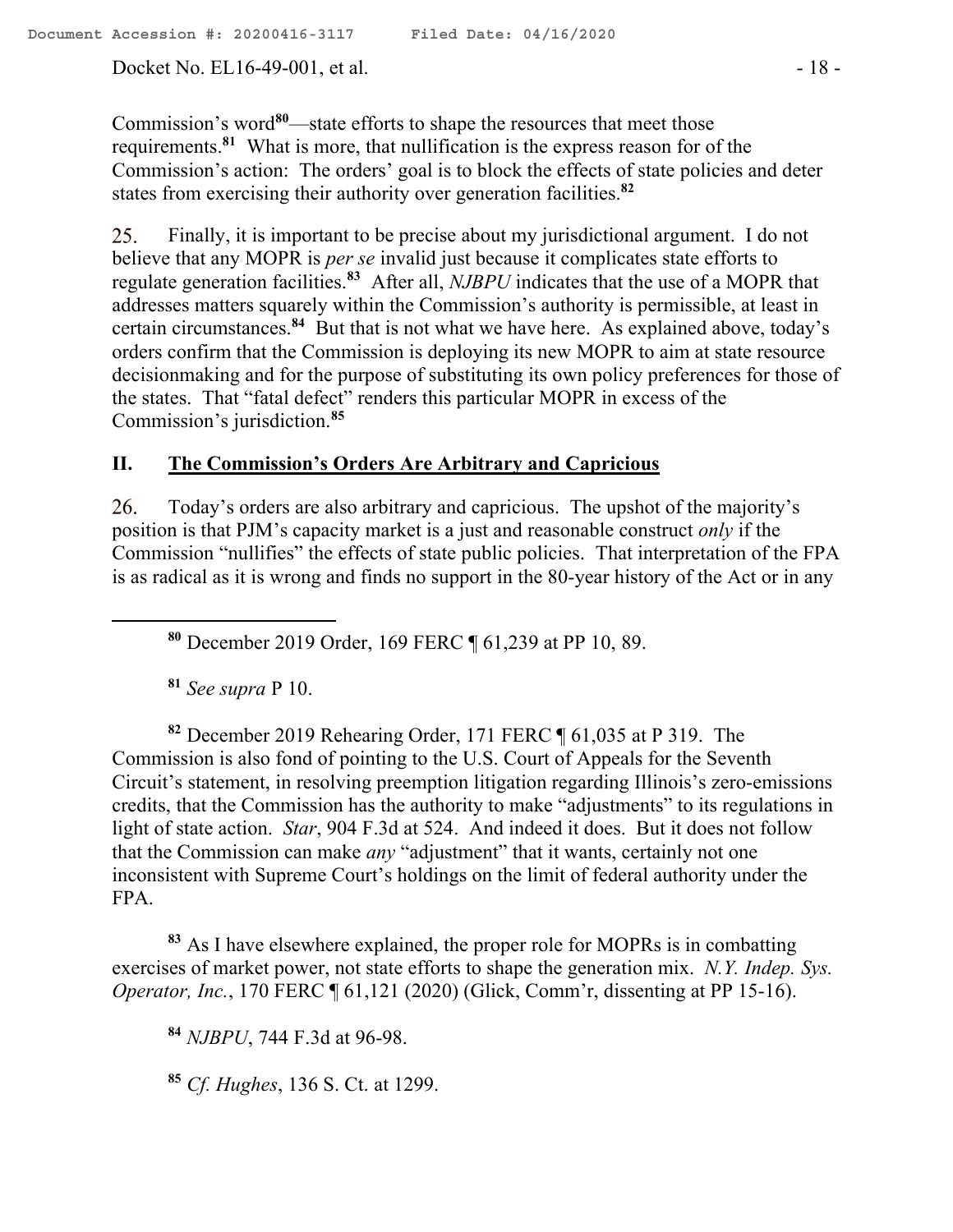Docket No. EL16-49-001, et al. - 19 -

 $\overline{a}$ 

Commission or court precedent.**<sup>86</sup>** I suppose it should be no surprise that installing such an unprecedented mitigation regime proves to be a difficult task. But that is no excuse for an order riddled with determinations that are unsupported by the record and deeply arbitrary and capricious. The whole purpose of the Administrative Procedure Act is to prevent an agency from relying on fundamentally flawed reasoning in order to impose its policy preferences. If ever those protections were needed to address an action of the Commission, it is this one, both because of the shoddy reasoning on which the Commission's actions are based and the tremendous damage they may ultimately do. In the following sections, I detail several of what I view to be the most serious flaws in the Commissions reasoning, any of which should be sufficient to invalidate today's orders.

# **A. The Commission Has Not Shown that the Existing Rate Was Unjust and Unreasonable**

27. Section 206 of the FPA requires the Commission to show that the existing rate is unjust and unreasonable or unduly discriminatory or preferential before it can set a replacement rate.**<sup>87</sup>** The June 2018 Rehearing Order fails to articulate a reasoned basis for concluding that the pre-existing capacity market rules were unjust and unreasonable or unduly discriminatory or preferential. Instead, the Commission doubles down on a conclusory theory of the case that does not seriously wrestle with the contrary arguments and evidence in the record.

28. The June 2018 Rehearing Order does not rely on any evidence that state policies are actually distorting prices, much less that they are doing so in a way that imperils resource adequacy in the region. Instead, the Commission's case rests on two propositions: (1) that certain state subsidies permit resources to lower their capacity

**<sup>87</sup>** *Emera Maine v. FERC*, 854 F.3d 9, 25 (D.C. Cir. 2017) ("[A] finding that an existing rate is unjust and unreasonable is the 'condition precedent' to FERC's exercise of its section 206 authority to change that rate." (quoting *FPC v. Sierra Pac. Power Co.*, 350 U.S. 348, 353 (1956))).

**<sup>86</sup>** The December 2019 Order also swept beyond what was contemplated in the original *Calpine* complaint by suggesting that voluntary commercial transactions involving renewable energy credits (RECs) would constitute a state-subsidized transaction and be subject to the MOPR. In response, several parties sought late intervention, which the Commission denies. December 2019 Rehearing Order, 171 FERC  $\P$  61,035 at P 4. I would have granted those interventions. The December 2019 Order took an approach to mitigation that was far broader than any that had been contemplated to date in this proceeding and, indeed, in the Commission's history. Under those circumstances, we would be better served by letting would-be parties have their full say, rather than forcing them to sit on the sidelines.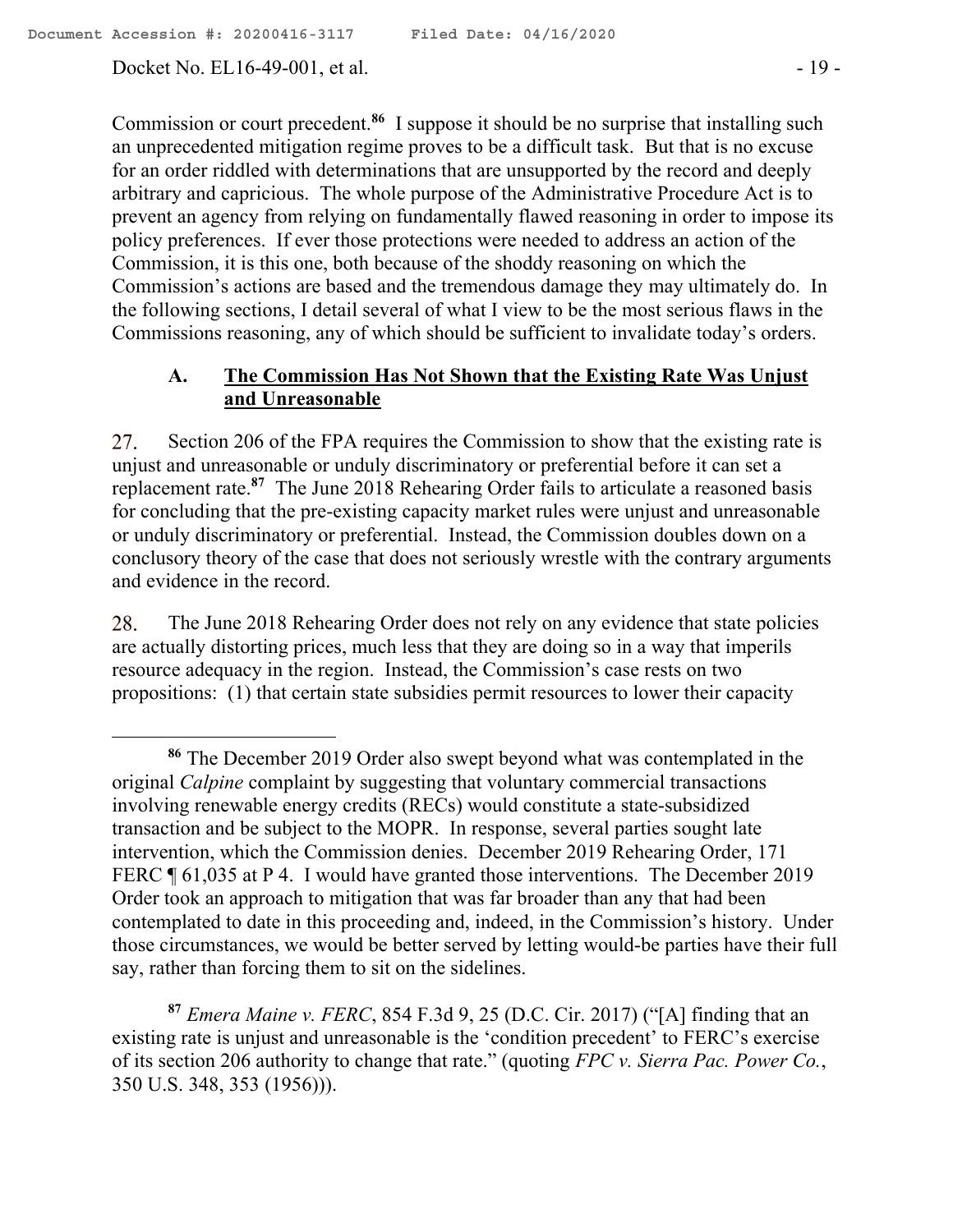Docket No. EL16-49-001, et al. - 20 -

 $\overline{a}$ 

market offers, which, if enough resources do it, will lower the clearing price**<sup>88</sup>** and (2) that the number of potentially subsidized megawatts in PJM appears likely to grow in coming years.**<sup>89</sup>** That is the entirety of the Commission's theory. And that is not enough, on this record, to reasonably conclude that PJM's existing tariff was unjust and unreasonable or unduly discriminatory or preferential.

As numerous parties argued on rehearing, the idea that resource adequacy in PJM 29. is currently imperiled by state subsidies is, frankly, laughable. The Base Residual Auction has consistently procured more resources than required to meet PJM's reliability requirement and thousands of megawatts of additional resources have elected not to retire, even though they are not receiving any capacity market payment.**<sup>90</sup>** If state policies are, in fact, a threat to resource adequacy, there is certainly no evidence of that in PJM's current reserve margins. Instead, as discussed in some detail in another statement I am issuing today, if there is a problem in PJM's capacity market, it is not that prices are too low, but rather that the market is designed to produce prices that are too high, overprocuring capacity and dulling the price signals in the energy and ancillary service markets.**<sup>91</sup>** Faced with that fact, the Commission responds with the assertion that state subsidies will surely cause a problem in the future.**<sup>92</sup>** Maybe, but there is no evidence in

**<sup>89</sup>** *E.g.*, *id.* P 29 ("Rather, the June 2018 Order emphasized the significant and continued growth of out-of-market support. As this growth continues, more subsidized resources will have the ability to offer below their costs and suppress prices" (footnotes omitted)).

**<sup>90</sup>** *See, e.g.*, Joint Consumer Advocates June 2018 Order Rehearing Request at 8 (citing PJM 2021/2022 RPM Base Residual Action Results at 1, https://www.pjm.com/-/ media/markets-ops/rpm/rpm-auction-info/2021-2022/2021-2022-base-residual-auctionreport.ashx (2021/2022 BRA Summary)); *see also* 2021/2022 BRA Summary ("The 2021/2022 Reliability Pricing Model (RPM) Base Residual Auction (BRA) cleared 163,627.3 MW of unforced capacity in the RTO *representing a 22.0% reserve margin*." (emphasis added)).

**<sup>91</sup>** *See PJM Interconnection, L.L.C.*, 171 FERC ¶ 61,040 (2020) (Glick, Comm'r. dissenting).

**<sup>92</sup>** June 2018 Rehearing Order, 171 FERC ¶ 61,034 at PP 29-30.

**<sup>88</sup>** *E.g.*, June 2018 Rehearing Order, 171 FERC ¶ 61,034 at P 28 ("It is axiomatic that resources receiving out-of-market subsidies need less revenue from the market than they otherwise would. The rational choice for such resources, given their need to participate in PJM's capacity market, is to reduce their offers commensurably to ensure they clear in the market.").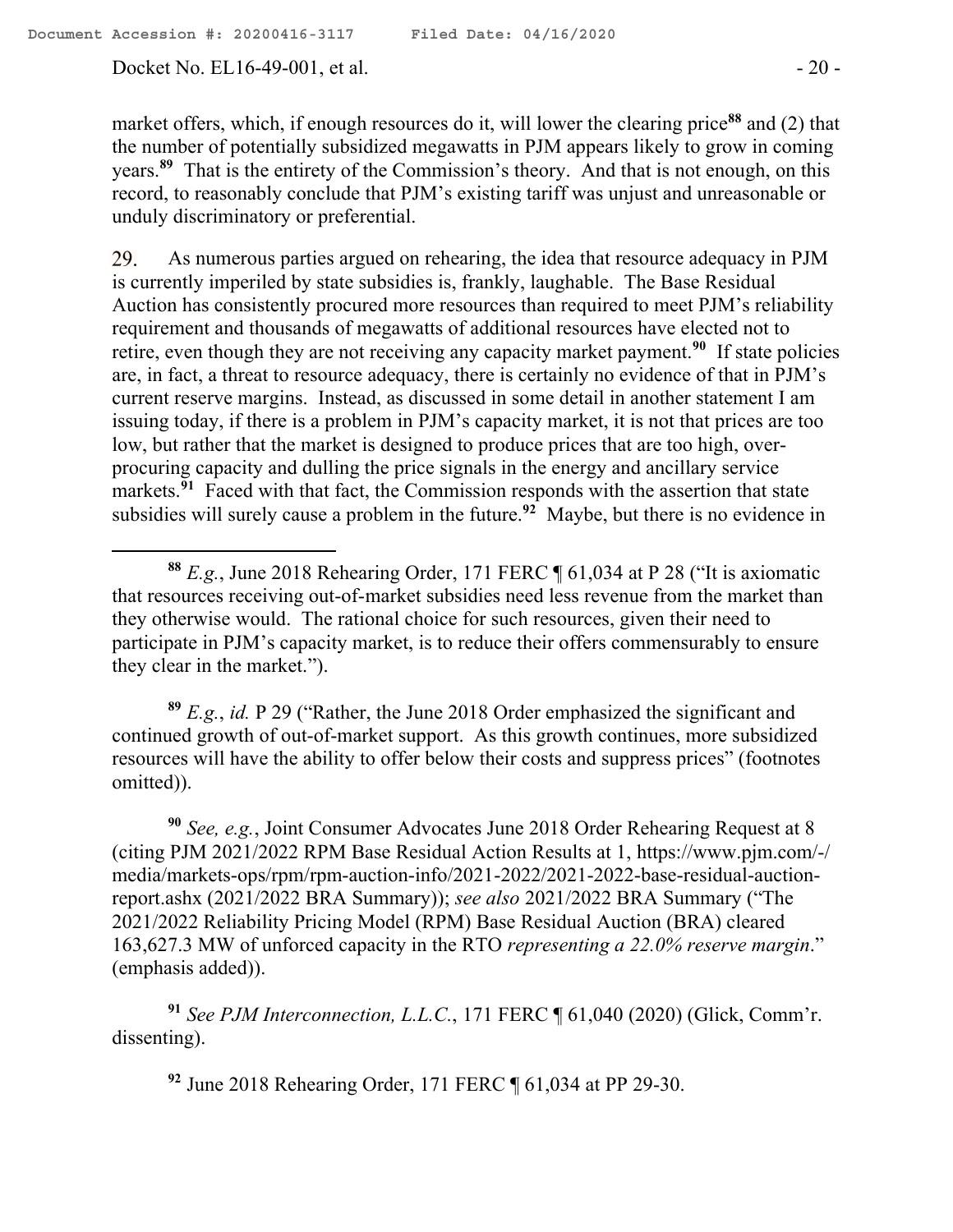Docket No. EL16-49-001, et al. - 21 -

this record that suggests that state policies will cause any resource adequacy concerns whatsoever.

Apparently recognizing that point, the Commission pivots to economic theory as  $30.$ the basis for its action.**<sup>93</sup>** It is true that the Commission need not prove *basic* economic principles every time that it seeks to act on them. After all, "[a]gencies do not need to conduct experiments in order to rely on the prediction that an unsupported stone will fall."**<sup>94</sup>** Instead, agencies can rely on economic theory to make predictive judgments about how the future will play out.<sup>95</sup> But that does not mean that an agency can turn "economic theory" into a "talismanic phrase that does not advance reasoned decision making" and claim to have satisfied its obligations under the APA.<sup>96</sup> In other words, an agency cannot articulate a principle, label it "economic," make a prediction, and move on without wrestling with contrary record evidence or reasonable alternative applications of that economic theory.

But that is exactly what the June 2018 Rehearing Order does. It asserts that state 31. subsidies in PJM are increasing, that subsidies reduce the costs of the resource being subsidized and, therefore, subsidies will cause more subsidized resources to clear the capacity market. All true. From that though, the Commission concludes that PJM's tariff will no longer ensure resource adequacy at rates that are just and reasonable and not unduly discriminatory or preferential, which is where its reasoning gets a little tenuous, as the economic principle articulated does not lead ineluctably to the regulatory conclusion reached. Instead, the record is replete with evidence and reasonable theories that could support an alternative conclusion. For one thing, the evidence in the record of continued high prices and entry of new resources (not to mention, retention of old ones) could just as easily support the conclusion that a more-than-adequate quantity of

**<sup>93</sup>** *E.g.*, *id.* PP 25, 27, 29, 34, 37.

 $\overline{a}$ 

**<sup>94</sup>** *Assoc. Gas Distributors v. FERC*, 824 F.2d 981, 1008 (D.C. Cir. 1987). I cannot help but note the mild irony that the rest of that example of an assumable economic theory is that "competition will normally lead to lower prices," *id.* at 29, while the Commission's theory of the case today rests on the supposedly urgent need to raise prices.

**<sup>95</sup>** *See, e.g.*, *NextEra Energy Res., LLC v. FERC*, 898 F.3d 14, 23 (D.C. Cir. 2018); *S.C. Pub. Serv. Auth. v. FERC*, 762 F.3d 41, 65, 76 (D.C. Cir. 2014) ("[A]t least in circumstances where it would be difficult or even impossible to marshal empirical evidence, the Commission is free to act based on reasonable predictions rooted in basic economic principles.").

**<sup>96</sup>** *TransCanada Power Mktg. Ltd. v. FERC*, 811 F.3d 1, 13 (D.C. Cir. 2015).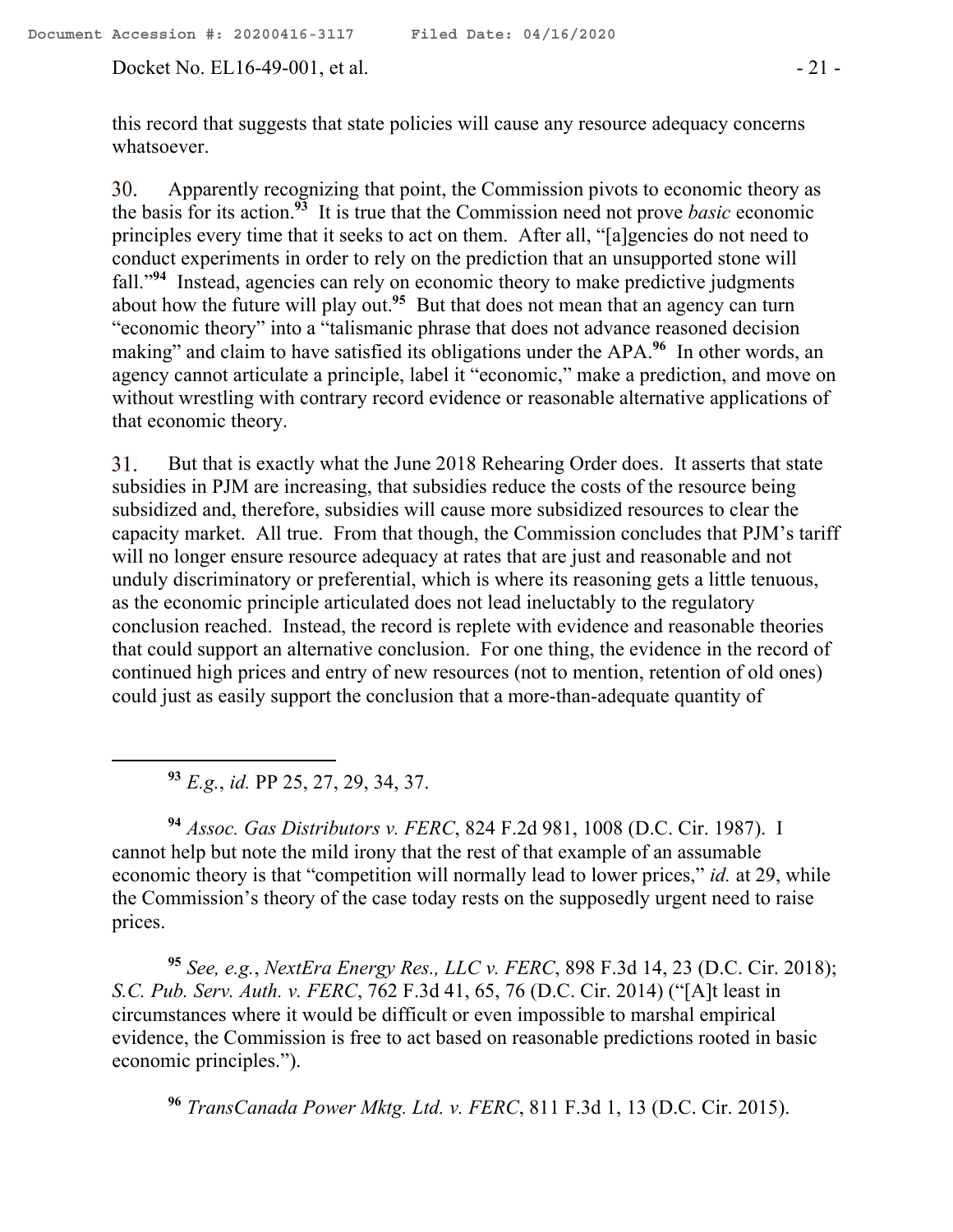Docket No. EL16-49-001, et al. - 22 -

resources will remain in the market, state subsidies notwithstanding.**<sup>97</sup>** As numerous parties point out, that has been the experience to date in PJM.**<sup>98</sup>** Why the Commission is so confident that things will change at some undefined future inflection point is never explained. Nor does the Commission explain why it is confident that those assumed effects justify an increase in customer's rates.

32. In addition, it is equally reasonable to suggest that the natural effect of state subsidies (indeed, in many cases, their intended result) will be to bring online large amounts of new resources that will themselves help to ensure resource adequacy.**<sup>99</sup>** Nothing in today's orders explains why the Commission is so confident that the deployment of state-sponsored resources will impair PJM's ability to ensure resource adequacy at just and reasonable rates rather than enhancing it. After all, it is worth remembering that, as discussed above, the FPA expressly reserved the regulation of generation facilities to the states and Congress presumably expected the states to wield that reserved authority.**<sup>100</sup>** Why the exercise of that authority is inherently unjust and unreasonable or a "problem" in need of "solving" is never clearly explained. Repeated incantations of the phrase "economic theory" does not provide a reasoned answer to the question.

33. The closest the Commission comes to explaining its confidence in a looming future problem is its series of elliptical statements about investor confidence and the merchant business model. Throughout this proceeding, the Commission has relied on

**<sup>98</sup>** June 2018 Rehearing Order, 171 FERC ¶ 61,034 at PP 16-17.

<sup>99</sup> It is certainly possible that the entry of those resources will lower the capacity market clearing price, which should not necessarily be a bad result in the eyes of an agency whose "primary purpose" is to protect customers. *See, e.g.*, *City of Chicago, Ill. v. FPC*, 458 F.2d 731, 751 (D.C. Cir. 1971) ("[T]he primary purpose of the Natural Gas Act is to protect consumers." (citing, *inter alia*, *City of Detroit v. FPC*, 230 F.2d 810, 815 (1955)).

**<sup>100</sup>** *See supra* P 5.

**<sup>97</sup>** Today's orders contain several variations on the notion that "adequate reserve margins today do not necessarily mean that such conditions will continue into the future." June 2018 Rehearing Order, 171 FERC ¶ 61,034 at P 35. Sure. But the burden of proof is on the Commission to show that the current tariff is unjust and unreasonable, not on proponents of the status quo to show that the tariff will necessarily remain just and reasonable in perpetuity. *See Emera Maine*, 854 F.3d at 24 ("'The proponent of a rate change under section 206, however, bears "the burden of proving that the existing rate is unlawful.'" (quoting *Ala. Power Co. v. FERC*, 993 F.2d 1557, 1571 (D.C. Cir. 1993)).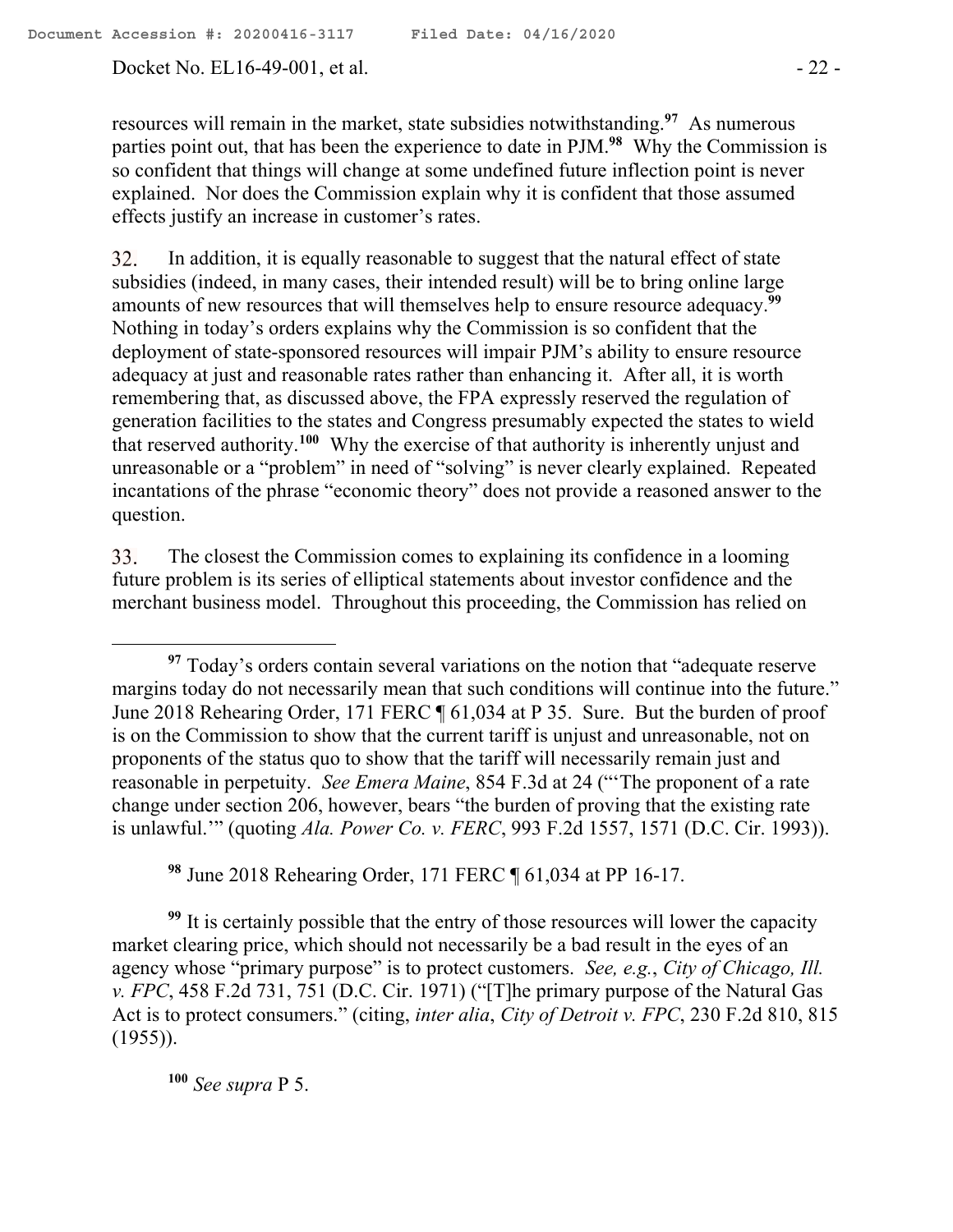Docket No. EL16-49-001, et al. - 23 -

various inscrutable principles, such as "investor confidence" or "market integrity," to justify its new MOPR.**<sup>101</sup>** At various points in the June 2018 Order, and again today, the Commission expressed concern about the challenges state policymaking may create for investors in particular resources in the capacity market**<sup>102</sup>** and the June 2018 Rehearing Order specifically raises the concern that state policies may harm unsubsidized generators.**<sup>103</sup>** These statements seem to suggest that the problem with the state policies is that they may reduce the profit margins of unsubsidized resources and make it correspondingly less likely investors will pour their money into those resources, which the Commission assumes will impair resource adequacy.

I recognize and appreciate the large influx of capital that investors and the 34. merchant business model, more generally, have brought to PJM over the last two decades. Those investments have enhanced the grid's reliability while helping to decrease its carbon intensity—both good outcomes. But it is not our responsibility to protect particular businesses, business models, or their investors from state regulation. If states choose to address a market failure by promoting particular resource types or business models over others, it is not for the Commission to give a leg up to business models that might lose out as a result. In any case, PJM's generation resource mix has long reflected a mix of vertically integrated utilities and merchant generators, both of which have benefited from public policies. The June 2018 Rehearing Order does not adequately explain the Commission's apparent confidence that that cannot continue in a future in which states continue to exercise their authority under FPA section 201(b).

35. The Commission also makes the assertion that state policies are a problem because they create "significant uncertainty" and "investors cannot predict whether their capital will be competing" against subsidized resources.<sup>104</sup> As I explained in my dissent from the June 2018 Order, uncertainty about regulation will always be endemic in a regulated industry.**<sup>105</sup>** And nothing in the June 2018 Order or the June 2018 Rehearing Order

**<sup>101</sup>** *Supra* P 18.

**<sup>102</sup>** *E.g.*, June 2018 Rehearing Order, 171 FERC ¶ 61,034 at P 35 ("[I]nvestors may be hesitant to invest in a market where both new entry and the viability of uneconomic existing resources is dictated largely by state subsidy programs."); June 2018 Order, 163 FERC ¶ 61,236 at P 150 (similar).

**<sup>103</sup>** June 2018 Rehearing Order, 171 FERC ¶ 61,034 at P 28 (noting the potential that state policies will "injure[] non-subsidized competitors").

**<sup>104</sup>** June 2018 Order, 163 FERC ¶ 61,236 at P 150. **<sup>105</sup>** *Id.* (Glick, Comm'r, dissenting at 11)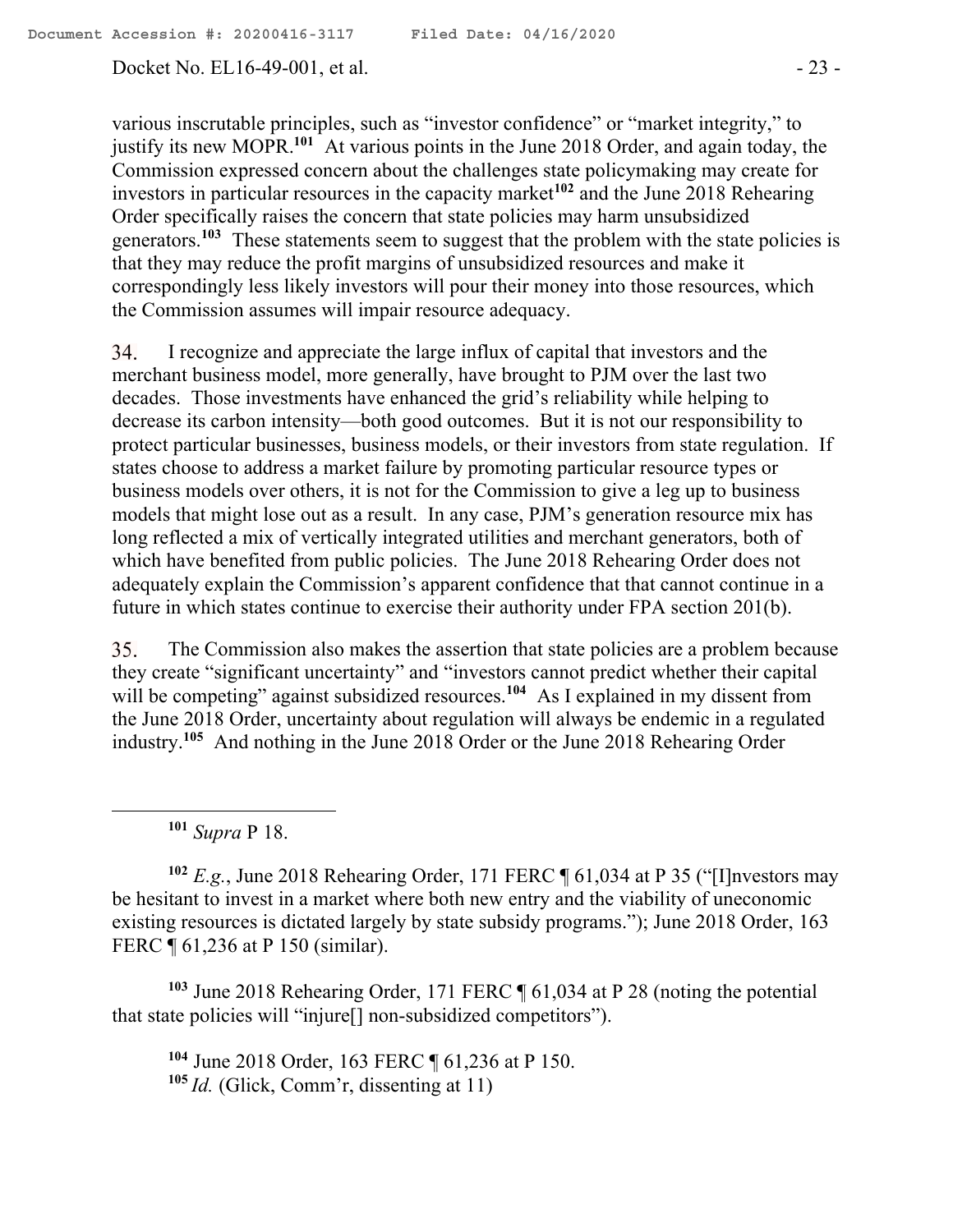Docket No. EL16-49-001, et al. - 24 -

 $\overline{a}$ 

explains why the purported uncertainty caused by state policymaking is more problematic than the other forms of uncertainty that pervade the industry.

36. The bottom line is that neither the June 2018 Order nor today's order on rehearing has adequately explained why the existing tariff is unjust and unreasonable or unduly discriminatory or preferential. The sum total of the Commission's analysis is that the PJM states will likely, in the future, subsidize more generating resources and that, all else equal, those subsidies will cause those resources to offer into the capacity market at lower prices than they would otherwise. But that alone does not prove the existing tariff is unjust and unreasonable, especially given the long history of state policies affecting the capacity market and the equally plausible future scenarios in which the capacity market continues to ensure resource adequacy at just and reasonable rates while state-sponsored resources co-exist with other business models. After all, to carry its burden under section 206, the Commission must do more than articulate a theory, label it "economics," and call it a day.

# **B. The Commission Has Not Shown that Its Replacement Rate Is Just and Reasonable**

37. If the Commission meets its burden to show that the existing rate is unjust and unreasonable or unduly discriminatory or preferential, then the burden is again on the Commission to establish a "replacement rate" that is itself just and unreasonable and not unduly discriminatory or preferential.**<sup>106</sup>** The December 2019 Rehearing Order fails to articulate a reasoned basis for concluding that the new MOPR meets that burden. Instead, like the June 2018 Rehearing Order, it doubles down on a conclusory statements that do not seriously wrestle with the contrary arguments and evidence in the record.

# **1. The Commission's Definition of State Subsidy Is Arbitrary and Capricious**

38. The crux of the December 2019 Order, and today's order on rehearing, is the Commission's definition of subsidy. That definition, however, is also the source of many of the Commission's most arbitrary and capricious determinations. Simply put, it is little

**<sup>106</sup>** *Advanced Energy Mgmt. All. v. FERC*, 860 F.3d 656, 663 (D.C. Cir. 2017) ("When the Commission changes an existing filed rate under section 206, it is 'the Commission's burden to prove the reasonableness of its change in methodology.'" (quoting *PPL Wallingford Energy L.L.C. v. FERC*, 419 F.3d 1194, 1199 (D.C. Cir. 2005))); *see also Emera Maine*, 854 F.3d at 27 ("'Although it is not our role to tell the Commission what the correct rate of return calculation is . . . we do have an obligation to remand when the Commission's conclusions are contrary to substantial evidence or not the product of reasoned decisionmaking.'" (quoting *Pub. Serv. Comm'n of N.Y. v. FERC*, 813 F.2d 448, 465 (D.C. Cir. 1987))).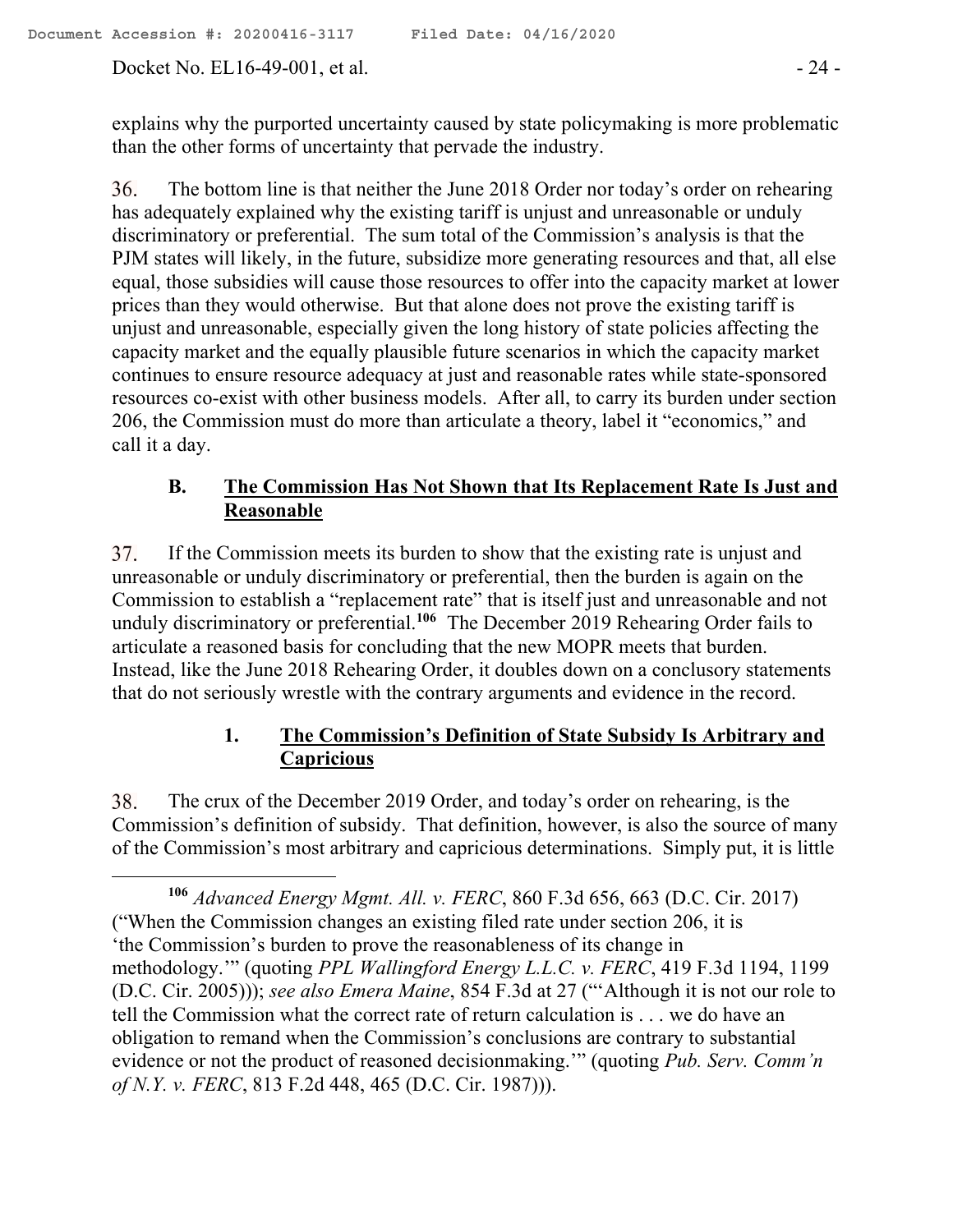Docket No. EL16-49-001, et al. - 25 -

more than a series of arbitrary lines that do not comport with the Commission's explanation for why the existing tariff was unjust and unreasonable or why the new MOPR will produce a just and reasonable rate.

#### **a. Excluding Federal Subsides Is Arbitrary and Capricious**

No single determination is in today's orders is more arbitrary than the 39. Commission's exclusion of all federal subsidies from the new MOPR.**<sup>107</sup>** Federal subsidies have pervaded the energy sector for more than a century, beginning even before Congress, in the FPA, declared that the "business of transmitting and selling electric energy . . . is affected with a public interest."**<sup>108</sup>** Since 1916, federal taxpayers have supported domestic exploration, drilling, and production activities for our nation's fossil fuel industry.**<sup>109</sup>** And since 1950, the federal government has provided roughly a trillion dollars in energy subsidies, of which 65 percent has gone to fossil fuel technologies.**<sup>110</sup>** Those federal policies present all the same "problems" that the Commission identifies with state policies. They have "artificially" reduced the price of natural gas, oil, and coal, which in turn has allowed resources that burn these fuels—including many of the socalled "competitive" resources that stand to benefit from today's orders—to submit "uncompetitive" bids into PJM's markets. By lowering the marginal cost of fossil fuelfired units, federal policies have allowed those units to operate more frequently and have encouraged the development of more of those units than would otherwise have been built.

**<sup>107</sup>** December 2019 Order, 169 FERC ¶ 61,239 at P 89; *see* December 2019 Rehearing Order, 171 FERC ¶ 61,035 at PP 118-120.

**<sup>108</sup>** 16 U.S.C. § 824.

 $\overline{a}$ 

**<sup>109</sup>** *See* Molly Sherlock, Cong. Research Serv., *Energy Tax Policy: Historical Perspectives on and Current Status of Energy Tax Expenditures* 2-3 (May 2011), *available at* https://fas.org/sgp/crs/misc/R41227.pdf (Energy Tax Policy).

**<sup>110</sup>** *See* Nancy Pfund and Ben Healey, DBL Investors, *What Would Jefferson Do? The Historical Role of Federal Subsidies in Shaping America's Energy Future*, (Sept. 2011), *available at* http://www.dblpartners.vc/wp-content/uploads/2012/09/What-Would-Jefferson-Do-2.4.pdf; *New analysis: Wind energy less than 3 percent of all federal incentives*, Into the Wind: The AWEA Blog (July 19, 2016), https://www.aweablog.org/ 14419-2/ (citing, *inter alia*, Molly F. Sherlock and Jeffrey M. Stupak, *Energy Tax Incentives: Measuring Value Across Different Types of Energy Resources*, Cong. Research Serv. (Mar. 19, 2015), *available at* https://fas.org/sgp/crs/misc/R41953.pdf; The Joint Committee on Taxation, *Publications on Tax Expenditures*, https://www.jct.gov/publications.html?func=select&id=5 (last visited Apr. 16, 2020)) (extending the DBL analysis through 2016).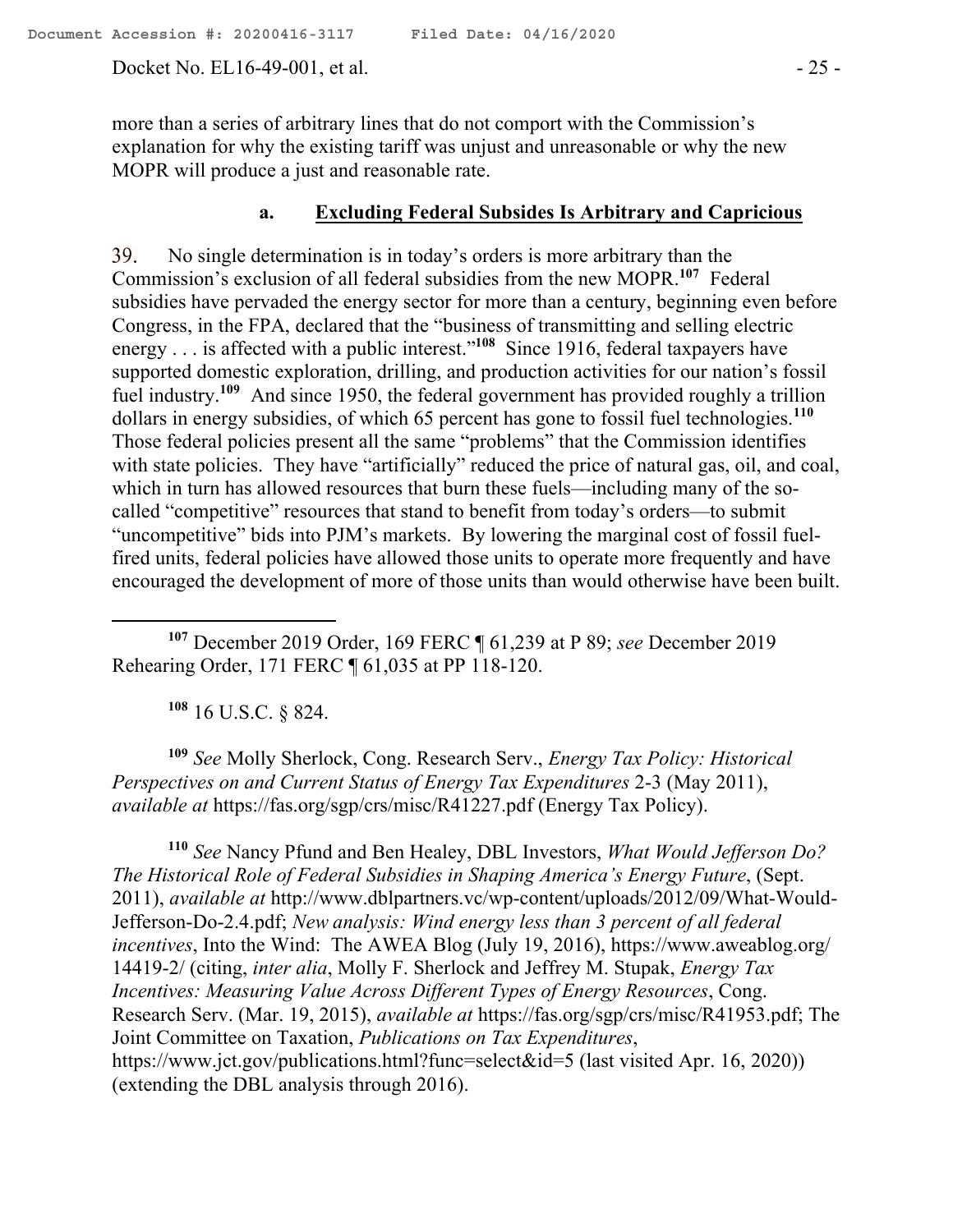Docket No. EL16-49-001, et al. - 26 -

Indeed, those subsidies, even ones that have subsequently lapsed, are a major reason why many of the current resources in PJM are able to bid into the capacity market at the levels they do.

Federal subsidies remain pervasive in PJM. The federal tax credit for 40. nonconventional natural gas**<sup>111</sup>** sparked the shale gas revolution, triggering a steep decline in natural gas prices, which, in turn, drove the spike in new natural gas-fired power plants starting in the early 2000s. Similarly, federal subsidies such as the percentage depletion allowance and the ability to expense intangible drilling costs have shaved billions of dollars off the cost of extracting coal and natural gas—two of the principal sources of electricity in PJM.**<sup>112</sup>** In addition, the domestic nuclear power industry would not exist without the Price-Anderson Act, which saves nuclear power generators billions of dollars through indemnity limits that enable them to secure financing and insurance at rates far below their true cost.**<sup>113</sup>** Federal subsidies have also promoted the growth of renewable resources through, for example, the production tax credit (largely used by wind resources)**<sup>114</sup>** and the investment tax credit (largely used by solar resources).**<sup>115</sup>** These and other federal government interventions have had a far greater "suppressive" impact on the capacity market than the "state subsidies" targeted by today's orders, especially when

**<sup>111</sup>** Energy Tax Policy at 2 n.3. That credit has lapsed. *Id.* at 18.

**<sup>112</sup>** The Joint Committee on Taxation, Estimates Of Federal Tax Expenditures For Fiscal Years 2018-2022 at 21-22 (2018); Monitoring Analytics, *Analysis of the 2021/2022 RPM Base Residual Auction: Revised* 95 (2018), *available at* https://www.monitoringanalytics.com/ reports/Reports/2018/ IMM\_Analysis\_ of the 20212022 RPM BRA Revised 20180824.pdf (Market Monitor 2021/2022) BRA Analysis) (reporting that coal, natural gas, and nuclear collectively make up more than three-quarters of the generation mix in PJM); *see generally* Molly Sherlock, Cong. Research Serv., Energy Tax Policy: Historical Perspectives on and Current Status of Energy Tax Expenditures 2-6 (May 2011) (discussing the history of energy tax policy in the United States).

**<sup>113</sup>** 42 U.S.C. § 2210(c).

 $\overline{a}$ 

**<sup>114</sup>** U.S. Department of Energy, 2018 Wind Technologies Market Report 70, *available at* http://eta-publications.lbl.gov/sites/default/files/ wtmr\_final\_for\_posting\_8-9-19.pdf (last viewed Apr. 16, 2020).

**<sup>115</sup>** Solar Energy Industries Assoc., *History of the 30% Solar Investment Tax Credit* 3-4 (2012), https://www.seia.org/sites/default/files/resources/ History%20of%20ITC%20Slides.pdf.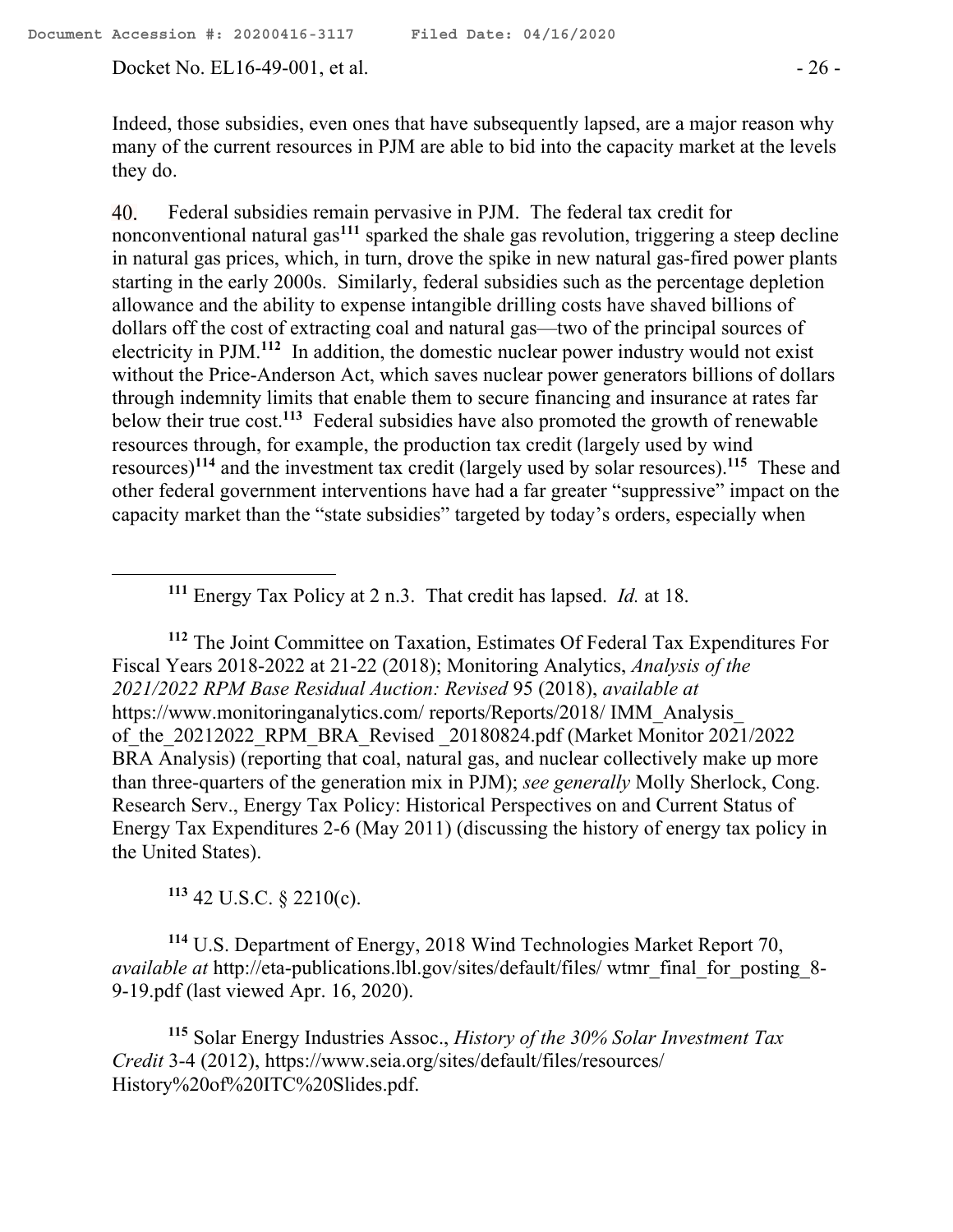Docket No. EL16-49-001, et al. - 27 -

you consider that resources having benefited from them make up the vast majority of the cleared capacity in PJM.**<sup>116</sup>**

Nevertheless, today's order affirms the December 2019 Order's decision to 41. exclude all federal subsidies from the new MOPR on the theory that the Commission lacks the authority to "disregard or nullify the effect of federal legislation."<sup>117</sup> It is true that the FPA does not give the Commission the authority to undo other federal legislation. But the Commission's defense of applying the new MOPR to state policies is that it neither disregards nor nullifies those policies, but instead addresses only the effects that those policies have on the PJM market.**<sup>118</sup>**

"[T]he Commission cannot have it both ways."**<sup>119</sup>** If the MOPR disregards or 42. nullifies federal policy, then it must do the same to state policy. And if it does not nullify or disregard state policy, then the Commission's justification for exempting federal subsidies collapses. The Commission, however, does not even attempt to explain its conclusion that applying the new MOPR to state policies respects authority, but applying it to federal policies would "disregard" or "nullify" federal authority. The failure to address, much less resolve, that tension is arbitrary and capricious.

Instead of confronting this tension, the December 2019 Order cited to a number of 43. cases for well-established canons of statutory interpretation, such as that the general cannot control the specific and that federal statutes must, when possible, be read

**<sup>116</sup>** Market Monitor 2021/2022 BRA Analysis 95 (reporting that coal, natural gas, and nuclear collectively make up more than three-quarters of the generation mix in PJM).

**<sup>117</sup>** December 2019 Order, 169 FERC ¶ 61,239 at P 87; December 2019 Rehearing Order, 171 FERC ¶ 61,035 at P 119.

**<sup>118</sup>** December 2019 Rehearing Order, 171 FERC ¶ 61,035 at PP 16, 17, 19; December 2019 Order, 169 FERC ¶ 61,239 at PP 7, 40; June 2018 Order, 163 FERC ¶ 61,236 at P 153. The December 2019 Rehearing Order shies away from the words "nullify" and "disregard" that it used (quite accurately) in the underlying order. I can understand why. Those terms so clearly laid bare the glaring inconsistencies in the Commission's effort to explain why the MOPR did not target state authority, but could not legally be applied to federal subsidies. Nevertheless, the rationale in today's order is the same: The new MOPR cannot be applied to federal subsidies because doing so would somehow contravene an act of Congress, which is precisely the result that the Commission insists it would not have on state policies.

**<sup>119</sup>** *Atlanta Gas Light Co. v. FERC*, 756 F.2d 191, 198 (D.C. Cir. 1985); *Cal. ex rel. Harris v. FERC*, 784 F.3d 1267, 1274 (9th Cir. 2015) (same).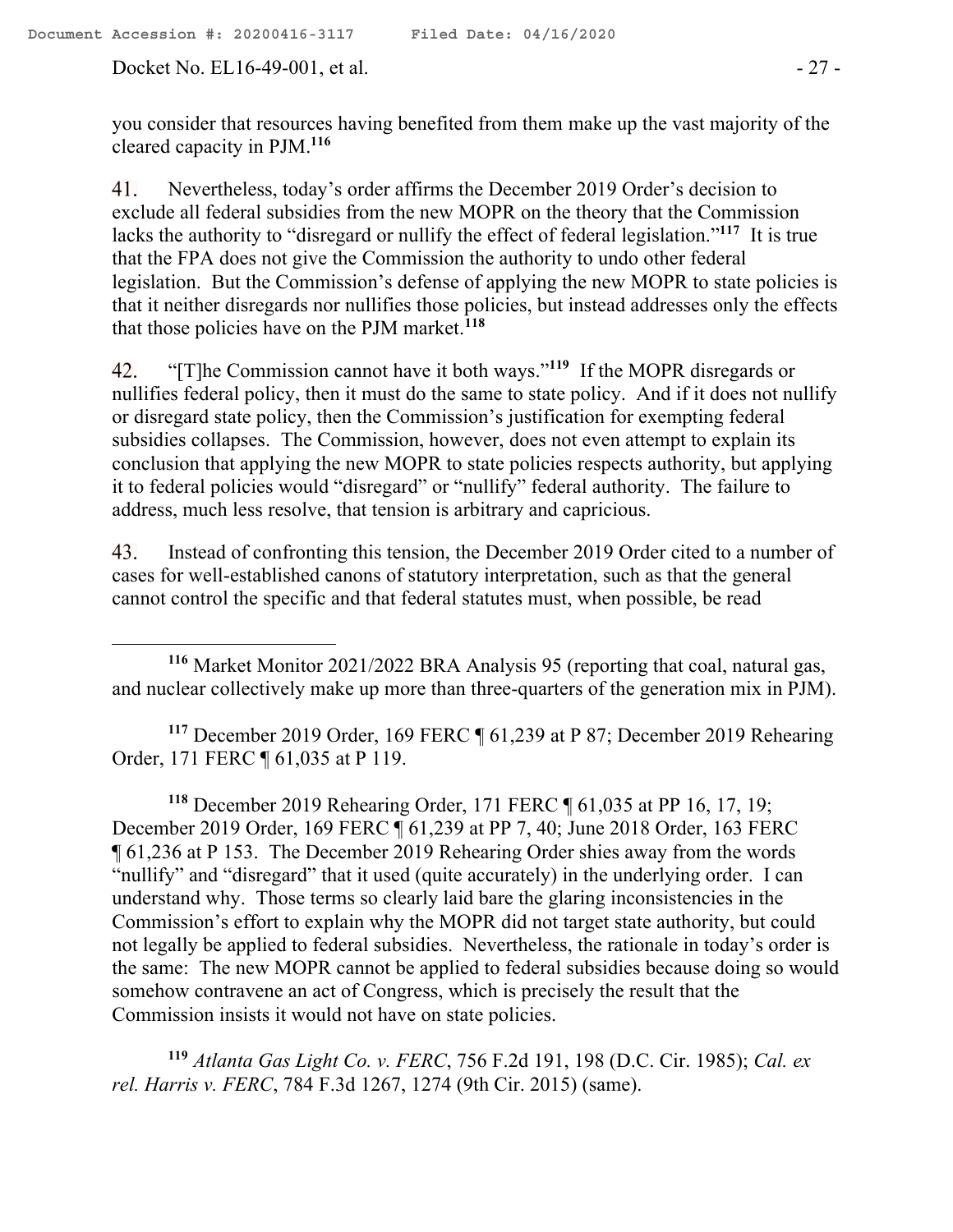Docket No. EL16-49-001, et al. - 28 -

harmoniously.**<sup>120</sup>** Today's order does the same.**<sup>121</sup>** But those general canons do not help much. They discuss rules of statutory interpretation that are not disputed here and they certainly do not give the Commission license to pretend that the new MOPR has one type of effect on state policies and another type on federal policies.**<sup>122</sup>** In any case, if we assume, for the sake of argument, that the Commission's benign characterization of the effect of the new MOPR on state policies is accurate,**<sup>123</sup>** then no number of interpretive canons can cure the Commission's arbitrary refusal to apply the MOPR to federal subsidies.

In addition, the Commission asserts that it may treat state and federal subsidies 44. differently because it "has a reasonable basis to distinguish federal subsidies and State Subsidies, that is, whether the subsidies were established via federal law or state law."**<sup>124</sup>** But that tautology is not as helpful as it might at first seem. Just as not all discrimination is undue, irrelevant differences do not make parties dissimilarly situated.**<sup>125</sup>** Today's order does not coherently explain why the difference between federal and state subsidies is relevant to its theory of the case.

45. The Commission's apparent belief—implicit today, but stated explicitly in the December 2019 order—is that resources that receive federal subsidies are not similarly situated to resources that receive state subsidies because the Commission cannot nullify

**<sup>120</sup>** December 2019 Order, 169 FERC ¶ 61,239 at n.177.

**<sup>121</sup>** December 2019 Rehearing Order, 171 FERC ¶ 61,035 at P 120.

**<sup>122</sup>** Today, the Commission tries a slightly different tack, responding to rehearing requests raising this very point with the assertion that the cited canons "reflect judicial guidance regarding the appropriate way to reconcile Congressional directives." December 2019 Rehearing Order, 171 FERC ¶ 61,035 at P 120. No doubt they do, but all the interpretive canons in the world cannot explain why it is rational to pretend that applying the MOPR to a federal subsidy has an inherently different effect than applying it to a state subsidy.

**<sup>123</sup>** To be clear, I vehemently disagree that is, but I'll indulge the hypothetical for the moment.

**<sup>124</sup>** December 2019 Rehearing Order, 171 FERC ¶ 61,035 at P 119.

**<sup>125</sup>** *Complex Consol. Edison Co. of N.Y. v. FERC*, 165 F.3d 992, 1013 (D.C. Cir. 1999) ("'Differences . . . based on *relevant, significant* facts which are explained are not contrary to the NGA.'" (quoting *TransCanada Pipelines Ltd. v. FERC,* 878 F.2d 401, 413 (D.C. Cir. 1989)) (emphasis added)).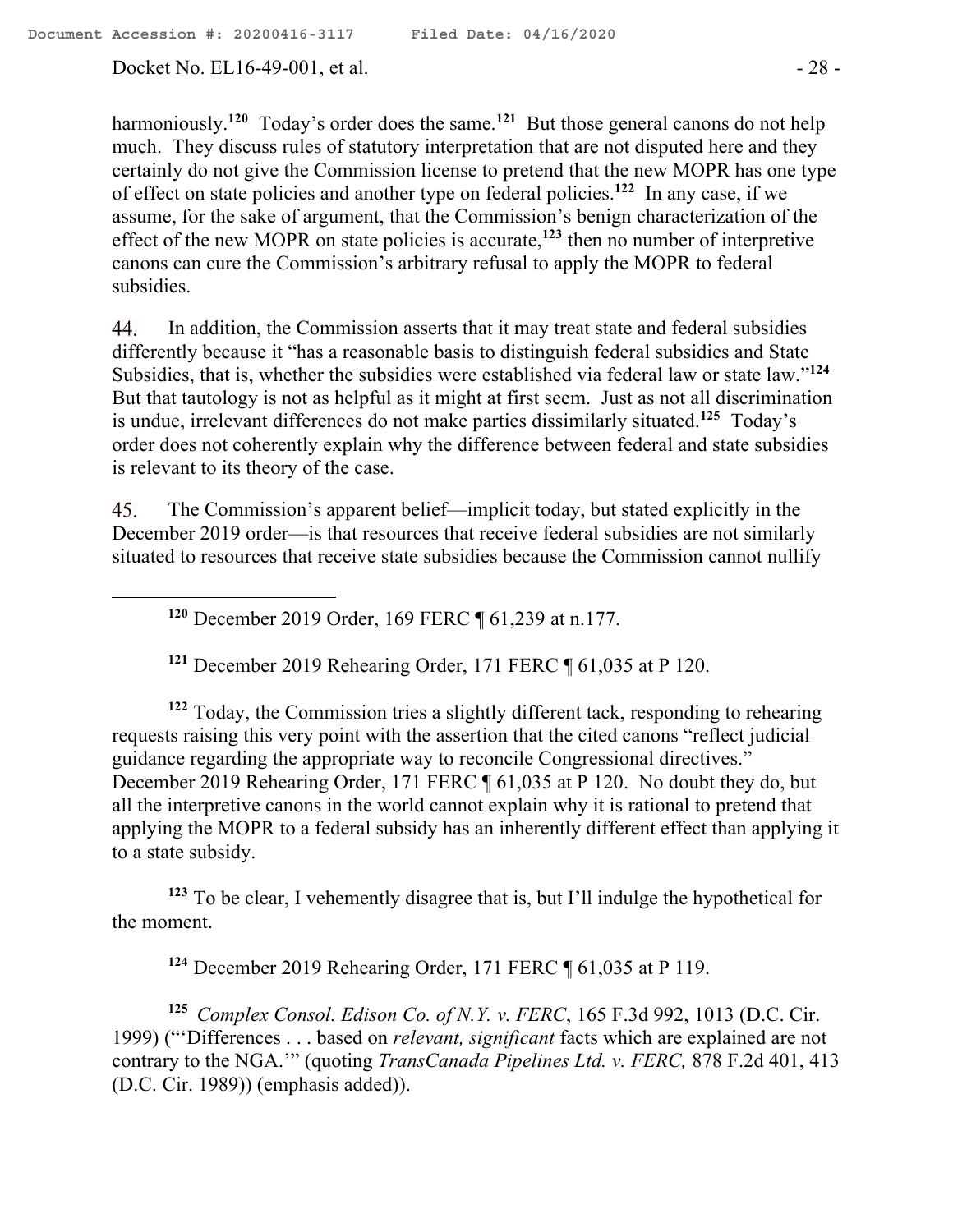Docket No. EL16-49-001, et al. - 29 -

or disregard federal policies, but can do that to state subsidies. **126** Putting aside whether that is true,**<sup>127</sup>** that line of reasoning just brings us back to square one as it relies on an unexplained distinction in the differing effects that the MOPR has on state and federal policies.

# **b. Treating Any Revenue or Other Funding Tangentially Related to a State Law As a Subsidy Is Arbitrary and Capricious**

46. As discussed at the outset, the FPA divides jurisdiction between the Commission and the states, envisioning an important role for both in ensuring that the electricity sector is regulated in a manner consistent with the public interest. As the Commission explains, Congress enacted Title II of the FPA to fill the "*Attleboro* Gap" by "allow[ing] the federal government to step in and regulate interstate transactions over which no single state had authority to regulate."**<sup>128</sup>** And while the FPA did more than just "fill the gap,"**<sup>129</sup>** it was nevertheless "'drawn with meticulous regard for the continued exercise of state power."<sup>130</sup> It would be strange if, having so "meticulous[ly]" preserved state authority, Congress believed that the "continued exercise of" that authority would become inherently a problem. **131**

And yet that is precisely what the December 2019 Rehearing Order does. It treats 47. many fundamental elements of state regulation as impermissible subsidies simply because the state is involved. Even putting aside the jurisdictional problems with that approach,**<sup>132</sup>** today's order does not explain why it is just and reasonable to mitigate any

**<sup>126</sup>** December 2019 Order, 169 FERC ¶ 61,239 at P 89; December 2019 Rehearing Order, 171 FERC ¶ 61,035 at PP 118-119 & n.298.

**<sup>127</sup>** *See supra* Section I.

**<sup>128</sup>** December 2019 Rehearing Order, 171 FERC ¶ 61,035 at n.298.

**<sup>129</sup>** *New York v. FERC*, 535 U.S. 1, 6 (2002) ("[W]hen it enacted the FPA in 1935, Congress authorized federal regulation of electricity in areas beyond the reach of state power, such as the gap identified in *Attleboro*, but it also extended federal coverage to some areas that previously had been state regulated." (footnotes omitted)).

**<sup>130</sup>** *Zibelman*, 906 F.3d at 50 (quoting *Rochester Gas & Elec. Corp. v. Pub. Serv. Comm'n of N.Y.*, 754 F.2d 99, 104 (2d Cir. 1985)).

**<sup>131</sup>** *See supra* note 10 and accompanying text.

**<sup>132</sup>** *See supra* Section I.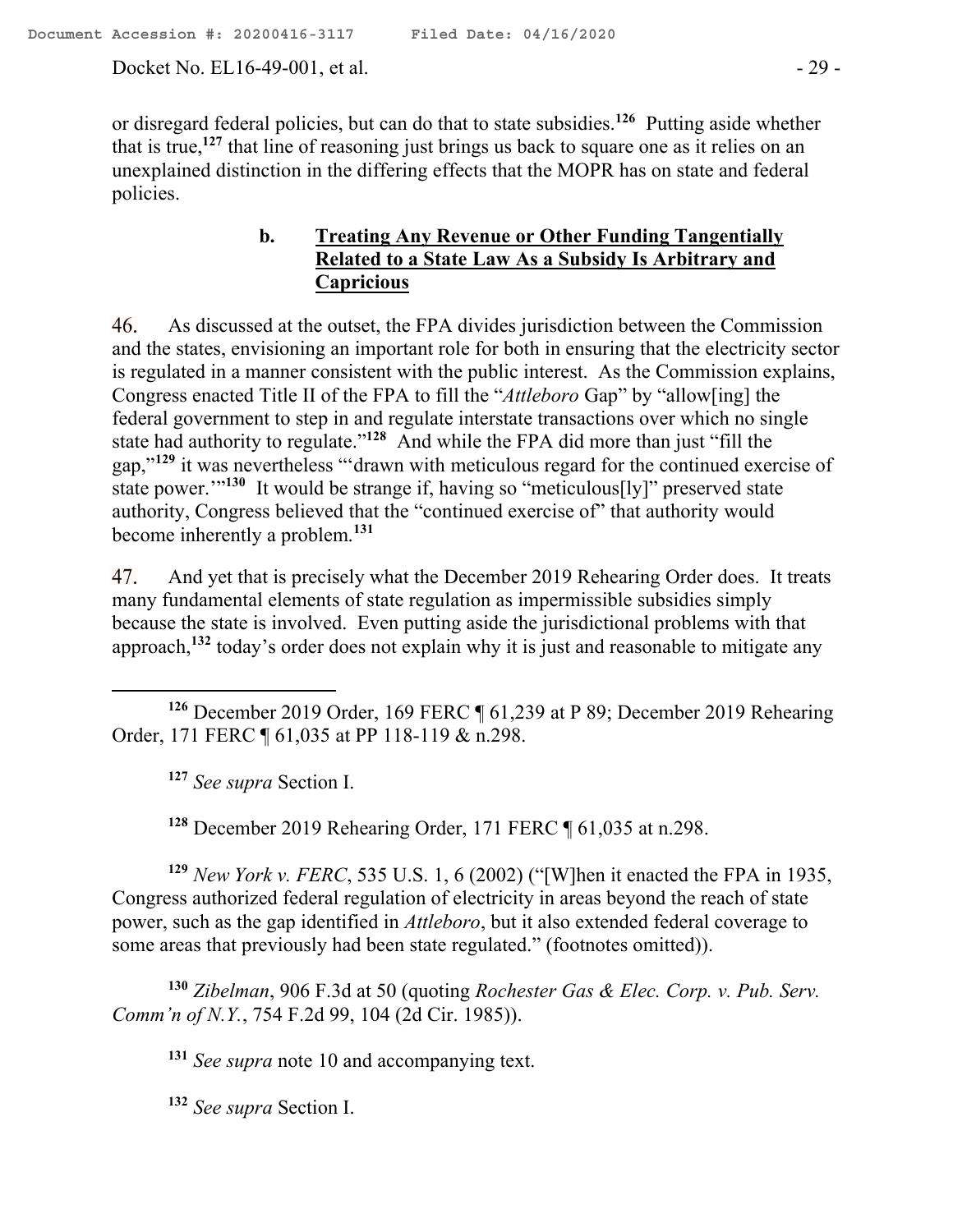resource that is affected by many of the most foreseeable consequences of the FPA's jurisdictional framework. Nor does it make any effort to consider the litany of practical challenges and complications that that approach creates, even though many of them were squarely presented on rehearing.

Take the example of state default service auctions. As PJM explained in its 48. rehearing request, state default service auctions are state-directed "mechanisms by which load-serving entities in retail choice states acquire obligations to provide energy and related services to retail customers."**<sup>133</sup>** In layman's terms, that means that they are a market-based mechanism for ensuring that all retail customers have access to reliable and affordable electricity. As the New Jersey Board of Public Utilities—which oversees one of these auctions—explained, these mechanisms are best viewed as hedging constructs that help ensure that state-regulated retail suppliers have access to reliable electricity without wild swings in price.<sup>134</sup> In New Jersey's case, the default service auction is a voluntary mechanism that will rarely, if ever, produce a state-regulated contract with an actual generator (as opposed to a power marketer—*i.e.*, a middle man) or support the retention or new entry of particular resources**<sup>135</sup>**—details that are apparently too complicated or too inconvenient for the Commission to wrestle with. Today's order finds that a state default service auction qualifies as a State Subsidy because it is a state sponsored process that results in indirect payments to various resources. **136**

49. It is not clear from the record before us exactly how far reaching this decision will be. New Jersey alone serves over 7,000 MW of retail load through its BGS auctions,**<sup>137</sup>** and every indication is that other retail-choice states have similar mechanisms.**<sup>138</sup>** To start with, the District of Columbia Public Utility Commission and Pennsylvania Public Utility Commission sought clarification and rehearing of the December 2019 Order, understandably concerned that it could mean that *any* resource that serves load in those

**<sup>133</sup>** PJM Rehearing and Clarification Request at 23.

**<sup>134</sup>** New Jersey Board Rehearing Request at 47-48.

**<sup>135</sup>** *Id.* at 48.

 $\overline{a}$ 

**<sup>136</sup>** December 2019 Rehearing Order, 171 FERC ¶ 61,035 at P 386.

**<sup>137</sup>** *See The 2019 BGS Auctions*, www.bgs-auction.com http://www.bgsauction.com/documents/ 2019 BGS Auction Results.pdf (last viewed Apr. 16, 2020).

**<sup>138</sup>** *See, e.g.*, New Jersey Board Rehearing Request at n.260 ("New Jersey is not alone; PJM's other restructured states follow models similar to the BGS construct.").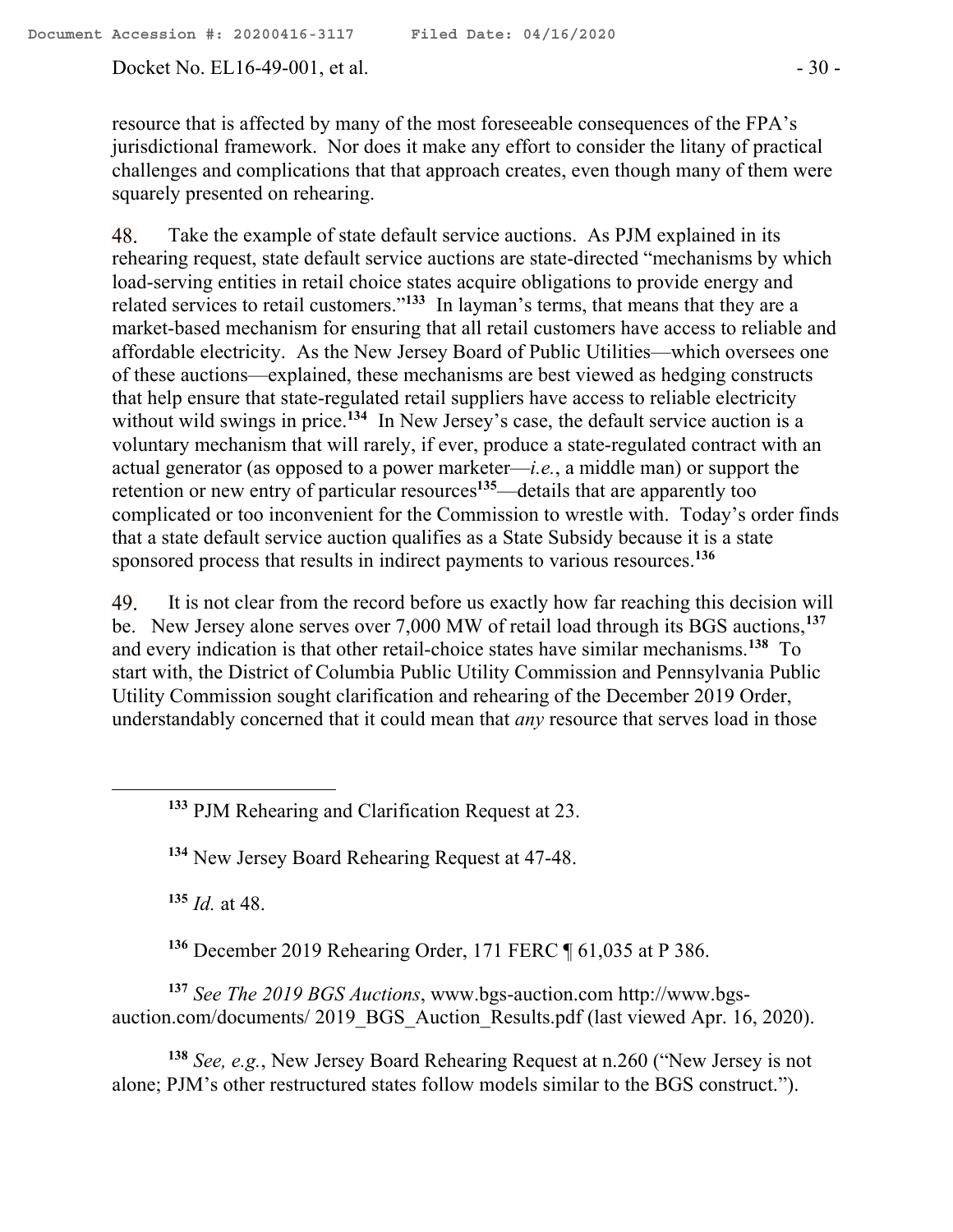$\overline{a}$ 

Docket No. EL16-49-001, et al. - 31 -

states would be subject to the Commission's administrative pricing regime.**<sup>139</sup>** In addition, Maryland runs a similar default service auction that procures service for over 50 percent of the state's retail load. **140** Delaware too has a default service auction, which cleared over 500 MW in the most recent auction.**<sup>141</sup>** Additionally in Ohio each utility has its own Standard Service Offer auction for retail load.**<sup>142</sup>** It quickly becomes clear that state default auctions are a commonplace in retail choice states and can often be used to meet the needs of upwards of 50% of retail load. The Commission's decision to label these auctions—which sometimes cover more than half a state's retail load—state subsidies could have sweeping consequences for the retail-choice states that make up the majority of PJM states.

50. And is if that were not bad enough, the Commission makes no effort to wrestle with the practical challenges of its edicts. As the New Jersey Board explained in its rehearing request, the "suppliers" in New Jersey's default service auction are generally power marketers that rely on either financial or physical hedging and are not necessarily backed by particular physical generators.**<sup>143</sup>** Do the Commission's statements in today's orders mean that PJM, the Market Monitor, or someone else will have to chase down every resource power marketers use to satisfy a default service auction contract? In

**<sup>140</sup>** See Maryland Public Service Commission, Report to the Governor and the Maryland General Assembly on the Status of Standard Offer Service, the Development of Competition, and the Transition of Standard Offer Service to a Default Service at 5-6 (Dec. 31, 2018), *available at* https://www.psc.state.md.us/wp-content/uploads/Final-Competition-Report.pdf (discussing Maryland's default service auction).

**<sup>141</sup>** *See* James Letzelter, The Liberty Consulting Group, Inc., Delmarva Power & Light's 2020 Request for Proposals for Full Requirements Wholesale Electric Supply for Standard Offer Service (2020), *available at* https://depsc.delaware.gov/wpcontent/uploads/sites/54/2020/02/Liberty-DE-PSC-Technical-Consultant-Final-Report-02-19-2020.pdf.

**<sup>142</sup>** *See How are electric generation rates set?* https://www.puco.ohio.gov/beinformed/consumer-topics/how-are-electric-generation-rates-set/ (last viewed Apr. 16, 2020).

**<sup>143</sup>** New Jersey Board Rehearing Request at 48; *see* Pennsylvania Commission Rehearing and Clarification Request at 13.

**<sup>139</sup>** DC Commission Rehearing and Clarification Request at 1-3; Pennsylvania Commission Rehearing and Clarification Request at 13. As noted, PJM also sought clarification, arguing that "it is not apparent how these auctions amount to a State Subsidy." PJM Rehearing and Clarification Request at 23.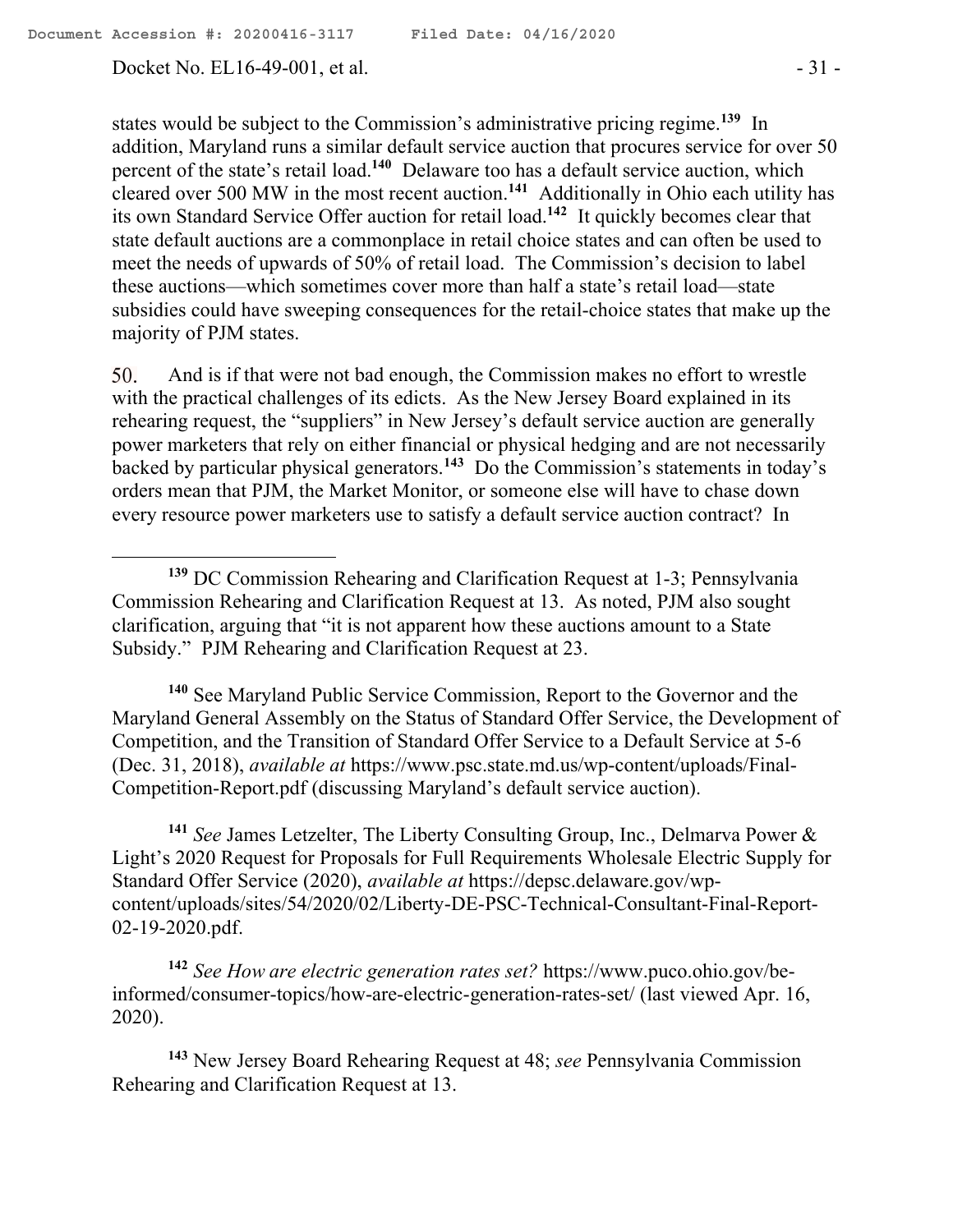addition, default service auctions generally do not align with PJM's annual singledelivery-year capacity auctions. For example, in New Jersey the auction runs annually and covers only one-third of load at time, but with three year contracts. **144** In the District of Columbia the auctions are held annually. **<sup>145</sup>** And in Pennsylvania they are run "quarterly, or every 6 months."**<sup>146</sup>** How will PJM, the Market Monitor, or the Commission sort out which resources are to be mitigated in PJM's Base Residual Auction based on those differing state calendars?

51. I find the failure to carefully consider these impacts on a fundamental aspect of state regulation particularly troubling. This Commission has rightly enjoyed a reputation for focusing on the technical and arcane elements of providing reliable electricity at just and reasonable rates rather than on making broad policy pronouncements. Today's orders will do much to damage that reputation. It makes clear that the Commission is uninterested in the effects its orders may have on how states carry out their basic responsibilities. Instead, it is comfortable pursuing its quixotic quest to rid the wholesale market of state subsidies and leave it to the states to pick up the pieces.

# **c. Excluding State Actions That May Equally "Suppress" Prices Is Arbitrary and Capricious**

Although the definition of state subsidy is overbroad, it is also irrational. Today's 52. order on rehearing affirms the December 2019 Order's unreasoned distinctions drawn among different state public policies. In particular, the Commission expressly excludes state industrial development policies and local siting subsidies from its definition of state subsidy.<sup>147</sup> The rationale, while murky, seems to be that those policies are "too attenuated" from the wholesale rate to constitute an impermissible state policy while other state policies, even ones with a lesser effect on the wholesale rate, are somehow more closely related.**<sup>148</sup>** That distinction is neither reasonable nor reasonably explained.

53. Let's begin with the fact that the distinction drawn is inconsistent with the Commission's rationale for the new MOPR. As discussed, throughout this proceeding the Commission has asserted that the problem with state policies is their ability to

**<sup>148</sup>** *Id.*

**<sup>144</sup>** *See Overview* http://www.bgs-auction.com/ bgs.auction.overview.asp (last visited Apr. 16, 2020) (describing New Jersey's default service auction).

**<sup>145</sup>** DC Commission Rehearing and Clarification Request at 2.

**<sup>146</sup>** Pennsylvania Commission Rehearing and Clarification Request at 13.

**<sup>147</sup>** December 2019 Rehearing Order, 171 FERC ¶ 61,035 at P 106.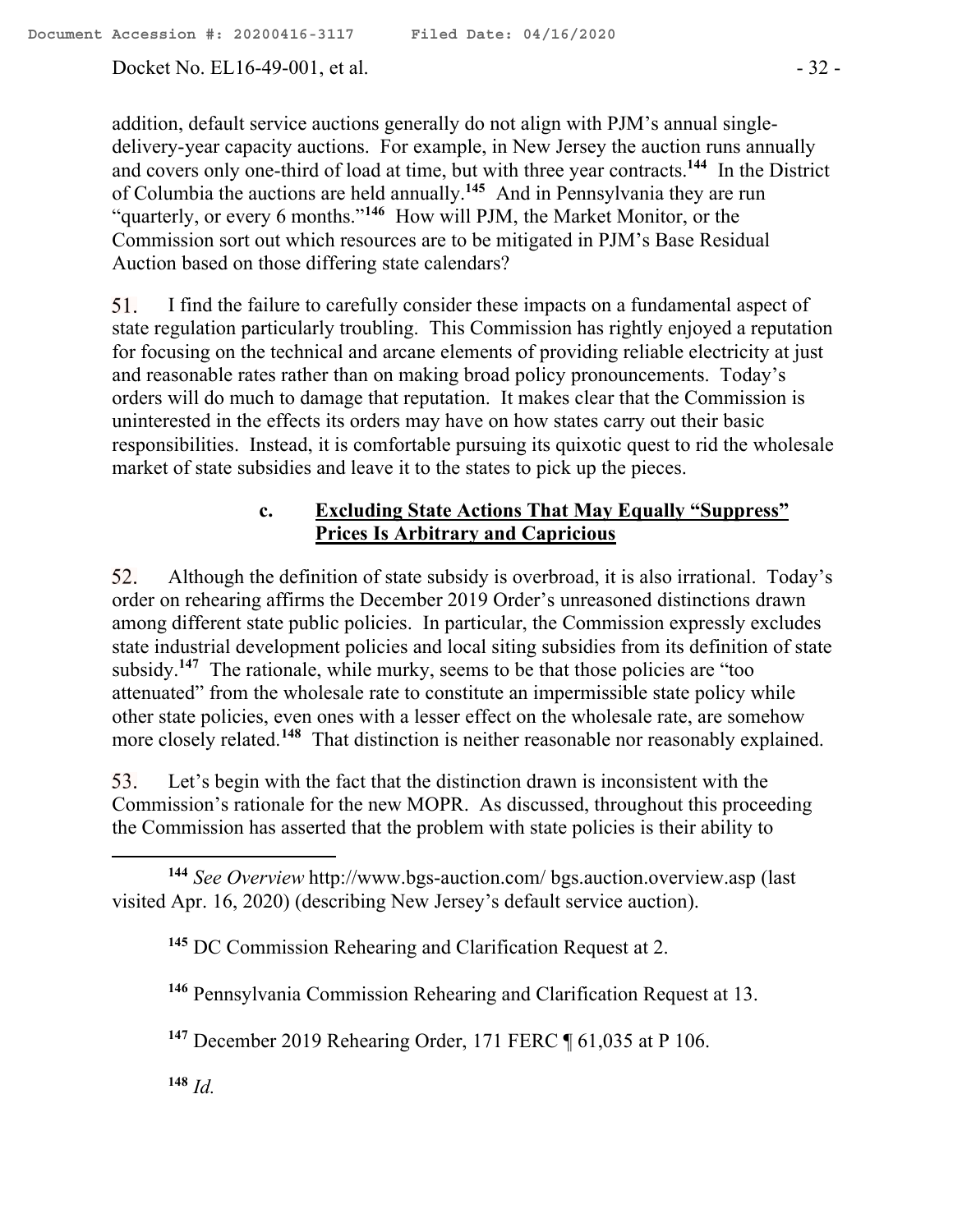Docket No. EL16-49-001, et al. - 33 -

"suppress" the wholesale rate.<sup>149</sup> And, in the December 2019 Rehearing Order, the Commission again dismisses arguments that the MOPR should apply only to state policies that materially affect the capacity price.**<sup>150</sup>**

That is irrational. "General industrial development" policies, such as reduced tax 54. rates, can have an enormous effects on resources' going forward costs, leading resources to "reduce their offers commensurately to ensure they clear the market," exactly the way the Commission described state policies that are subject to the new MOPR.**<sup>151</sup>** Moreover, the ubiquity and potential cumulative effect of these programs—which the Commission does not contest**<sup>152</sup>**—would seem to suggest that they represent exactly the sort of threat to "market integrity" about which the Commission's purports to be so concerned.**<sup>153</sup>** If today's orders were actually concerned about the price suppressive effects of state policies, general industrial development and local siting policies would have to be front and center in any rational response. The fact that they are not shows the extent to which the new MOPR is a campaign to stamp out disfavored state efforts to shape the generation mix and not to address capacity prices themselves.

**<sup>149</sup>** *E.g. id.* PP 36, 55, 224.

**<sup>150</sup>** *Id.* P 130.

 $\overline{a}$ 

**<sup>151</sup>** *See id.* P 38; *see also id.* P 130 (rejecting PJM's proposed materiality threshold because "out-of-market support at any level is capable of distorting capacity prices").

**<sup>152</sup>** At no point in today's order or the December 2019 Order does the Commission suggest that state industrial development or siting support programs are likely to have less of an effect on wholesale rates than the other state policies targeted by the new MOPR. *See, e.g.*, *id.* PP 106-108 (discussing the justification for excluding these policies from the new MOPR).

**<sup>153</sup>** *Id.* PP 20, 301. In any case, the District of Columbia Attorney General's rehearing request details how these programs can provide enormous financial benefits to generators, significantly decreasing their capacity market offers in a way that affects the capacity market rate every bit as much as the state policies targeted by today's orders. DC Attorney General Rehearing Request at 22-24. In addition, that rehearing request explained how these supposed "generic" subsidies are, in fact, often deployed for the purpose of subsidizing particular resources. *Id.* at 23-24; *see* Clean Energy Associations Rehearing and Clarification Request at 40-41. The Commission's response that general industrial development policies are categorically "too attenuated" to constitute a state subsidy for the purposes of the MOPR fails to wrestle with the evidence and arguments showing the opposite to be true.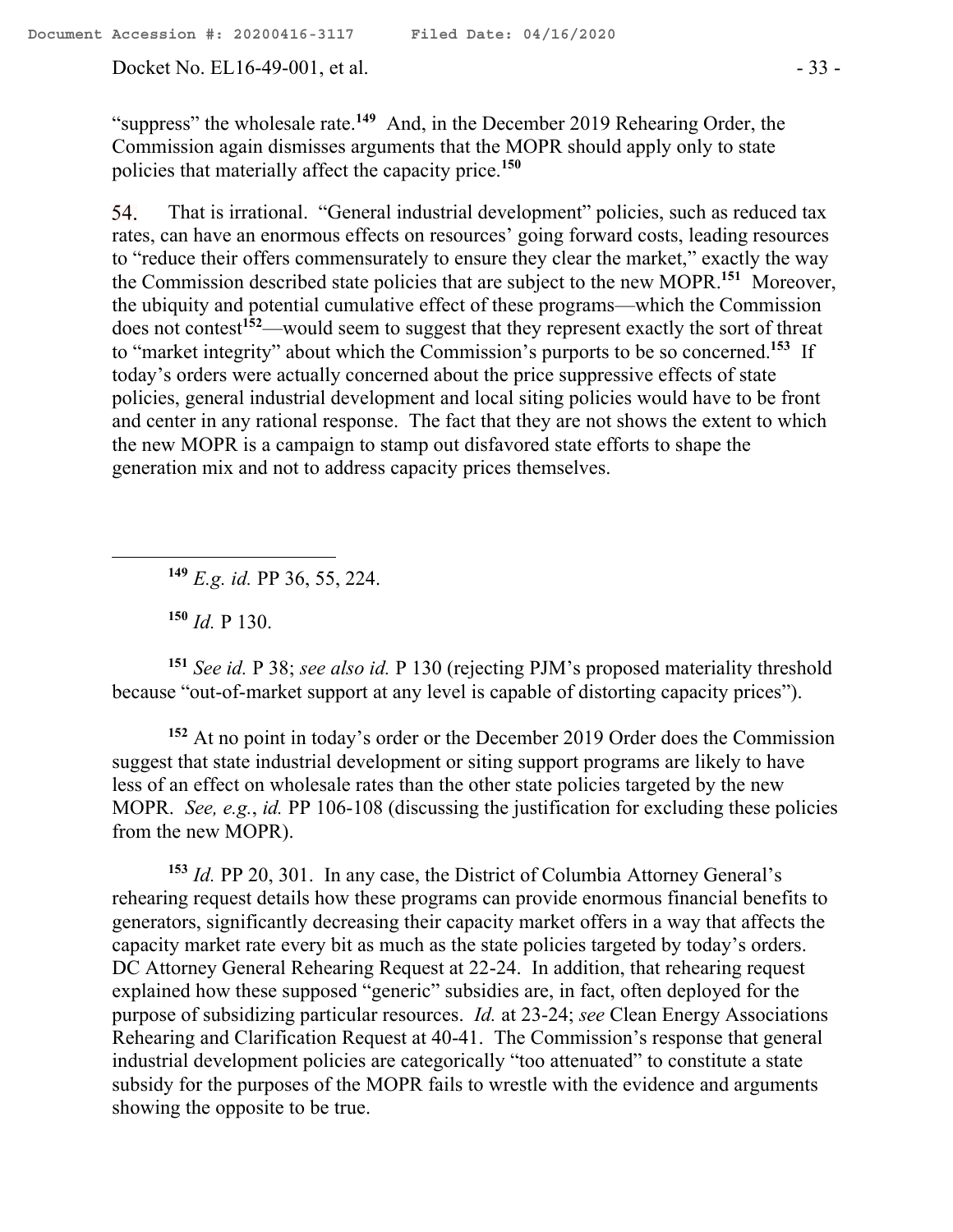Docket No. EL16-49-001, et al. - 34 -

55. The Commission's effort to justify that arbitrary line drawing only underscores the point. The Commission again asserts that the new MOPR is aimed only at state policies that are "most nearly . . . directed at or tethered to the" wholesale rate.<sup>154</sup> But as discussed above, that awkward repurposing of a preemption term of art does not make things any clearer.**<sup>155</sup>** It certainly does not explain why it is rational for the Commission to apply the new MOPR only to those state policies that it believes are close-to-but-notpreempted**<sup>156</sup>** or why the degree of "attenuation" is relevant in a proceeding that is nominally about actual effects on wholesale rates. Indeed, at no point in this proceeding has the Commission explained why, if the "problem" at hand is the effect of state policies on wholesale rates, it is reasonable to target only certain state efforts and not others that may well have a greater wholesale market effect.**<sup>157</sup>** The failure to do so is arbitrary and capricious.

# **d. Addressing Only State Actions that Reduce Cost Is Arbitrary and Capricious**

The December 2019 Rehearing Order grants clarification that the Regional 56. Greenhouse Gas Initiative (RGGI) is not an actionable subsidy.**<sup>158</sup>** I am glad to hear it. Although I maintain that the distinction drawn in today's order is inconsistent with the most natural reading of the Commission's subsidy definition,**<sup>159</sup>** just about anything that

**<sup>154</sup>** December 2019 Rehearing Order, 171 FERC ¶ 61,035 at P 106; December 2019 Order, 169 FERC ¶ 61,239 at P 68.

**<sup>155</sup>** *See supra* note 23.

**<sup>156</sup>** *See id*.

**<sup>157</sup>** Throughout the December 2019 Rehearing Order, the Commission responds to this point by quoting portions of the December 2019 Order that describe the Commission's action without responding to this argument. *See, e.g.*, December 2019 Rehearing Order, 171 FERC ¶ 61,035 at P 106 ("As we said in the December 2019 Order, the expanded MOPR is not intended to address all commercial externalities or opportunities that might affect the economics of a particular resource."). Although that quote accurately describes what the Commission said in its earlier order, it does not respond to the arguments that the line drawing described in that quote is arbitrary and capricious. That is a not a reasoned response; rehearing orders are an opportunity to further explain the Commission's analysis, not just regurgitate it.

**<sup>158</sup>** December 2019 Rehearing Order, 171 FERC ¶ 61,035 at P 390.

**<sup>159</sup>** December 2019 Order, 169 FERC ¶ 61,239 (Glick, Comm'r, dissenting at P 23).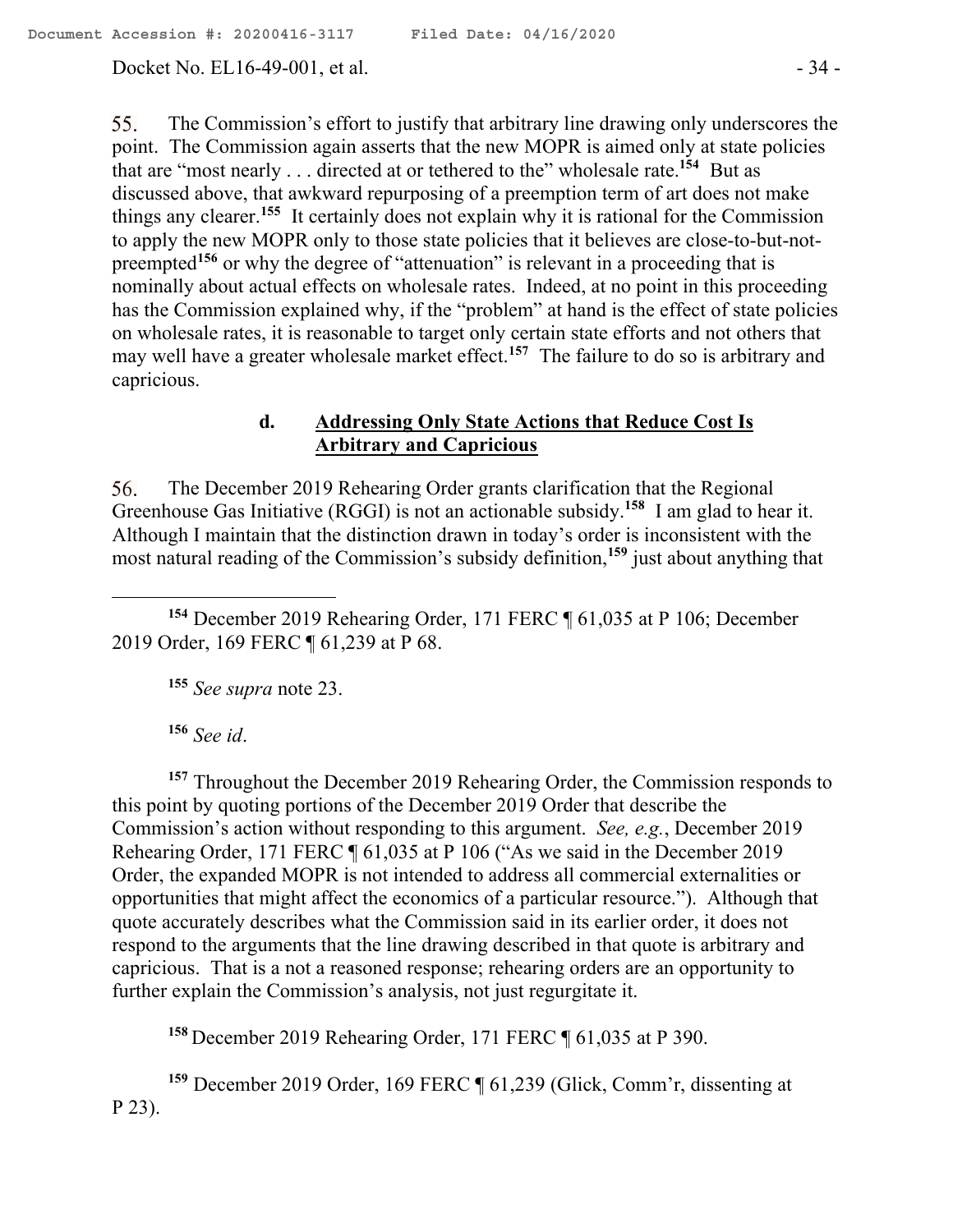Docket No. EL16-49-001, et al. - 35 -

 $\overline{a}$ 

limits the extent of the Commission's interference with state resource decisionmaking is a step in the right direction.

57. But although that outcome may be a good one, it vividly illustrates the arbitrariness with which the Commission is going after state policies. The Commission's single-sentence clarification regarding RGGI is a little light on reasoning, but the upshot appears to be that RGGI does not cause problems for "market integrity,"**<sup>160</sup>** "investor confidence,"**<sup>161</sup>** "the first principles of capacity markets,"**<sup>162</sup>** or the "premise of a capacity markets<sup>"163</sup> because it addresses the externality of climate change by raising prices, rather than by lowering them. At no point, however, does the Commission explain why a state effort to tax the harm associated with a market failure is consistent with capacity markets, but a state effort to address the same harm by subsidizing resources that do not contribute to that externality is inconsistent with capacity markets. It may well be that a so-called "Pigouvian tax" is economically preferable to a "Pigouvian subsidy,"**<sup>164</sup>** but, even if true, that does explain why the former is consistent with the Commission's various capacity market buzzwords, but the latter is not.

58. In any case, the Commission's decision to find one approach inherently problematic and the other acceptable illustrates the extent to which it is meddling directly in state resource decisionmaking. Whatever you think about the economic merits of subsidies versus taxes as ways of addressing externalities, there should be no question that a state's choice between the two approaches is entirely the state's to make or that the Commission has no business in enacting regulations that give a preference to one approach over the other. In this example, the Commission's willingness to pick and choose which of the broadly equivalent state approaches to addressing climate change are allowed to affect the wholesale rate and which are not, is clear and unmistakable evidence of its meddling in decisions that the FPA expressly reserves to the states. The

**<sup>160</sup>** December 2019 Rehearing Order, 171 FERC ¶ 61,035 at P 301; June 2018 Rehearing Order, 171 FERC ¶ 61,034 at P 50; June 2018 Order, 163 FERC ¶ 61,236 at PP 1-2, 150, 156, 161.

**<sup>161</sup>** *ISO New England Inc.*, 162 FERC ¶ 61,205 at P 21; *see* December 2019 Rehearing Order, 171 FERC ¶ 61,035 at P 141.

**<sup>162</sup>** *ISO New England Inc.*, 162 FERC ¶ 61,205 at P 21.

**<sup>163</sup>** December 2019 Rehearing Order, 171 FERC ¶ 61,035 at P 320; December 2019 Order, 169 FERC ¶ 61,239 at P 17.

**<sup>164</sup>** Sylwia Bialek & Burcin Unel, Institute for Policy Integrity, Capacity Markets and Externalities: Avoiding Unnecessary and Problematic Reforms at 6-7 (2018).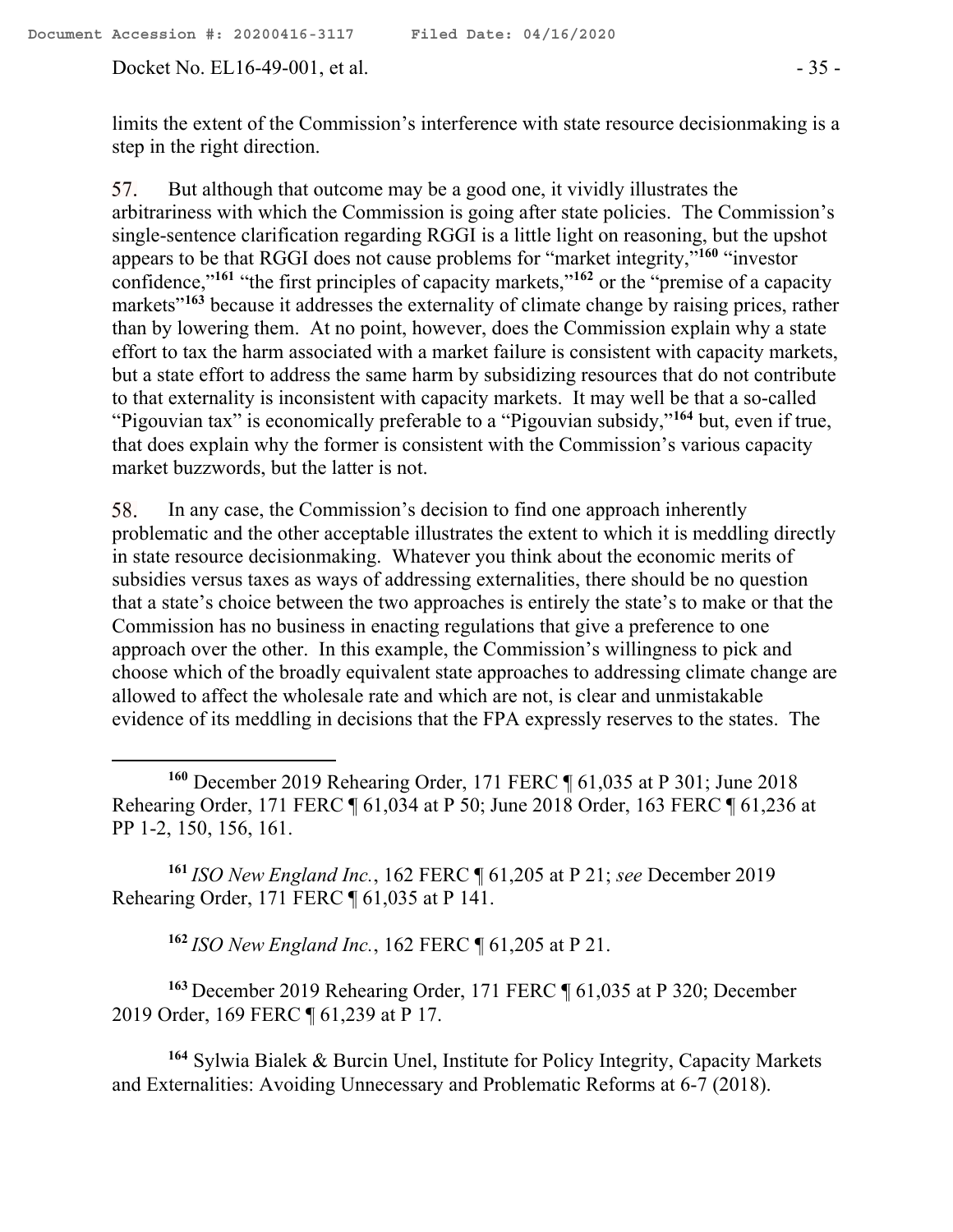Docket No. EL16-49-001, et al. - 36 -

 $\overline{a}$ 

failure to recognize, much less explain, why it is appropriate to pick and choose which state policies are acceptable and which are not is arbitrary and capricious.

And that is particularly so given the structure and purpose of the capacity market, which exists to provide the "missing money.**<sup>165</sup>** Because the missing money is the *net*  difference between a resource's revenue and its costs,**<sup>166</sup>** a resource should be indifferent, for the purposes of the capacity market, between a state policy that forces resources to internalize the cost of the externality or one that achieve the same thing by paying resources for not contributing to the externality. In other words, the Commission is relying on a distinction that is, for our purposes today, without a difference.

# **2. Ignoring the Cost Impacts of the New MOPR Is Arbitrary and Capricious**

One of the most glaring omissions from the December 2019 order was its failure 60. to make any effort to consider the costs of the new MOPR.**<sup>167</sup>** As the Commission acknowledges, "[s]etting a just and reasonable rate necessarily 'involves a balancing of the investor and consumer interests.'" **168** The Commission's various orders in this proceeding spend plenty of time asserting that investors need sweeping reforms in order to remain "confident" in the PJM capacity market. Unfortunately, the costs to consumers of making investors so confident went unmentioned in both the Commission's June 2018 and December 2019 orders.

61. Many parties raised the Commission's failure to consider consumer interests on rehearing.**<sup>169</sup>** In response, the Commission recites general propositions about the importance of customer interests only to undercut itself almost immediately thereafter. For example, the Commission begins one paragraph by stating that it "disagree<sup>[s]</sup> that the

**<sup>166</sup>** Which is, after all, why the Commission's orders use net measures as the default offer floors for resources subject to the new MOPR. *See infra* PP 81-85.

**<sup>167</sup>** December 2019 Order, 169 FERC ¶ 61,239 at PP 54-57.

**<sup>168</sup>** December 2019 Rehearing Order, 171 FERC ¶ 61,035 at P 139 (citing *NextEra*, 898 F.2d at 21).

**<sup>169</sup>** *Id.* at n.330 (non-exhaustive list of fifteen different rehearing requests raising this point).

**<sup>165</sup>** *I.e.*, the capacity revenue a resource needs to be economic over and above what it earns in the energy and ancillary service markets. *N*.*Y. Indep. Sys. Operator, Inc.*, 170 FERC ¶ 61,121 (2020) (Glick, Comm'r, dissenting at P 4).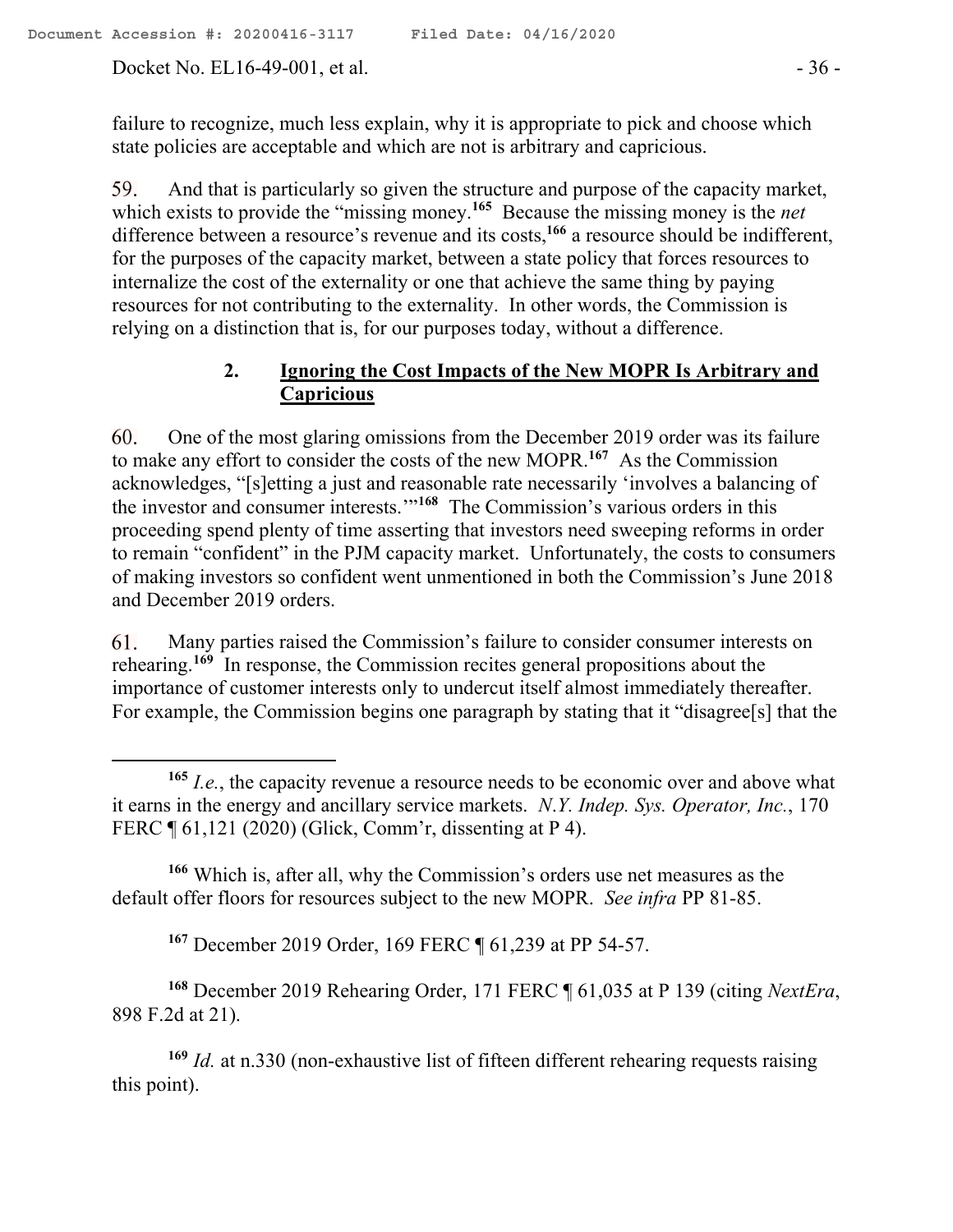Docket No. EL16-49-001, et al. - 37 -

Commission failed to consider the costs of the replacement rate."<sup>170</sup> But it then spends the rest of that paragraph explaining why it did not consider any estimate of the customer impacts before concluding that the resulting costs, whatever they may be, are necessarily just and reasonable because they "protect the integrity of the capacity market, which, in turn, ensures that investors will continue to be willing to develop resources to meet current and future reliability needs."**<sup>171</sup>** That sort of conclusory statement is hardly convincing evidence that the Commission actually took a hard look at the costs its orders will impose on customers.

The Commission dismisses as "speculative" any estimates of those costs. It would 62. appear that a fair degree of work went into many of those estimates and I do not see the wisdom in dismissing them out-of-hand just because the details of the new MOPR have yet to be fully worked out.**<sup>172</sup>** After all, if the record provides enough evidence for the Commission to confidently assess that the costs of its new MOPR are worth it,**<sup>173</sup>** you

**<sup>170</sup>** *Id.* P 139.

**<sup>171</sup>** *Id.*

 $\overline{a}$ 

**<sup>172</sup>** *Id*. In so doing, the Commission goes out of its way to criticize what I described as a "conservative," "back-of-the-envelope" calculation meant to help fill the void left by the Commission's failure to seriously consider the December 2019 Order's financial impact on customers. *Id.* n.352. In particular, it points to doubts raised by the Market Monitor about whether that calculation considered the right quantity of to-be-MOPR megawatts of capacity from nuclear generators. *Id*. I assumed it would be 6,000 MW. The Market Monitor suggested that number would be closer to 4,000 MW. *Id.* He may be right; it is hard to say how an unprecedented mitigation regime will work in practice.

In any case today's order makes clear that my cost estimate was, if anything, too conservative. For one thing, my estimate did not consider the cost of paying twice for capacity as a result of MOPR'ing the tens of the thousands of megawatts of renewable resources slated to be developed in the region to meet state renewable energy targets over the coming years. Clean Energy Associations estimated that that cost will be between \$14 and \$24 billion over the next decade. Clean Energy Associations Rehearing and Clarification Request at 22-23. My estimate also did not attempt to assess the effects of the bizarre conclusion, affirmed today, that the default service auctions in PJM retail choice states are somehow "subsidies," which will subject the resources that serve significant fractions of load in those states to the MOPR. *See supra* PP 49-51. Those are just two examples, but they illustrate why I remain confident that, when the dust settles, that back-of-the-envelope calculation will prove to have been a conservative one.

**<sup>173</sup>** December 2019 Rehearing Order, 171 FERC ¶ 61,035 at PP 139-140 (asserting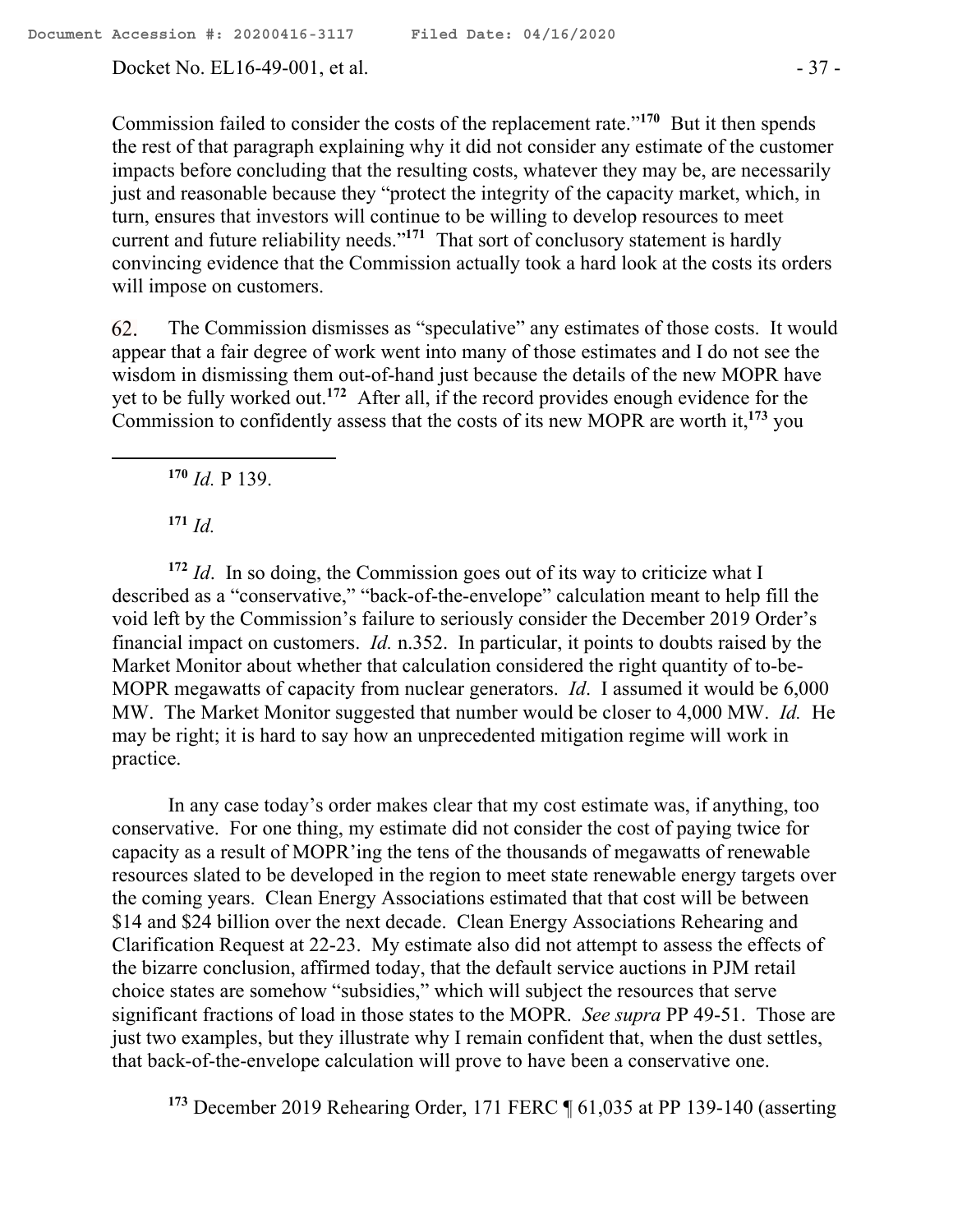Docket No. EL16-49-001, et al. - 38 -

would think it would provide enough evidence to at least gauge the likely impact on consumers.

63. In addition, there is every reason to believe that the actual costs of today's orders will increase with time. Although these orders aim to hamper state efforts to shape the generation mix, they likely will not snuff them out entirely. In other words, there simply is no reason to believe that the Commission will succeed in realizing its "idealized vision of markets free from the influence of public policies."**<sup>174</sup>** As former Chairman Norman Bay aptly put it, "such a world does not exist, and it is impossible to mitigate our way to its creation."**<sup>175</sup>**

64. But that means that, as a resource adequacy construct, the PJM capacity market will increasingly operate in an alternate reality, ignoring more and more resources just because they receive some form of state support. That also means that customers will increasingly be forced to pay twice for capacity or, to put it differently, to buy more unneeded capacity with each passing year. I cannot fathom how the costs imposed by a resource adequacy regime that is premised on ignoring actual capacity can ever be just and reasonable.

65 The Commission responds to this point by asserting that the costs of doubleprocuring capacity are irrelevant because *NJBPU* held that states may "appropriately bear the costs" of their resource decisionmaking, including the costs associated with resources whose capacity does not clear in the capacity auction.<sup>176</sup> As noted above, there are good reasons to pause before applying *NJBPU* whole hog to this proceeding.**<sup>177</sup>** In any case, the Commission's citation to that decision's jurisdictional analysis does not insulate today's orders from the charge that it is arbitrary and capricious to altogether disregard the costs imposed by forcing the capacity market to ignore resources that actually exist or will developed and procuring additional resources as if those ignored resources did not

**<sup>175</sup>** *Id.*

 $\overline{a}$ 

**<sup>176</sup>** December 2019 Rehearing Order, 171 FERC ¶ 61,035 at P 141.

**<sup>177</sup>** *See supra* PP 22-23.

that while the "actual cost impacts of the replacement rate are speculative at this point," they will result in a rate increase the Commission deems just and reasonable).

**<sup>174</sup>** *N.Y. State Pub. Serv. Comm'n*, 158 FERC ¶ 61,137 (2017) (Bay, Chairman, concurring).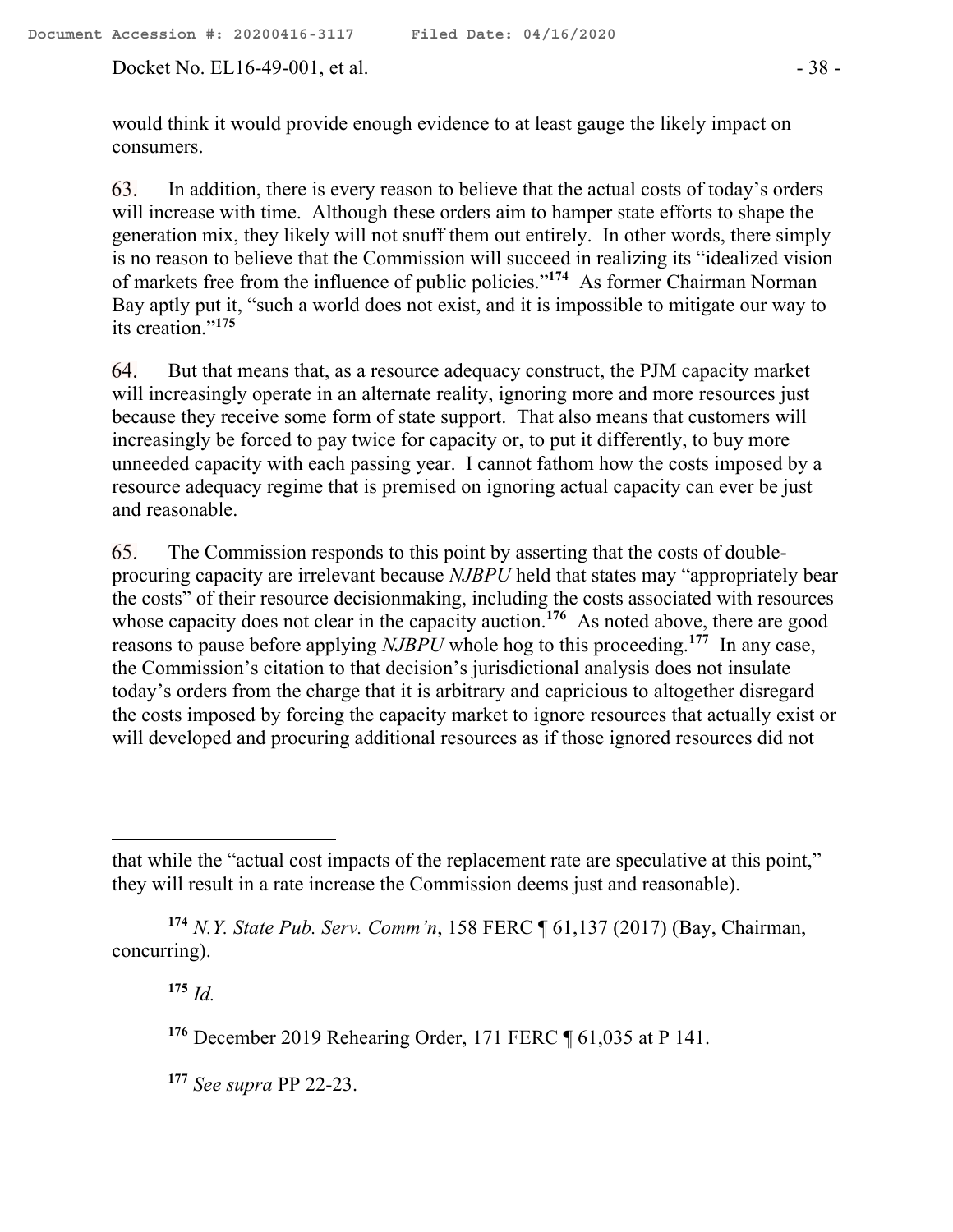Docket No. EL16-49-001, et al. - 39 -

exist.<sup>178</sup> Those are real costs that are directly traceable to the Commission's orders and cannot logically be ignored by an agency claiming to balance "consumer interests."**<sup>179</sup>**

66. The record before us provides every reason to believe that this approach will lead to other significant cost increases. For example, the new MOPR will exacerbate the potential for the exercise of seller-side market power in what the Market Monitor has described as a structurally uncompetitive market.**<sup>180</sup>** As the Institute for Policy Integrity explained, expanding the MOPR will decrease the competitiveness of the market, both by reducing the number of resources offering below the MOPR price floor and by changing the opportunity cost of withholding capacity.**<sup>181</sup>** With more suppliers subject to administratively determined price floors, resources that escape the MOPR—or resources with a relatively low offer floor—can more confidentially increase their bids up to that level, secure in the knowledge that they will still under-bid the mitigated offers. That problem is compounded by PJM's weak seller-side market power mitigation rules, which include a safe harbor for mitigation up to a market-seller offer cap that has generally been well above the market-clearing price.**<sup>182</sup>**

**<sup>179</sup>** *Id.* P 139.

 $\overline{a}$ 

**<sup>180</sup>** *See* Market Monitor 2021/2022 BRA Analysis 2 ("The capacity market is unlikely ever to approach a competitive market structure in the absence of a substantial and unlikely structural change that results in much greater diversity of ownership. Market power is and will remain endemic to the structure of the PJM Capacity Market . . . . Reliance on the RPM design for competitive outcomes means reliance on the market power mitigation rules.")

**<sup>181</sup>** Institute for Policy Integrity Initial Brief at 14-16.

**<sup>182</sup>** For example, the RTO-wide market seller offer cap for the 2018 Base Residual Auction \$237.56 per MW/day while the clearing price for the RTO-wide zone was \$140.00 per MW/day. *See* PJM Interconnection, *2021/2022 RPM Base Residual Auction Results*, https://www.pjm.com/-/media/markets-ops/rpm/rpm-auction-info/2021- 2022/2021-2022-base-residual-auction-report.ashx (last visited Dec. 19, 2019).

**<sup>178</sup>** At various points, the Commission makes assertions, such as even the new MOPR forces customers to "pay twice" for capacity, "preserving the integrity of the capacity market will benefit customers over time by ensuring capacity is available when needed." December 2019 Rehearing Order, 171 FERC ¶ 61,035 at P 223. Conclusory assertions are the same thing as considering customers' interests.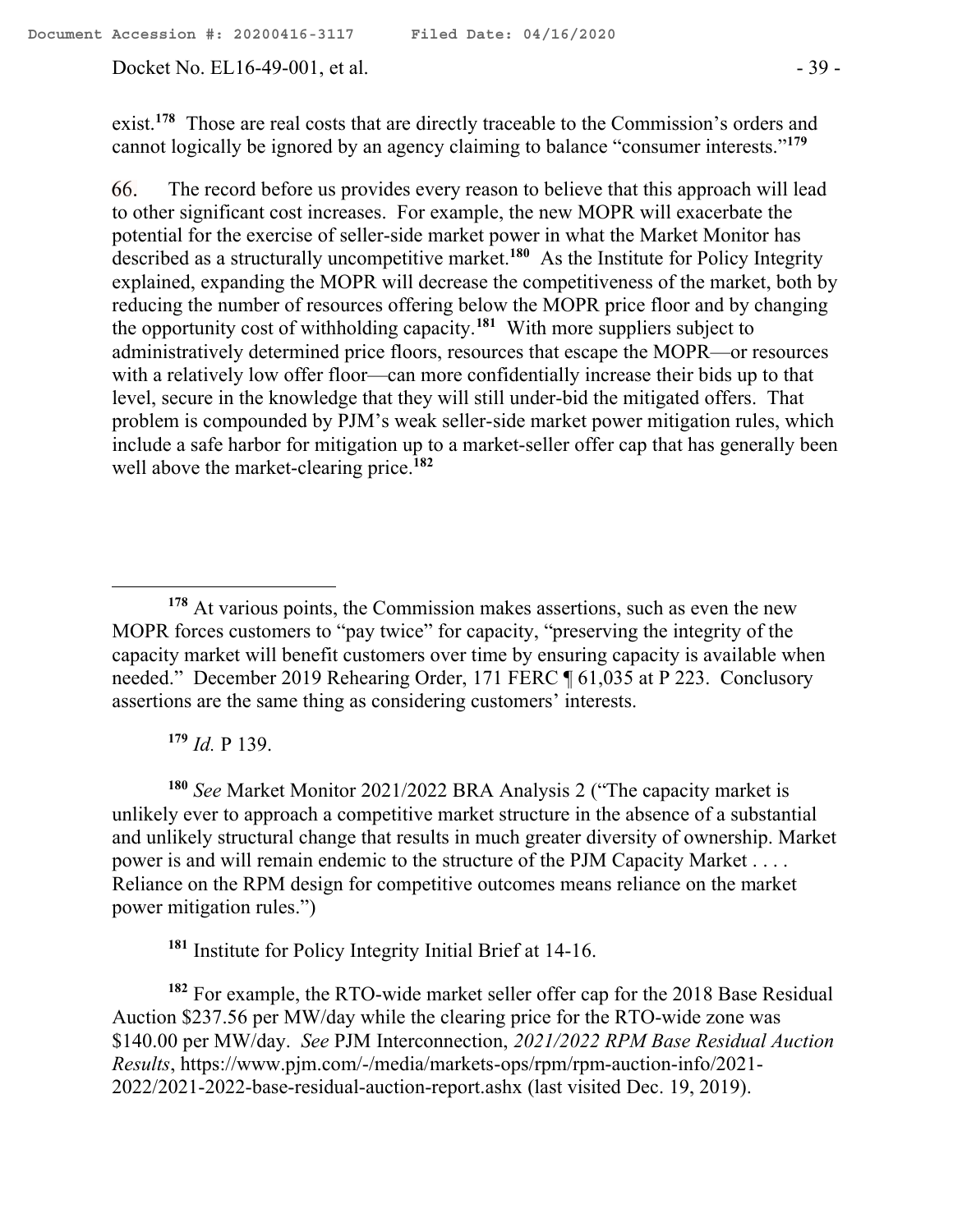$\overline{a}$ 

Docket No. EL16-49-001, et al. - 40 -

# **3. Disregarding the Effects of the New MOPR on Well-Established Business and Regulatory Models Is Arbitrary and Capricious**

### **i. Demand Response**

67. The PJM region has long benefitted from a robust participation of demand response resources. That is in part because PJM has had in place rules that accommodate short-lead-time resources. Specifically, the Commission has long recognized that demand response resources may not be identified years in advance of the delivery year.**<sup>183</sup>** Accordingly, PJM has permitted Curtailment Service Providers (CSP), *i.e.*, a demand response provider, to participate in the Base Residual Auction without identifying all end-use demand response resources at the time of the auction. **184** That has been fundamental to the demand response business model, since, without it, the short-lead time resources on which demand response depends might never be able to participate in the Base Residual Auction. **185**

So much for that. The December 2019 Rehearing Order states that the new 68. MOPR "may require aggregators and CSPs to know all of their demand response resource end-users prior to the capacity auction."<sup>186</sup> In addition, it appears to require that,

**<sup>184</sup>** Under PJM's current market rules, CSPs must submit a Demand Resource Sell Offer Plan (DR Sell Offer Plan) to PJM no later than 15 business days prior to the relevant RPM Auction. This DR Sell Offer Plan provides information that supports the CSP's intended DR Sell Offers and demonstrates that the DR being offered is reasonably expected to be physically delivered through Demand Resource Registrations for the relevant delivery year. *See* PJM Manual 18: PJM Capacity Market – Attachment C: Demand Resource Sell Offer Plan.

**<sup>185</sup>** As CPower and LSPower explain, such customers typically make participation decisions in a shorter time frame than the three-year forward auction designed to reflect the time needed to develop a new generation facility. CPower/LSPower Rehearing Request at 11.

<sup>&</sup>lt;sup>183</sup> For example, recognizing that demand response is a "short-lead-time" resource, the Commission previously directed PJM to revise the allocation of the short-term resource procurement target so that short-lead-time resources have a reasonable opportunity to be procured in the final incremental auction. *PJM Interconnection L.L.C.*, 126 FERC ¶ 61,275 (2009). The Commission subsequently removed the short-term resource procurement target only after concluding that doing so would not "unduly impede the ability of Demand Resources to participate in PJM's capacity market." *PJM Interconnection, L.L.C.*, 151 FERC ¶ 61,208, at PP 394, 397 (2015).

**<sup>186</sup>** December 2019 Rehearing Order, 171 FERC ¶ 61,035 at P 266.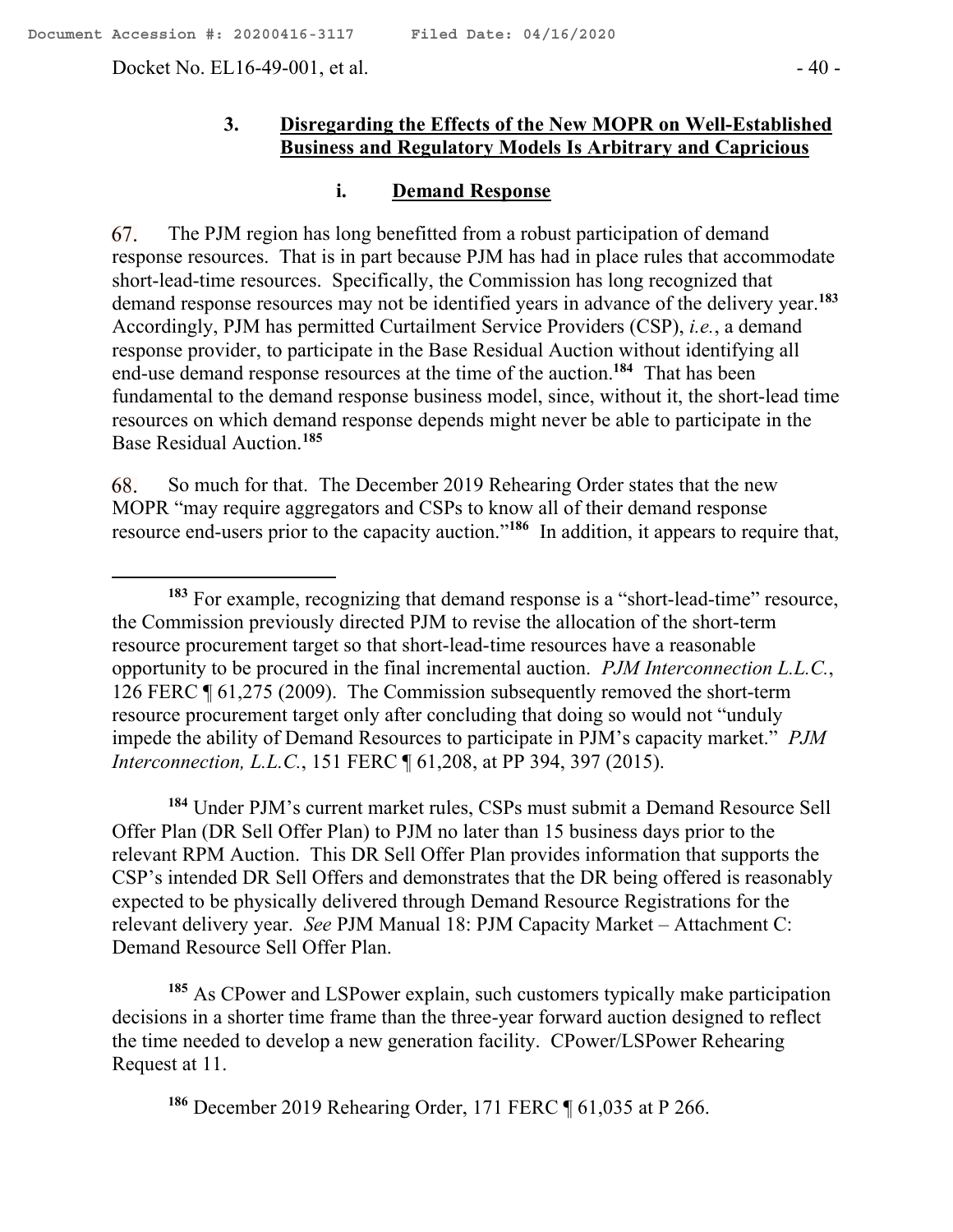Docket No. EL16-49-001, et al. - 41 -

 $\overline{a}$ 

for each resource with behind-the-meter generation, the CSP must identify the relative share of its capacity that results from demand reduction versus behind-the-meter generation.**<sup>187</sup>** And the CSP will have to know all of that three years before the delivery year. That is a stunning level of paperwork to impose on CSPs, which may well require many, if not most, of them to fundamentally change or altogether abandon their business model. I fail to see anything in this record that suggests that the Commission's concerns about state policies justifies that result.

69. While the grandfathered treatment provided to existing demand response resources could help blunt the impact of the new MOPR, the confusing language in the Commission's order raises more questions than it answers, leaving CSPs, PJM, and the Market Monitor with little guidance on how to mitigate demand response resources. Rather than explaining that the grandfathered treatment attaches to the resource itself, which would seem the only logical conclusion, the Commission adds that "Aggregators and CSPs will be considered to have previously cleared a capacity auction only if *all the individual resources within the offer* have cleared a capacity auction." **188** Why an entire a CSP's portfolio must receive all-or-nothing treatment is unclear, unexplained and raises fundamental questions about how this will work when resources switch CSPs, as they often do.**<sup>189</sup>**

**<sup>188</sup>** December 2019 Rehearing Order, 171 FERC ¶ 61,035 at 265 (emphasis added).

**<sup>189</sup>** In addition, the December 2019 Rehearing Order concludes that if a demand response resource earns any revenue through a state-sponsored *retail* demand response program, it is impermissibly subsidized and subject to the new MOPR. *Id.* P 264. But just a few months ago, the Commission approved rules in NYISO that treat a state retail demand response program as a subsidy for the purposes of the capacity *only* if the purpose of that state program is to procure demand response for its capacity value. *N.Y. Pub. Serv. Comm'n v. N.Y. Indep. Sys. Operator, Inc.*, 170 FERC ¶ 61,120 (2020) ("[W]e will evaluate retail-level demand response programs on a program-specific basis to determine whether payments from those programs should be excluded from the calculation of SCRs' offer floors."). Those are radically different approaches to the permissible effects of state retail demand response programs, which cannot be papered

**<sup>187</sup>** In response to requests to clarify offer floors for demand response resources backed by a combination of behind-the-meter generation and reduced consumption, the Commission simply reiterates that the December 2019 Order found that different default offer price floors should apply to demand response backed by behind-the-meter generation and demand response backed by reduced consumption (*i.e.*, curtailment-based demand response programs). December 2019 Rehearing Order, 171 FERC ¶ 61,035 at PP 187-188.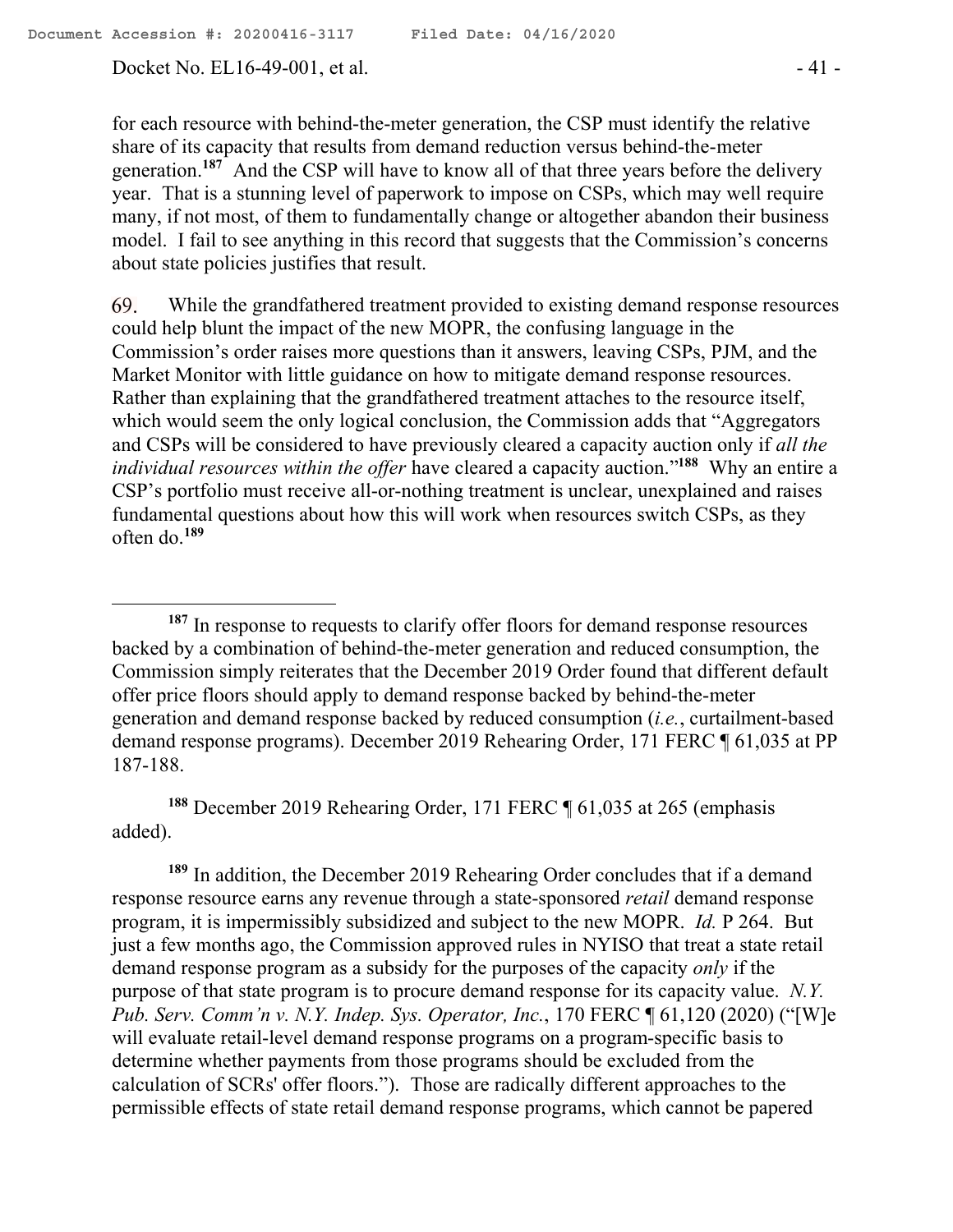70. The bottom line here is that the Commission's attempt to root out certain state "subsidies" manifests itself as an out-and-out attack on the demand response business model in PJM.<sup>190</sup> That attack is particularly unfortunate as PJM indicated that the default offer floor for at least certain demand response resources should be at or near zero,**<sup>191</sup>** suggesting that even if demand response resources receive a subsidy, that subsidy would not reduce their offer below what this Commission calls a "competitive offer." Demand response has provided tremendous benefits to PJM, both terms of improved market efficiency and increased reliability. I see no reason to give up those benefits based on an unsubstantiated concern about state policies.

# **ii. Public Power**

71. Today's order also continues the Commission's attack on public power, dismissing the entire business model as a state subsidy and jeopardizing the viability of a construct that has long benefited customers. As ill-advised as that attack is, it is equally unsupported. The Commission neither marshals evidence that the existence of public power has actually suppressed prices**<sup>192</sup>** nor addresses arguments that the type of balanced portfolio typically developed by public power entities will not have that effect.**<sup>193</sup>** The

**<sup>190</sup>** Indeed, buried in footnotes in the December 2019 Rehearing Order, the Commission appears to insinuate that demand response resources, among other resources, should perhaps be kicked out of the capacity market entirely. *See* December 2019 Rehearing Order, 171 FERC ¶ 61,035 at n.598. ("We pause to note that, as the capacity market has developed, an ever-growing number of resource types have come to participate in the market that were not contemplated. This proceeding . . . does not necessarily resolve issues regarding whether, to what extent, and under what terms resources that are not able to produce energy on demand should participate in the capacity market consistent with the Commission's mandate to ensure the reliability of the electric system"); *id.* n.451 ("The Commission is concerned that there may be a point where energy efficiency is unable to supply capacity when needed to maintain system reliability. However, that issue can be pursued in a separate proceeding.").

**<sup>191</sup>** PJM explains that, beyond the initial costs associated with developing a customer contract and installing any required hardware or software, it could not identify any avoidable costs that would be incurred by an existing Demand Resource that would result in a MOPR Floor Offer Price of greater than zero. PJM Initial Brief at 47.

**<sup>192</sup>** The Commission offers no data, such as sell-offer data of utilities or public power entities or provides any evidence in support of this finding. *See* SMECO Rehearing Request at 6; Allegheny Rehearing Request at 12.

**<sup>193</sup>** After all, public power entities typically procure roughly the amount of supply

 $\overline{a}$ over simply by observing that one set of rules apply in PJM and another in NYISO.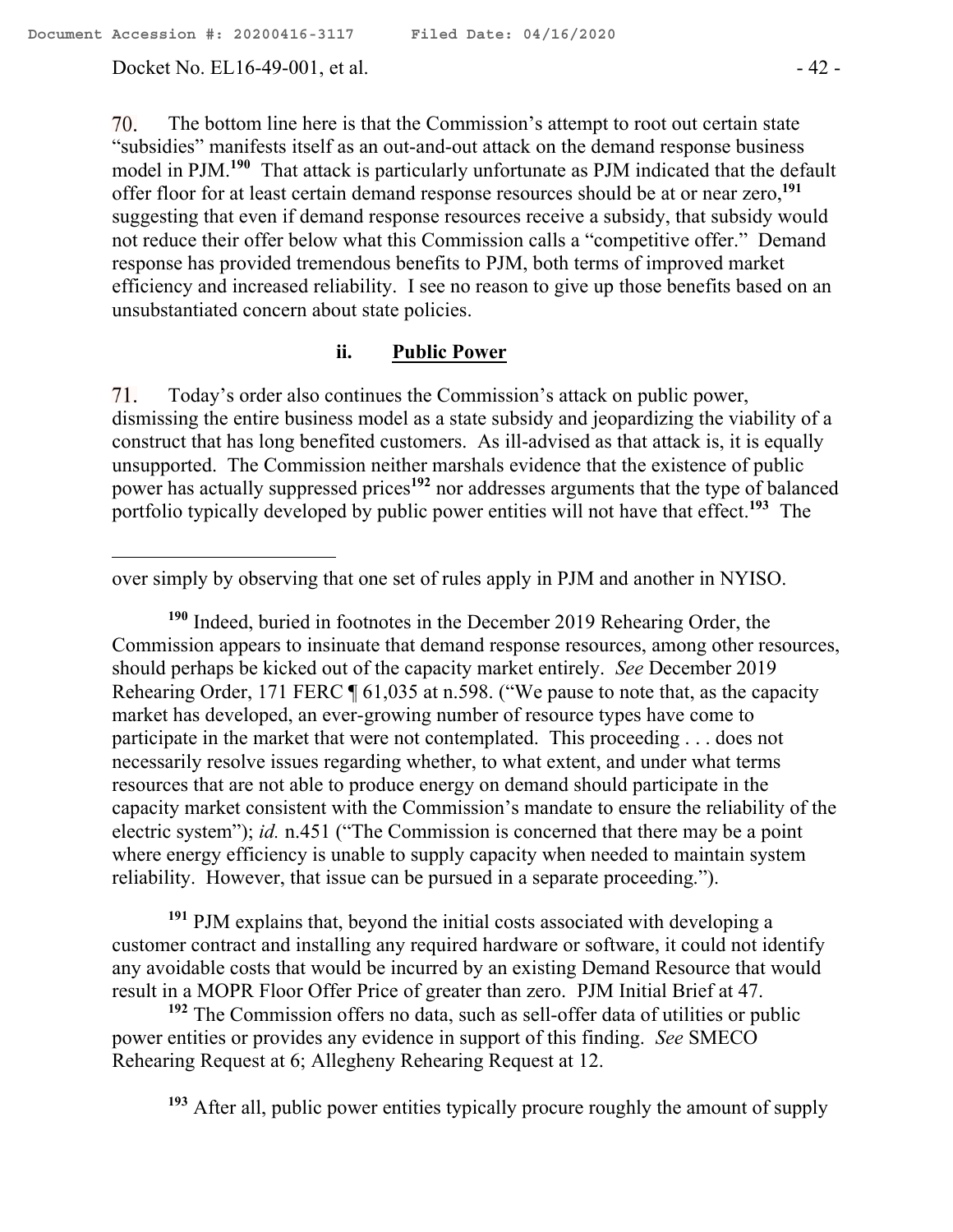$\overline{a}$ 

Today's order leaves public power with few options. Unlike most public 72. utilities,**<sup>195</sup>** PJM's existing FRR option is not much good for many public power entities since "participating in the FRR option is an all-or-nothing proposition, and appeals as a practical matter only to large utilities that still follow the traditional, vertically integrated model."**<sup>196</sup>** In addition, the Commission concludes that third-party contracts signed by public power entities are also state subsidies.**<sup>197</sup>** That effectively forces public power to procure capacity based only on the narrow considerations evaluated in the PJM capacity market—a result inimical to the purpose of the public power model.

The public power model predates the capacity market by several decades and is 73. premised on securing a reliable supply of power for each utility's citizen-owners at a

**<sup>194</sup>** PJM Rehearing and Clarification Request at 13.

**<sup>195</sup>** These terms get confusing quickly. Under the FPA, a "public utility" will typically be privately owned while an entity that is not a "public utility" will often be publically owned. *See* 16 U.S.C. §§ 824(e) & (f).Accordingly, "public power" is generally made up of non-public utilities.

**<sup>196</sup>** *NJBPU*, 744 F.3d at 84 (footnote omitted).

**<sup>197</sup>** December 2019 Rehearing Order, 171 FERC ¶ 61,035 at PP 243, 325.

needed to meet their demand. In response to arguments raising this point and contending that an approach based on net long, net short thresholds (which would formally require a rough equivalence between supply and demand to avoid mitigation) would be just and reasonable and more consistent with Commission precedent, *see* Public Power Entities Request for Rehearing and Clarification at 30-32; PJM Request for Rehearing and Clarification at 13-14; ODEC Request for Rehearing and Clarification at 7-9, today's order asserts that "the expanded MOPR is premised on a resource's ability to suppress price due to the benefit it receives from out-of-market support, not based on the likelihood and ability to exercise of buyer-side market power." December 2019 Rehearing Order, 171 FERC ¶ 61,035 at P 228. But the ability to "exercise" buyer-side market power is the ability to reduce prices. If public power entities' load equals their supply, their choice of how to serve that load will not cause price suppression plain and simple. The Commission has previously found such thresholds can protect against price suppression. *See N.Y. Indep. Sys. Operator, Inc.*, 170 FERC ¶ 61,121, at P 90 (2020) (discussing buyer-side market power concerns associated with self-supply). It fails to provide a reasoned basis for rejecting the same approach today.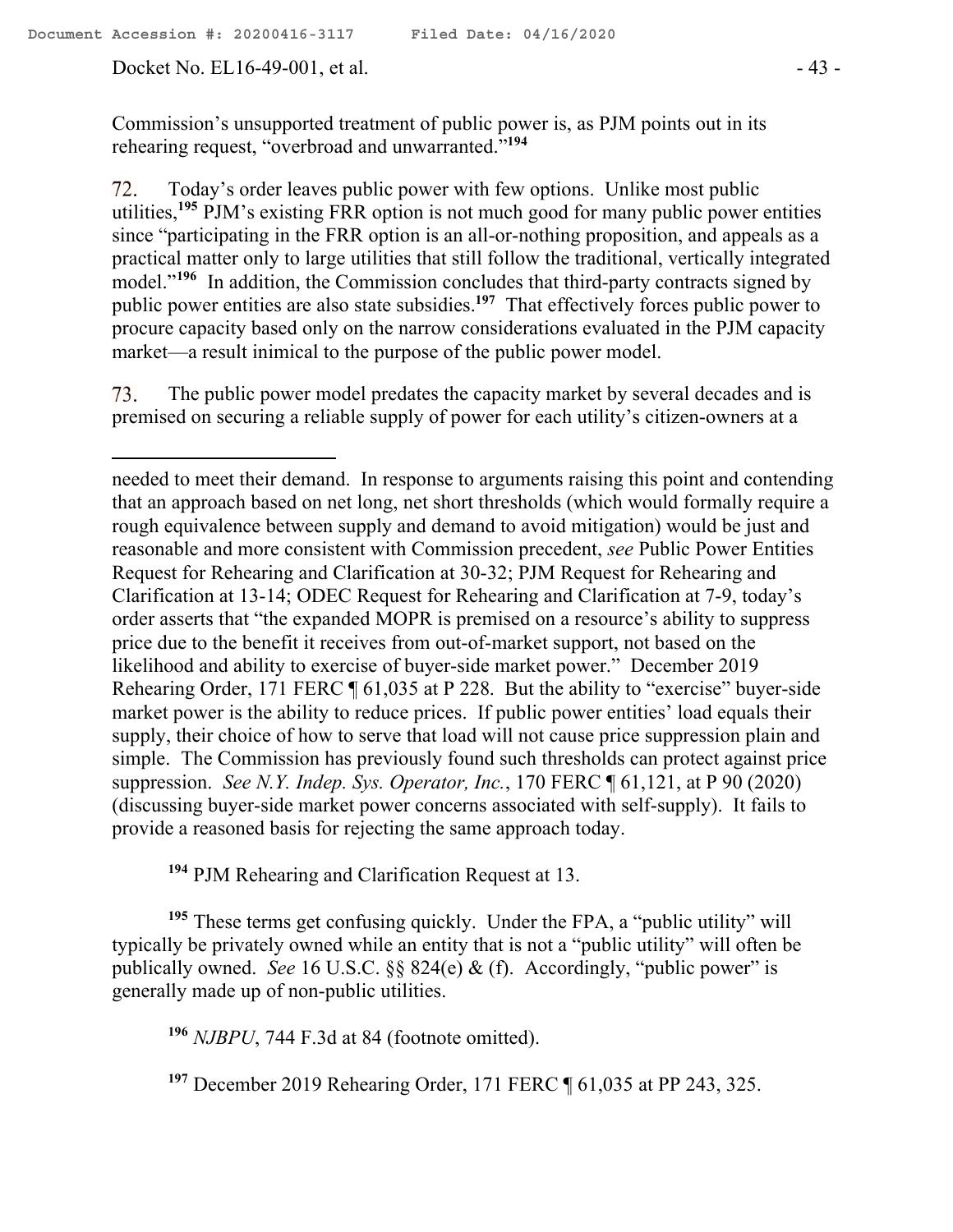Docket No. EL16-49-001, et al. - 44 -

 $\overline{a}$ 

reasonable and stable cost, which often includes an element of long-term supply.**<sup>198</sup>** The policy affirmed in today's order is a direct threat to the long-term viability of the public power model in PJM. Although the Commission exempts existing public power resources from the MOPR, it provides that all new public power development will be subject to mitigation. That means that public power's selection and development of new capacity resources will now be dependent on the capacity market outcomes, not the selfsupply model on which it has traditionally relied. That fundamentally upends the public power model because it limits the ability of public power entities to choose how to develop and procure resources over a long time horizon.

#### **iii. Energy Efficiency**

74. The Commission is also arbitrary and capricious in its treatment of energy efficiency resources—*e.g.*, efficient light bulbs, air conditioning units, and water heaters whose installation reduces electricity use. Although energy efficiency resources reduce demand for electricity, they participate in the PJM capacity auction as "supply" for four years so that they can receive compensation for reducing the total amount of capacity needed in the region.**<sup>199</sup>** To make that work in practice, PJM "adds back" to the demand curve the capacity equivalent of any energy efficiency resources that participate in the auction.**<sup>200</sup>** Doing so ensures that the capacity provided by energy efficiency resources is not double counted.

Today's order concludes that any energy efficiency resources that participate in 75. the PJM capacity auction and receive a state subsidy suppress prices and, therefore, must be subjected to the new MOPR.**<sup>201</sup>** The record does not support that determination. As

**<sup>199</sup>** PJM Manual 18B, Energy Efficiency Measurement & Verification 10-13, *available at* pjm.com/~/media/documents/manuals/ m18b.ashx.After those four years, energy efficiency resources no longer participate in the capacity auction and instead are recognized only as reductions in demand. *Id.*

**<sup>200</sup>** *Id. Participate*, not clear. That means that if an energy efficiency resource bids into, but does not clear the capacity market, its capacity is *still* added back to the demand curve. This is because as PJM explains, the auction parameters are adjusted by adding the MWs in approved energy efficiency plans that are proposed for that auction back into the reliability requirements. PJM Rehearing and Clarification Request at 15, n.41. For approved plans, that add back occurs whether or not resources will know if they cleared the auction.

**<sup>201</sup>** December 2019 Order, 169 FERC ¶ 61,239 at P 255.

**<sup>198</sup>** American Municipal Power and Public Power Association of New Jersey Initial Brief at 14-15; American Public Power Association Initial Brief at 15.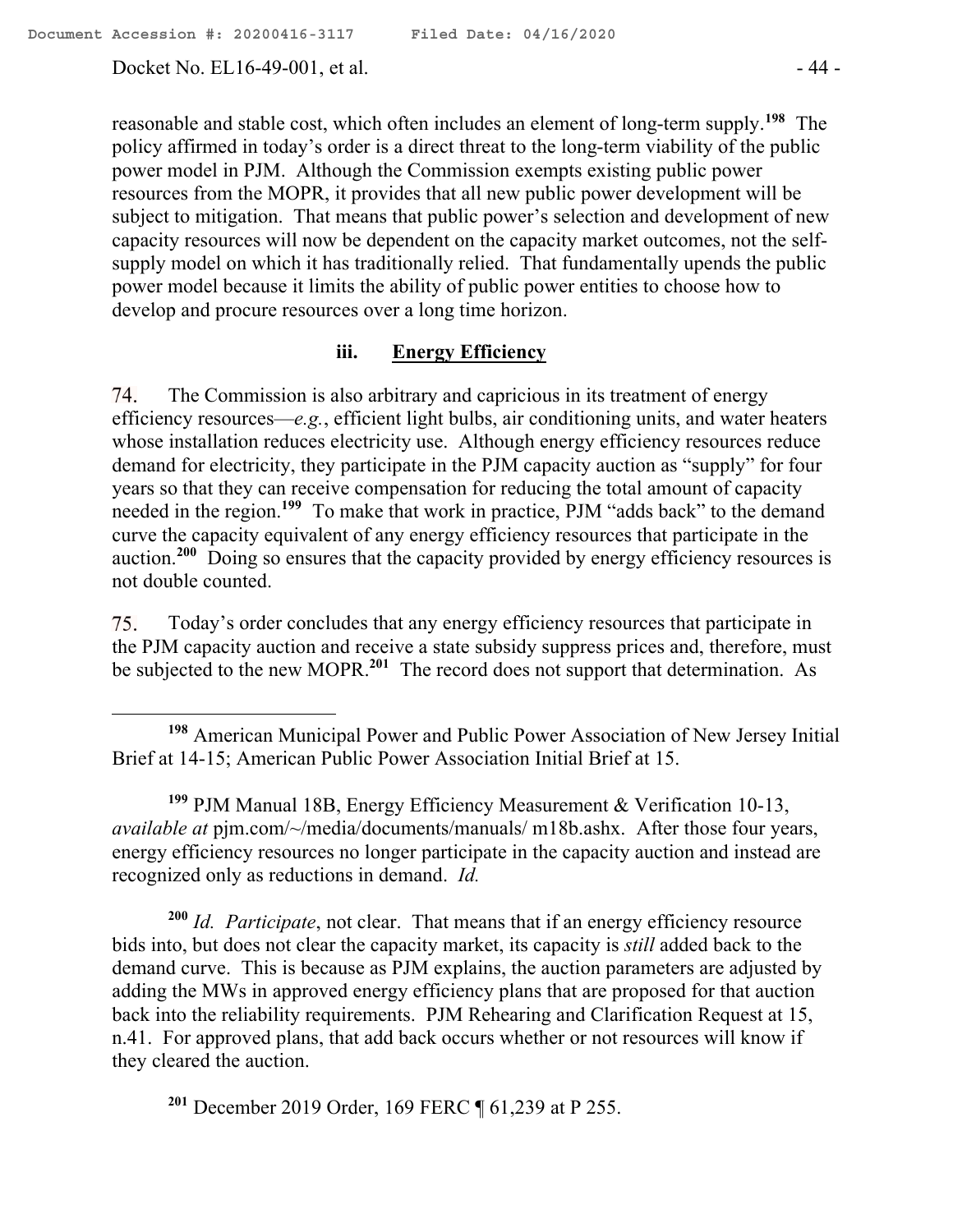Docket No. EL16-49-001, et al. - 45 -

PJM's Market Monitor explained, including energy efficiency in the PJM capacity auction—by treating it as supply and then adding it back to the demand curve—actually increases the prices in that auction by roughly 10 percent, all else equal.<sup>202</sup> In other words, the record does not indicate that the energy efficiency resources participating in the capacity market (subsidized or otherwise) are having any price suppressive effect whatsoever. Instead, the record indicates that the only time energy efficiency resources can decrease capacity market prices is when, after four years, those resources no longer participate in the capacity market and are no longer subject to the new MOPR.**<sup>203</sup>**

Today's order completely fails to address these points even though PJM itself, not 76. to mention several other parties, argued on rehearing that the Commission's approach to energy efficiency was inconsistent with its own theory of the case and would make a hash of the markets.**<sup>204</sup>** Instead, the Commission asserts that energy efficiency resources can cause price suppression because, according to the Commission, that is the inevitable result of subsidizing any resource.**<sup>205</sup>** To support that proposition, the Commission relies on a single piece of irrelevant arithmetic. It multiples the total MWs of energy efficiency that cleared in the capacity market in a given year by the clearing price that year and asserts that the resulting figure shows that energy efficiency "has affected revenues in the PJM capacity market."<sup>206</sup> That may be true, but it does not shed any light whatsoever on whether energy efficiency, subsidized or not, suppresses the capacity market clearing price. Indeed, the Commission fails to wrestle with the fact that, as a result of the add-

**<sup>203</sup>** At that point, the energy savings from energy efficiency resources are "baked into" PJM's demand forecast and, thus, the resources are no longer eligible for a capacity payment for reducing demand relative to that projection.

**<sup>204</sup>** *E.g.*, PJM Rehearing and Clarification Request at 15 & n.41; Advanced Energy Entities at 12-15; CPower/LSPower Rehearing and Clarification Request at 6-8.

**<sup>205</sup>** December 2019 Rehearing Order, 171 FERC ¶ 61,035 at P 257 ("We reject the contention that energy efficiency's market participation cannot suppress prices. State Subsidies, if effective, will by their very nature increase the quantity of whatever is subsidized. State subsidies to energy efficiency should result in additional energy efficiency resource participation.").

**<sup>206</sup>** *Id.* P 256.

**<sup>202</sup>** The Independent Market Monitor for PJM, *Analysis of the 2021/2022 RPM Base Residual Auction* 20 (2018), *available at* http://www.monitoringanalytics.com/ reports/Reports/2018/IMM\_Analysis\_of\_the\_20212022\_RPM\_BRA\_Revised\_20180824 .pdf (2018 PJM State of the Market Report).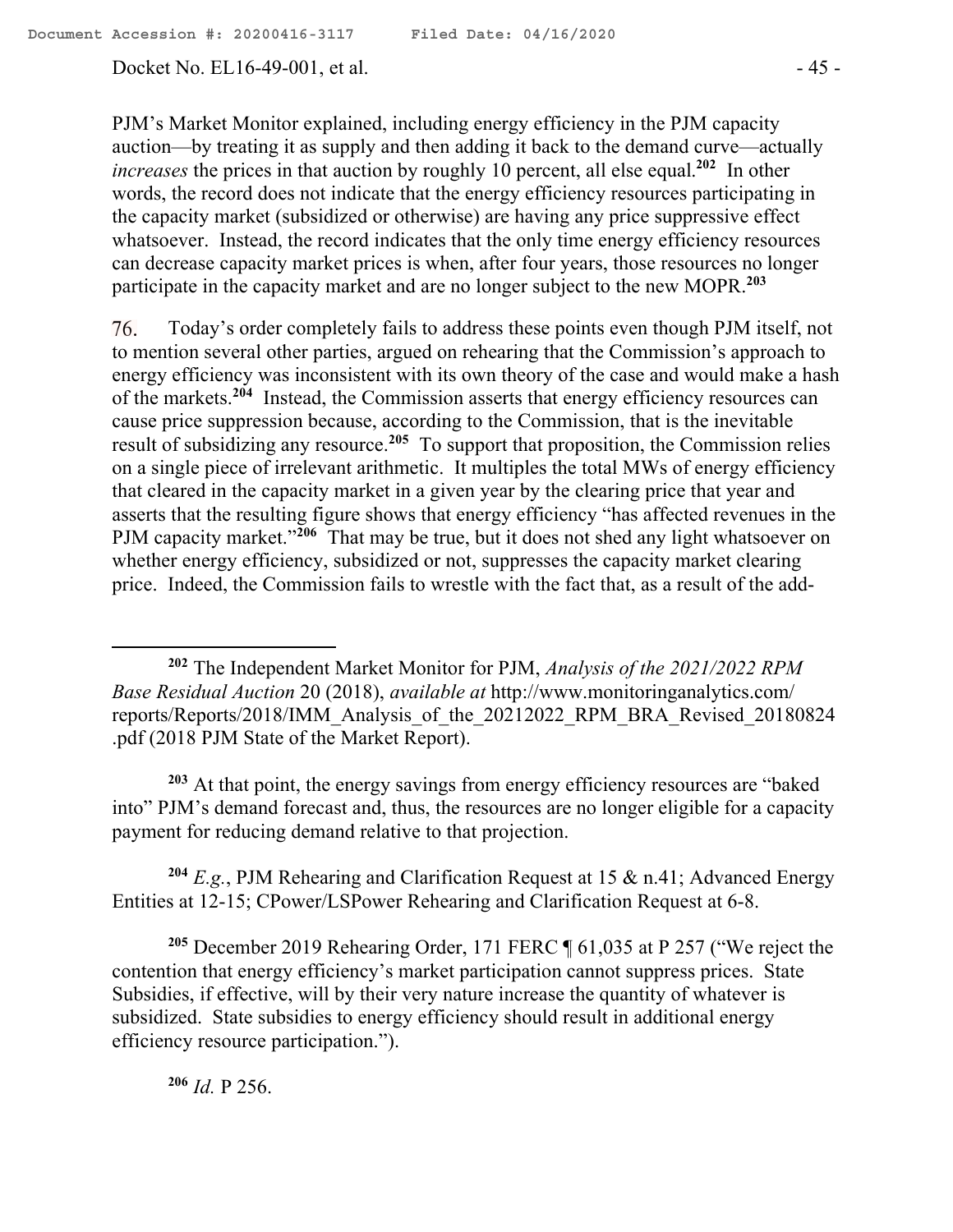Docket No. EL16-49-001, et al. - 46 -

 $\overline{a}$ 

back provision, energy efficiency resources will not suppress the capacity clearing price. Calculating their total revenue does not change that fact.

In addition, the Commission blithely asserts that energy efficiency must be subject 77. to the new MOPR because "[d]ecreased demand resulting from a State Subsidy will suppress prices just as a State Subsidy to supply will suppress prices."**<sup>207</sup>** That general statement proves too little. It simply cannot be the case that any action a state takes to conserve electricity is a "problem" for the Commission to fix. Instead, the state action can implicate the Commission's interests through resources' participation in the capacity market, if at all. As explained above, however, the record is clear that energy efficiency resources' participation in the capacity market does not have a price suppressive effect; quite the opposite, in fact. The Commission's failure to wrestle with the actual effects of energy efficiency participating as a capacity resource renders its justification for applying the MOPR to such resources arbitrary and capricious.

#### **iv. Voluntary RECs**

78. Today's order grants clarification that "purely voluntary transactions for RECs are not considered State Subsidies." Again, I am glad to hear it. As I explained in my earlier dissent, transactions involving voluntary REC sales would not meet any reasonable definition of subsidy and would instead amount to "mitigating the impact of *consumer preferences* on wholesale electricity markets just because they may potentially overlap with state policies."<sup>208</sup> In addition, I noted that there were eminently reasonable ways to address the Commission's practical concerns about ensuring that voluntary RECs are not eventually used to comply with state mandates. I am glad to see that that view seems to have prevailed.

79. Nevertheless, today's order makes clear that voluntary RECs are not out of the woods yet. In a pair of ominous (and redundant) footnotes, the Commission's goes out of its way to assert that all today's order concludes is that voluntary RECs are not state subsidies and that, pardon the double negative, that conclusion is not a finding that voluntary RECs do not distort capacity market outcomes.**<sup>209</sup>** If the question is whether consumers' voluntary decision to purchase clean energy could "distort" efficient market

**<sup>207</sup>** December 2019 Rehearing Order, 171 FERC ¶ 61,035 at P 257.

**<sup>208</sup>** December 2019 Order, 169 FERC ¶ 61,239 (Glick, Comm'r, dissenting at P 41) (footnotes and internal quotation marks omitted).

**<sup>209</sup>** *See* December 2019 Rehearing Order, 171 FERC ¶ 61,035 at n.808 ("The treatment of voluntary RECs in this order is not a determination regarding whether the revenue from voluntary REC transactions results or could result in capacity market distortions."); *id.* n.807 (exact same point).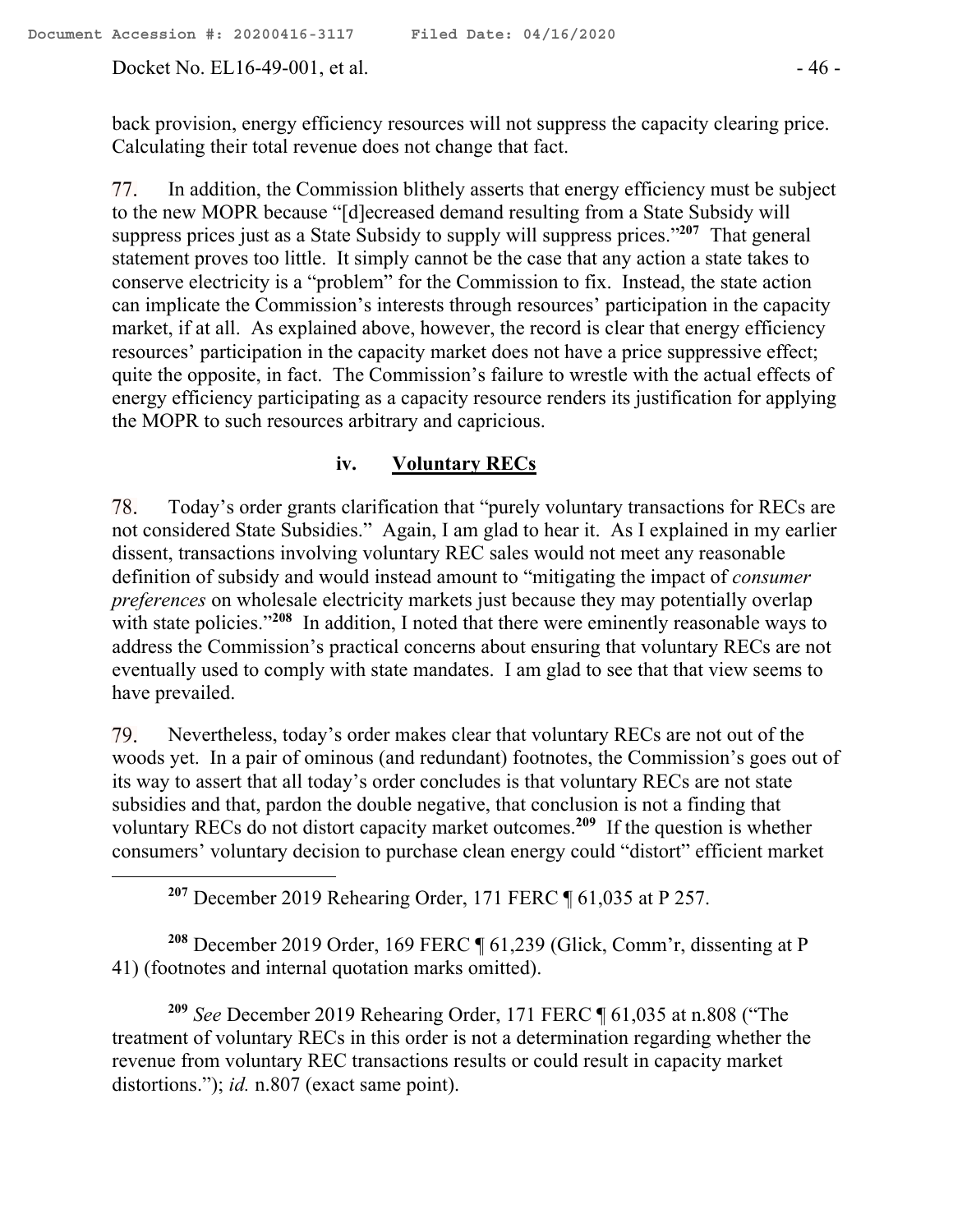Docket No. EL16-49-001, et al. - 47 -

outcomes, the answer is a straightforward no. The fact that the Commission feels the need to go out of its way to preserve that question for a future proceeding is as ominous as it is unnecessary. It is both notable and concerning that the Commission did not feel the need to preserve the same question when addressing other voluntary out-of-market for capacity resources, such as sales of coal ash, which it describes as "similarly situated" to voluntary REC sales. **210**

# **4. Applying Different Offer Floors to New and Existing Resources Is Arbitrary and Capricious**

80. As I explained in my dissent from the December 2019 Order, the Commission's imposition of disparate offer floors for new and existing resources is unjust and unreasonable, unduly discriminatory as well as arbitrary and capricious. Today's order affirms the decision to require new resources receiving a State Subsidy to be mitigated to Net Cost of New Entry (Net CONE) while existing resources receiving a State Subsidy are mitigated to their Net Avoidable Cost Rate (Net ACR). The Commission suggested that this distinction is appropriate because new and existing resources do not face the same costs.<sup>211</sup> In particular, the Commission suggested that setting the offer floor for new resources at Net ACR would be inappropriate because that figure "does not account for the cost of constructing a new resource."**<sup>212</sup>** Today's order uses more words to make the same points.**<sup>213</sup>**

Regardless, the Commission's distinction does not hold water. As the Market 81. Monitor explained in his comments, it is illogical to distinguish between new and existing resources when defining what is (or is not) a competitive offer.**<sup>214</sup>** That is because, as a

**<sup>211</sup>** December 2019 Order, 169 FERC ¶ 61,239 at P 140.

**<sup>212</sup>** *Id*.

**<sup>213</sup>** December 2019 Rehearing Order, 171 FERC ¶ 61,035 at PP 157-159.

**<sup>214</sup>** Independent Market Monitor Brief at 16 ("A competitive offer is a competitive offer, regardless of whether the resource is new or existing."); *id*. at 15-16 ("It is not an acceptable or reasonable market design to have two different definitions of a competitive offer in the same market. It is critical that the definitions be the same, regardless of the reason for application, in order to keep price signals accurate and incentives consistent.").

 $\overline{a}$ **<sup>210</sup>** December 2019 Rehearing Order, 171 FERC ¶ 61,035 at P 326 (finding "to the extent coal ash sales are purely voluntary, such that they do not fall under the definition of State Subsidy, they are similarly situated to voluntary RECs, which are not mitigated under the replacement rate.").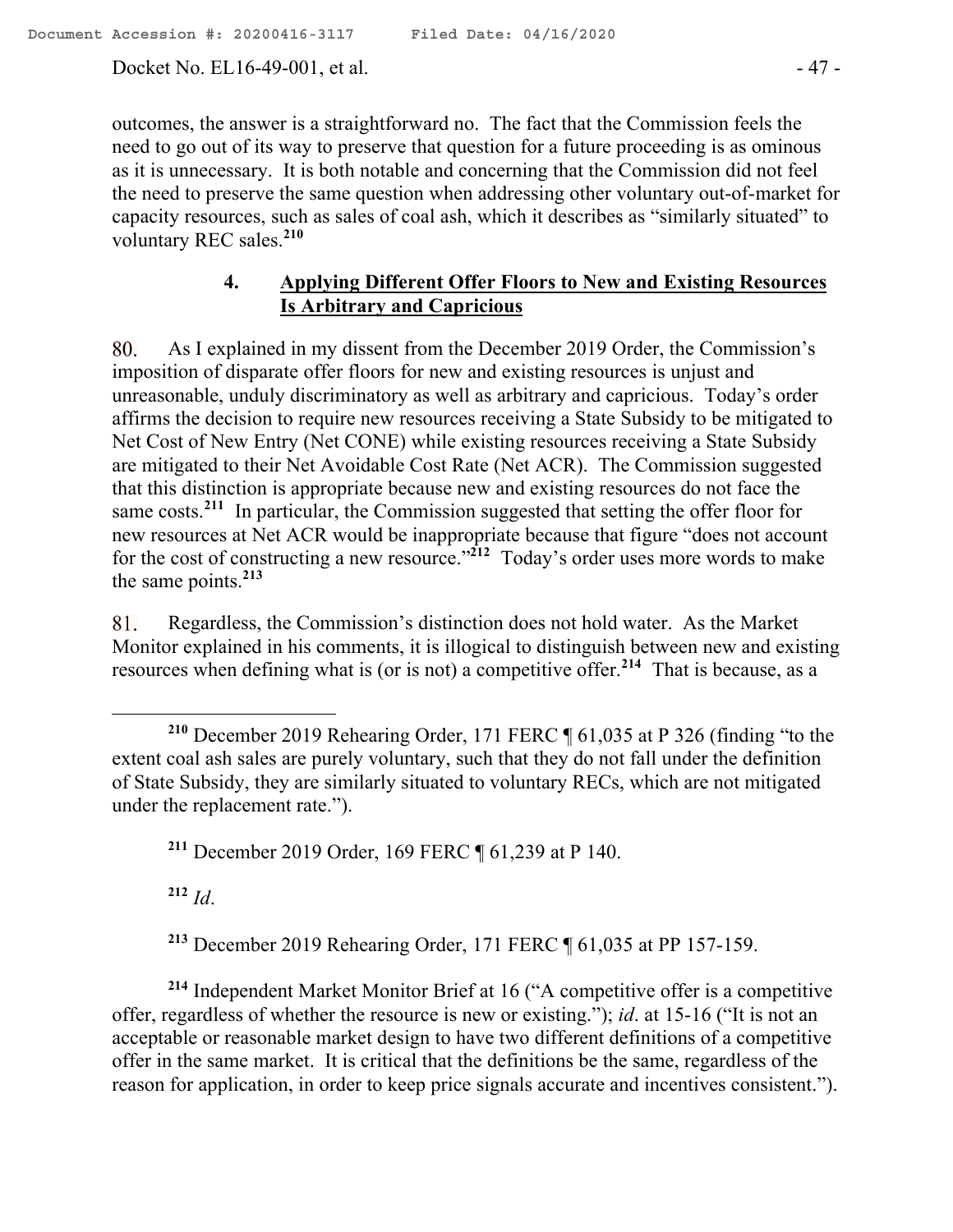Docket No. EL16-49-001, et al. - 48 -

result of how most resources are financed, a resource's costs will not materially differ based on whether it is new or existing (*i.e.*, one that has cleared a capacity auction). That means that there is no basis to apply a different formula for establishing a competitive offer floor based solely on whether a resource has cleared a capacity auction. To the extent it is appropriate to consider the cost of construction for a new resource it is just as appropriate to consider the cost of construction for one that has already cleared a capacity auction. That is consistent with Net CONE, which calculates the nominal 20-year levelized cost of a resource minus its expected revenue from energy and ancillary services. Because that number is *levelized*, it does not change between a resource's first year of operation and its second.

In addition, as the Market Monitor explains, Net CONE does not reflect how 82. resources actually participate in the market.**<sup>215</sup>** Instead of bidding their levelized cost, both new and existing competitive resources bid their marginal capacity—*i.e.*, their net out-of-pocket costs, which Net ACR is supposed to reflect. Perhaps reasonable minds can differ on the question of which offer floor formula is the best choice to apply. But there is nothing in this record suggesting that it is appropriate to use different formulae based on whether the resource has already cleared a capacity auction.

83. It may be true that setting the offer floor at Net ACR for new resources will make it more likely that a subsidized resource will clear the capacity market, MOPR notwithstanding. Holding all else equal, the higher the offer floor, the less likely that a subsidized resources will clear, so a higher offer floor will more effectively block state policies. But that does not justify applying Net ACR to existing resources and Net CONE to new ones.

The purpose of a capacity market, the whole reason the market exists, is to ensure 84. resource adequacy at just and reasonable rates.**<sup>216</sup>** It is a means, not an end. And for that purpose, a megawatt of capacity provided by a new resource is every bit as effective as a megawatt provided by an existing one. Applying entirely different bid floor formulae based only on whether the resource is new or existing does not further that basic purpose. Instead, as the Commission all but admits,**<sup>217</sup>** the purpose those disparate bid floors serve

**<sup>215</sup>** *Id*.

**<sup>216</sup>** *Cf.* December 2019 Rehearing Order, 171 FERC ¶ 61,035 at 230 ("The objective of the capacity market is to select the least cost resources to meet resource adequacy goals.").

**<sup>217</sup>** *Id.* P 158 ("Using Net ACR as the MOPR value for new resources would not serve the purpose of the MOPR, because it does not reflect new resources' actual costs of entering the market and therefore would not prevent uneconomic State-Subsidized Resources from entering the market."); December 2019 Rehearing Order, 171 FERC ¶ 61,035 at P 159 ("Using Net CONE as the default offer price floor for new resources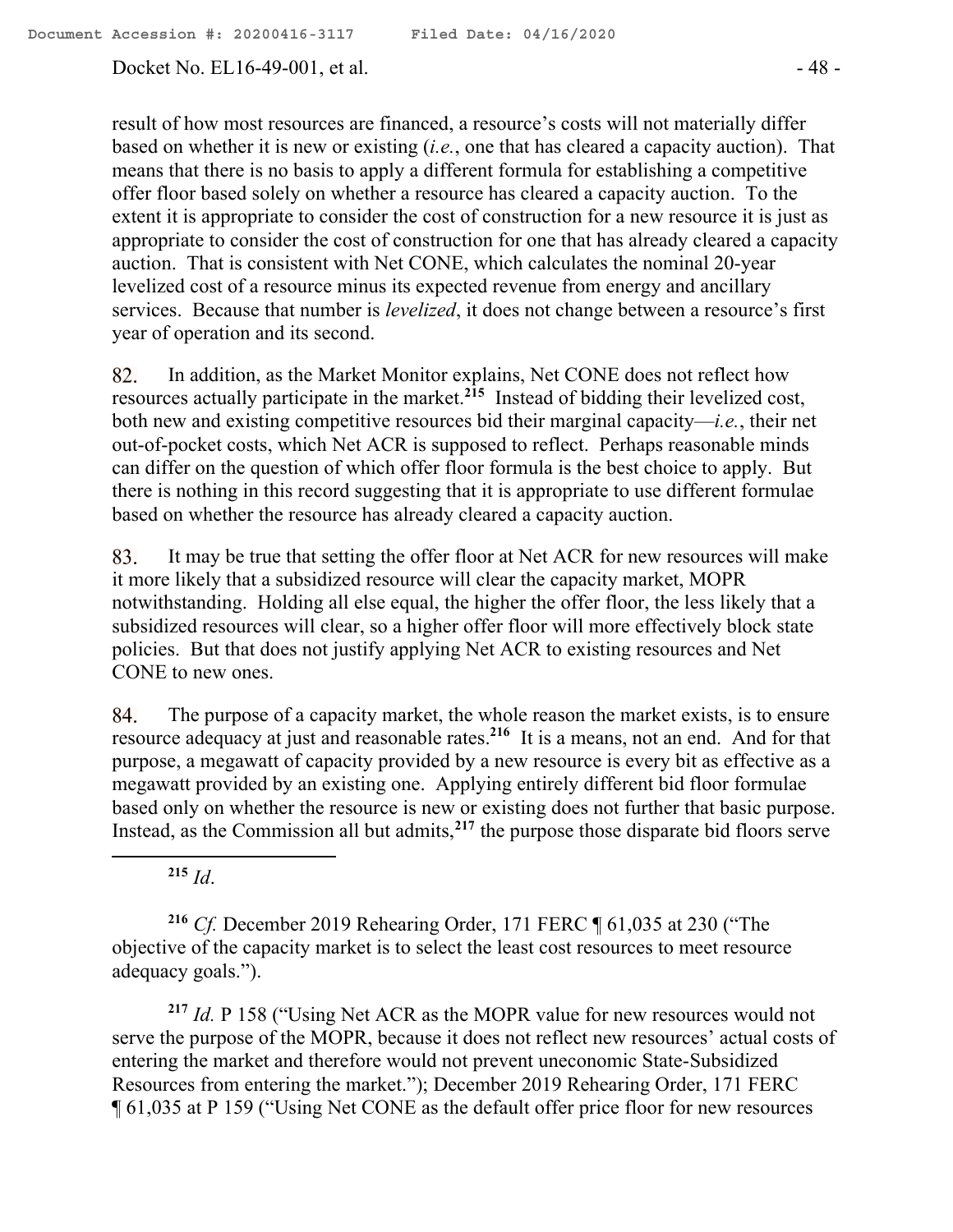Docket No. EL16-49-001, et al. - 49 -

 $\overline{a}$ 

is to make it easier to block the entry of state-subsidized resources. A capacity market designed first and foremost for the purpose of blocking state policies is one in which the tail truly wags the dog.**<sup>218</sup>**

#### **III. Today's Orders Are Not about Promoting Competition**

85. By this point, the irony of today's orders should be clear. The Commission spends hundreds of pages decrying government efforts to shape the generation mix because they interfere with "competitive" forces.**<sup>219</sup>** In order to stamp out those efforts and promote its vision of "competition," the Commission creates a byzantine administrative pricing scheme that bears all the hallmarks of cost-of-service regulation, without any of the benefits. That is a truly bizarre way of fostering the market-based competition that these orders claim to so highly value.

86. It starts with the Commission's definition of subsidy, which encompasses vast swathes of the PJM capacity market, including new investments by vertically integrated utilities and public power, merchant resources that receive any one of the litany of subsidies available to particular resources or generation types, and any resource that benefits even indirectly from one of the many state default service auctions in PJM. **220** Moreover, the Commission's inaptly named Unit-Specific *Exemption***<sup>221</sup>**—its principal

**<sup>219</sup>** June 2018 Order, 163 FERC ¶ 61,236 at P 1.

**<sup>220</sup>** *See Supra* Section II.B.1.b.

**<sup>221</sup>** In the December 2019 Order, the Commission renamed what is currently the "Unit Specific *Exception*" in PJM's tariff to be a Unit Specific *Exemption*. But, regardless of name, it does not free resources from mitigation because they are still subject to an administrative floor, just a lower one. An administrative offer floor, even if based on the resource's actual costs does not protect against over-mitigation and certainly is not market competition.

will ensure that the expanded MOPR achieves its goal and prevents uneconomic new entry from clearing the capacity market as a result of State Subsidies").

**<sup>218</sup>** To appreciate this, one need only look at the Commission's apparent willingness to set certain resources offer floor—*i.e.*, their Net CONE—above the demand curve's intercept. That means that the Commission is willing to set price floors that ensure that ensure that those resource *can never* clear the capacity market, no matter how serious the reliability need and even if that resource is the only that can meet it. *See*  Illinois Commission Rehearing Request at 18. In a choice between ensuring reliability and blocking state policies, the Commission will choose the latter.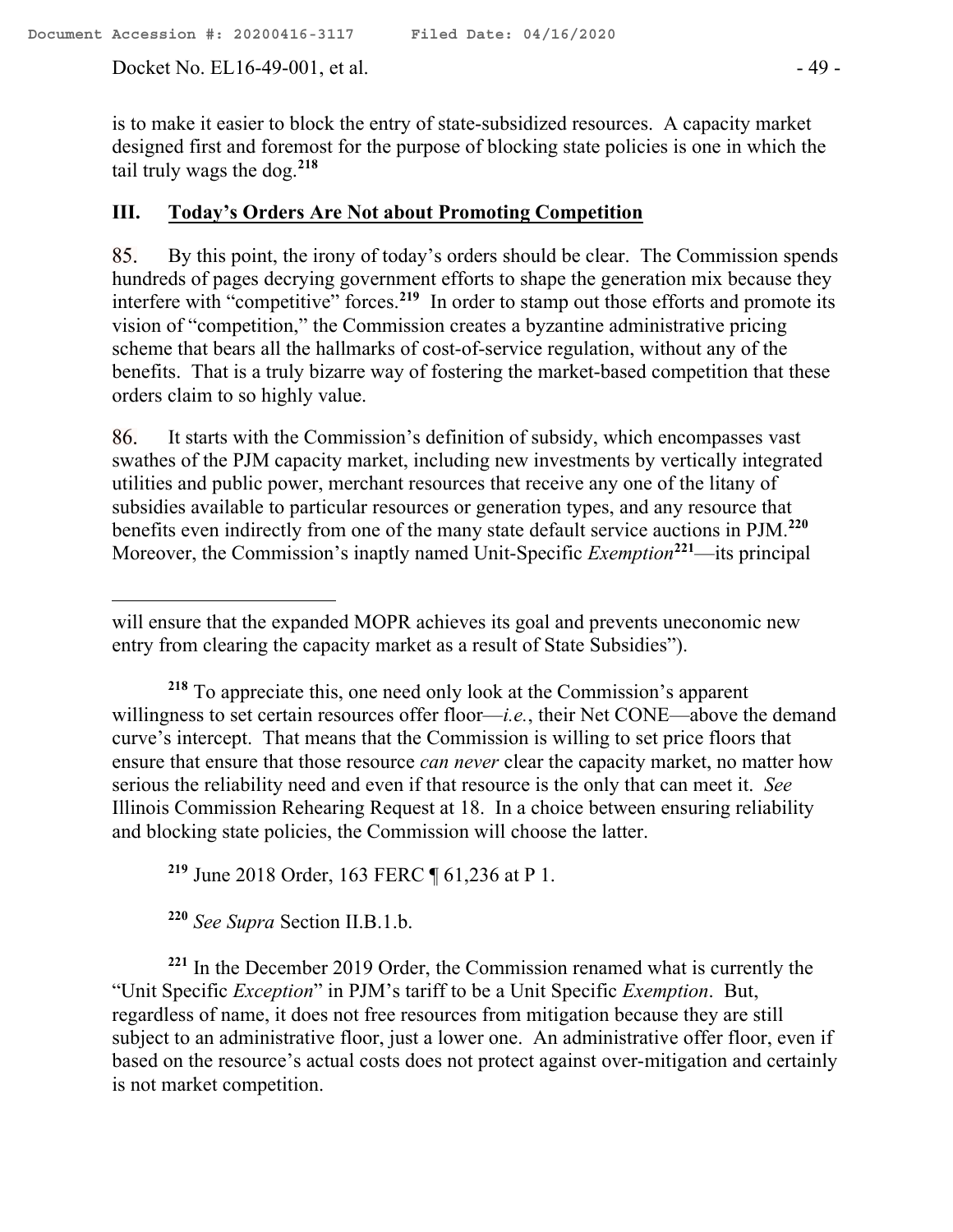Docket No. EL16-49-001, et al. - 50 -

response to concerns about over mitigation—is simply another form of administrative pricing.**<sup>222</sup>** All the Unit-Specific Exemption provides is an escape from the relevant default offer floor. Resources are still required to bid above an administratively determined price floor, not at the level that they believe would best would best serve their competitive interests. **223** Nor is it clear that this so-called exemption will even be resource-specific.<sup>224</sup> And even resources that might appear eligible for the Competitive Entry Exemption may hesitant to take that option given the Commission's proposal to permanently ban from the capacity market any resource that invokes that exception and later finds itself subsidized.**<sup>225</sup>** Are those resources really going to wager their ability to participate in the capacity market on the proposition that their state will never institute a non-bypassable policy that the Commission might deem an illicit financial benefit?

To implement this scheme, PJM and the Market Monitor will need to become the 87. new subsidy police, regularly reviewing the laws and regulations of 13 different states and the District of Columbia—not to mention hundreds of localities and municipalities in search of any provision or program that could conceivably fall within the Commission's definition of State Subsidy. "But that way lies madness."**<sup>226</sup>** It will also

**<sup>223</sup>** *See* Public Power Entities Rehearing Request at 4 ("Ironically, by its latest action, the Commission has removed any remaining genuine market component . . .by requiring all 'competitive' offers to be determined administratively in Valley Forge, Pennsylvania.").

**<sup>224</sup>** The Commission is requiring that all new resources, regardless of type, must use a standard asset life. That flouts the entire premise of a Unit-Specific Exemption, which, the Commission reminds us throughout today's order, is supposed to reflect the *specific* unit's costs and expected market revenues. It is particularly, "arbitrary and illogical" to mandate that resources assume a 20-year asset life when most renewable units typical have a useful commercial life of 35 years. *See* Clean Energy Advocates Rehearing Request at 83. The Commission dismisses such concerns by stating that standardized inputs are a simplifying tool December 2019 Rehearing Order, 171 FERC ¶ 61,035 at P 290.

**<sup>225</sup>** December 2019 Order, 169 FERC ¶ 61,239 at P 162.

**<sup>226</sup>** David Roberts, *Trump's crude bailout of dirty power plants failed, but a subtler bailout is underway* (Mar. 23, 2018), https://www.vox.com/energy-andenvironment/2018/3/23/17146028/ferc-coal-natural-gas-bailout-mopr.

**<sup>222</sup>** It bears repeating that the Commission has expressly abandoned marketpower—the justification for cost-of-service regulation—as the basis for its new MOPR. December 2019 Rehearing Order, 171 FERC ¶ 61,035 at P 45 ("[T]he expanded MOPR does not focus on buyer-side market power mitigation.").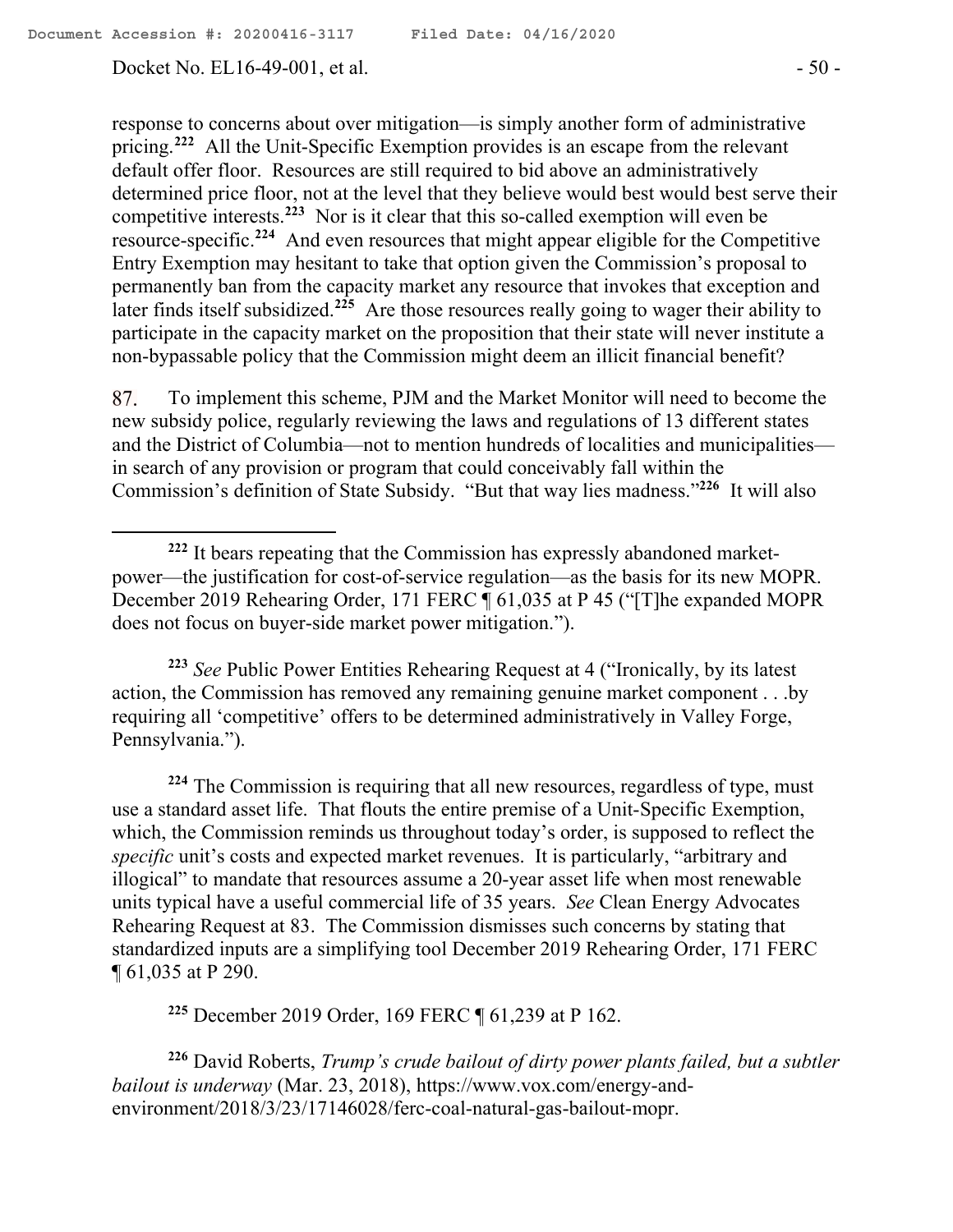Docket No. EL16-49-001, et al. - 51 -

require PJM and the Market Monitor to identify any and all contracts power marketers have with resources that may be used to serve commitments incurred in a state default service auction. Rooting through retail auctions results and hundreds of different sets of laws and regulations looking for anything that might be "nearly tethered" to wholesale rates is hardly a productive use of anyone's time.

 And identifying the potential subsidies is just the start. Given the consequences 88. of being subsidized, today's orders will likely unleash a torrent of litigation over what constitutes a subsidy and which resources are or are not subsidized. Next, PJM will have to develop default offer floors for all relevant resource types, including many that have never been subject to mitigation in PJM or anywhere else—*e.g.*, demand response resources, energy efficiency resources, or resources whose primary function is not generating electricity. Moreover, given the emphasis that the Commission puts on the Unit-Specific Exemption as the solution to concerns about over-mitigation, we can expect that resources will attempt to show that their costs fall below the default offer floor, with many resorting to litigation should they fail to do so. The result of all this may be full employment for energy lawyers, but it is hardly the most obvious way to harness the forces of competition.

89. Finally, although this administrative pricing regime is likely to be as complex and cumbersome as cost-of-service regulation, it provides none of the benefits that a cost-ofservice regime can provide. Most notably, the administrative pricing regime is a one-way ratchet that will only increase the capacity market clearing price. Unlike cost-of-service regulation, there is no mechanism for ensuring that bids reflect true costs. Nor does this pricing regime provide any of the market-power protections provided by the cost-ofservice model. Once mitigated, resources are required to offer no *lower* than their administratively determined offer floor, but there is no similar prohibition on offering above that floor.**<sup>227</sup>**

## **IV. Today's Orders Are Instead All about Slowing the Clean Energy Transition**

90. If they do not promote competition, today's orders certainly serve an alternative, overarching purpose: Slowing the region's transition to a clean energy future. Customers throughout PJM, not to mention several of the PJM states, are increasingly demanding that their electricity come from clean resources. Today's orders represent a major obstacle to those goals. Although even this Commission won't come out and say that, the cumulative effect of the various determinations in today's orders is

**<sup>227</sup>** Moreover, as discussed above, *see supra* P 67, PJM's capacity market is structurally uncompetitive and lacks any meaningful market mitigation. There is every reason to believe that today's orders will exacerbate the potential for the exercise of market power.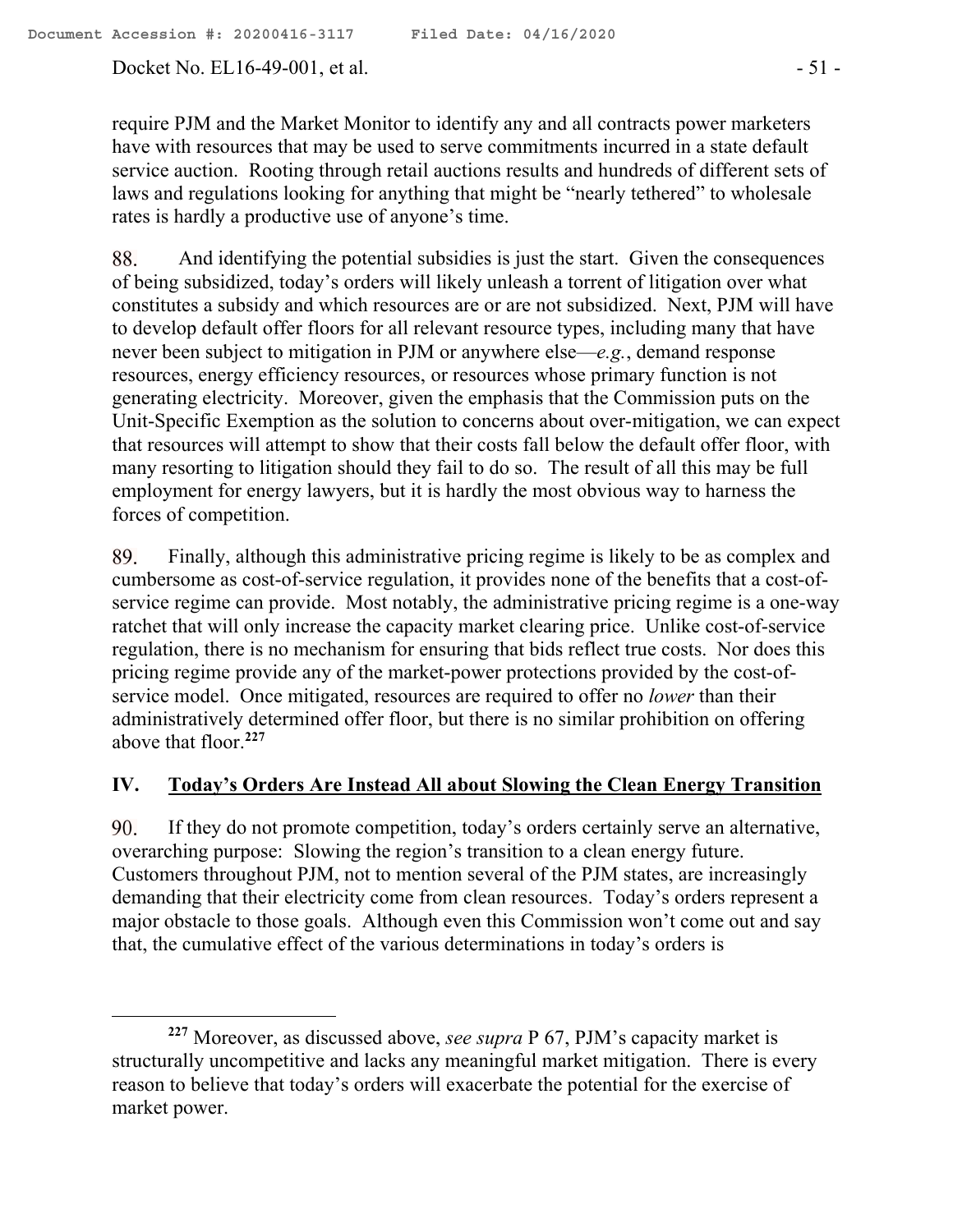Docket No. EL16-49-001, et al. - 52 -

unmistakable. It helps to rehash in one place what the mitigation regime affirmed in the December 201 Rehearing Order will do.

91. First, after establishing a broad definition of subsidy, the Commission creates several categorical exemptions that overwhelmingly benefit existing resources. Indeed, the exemptions for (1) renewable resources, (2) self-supply, and (3) demand response, energy efficiency, and capacity storage resources are all limited to existing resources.**<sup>228</sup>** That means that all those resources will never be subjected to the MOPR and can continue to bid into the market at whatever level they choose, while every comparable new resource must run the administrative pricing gauntlet. In addition, new natural gas resources remain subject to the MOPR.**<sup>229</sup>** All told, those exemptions provide a major benefit to existing resources.

92. Second, as noted above, the Commission creates different offer floors for existing and new resources.**<sup>230</sup>** Using Net CONE for new resources and Net ACR for existing resources will systematically make it more likely that existing resources of all types can remain in the market, even if they have higher costs than new resources that might otherwise replace them. As the Market Monitor put it, this disparate treatment of new and existing resources "constitute[s] a noncompetitive barrier to entry and . . . create[s] a noncompetitive bias in favor of existing resources and against new resources of all types, including new renewables and new gas fired combined cycles."**<sup>231</sup>**

Third, the mitigation scheme imposed by today's orders will likely cause a large 93. and systematic increase in the cost of capacity. Although that will appear as a rate increase for consumers, it will be a windfall to existing resources that clear the capacity market. That windfall will make it more likely that any particular resource will stay in the market, even if there is another resource that could supply the same capacity at less cost to consumers.

Finally, the December 2019 Order again dismisses the June 2018 Order's fig leaf 94. to state authority: The resources-specific FRR Alternative.**<sup>232</sup>** That potential path for accommodation was what allowed the Commission to profess that it was not attempting

**<sup>228</sup>** December 2019 Order, 169 FERC ¶ 61,239 at PP 173, 202, 208.

**<sup>229</sup>** *Id.* PP 2, 42.

**<sup>230</sup>** *See supra* Section II.B.4.

**<sup>231</sup>** Internal Market Monitor Reply Brief at 4.

**<sup>232</sup>** December 2019 Rehearing Order, 171 FERC ¶ 61,035 at P 348; June 2018 Order, 163 FERC ¶ 61,236 at P 157.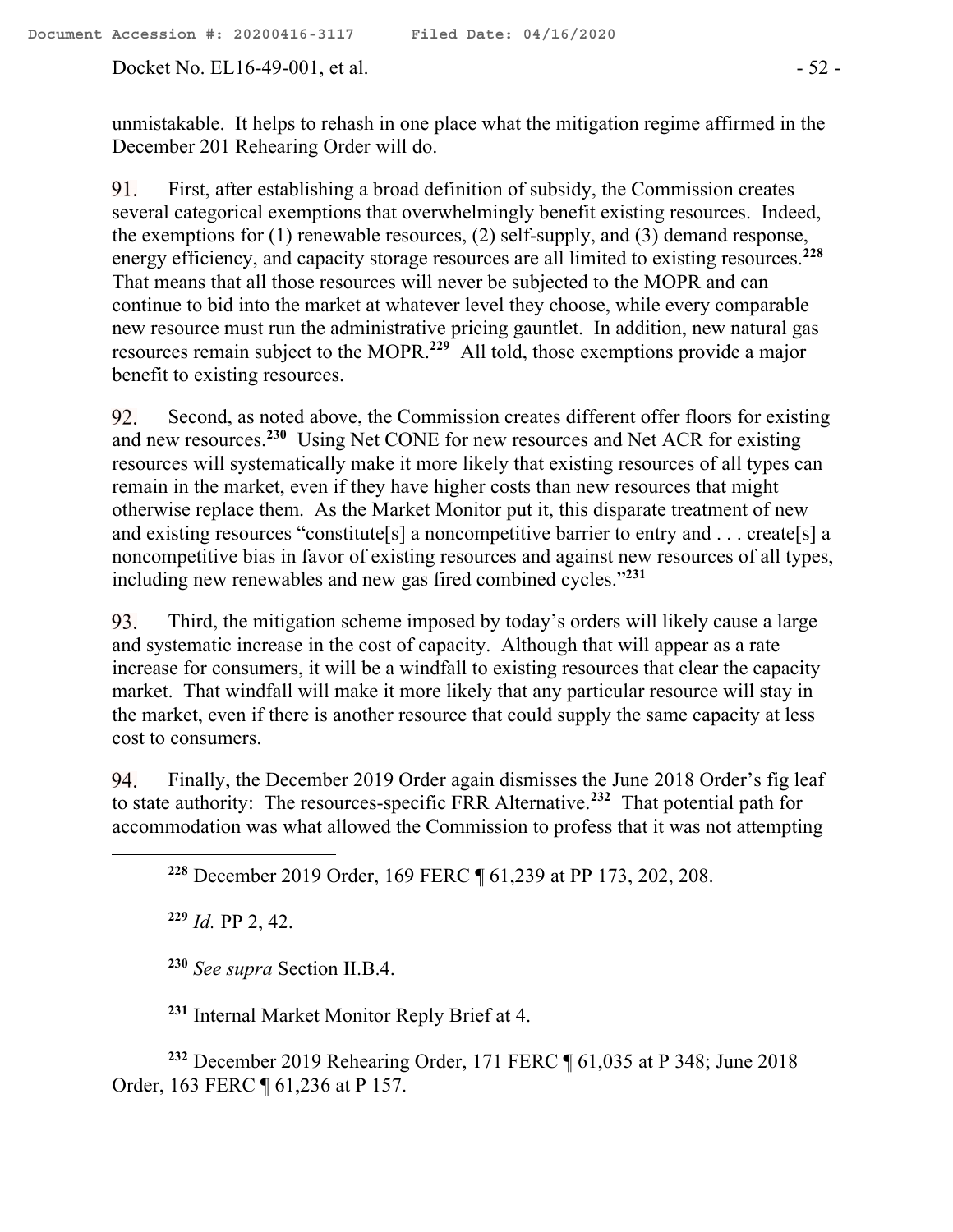Docket No. EL16-49-001, et al. - 53 -

to ""disregard" or "nullify" state public policies. Although implementing that option would no doubt have been a daunting task, doing so at least had the potential to establish a sustainable market design by allowing state policies to have their intended effect on the resource mix. And that is why it is no longer on the table. It could have provided a path for states to continue shaping the energy transition—exactly what this new construct is designed to stop.

95. The Commission proposes various justifications for each of these changes, some of which are more satisfying than others. But don't lose the forest for the trees. At every meaningful decision point in today's orders, the Commission has elected the path that will make it more difficult for states to shape the future resource mix. Nor should that be any great surprise. Throughout this proceeding, the Commission has focused narrowly on states' exercise of their authority over generation facilities, treating state authority as a problem that must be remedied by a heavy federal hand. The only thing that was new in the December 2019 order was the extent to which the Commission was willing to go. Whereas the June 2018 Order at least paid lip service to the importance of accommodating state policies,**<sup>233</sup>** the December 2019 Order—and today's orders—are devoid of any comparable sentiment.

96. In addition, in a now-familiar pattern, today's orders put almost no flesh on the bones of the Commission's edicts and provide precious little guidance how the new MOPR will work in practice. Most of the actual work will come in the compliance proceedings, not to mention the coming litany of section 205 filings, section 206 complaints, and petitions for declaratory orders seeking guidance on fact patterns that the Commission, by its own admission, has not yet bothered to contemplate. In each of those proceedings, the smart money should be on the Commission adopting what it will claim to be facially neutral positions that, collectively, entrench the current resource mix. Although the proceedings to come will inevitably garner less attention than today's orders, they will be the path by which the "quiet undoing" of state policies progresses.**<sup>234</sup>**

97. The December 2019 Rehearing Order is a concerning preview of that process. In the two thousand-plus pages of rehearing requests filed in response to December 2019 Order, parties raised a wide range of concerns. Today's orders duck almost every single one, falling back on generalizations and a single-minded focus on extirpating the effects of state policies. Although the order is long in pages, it is short on any serious effort to

**<sup>233</sup>** June 2018 Order, 163 FERC ¶ 61,236 at P 161.

 $\overline{a}$ 

**<sup>234</sup>** Danny Cullenward & Shelley Welton, *The Quiet Undoing: How Regional Electricity Market Reforms Threaten State Clean Energy Goals*, 36 Yale J. on Reg. Bull. 106, 108 (2019), *available at* https://www.yalejreg.com/bulletin/the-quiet-undoing-howregional-electricity-market-reforms-threaten-state-clean-energy-goals/.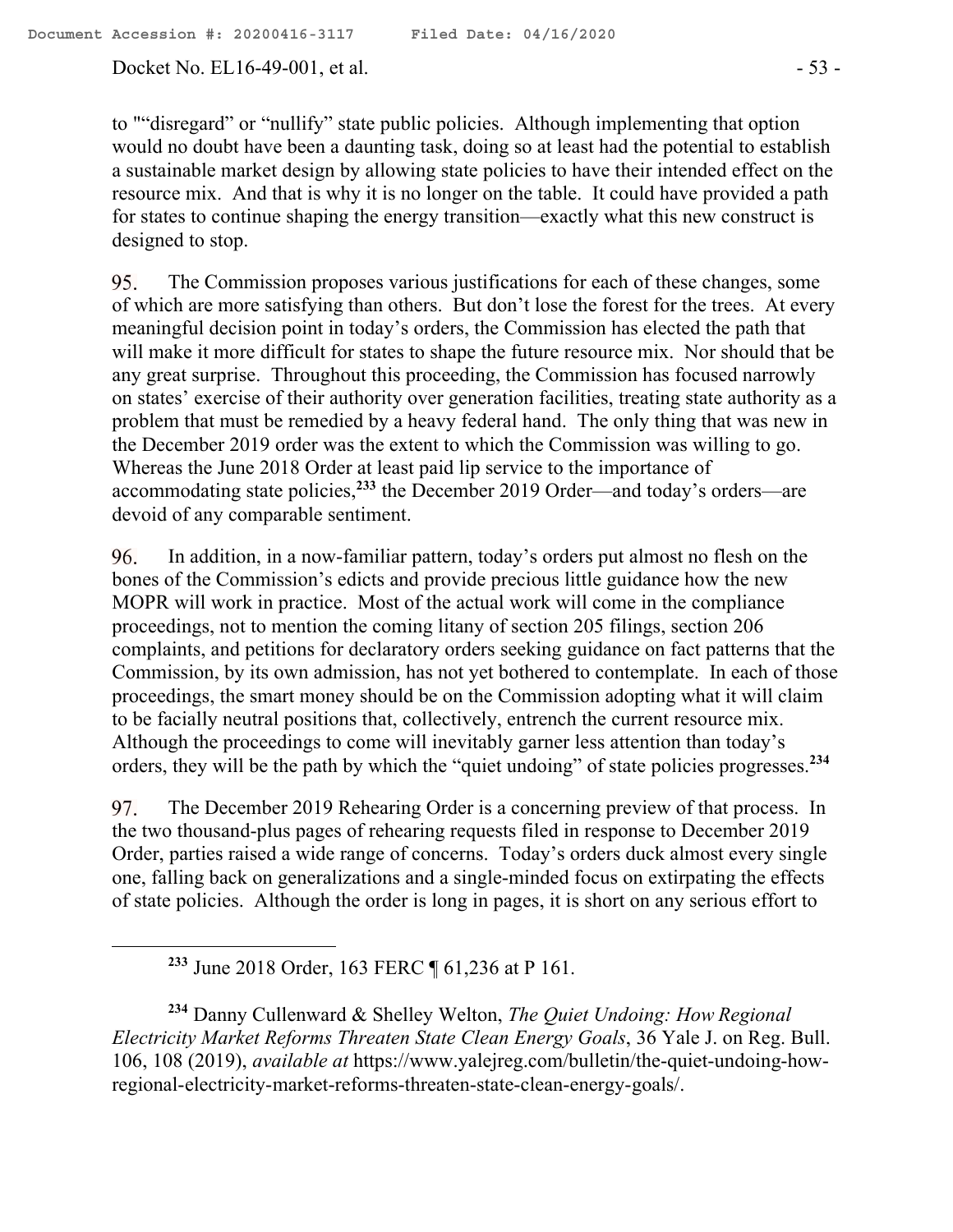Docket No. EL16-49-001, et al. - 54 -

grapple with or explain the implications of the Commission's actions. Moreover, in the few instances in which the Commission gave ground, such as voluntary RECs, it did so only with an ominous warning that is likely to cause more confusion than it clears up.**<sup>235</sup>** Everything about today's orders should concern those with a stake in a durable resource adequacy construct in PJM.

\* \* \*

At this point, the die has been cast. Today's orders make unambiguously clear 98. that the Commission intends to array PJM's capacity market rules against the interests of consumers and of states seeking to exercise their authority over generation facilities. For all the reasons discussed above, these orders are illegal, illogical, and truly bad public policy.

99. But, even beyond that, today's orders are deeply disappointing because they will fracture PJM, the largest RTO in the country. As I predicted in my dissent from the December 2019 Order, states throughout the region are already looking for ways to pull their utilities out of the capacity market rather than remain under rules designed to damage their interests. Today's orders snuff out what little hope may have remained that the Commission would again change course and adopt a more sensible market design. As a result, states committed to exercising their rights under FPA section 201(b) will have little choice but to exit the capacity market. I strongly urge PJM to work with the states and provide them the time needed to make the transition as smooth as possible.

Fostering large regional markets for energy, ancillary services, and capacity, has been one of the Commission's principal successes over the last quarter century. I hate to see that success undone based on an obsession with blocking the effects of state public policies. But, unfortunately, the Commission chose the path that it did. In so doing, we have abdicated the leadership role that we ought to have taken in developing a resource adequacy paradigm that accommodates the fundamental changes currently under way in the electricity sector.

The irony in all this is that the Commission asserts that it is acting to "save" the capacity market even as it sets the market on a course toward its eventual demise.

For these reasons, I respectfully dissent.

Richard Glick Commissioner

 $\overline{a}$ 

 $\mathcal{L}_\text{max}$ 

**<sup>235</sup>** *See supra* p 79; *see also supra* note 190.